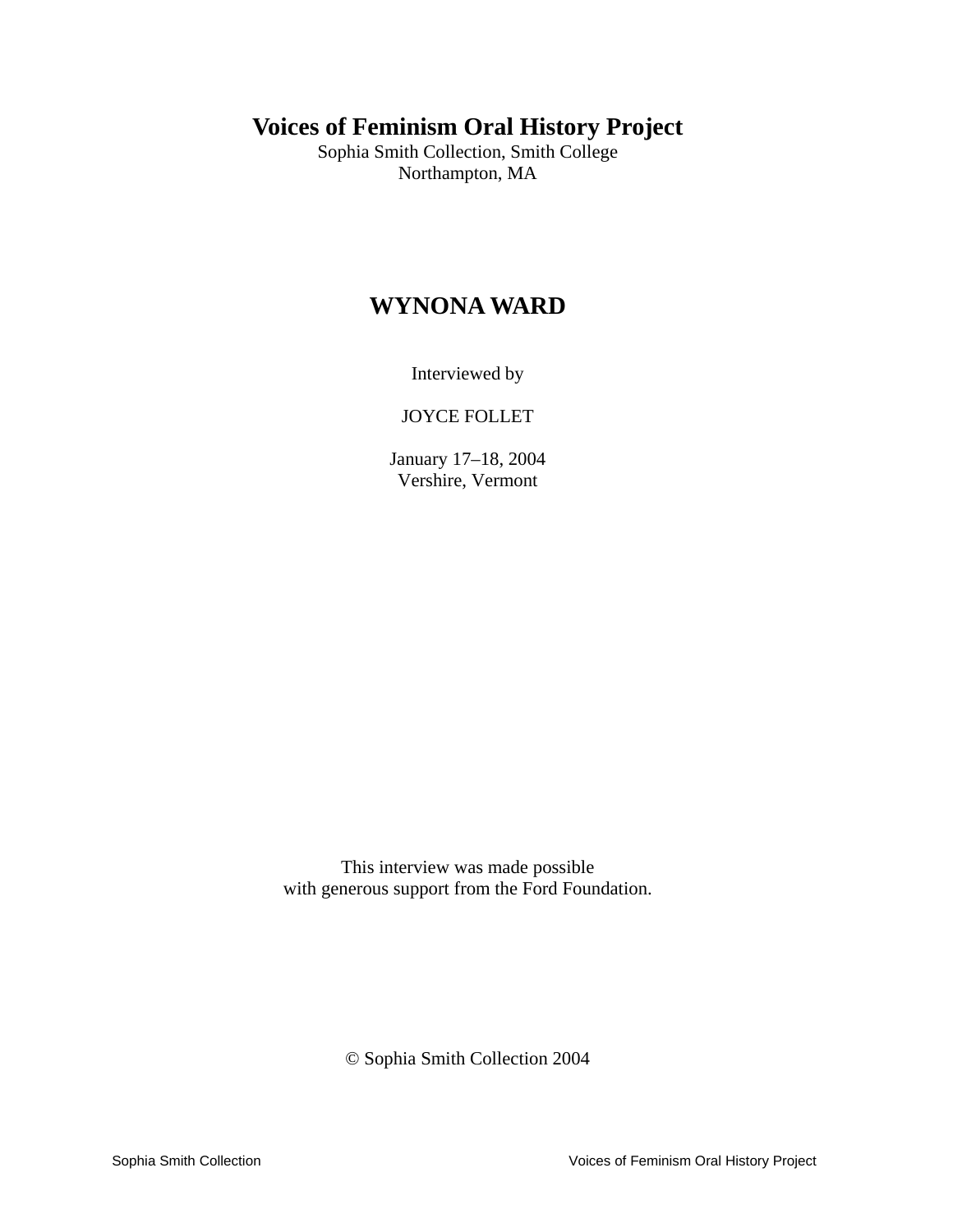#### Narrator

Wynona Lund Ward was born July 4, 1951, the third of five children in a family beset by physical and sexual violence. The family lived on a dirt road a few miles from the village of West Fairlee in rural Vermont. When not unemployed, her father worked in copper mines, granite quarries, logging, and road construction. He drank excessively. Her mother worked as a housecleaner, school bus driver, dishwasher and cook. Wynona's father raped her repeatedly, beginning when she was three years old. Her grandfather raped her at age nine. Her mother and grandmother were verbally and physically abusive as well. Family members, neighbors and others turned a blind eye.

Wynona graduated from high school in 1969 and soon married a school friend, Harold Ward. She held clerical jobs in the 1970s until she and Harold formed a long-haul trucking company, Ward Transportation Services. From 1980 to 1995, she drove an 18-wheeler around the country.

In 1986 a niece reported sexual abuse by her grandfather (Wynona's father) and, in 1991, rape by her uncle (Wynona's brother). These reports triggered Wynona's own traumatic memories of child sexual assault. As Wynona became her niece's advocate through a protracted series of legal proceedings, she became versed in family law and wrote lengthy, reasoned critiques of court rulings and procedures. Once her brother was convicted, she lobbied for sex-offender treatment for him, then mounted a public campaign to deny him parole when he refused to participate.

From 1993 to 1995, while riding in the truck, Wynona completed studies for a college degree. In 1995 she entered Vermont Law School. In the course of her studies she focused on issues of family violence and worked in legal clinics. Upon graduation in 1998 she created Have Justice Will Travel, a mobile service that addresses rural poverty and isolation by providing free in-house consultations, transportation, and legal representation for low-income women and children who are victims of domestic violence. She has begun to receive national attention (e.g., Sunday *Globe* Magazine, *Ms*. Magazine, a Lifetime TV Achievement Award) as well as grants from foundations and the Department of Justice. HJWT now has offices in Brattleboro and Bennington as well as in the Wards' home and has developed a women-intransition component to provide support and life skills for women moving toward selfsufficiency. Through lectures, trainings, and involvement in local and national organizations, Ward promotes HJWT as a model for ending rural family violence.

#### Interviewer

Joyce Follet (b.1945) earned a Ph.D. in Women's History at the University of Wisconsin-Madison and works as a public historian, educator, and producer of historical documentary. She is Coordinator of Collection Development at the Sophia Smith Collection, Smith College.

#### Abstract

Ward has written accounts of the abuse in her childhood home; the oral history does not recount that experience. Ward describes her experience of poverty and rural isolation as they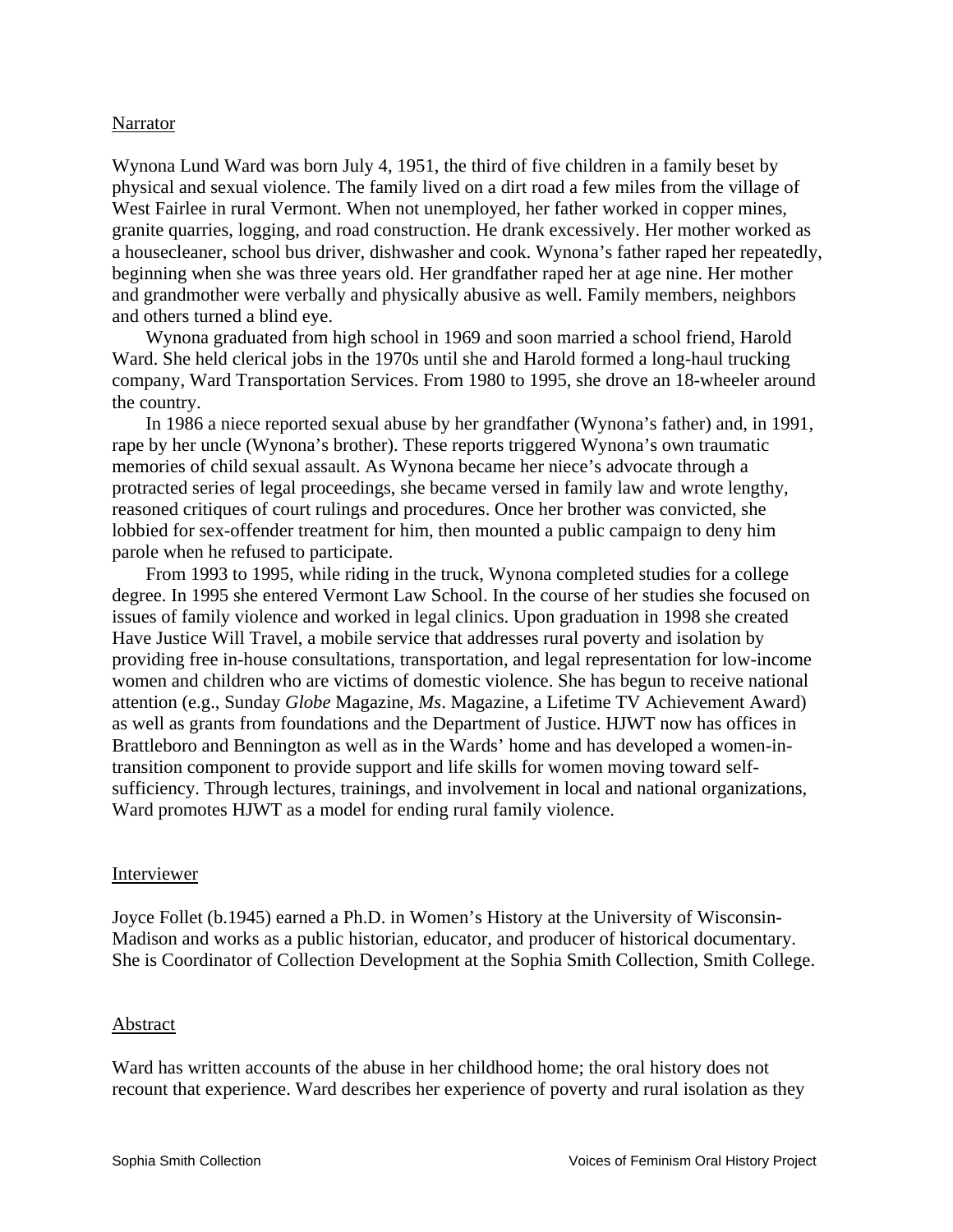influence gender relations and domestic abuse. She assesses the impact of the women's movement on responses to family violence and details the in-home, "wraparound" services that distinguish Have Justice Will Travel from other advocacy groups and service providers.

## Restrictions

None

Note

The records of Have Justice Will Travel are at the Sophia Smith Collection.

## Format

Interview recorded on miniDV using Sony Digital Camcorder DSR-PDX10. Four 63-minute tapes. Sixty-minute audiocassette copies may cut off end of miniDV original.

## **Transcription**

Transcribed by Luann Jette. Audited for accuracy and edited for clarity by Joyce Follet. Reviewed and approved by Wynona Ward.

## Bibliography and Footnote Citation Forms

## Video Recording

**Bibliography:** Ward, Wynona. Interview by Joyce Follet. Video recording, January 17–18, 2004. Voices of Feminism Oral History Project, Sophia Smith Collection. **Footnote:** Wynona Ward, interview by Joyce Follet, video recording, January 18, 2004, Voices of Feminism Oral History Project, Sophia Smith Collection, tape 2.

#### Transcript

**Bibliography:** Ward, Wynona. Interview by Joyce Follet. Transcript of video recording, January 17–18, 2004. Voices of Feminism Oral History Project, Sophia Smith Collection. **Footnote:** Wynona Ward, interview by Joyce Follet, transcript of video recording, January 18, 2004, Voices of Feminism Oral History Project, Sophia Smith Collection, pp. 22–24.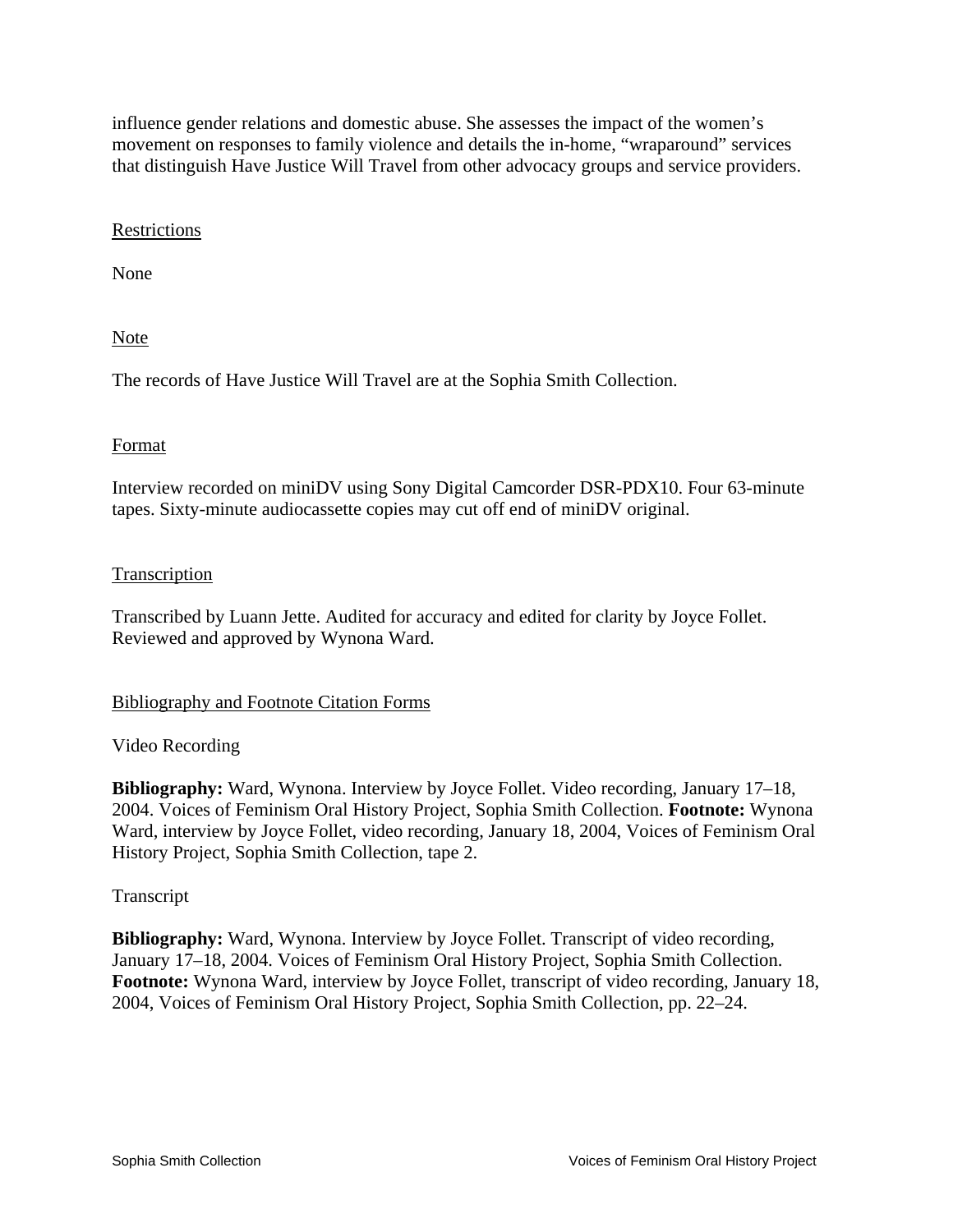Voices of Feminism Oral History Project Sophia Smith Collection Smith College Northampton, MA 01063

Transcript of interview conducted JANUARY 17, 2004, with:

WYNONA WARD 9580 Route 113 Chelsea, VT 05038 802-685-7809 jfwt@together.net

- at: above
- by: JOYCE FOLLET
- FOLLET: The red light-05:25
- WARD: Yes, I've seen it a couple of times. Now you've got a red light on.
- FOLLET: OK. OK. Now we're up and running.
- WARD: OK. Good.
- FOLLET: So, I should say that this is Joyce Follet with Wynona Ward at her home in Vershire [section of Chelsea], Vermont, on Saturday, the  $17<sup>th</sup>$  of January, 2004. Thank you very much for giving your weekend over to this.
- WARD: Thank you for coming.

FOLLET: Since we have a couple of hours today and a couple of hours tomorrow, what I had in mind was sort of a life history, starting at the beginning and coming to today. And because we have some of your papers and records at the Sophia Smith Collection, I've been able to read everything that's there. So I've done some background reading and I know that you have written a great deal. Between your schoolwork and your personal essays, you've written a lot about your personal experience in childhood -- and legal briefs, essentially. So, I thought that we could move from your personal experience to what you've learned from that personal experience, and then what you're doing with what you've learned from your personal experience. And since you've written so much about it, I'm not sure that we need to restate a lot of the details of the experience, but let's see how the time goes. OK. And we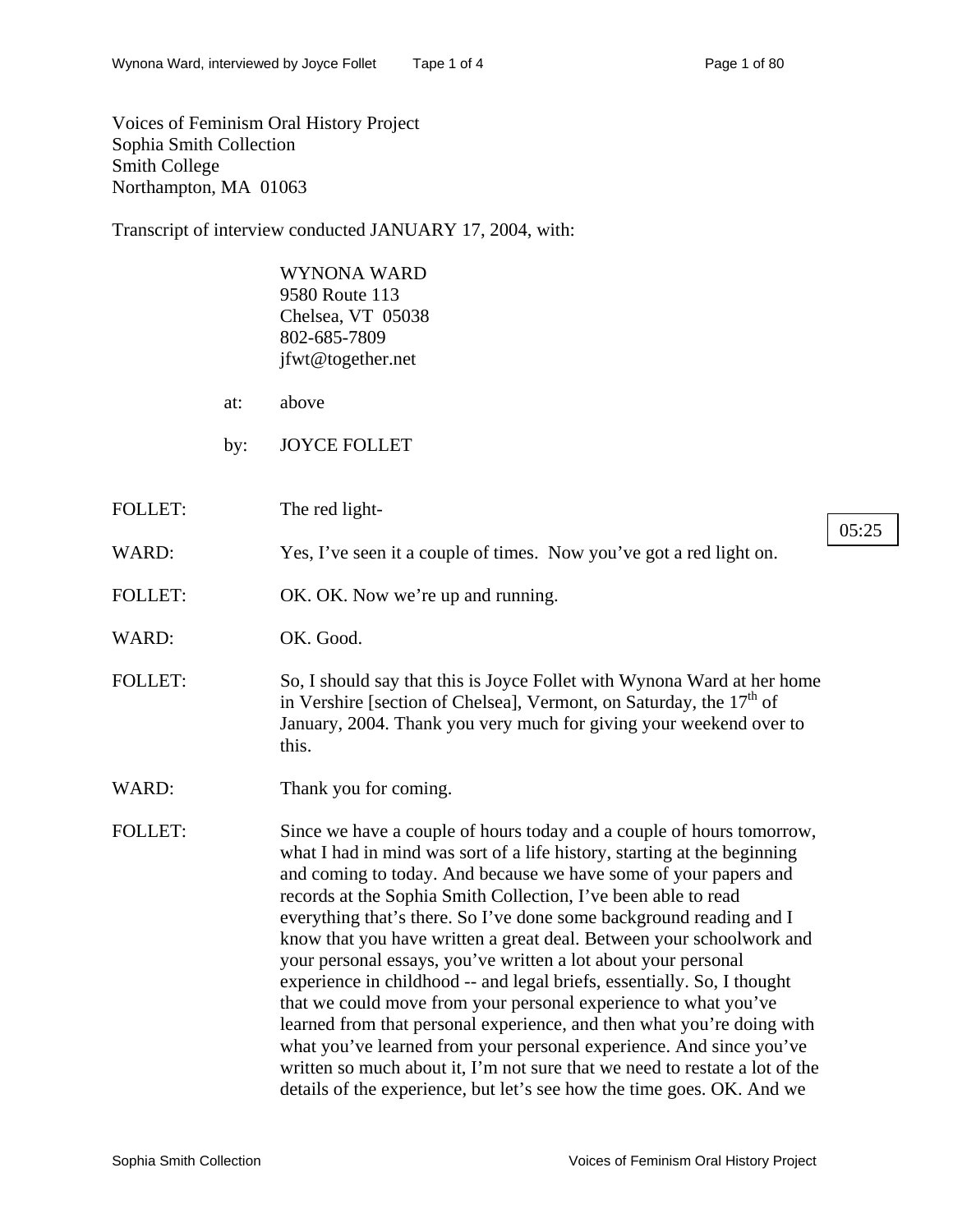can stop whenever you want -- if you get tired, we just need a break, if the light changes and that kind of thing, and we'll be forced to stop every hour anyway.

OK. So, your family background and childhood. I was really interested to read the essay that you wrote about Native American rights in Vermont and to learn that you have a biracial background, that your father was part-white, part-Native American, and I was wondering how did that biracial background influence your childhood?

- WARD: My father grew up the same as a lot of the Abenakis that were in Vermont at the time. He was born in '21. I was roughly 10 or 12 years old at least, before I knew that, realized that, because it was kept a secret. It was kept a secret because nobody, you know, they didn't want anybody to know about it because you were looked at as a redskin, you were looked at as being dirty, as the lowest denominator that you could possibly be. And so (crash) I think we have kittens playing (laughs).
- FOLLET: They don't like being ignored.
- WARD: Right. They're chasing each other around. And so what happened was that we were forbidden to talk about it. We didn't talk about it in the family. And we were told that – not to talk about it and not to mention it to anybody.
- FOLLET: How did you learn about it?
- WARD: Um, I don't know. I don't know if it was something that was discussed among the kids, that maybe my older brother and sister knew about somehow and so I asked my mother about it and she said, Don't you talk about that. Your father will be mad. He doesn't want anybody to know. Don't make him mad -- that type of thing. And so we just never discussed it, never talked about it. And my father – of course then we called them Indians, we didn't call them Native Americans back then - he considered them dirty and he didn't want anybody to know that we were part of that culture. But you know, now that I think back at it, and think back to the different things that he loved and so on, it was those parts of him that came out that were nice, that were good. He loved to hunt. He had a wonderful green thumb. He loved to plant flowers and trees and have a garden and all of those kinds of things. That was what I considered the good part of him, and to me that came from his Native American heritage. It was sad, I think, that he did hide it.
- FOLLET: So he never affirmed it. I'm going to move my chair here.
- WARD: I think, you know, as I grew into an adult and the world outside began to think it was an OK thing, then he discussed it some. Not that much. I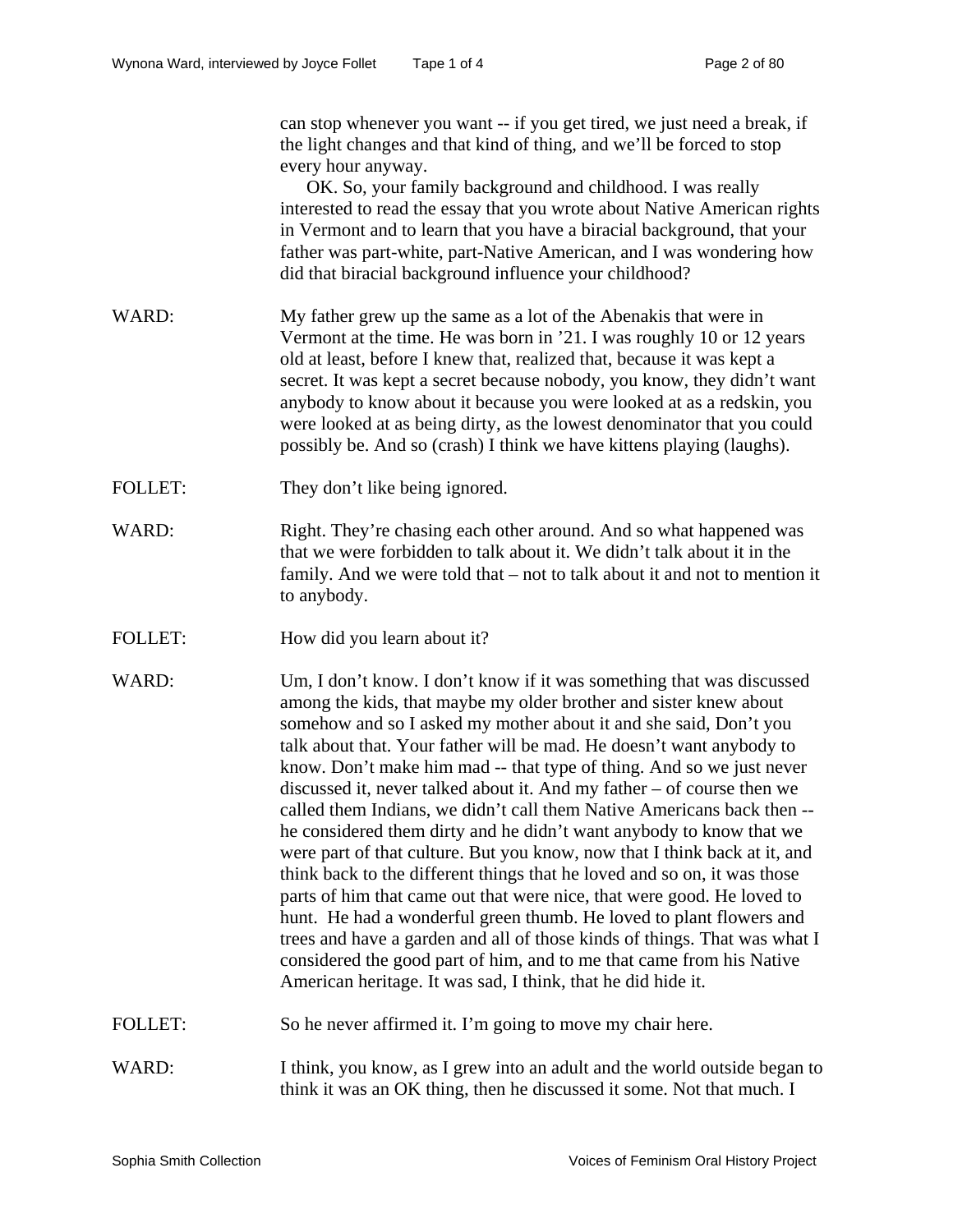think he talked with my brother more about it than he did me because the last several years that he lived, we didn't have contact, my father and I didn't. But my brother and my father did. And so, after his death, my brother and I talked about it quite a bit, and so I think he acknowledged it more to him than what he did to me. But you just didn't talk about it. [cat comes in and is removed] It's sad, I think, that he couldn't do that, that he couldn't recognize that. And I think that's probably because -- from I've read and the history of it that I've researched for writing that paper that you discussed -- when my father was growing up with that, you didn't want anybody to know what your heritage was because you were put down. Sometimes I think about it now -- when you think about the Vermont heritage and the Vermont history and so on, and what you hear are the Green Mountain Boys and the Ethan Allen Boys and all of that, but the truth of the matter is the Allen Boys and so on were the same as other white men at that time that really pushed the Native Americans out of the state, just the same as the white men did in the rest of the country. And so I think that's something we never acknowledge and that should be acknowledged.

My husband Harold worked with a heating and plumbing company and they were in Hanover, and they were cleaning out the basement down there to put a new heating system in, and he brought home this sign that says "The Middle Grants" on it, which is the grants that were given by King George to the white man to come and settle in New Hampshire and Vermont. And he said, I want to put this up out front. At first I said, No, you're not putting that up, and I was really kind of angry about it, and then I said, No, go ahead and put it up, then when people ask what it is, I'll tell them, Oh, that's when the Englishman gave the white man the right to take the land away from the Abenakis, because that's what it was.

- FOLLET: So is it out here someplace?
- WARD: Yeah. It's out where you drive in.
- FOLLET: Oh, no kidding. I'll have to notice when I –
- WARD: Yes. It's called "The Middle Grants" because they were called grants --New Hampshire and Vermont and New York. It wasn't Vermont, it was New Hampshire and the New York grants, and it was a grant that the king – it was King George, I think, at that time, of England gave to the settlers here to settle those lands.
- FOLLET: Well, that's nice that you've reclaimed that piece of your-
- WARD: I think so. I think it's neat, and it's sad that very few others in my family talk about it. It just didn't get passed down, but what did get passed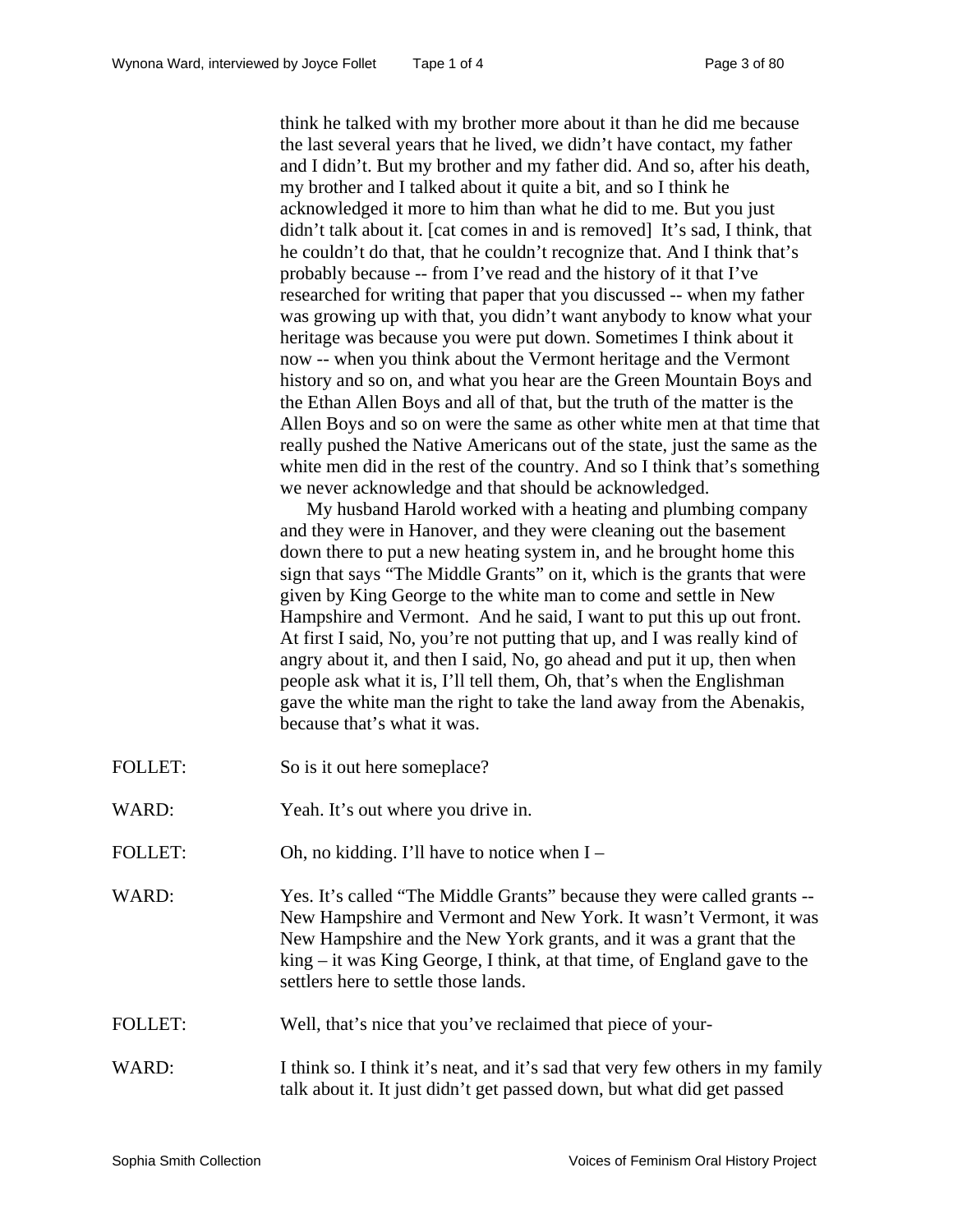down is if you look at some of my nieces and nephews, you can see the Abenaki strain going through them, you know, the dark hair, the dark eyes, the high cheekbones and so on. You see that it's still there, even that far down. And this started with just one person. There was - my great-grandmother was an Abenaki, full Abenaki, and my greatgrandfather married her.

And then there's other that came in through, actually, my grandmother who came from Canada. She came from Quebec City. The story that we were always told is that when she was 8 years old, she was one of, like, nine children and they couldn't take care of her. And so, her father brought her down to the U.S.-Vermont border where she stayed in Canada and worked in a kitchen there until she was 14 and when she was about 14, she was allowed to wait tables and she met my grandfather, who was 27, who brought her to this country and married her.

- FOLLET: What about the economic circumstances of your family as you were growing up?
- WARD: We lived in a very poor area in town. It was out of town, like threequarters of a mile out of town. And when I say out of town, the town I grew up in was 300 people, so the town consisted of a church, a town hall, a school, and a store, and a post office. It was just a very small town, but a state road ran through and we lived off that on a back road, about a mile or so out of town. Everybody that lived in that – it was like a little valley that we lived in – were very poor, and we were one of the poorest. What happened is, when my mother and father got married, my understanding is my maternal grandparents bought them a little tiny chunk of land and a house. It was an old mining house from the copper mines that were there in the 1800s and fixed it up and they moved in, and it was just four rooms, just a very small mining shack is what it would have been called. And my father did various kinds of work but it was always hard labor work. The work that he did was very hard. He worked in the copper mines. He worked in the granite quarries. He worked logging some, farming some, that type of work, so he was always doing hard manual labor.
- FOLLET: And your mother worked, as I understand it?
- WARD: Yes.

# FOLLET: What did it mean to the family dynamics that your mother was a regular contributor to the –

WARD: I remember back when I was 8-10 years old, she worked just during the summer when the children weren't in school. They had a lot of camps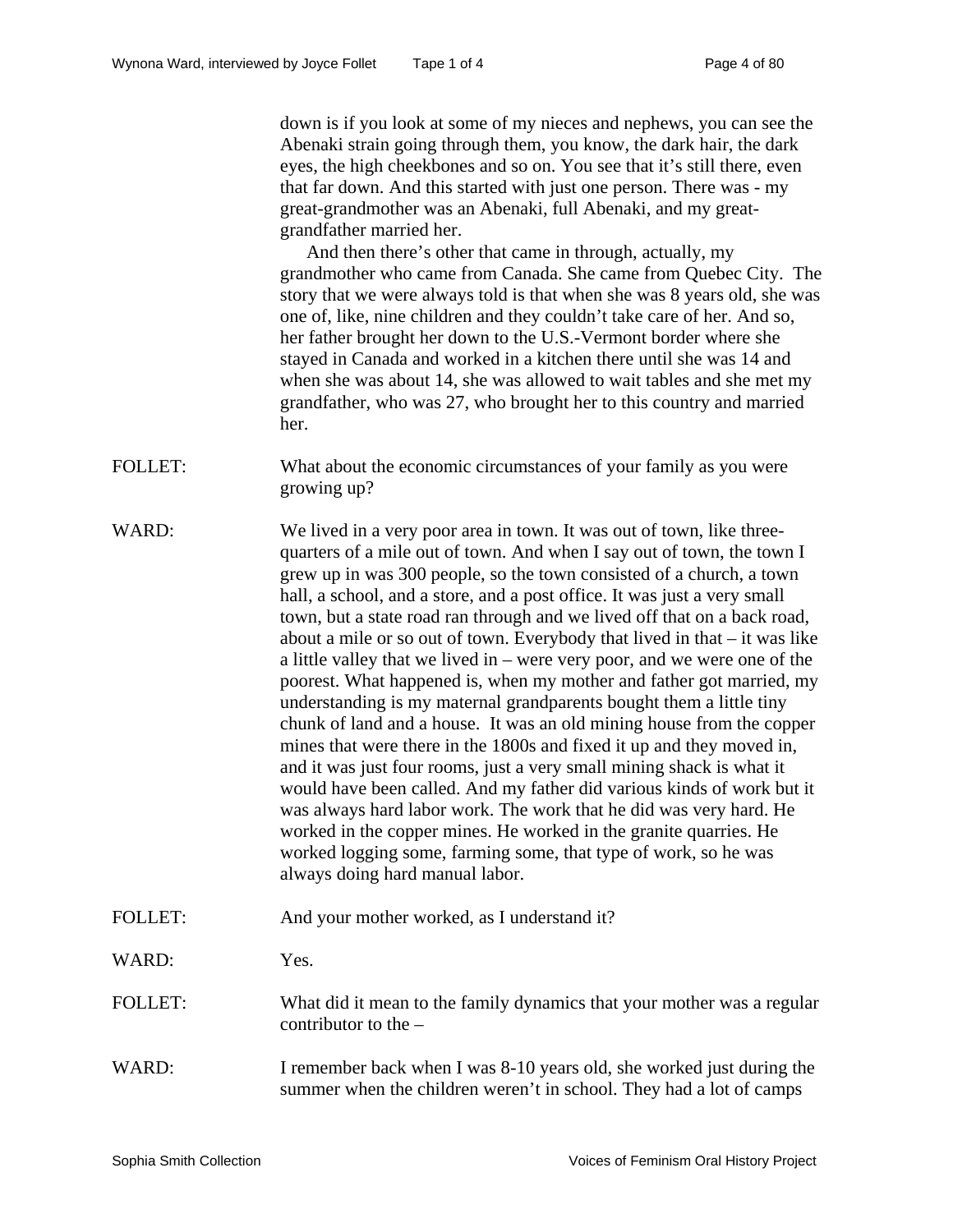then. People from the city, with money, would send their children to camp. And so she would either work ironing the camp outfits, the clothes they wore then, or she worked in the kitchens. and by the time I was 10 years old, then she felt that I was old enough so that she left me home with my two younger sisters and I took care of four or five other neighborhood children. I stayed at home and did that and so then she could go to the camp and make more money and she worked in the kitchen and in the laundry there, I think. Then, I think I was 12 years old before she went to work on a full-time basis, and she went to work in a kitchen in a Norwich Inn in Vermont and worked there for many years before she got done.

- FOLLET: Did the fact that she had an income give her any options that she might not otherwise have had?
- WARD: Oh, yes.
- FOLLET: Did she how did she-?
- WARD: It was really when she went to work that we were given things that we would have never had. I mean, we had a lot. We had plenty to eat. We had clothes. We could go placed because she had money for gas. You know, we just weren't held there. With my father, when he worked, and he was gone, but he had the only car. There was only one car, and so it really was difficult. We didn't have much. And part of the reason for that was he drank. He was an alcoholic. And so, a lot of his money went for that instead of to support the family. It just took a lot away from that. Plus, he was ill a lot.

This is the story he always told us. When he was 5 years old, 4 or 5 years old, he had polio, and he couldn't walk for quite a while, and so he had always limped and had a bad foot. Then when he was 12 years old and he was splitting wood, he split that same foot open with an ax, and so that made that leg even more difficult. He was in World War II but just for a short while, like for nine months towards the end, and he chauffeured, he drove generals and the high military ranking people in this country. He didn't go out of the country at all, and then they gave him a medical discharge. Being in the Army for that short amount of time during the war meant that he got benefits and that he could receive medical care from the VA, the Veteran's Administration Hospital, which is located in White River here. So they essentially did all of his medical care.

- FOLLET: You mentioned, I think, that it is West Fairlee where you were? -- that the population was 300, about 300?
- WARD: Uh-hm. About 300 when I was growing up.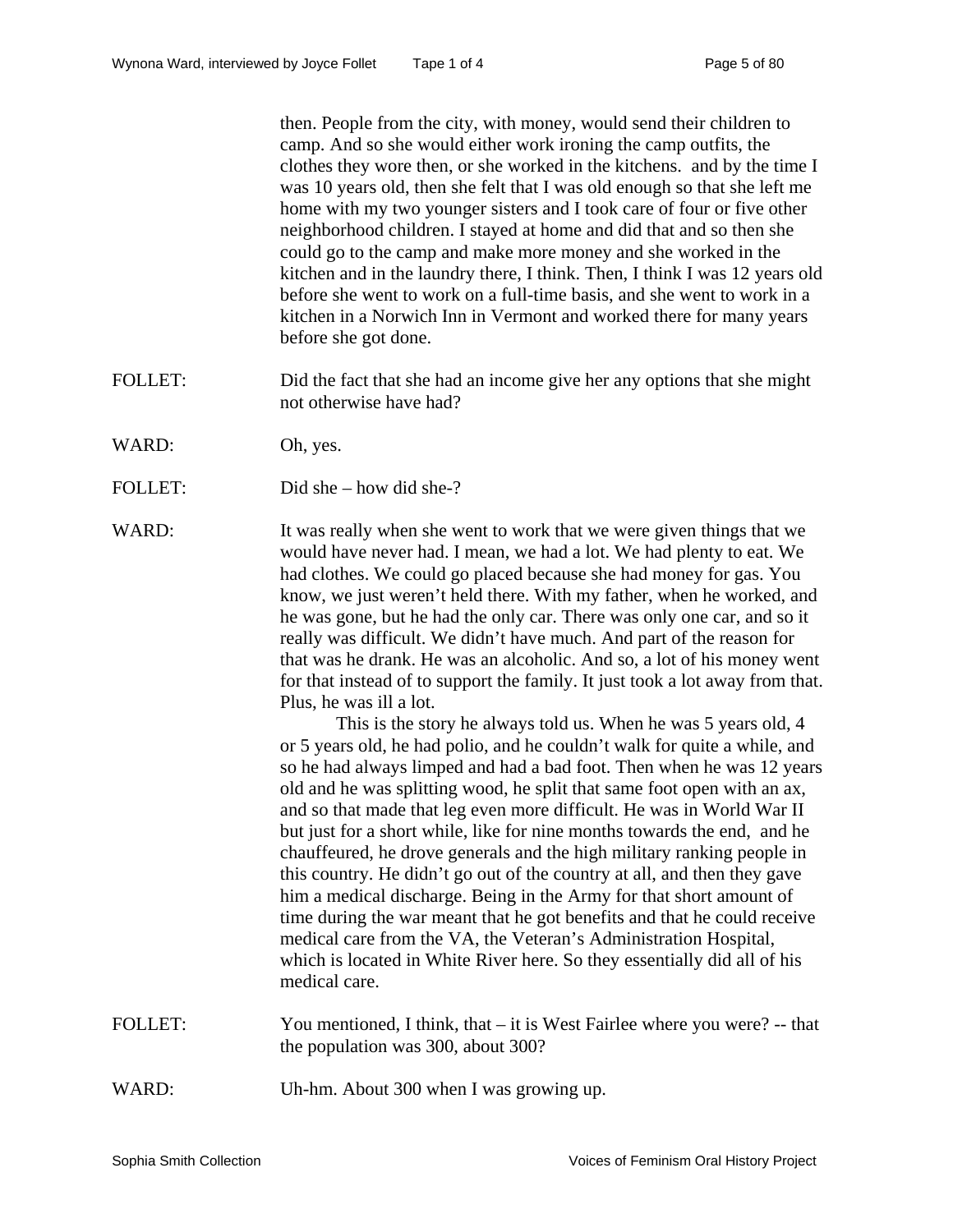## FOLLET: Was there much of an economic range within that population?

- WARD: You know, I look back at it now and I realize that, yes, it went from middle class or middle-low income people to poverty stricken, which is what we were. To me as a child growing up, these people were rich because, they had nice homes that were painted and papered or they had nice furniture. They were clean homes. They weren't cluttered. And also, they had cars and they had nice clothes and all of these things. And bathrooms and running hot water and those types of things. And we had an outhouse. So, to me, it was like they were rich. That's how I thought of them as a child. But looking back at it, I would say they were middleto low-income people for the most part.
- FOLLET: How did you understand those differences at the time? Did your parents talk about politics or any of those-
- WARD: No. No, they didn't. We didn't have a TV until I was in ninth grade, I think it was. No, we had a TV, I think, when I was actually in seventh grade. But we didn't have a telephone until I was in the ninth grade. We always had electricity and always had lots of cold water, but it was a while before my father actually put in a hot water heater so that we had hot water. No, they didn't talk politics. Town, you know, neighborhood politics, but not state or country politics at all, no. The only thing I really remember back aways about politics is, I remember when John Kennedy died. I was seventh grade, and we didn't have a radio or anything. I was going to school, I was either a sixth or seventh grader, a two-room school, and the teacher allowed us to go out to her car and we listened to it on the radio as they broadcast it on the radio. My grandparents had a TVever since I could remember, and they lived in Post Mills, which is a town about two miles away. My grandparents on my mother's side, they were like middle-class people, and we would go there and stay a lot. My mother sent us there a lot to stay. I'm going to say a good half of my childhood was spent with my grandmother.
- FOLLET: Oh, really?
- WARD: Uh-hm.
- FOLLET: Your maternal grandmother.

WARD: Yes.

FOLLET: After school and that kind of thing?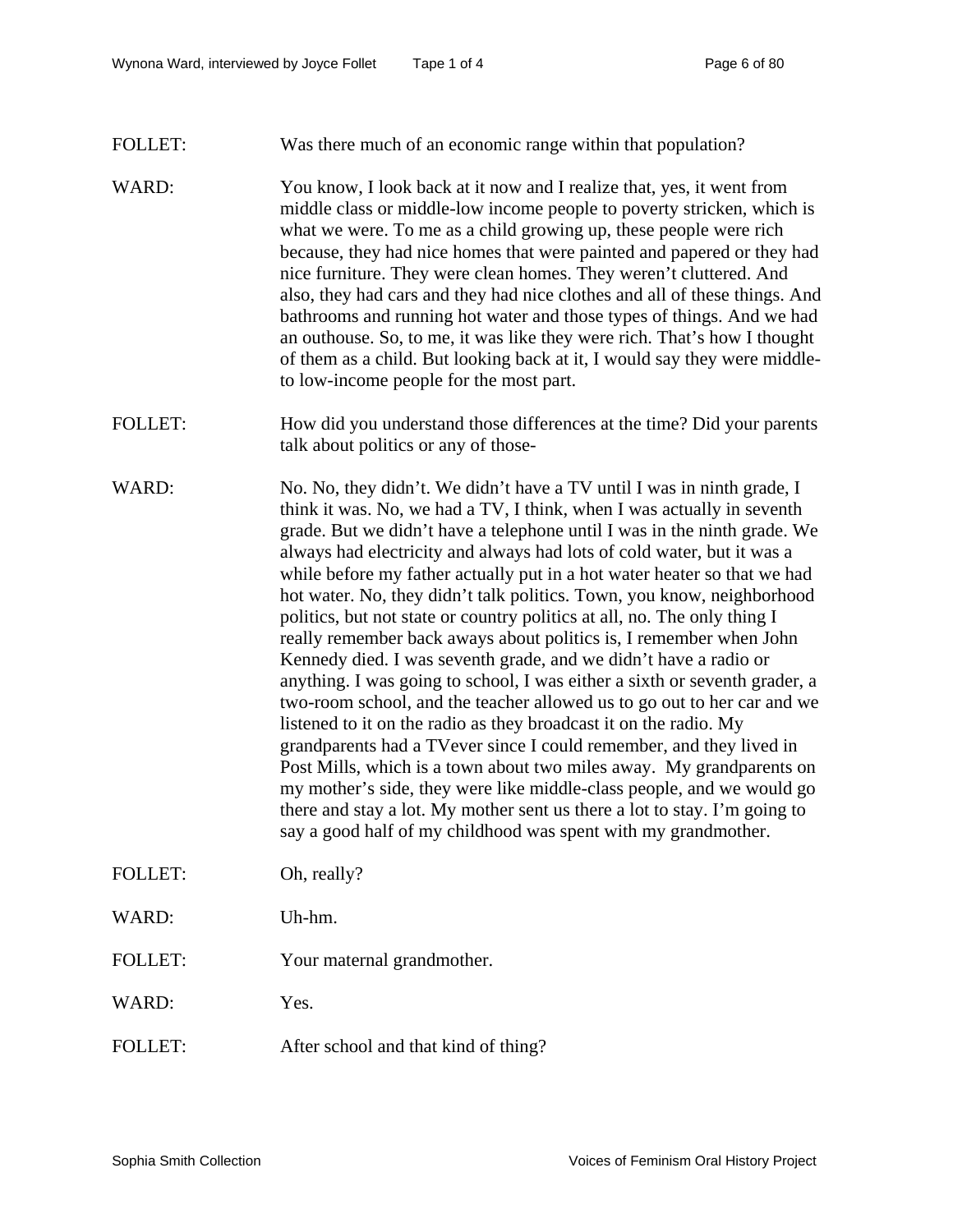- WARD: After school, overnight, during the summers, almost every weekend. It was a way for my mother to get us out of the house, and that way, she only had to deal with my father being an alcoholic and didn't have to deal with him abusing us. It was easier to deal with him that way, if we were gone. And we wanted to be gone.
- FOLLET: Of course.
- WARD: Because it was an abusive home to grow up in and so we were gone all that we could, all that we possibly could.
- FOLLET: You've written about that and I've read your stories "The Stew" and "The Child's Trauma" and "No More Me" and "Mama's Song." Are those descriptions, accurate descriptions of your actual childhood?
- WARD: Yes.
- FOLLET: They are. I took them to be.
- WARD: They're all real stories.
- FOLLET: I took them to be.

WARD: As I remember them, yeah. And there were good times, too. My father played harmonica and he played the Jew's harp, and there were lots of times when we would sing and the family would be together at night and so on. And those were good times, and when you think about it, you know, now that I'm away from it some, I can think of both. There was a while there when I couldn't do that. I could only think of the bad that went on and the traumatic things that went on. But now I can look back and look that there were good times also. And I realize now that when people look at their lives and they talk about their lives, that's what they can do. They can separate that out, so you can hear about a person's life and you can hear that it was wonderful, because they only want to remember what's good. But then, if you think about also what the traumatic times were, you know a lot of people don't want to talk about that. So, you think of the good times as being the old times but really they were very hard times.

- FOLLET: I think it's so exceptional that you have chosen to speak about this and write about it in such vivid and gripping ways and I do want to say I'm really, I'm really sorry that all that happened.
- WARD: You know, it was a really hard childhood and sometimes I think, gee, if I'd only, if it had been different, then I wonder how far I could have gone, you know, how much different things would be for me. But then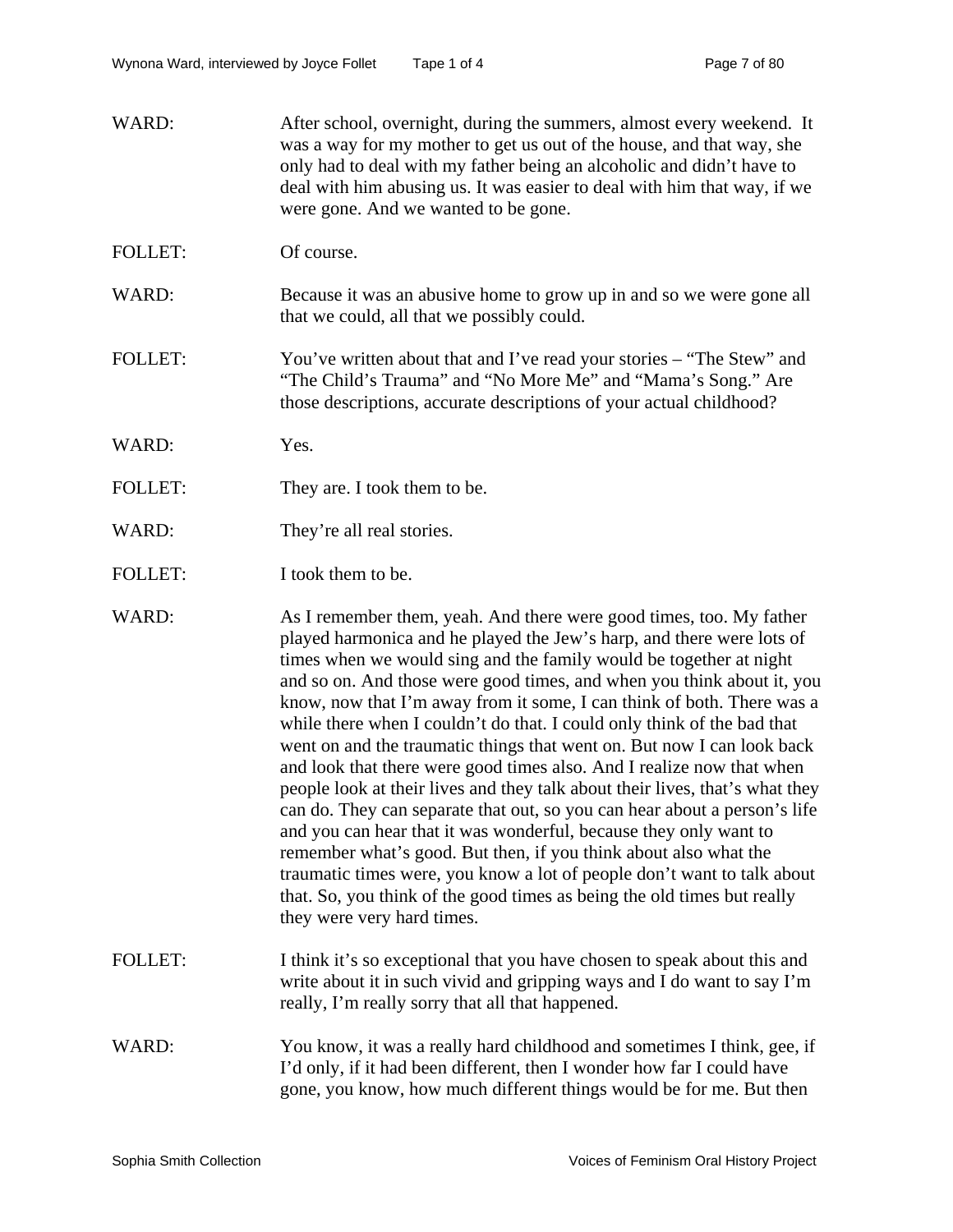again, I learned a lot from that, and make used of what I learned now, even then. You learn, you come away with it, with good and bad, I think. You learn to use it. But I think it makes it harder financially, I think, is the big thing. You don't have things handed to you that some people do and so you have to work to get those things, and struggle, where other people may just take things for granted. And I think a lot of people are like that, people in the Vermont area and in this Central Vermont area, which is very poor and very rural. They just choose not to speak about it. But a lot of people went through what I went through, in many ways. They just don't want to talk about it.

- FOLLET: How did you understand it at the time? What explanations were offered to you or did you come up with for the abuse that was in the family?
- WARD: You mean, like, for other people in the community?
- FOLLET: To yourself or to anyone that you had to explain.

WARD: I learned very early on, at the age of 2 or 3, that you don't talk about this. My mother and my grandmother both -- my maternal grandmother. When I speak of my grandmother, for the most part, it's my maternal grandmother. We had very little to do with my paternal grandmother because she lived at that time what we felt was a long distance away. It was about 40 miles away, so. Of course, that was a long way away then. But my maternal grandmother lived just two miles away. And they made it very clear to all of us that you do not talk about this, that this is shameful, that it's bad, that it only happens to you. We didn't talk about it to one another within the household, what went on, because it was supposed to be kept a secret and it was the divide-and-conquer, which is very common with incestuous families, what happens. So we never talked about it. We didn't discuss it.

> It was just understood that you don't bring friends home, and mothers in the neighborhood knew that, they wouldn't allow their children in our house. They knew what went on. I was welcome to go to other girls' houses and stay overnight but we were never allowed to bring friends home. And not because my mother wouldn't allow it, it was because other mothers wouldn't allow it.

- FOLLET: Because they knew.
- WARD: They knew. You just didn't discuss it.
- FOLLET: Did you have-?
- WARD: It was understood. It was almost like it was an understood, unspoken way of life.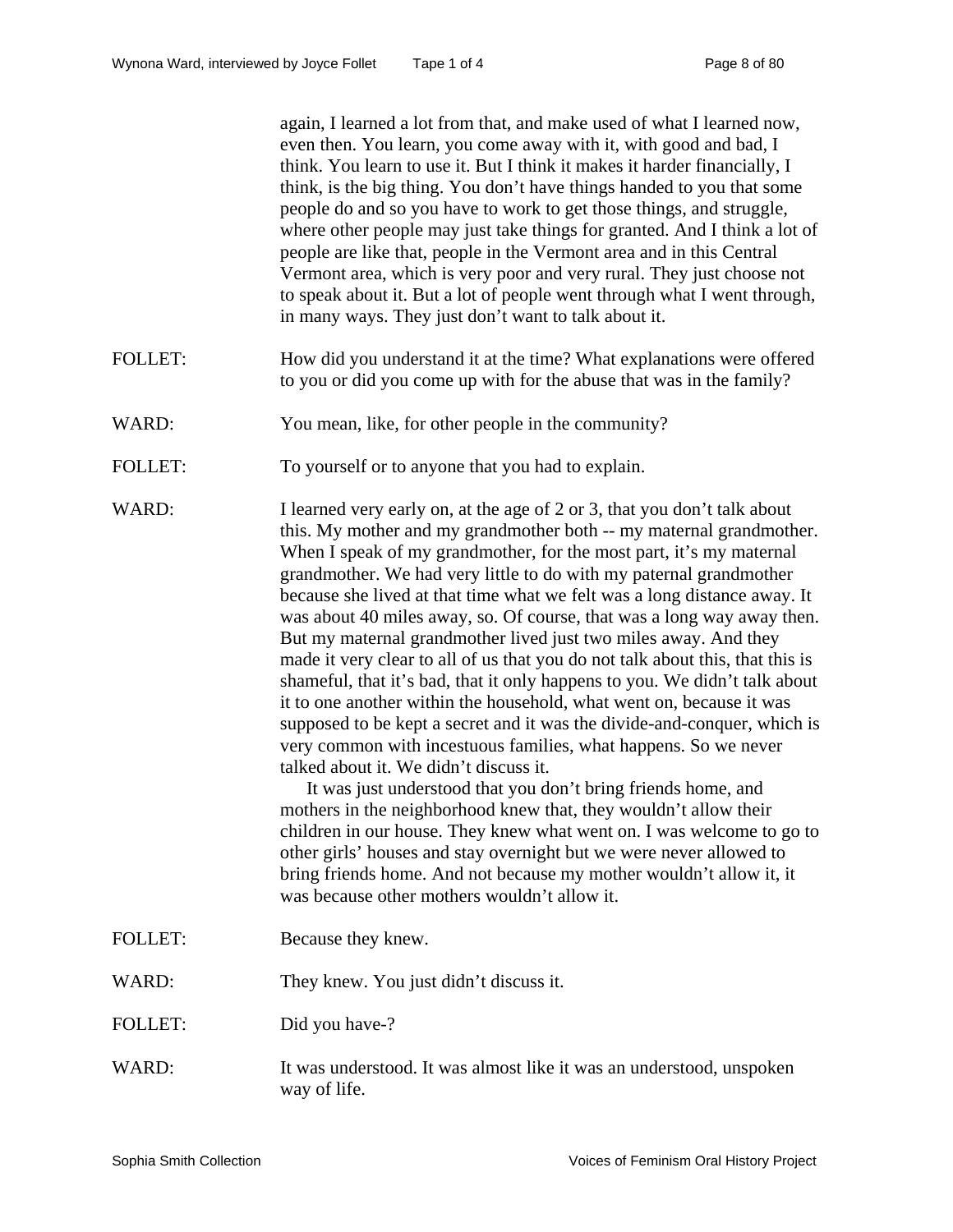- FOLLET: So you had exposure to other families or to other messages that made you think of your own family situation as having something wrong going on?
- WARD: Oh, yeah. Wrong or something that wasn't yes, it would have been wrong, not accepted by others, not OK with others, shameful, very shameful. So you hid it and you didn't discuss it. And it was like black and white. I've often said with children, what children learn, if a child grows up in a home and is told all their life that black is white and then they go to school and they're told, no, white is black, they're going to adjust and know that at school that they have to say white is black. But when they go home at night, they know that black is white and you just adjust. You go back and forth. It's no different than children that go back and forth between divorced families. You learn the rules at each place, and you learn, in a divorced family, you learn that at dad's house you eat at 6 o'clock, and at mom's house you eat at 8:30. And this is no different. You learn that you don't say this is school and you don't discuss it in school, and at home, you know, it's different.
- FOLLET: Was there anyone you turned to? Anyone you trusted with what was going on?
- WARD: No. Absolutely not.
- FOLLET: So, from your child's perspective, what made the world tick?
- WARD: Eating. That you had food on the table. That you were warm. I think those were the things that you appreciated, and those were the things that were important to my mother and father. They both grew up in the Depression years. Both from big families. My father came from a family of six and my mother from a family of nine, and so the fact that you had food on the table was important, that was one of the most important things. That you had heat and a roof over your head. Those were the essential things. I think as a child what made the world tick was being able to be outside, whether it was winter or summer, no matter the season. You were outside. That's where it was safe. It was safe to be outside and it was fun. And we were allowed free rein. My brother and I, we would – and I was a tomboy. I was very close to my brother until, probably, I was 10 or 11 years old. We were buddies. And even after that, we sugared one year, just him and I, traipsing around through the woods, gathering sap in milk cans and things like that. We went sliding all the time. We were allowed to hunt. I hunted from the time I was 7 years old. The outdoors. It was like our lifesaver was the outdoors, being outdoors, all times of year. We would walk the mountainsides and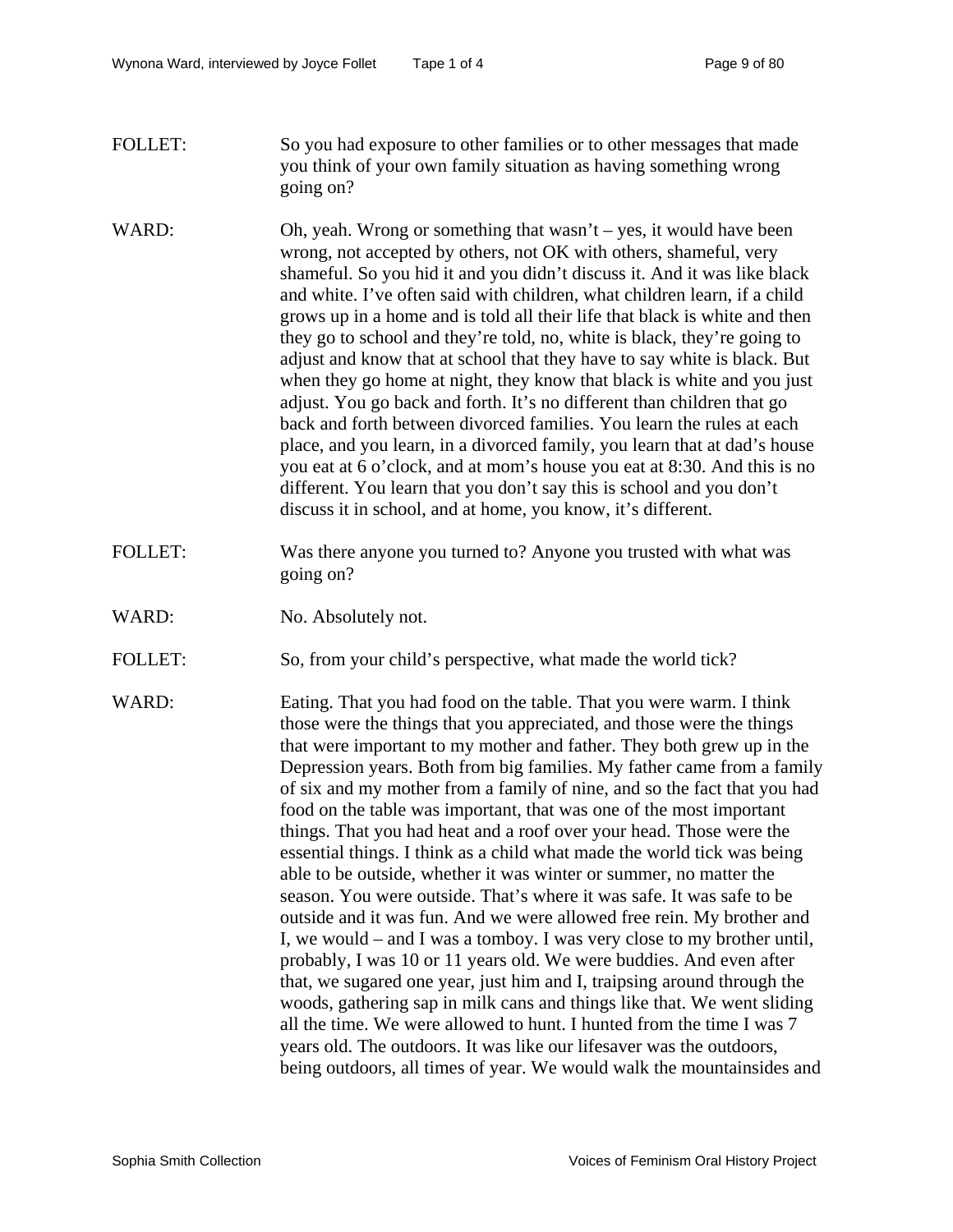the hillsides and the woods and we were always allowed to come and go as we wanted when we were doing those types of things.

The copper mines – one of the things we used to love to do, the Vershire copper mines. They were called the Ely Mines at that point in time. There's a number of copper mines in this area in Vermont. The Strafford one is the one that's most recent and was most recently worked, and is going through EPA cleanup and so on now. The Ely copper mines were older than that. They hadn't been used since the late 1800s, but they had a smokestack that went up the side of the mountain, and that was just really up over the hill from where we lived, a couple of hills over, and we used to go up there. And the smokestacks were made of big stones. It was just a big stone, huge. We used to run up the middle of it. We'd bend over, but we were little kids and we would run up the middle of it and we'd come to where it had broken down and rocks had fallen down, so we'd climb out and back up. We were always doing something like that, building forts and playing in the woods and playing in the fields and those types of things, the fun things. And the neighborhood children, there were a number of neighborhood children right around in that little valley area that we lived in.

- FOLLET: Was there a wider world as far as you were concerned? You mentioned you didn't have a television, but through any kind of reading or fiction or otherwise, was there a wider world that you were aware of?
- WARD: I spent some time as a child with my uncle and aunt who lived in Bennington, but it was just like it was just a long ride to go there to stay. And we spent some times in the summer at family gatherings and things like that. I was in school, I knew that there was a United States and learned all the capitals in the states, and knew that there was a world and a moon and a universe. And my father always showed us the stars and the Big Dipper and the Little Dipper and the different stars that he knew about. So, in that way. But for me to say, oh, gee, so-and-so is from California or something like that, no. Because all of my relatives were in Vermont for the most part. Not until I really got into high school did I start thinking about the bigger world out there. But the bigger world out there was, I want to get away from home, get out of home, get a job so you can get out of home and support yourself.
- FOLLET: When did that first occur to you? Do you remember first having that thought?
- WARD: 12, 13. Because I started working out when I was I think the summer I was 12, either 11 or 12, 12, I think. I worked as a chambermaid at Norwich Inn where my mother worked, and then it was still work to get money, because at that time we went to the Thetford Academy and you had to pay for your books. It was a private school – and it still is in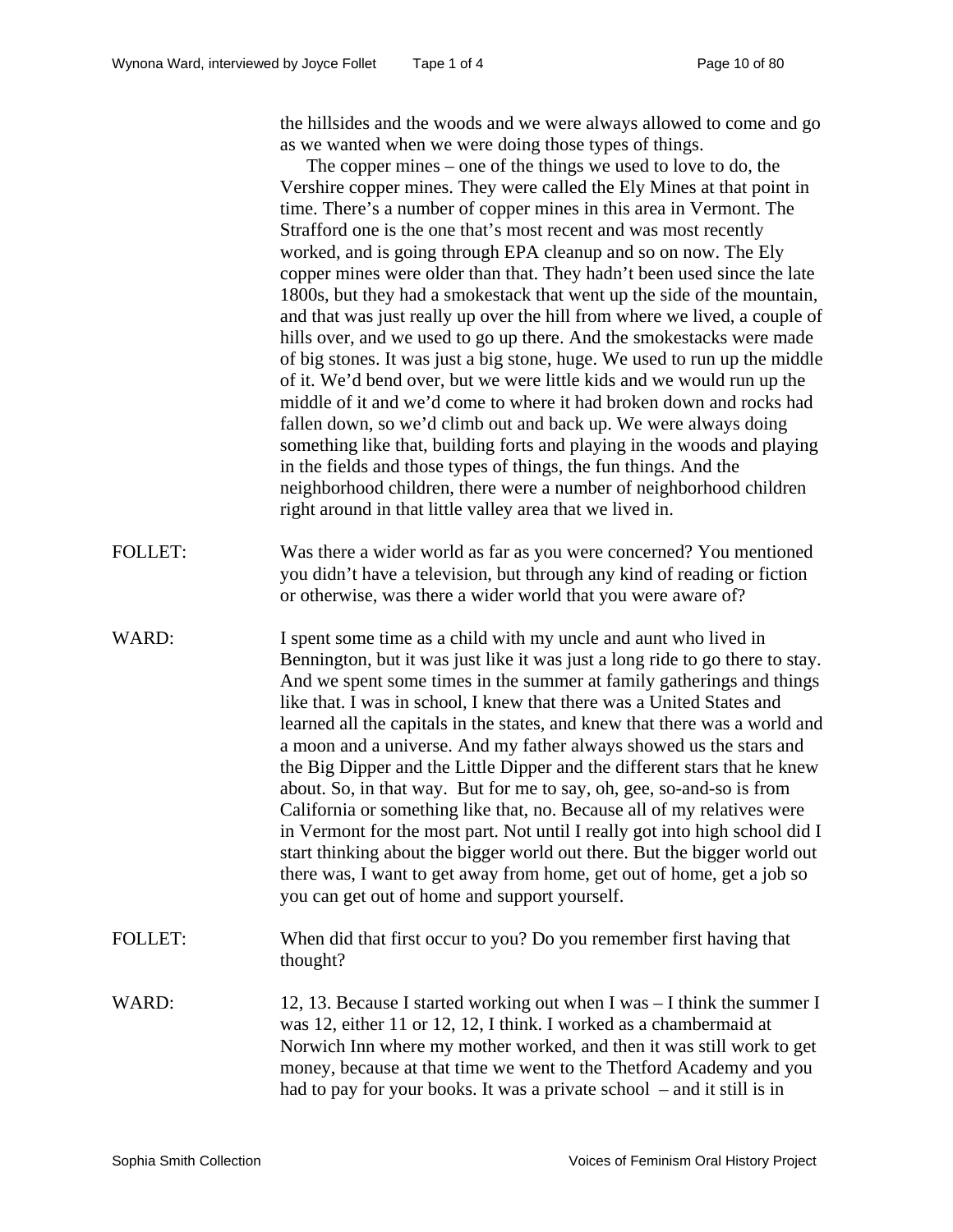existence, but they took all the surrounding town high schools, even though it's a private academy, and they still do that. The academy's been in existence since mid-1700s, and it's privately run but they take students from the public schools around.

- FOLLET: So there's no separate high school? No separate public high schools? Thetford Academy is the high school?
- WARD: Is the public high school. That's the way it's always been. Now Vershire and West Fairlee have formed a union school with Fairlee and Orford, New Hampshire. But Thetford was the public high school for West Fairlee, Vershire, Thetford, Lyme, New Hampshire, there was a number of towns -- Strafford, Vermont -- that sent their high school students to Thetford. It's a school of about three or four hundred.
- FOLLET: Ah-hah. Yeah, I came through Thetford, I'm sure. So what was high school like? Was high school ninth grade on, or tenth?
- WARD: Yes, ninth grade on. Until the seventh grade I was in West Fairlee, in this two-room school, four grades in each room. And then in the eighth grade, West Fairlee and Vershire joined a union and the first four grades in both towns went to West Fairlee and the upper four grades, 5 through 8, went to Vershire, and that's where I met Harold was in eighth grade, I met him in Vershire. At that point, in February of that year, the eighth grade, we started going steady. At that point in time, even then, I was thinking that you need to get an education so you can get out of home and support yourself. And my father did push how important it was to get an education. He wanted me to be a schoolteacher and he wanted me to get an education.
- FOLLET: So, high school, the world got a little bigger and you started imagining. What was it like? Did you like the study part of it? Were you active in sports? Or what was social life?
- WARD: I did some sports in school because I liked it. Not a lot. I did softball mainly in high school. By the time I was in high school and Harold and I were together, that was my whole – it was almost like it was, um, to be with Harold and to get through high school, to study. I liked studying. I liked learning. I also knew that if I studied and got good grades that I could do what I wanted. If I wanted to come up to Harold's or go to my grandmother's or do whatever I wanted, my father would allow it because if he said, you need to be home so you can do your schoolwork, I would say, I get good grades. And then he couldn't say that to me. But he always saw me as the one that could go somewhere, and he pushed me to get an education before he would the others in the family.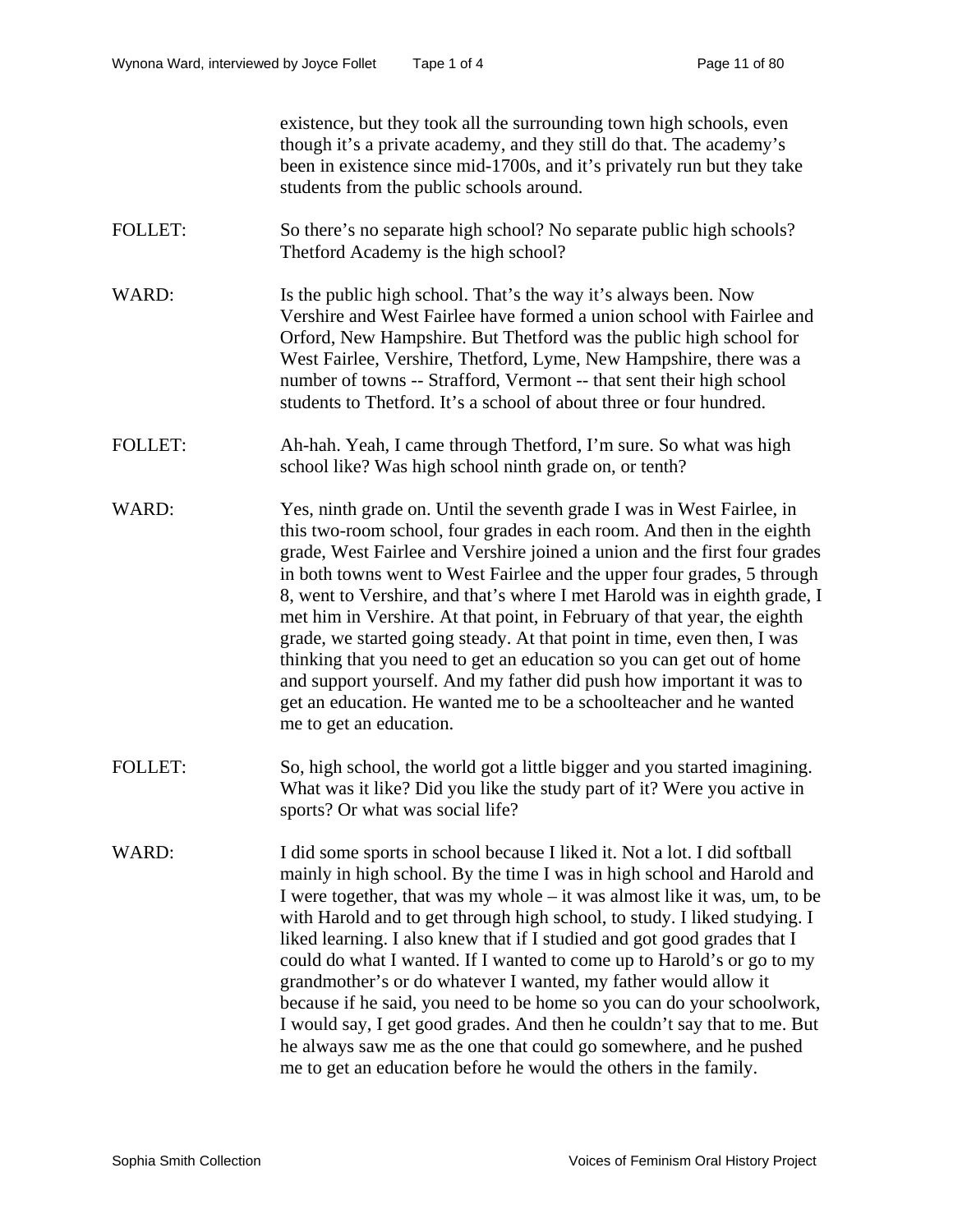#### FOLLET: Why you?

WARD: Well, it's the whole dynamics of the whole family that I studied when I was at Vermont College and looked at family systems theory. If you look at my mother and father, my mother was pregnant when she married my father. I don't know this, I don't have proof of it, my mother won't discuss it, but I feel my oldest sister's father was my mother's father. My father didn't know that when he married my mother. He didn't know that she was pregnant. I think what it was, was my maternal grandparents -- you know, he got her pregnant and they married her off to my father and it was, like, they bought her a husband. It's kind of what it amounted to as such. Fixed up the house and gave them a place to live. So my father didn't want my sister, and then my brother was born, and he came from a family of five – uh, six boys, he had five other brothers, and so he really didn't want my brother either.

> And so what happened was, I was like the first child and instead of being the middle child position that I actually was, I was given the position of the oldest child. I was daddy's girl, daddy's favorite. And that's how the whole family has been structured ever since – when my brother abused my niece -- the division of the family has always been like that. My mother with my older sister and brother and my father, and then myself and my two younger sisters, the other side of the family. And it's always been structured like that ever since. I didn't realize that until I actually looked back at it and knew that that's how it was at the time that the abuse was revealed in my family, but then looked back at other things and realized that's the way it'd been for a long time. It had always been that way. You just didn't realize that or look at it that way, but when you actually studied the history of it, that's how it was.

FOLLET: So when you thought about getting an education and getting out and moving on, what did you imagine doing? What did you aspire to?

WARD: [talks to cat] I did the one thing that I could do at Thetford Academy, and that was – you could take business courses. They didn't have any other voc rehab or voc technical type courses, really, at that point in time. It was either business or you could be a farmer. And so what I did was I took secretarial courses. I took shorthand and typing and bookkeeping, so I was actually prepared to go to work as a secretary when I got out of high school. [talks to cat] I took all those courses and had a job before I got out of high school. I started work on Monday. I graduated on Friday. And I went to work for the Superintendent of Schools in Hanover, New Hampshire, as a secretary-receptionist. You see, Harold quit school when he was 16, which was common in his family, and went to work, and he was working down that way so we just rode back and forth. And I actually moved in this house before high school was out because Harold's mom had an operation for breast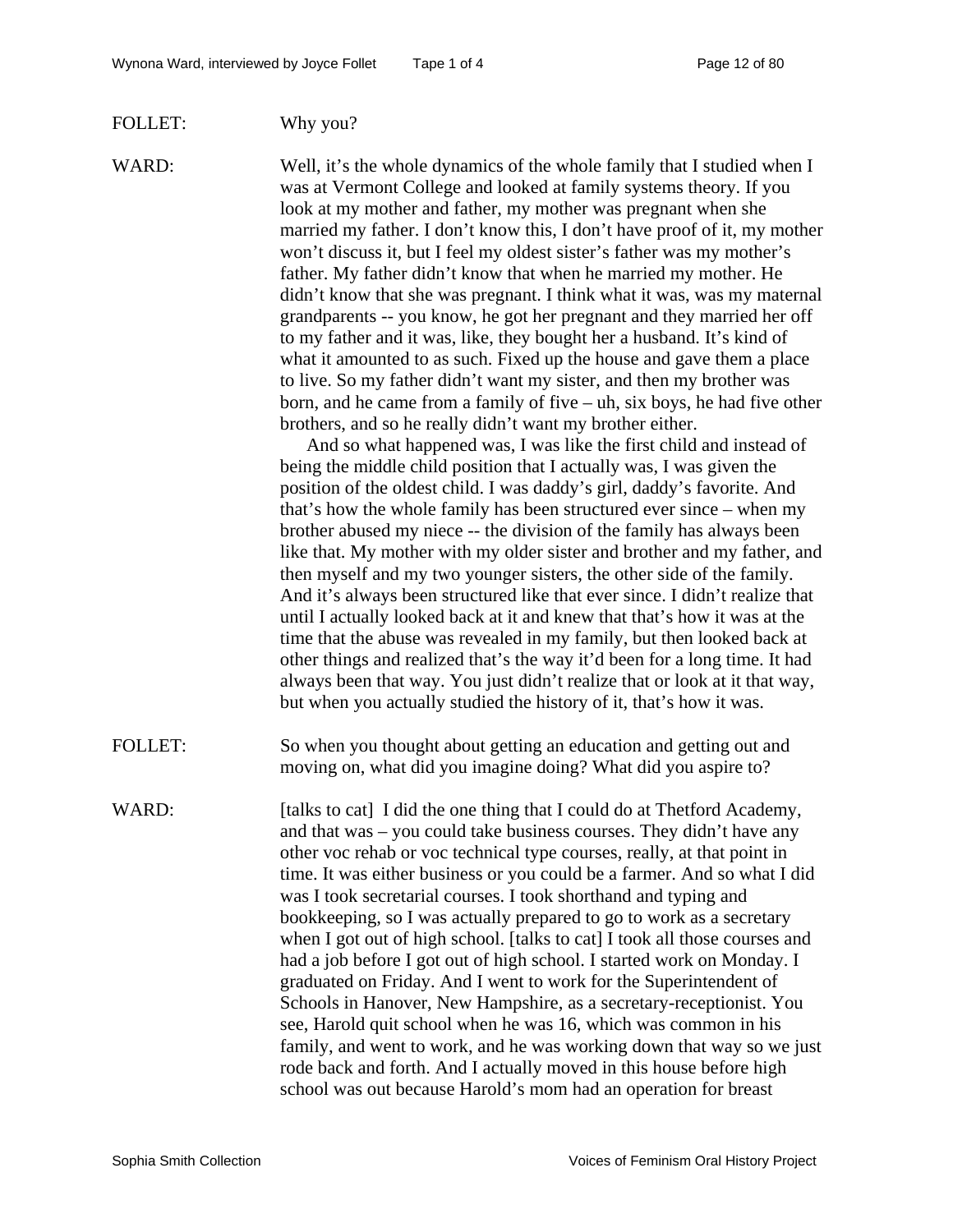cancer and needed someone to help and so I came here everyday after school, like from April on, and took care of Harold's two younger brothers and did the housework and things like that, because she was recuperating.

- FOLLET: This house, where we are now, was his childhood home? Is that right?
- WARD: Yes. Harold's lived here since he was 7.
- FOLLET: Was there a college-bound track at Thetford Academy?
- WARD: Yes, there was, but, the Vermont Student Assistance Cooperation, I don't know if they existed back then or not. I didn't hear of them. I wasn't offered to go to school, to college, because I was from the wrong side of the tracks. I graduated third in my class. Part of the reason I graduated third in my class is because I didn't take physics and I didn't take geometry. I did take algebra. They had the A track and the B track, and A track was to go to college, and I took all of those courses, but rather than take geometry or algebra -- algebra II -- or physics, and like that, I took the business courses so that I could get out of high school and go to work. That was my goal. And so, that was my goal and I was never asked if I wanted to go to college. It was just understood that I couldn't because the money wasn't there.
- FOLLET: Even though your father hoped that you could be a teacher?
- WARD: High school. Oh, yeah, he wanted me to be a teacher.
- FOLLET: Did I see somewhere that you attended Boston University for a time?
- WARD: Uh-hm.
- FOLLET: How did that happen?

WARD: I decided, after being in Hanover and being a secretary at a couple of different jobs, that I wasn't going to get anywhere if I didn't go to college. And the company I worked for at that time agreed to pay for a bookkeeping course at Dartmouth, and I took that and did well and said, I want to go back to school. And so I applied at BU and at Columbia and some other schools, UVM, and decided I wanted to go to BU because I wanted to be able to live in the city and see what the city was like. The last job that I had before I went to college was office manager, but I worked with some of the sales people so I spent some time in New York City with some conferences and projects that were going on there, and I really liked city life, really like it, because it was so different from country life. You could do whatever you wanted to do. Nobody knew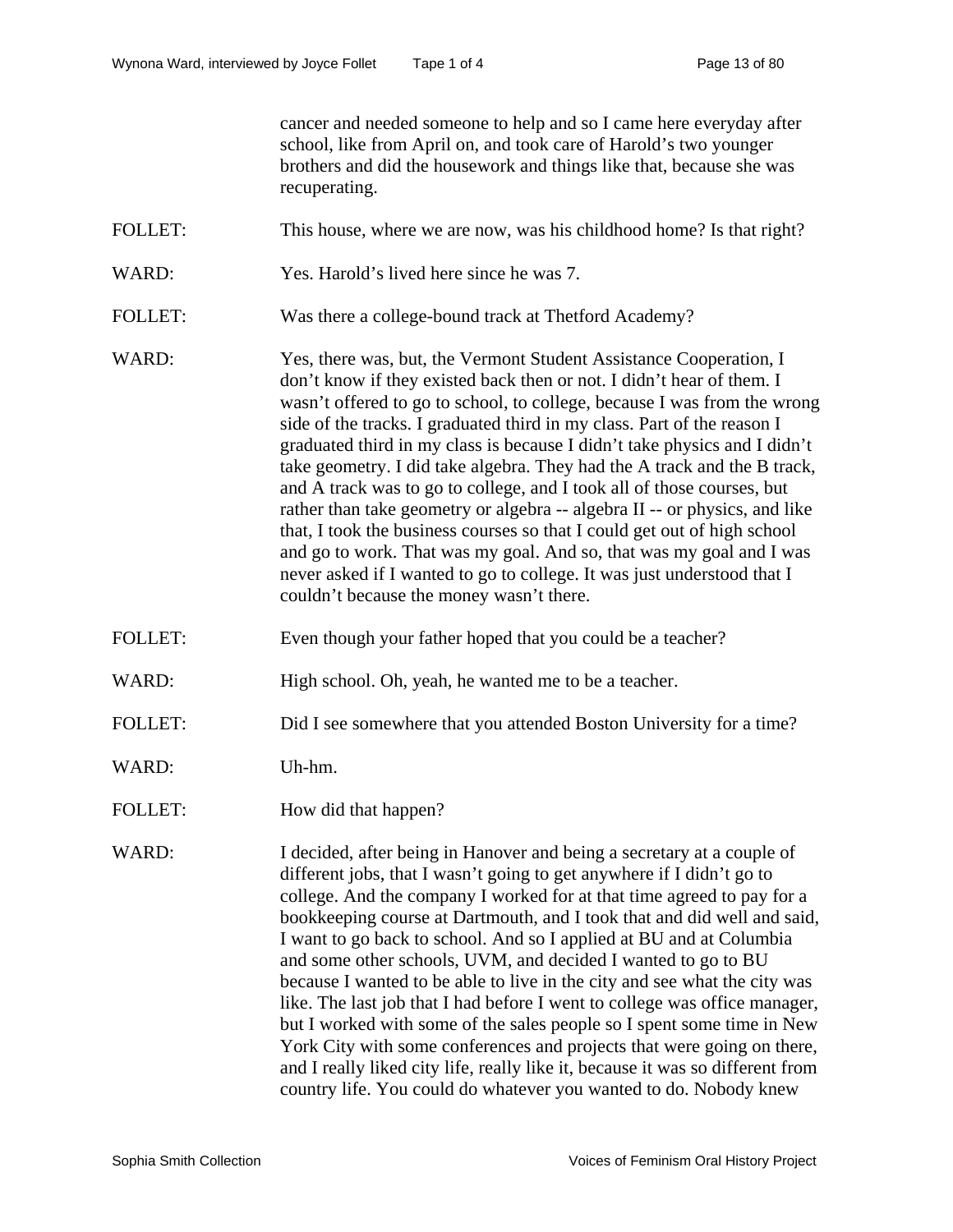you and nobody cared what you did, and it was so different from being in the country where everybody knew everybody else and knew everything that you did.

- FOLLET: So you graduated in 1969 from high school?
- WARD: Uh-hm.
- FOLLET: And then when did you end up at BU?
- WARD: '78.
- FOLLET: Oh, not 'til then.
- WARD: I was 25.
- FOLLET: Ah, I see.
- WARD: And Harold, at that time, was driving a tractor-trailer unit out of Boston, hauling gasoline and fuel oil out of Boston, so quite often I would ride down with him on Sunday night and ride back on Friday night, and I stayed down there. The first year I had to stay all week. And then the second year that I was there -- I was there one semester of my sophomore year – I was there from Tuesday to Thursday and was home the rest of the week.
- FOLLET: So now, Harold is part of your life at this point. You graduated in sixty-
- WARD: From the time I was 13 on.
- FOLLET: Yeah, and you graduated in '69-
- WARD: And we rode back and forth to work together.
- FOLLET: You rode back and forth to work together, and then did you get married right-?
- WARD: At 18.
- FOLLET: At 18.
- WARD: Right after I graduated from high school.
- FOLLET: Ah-hah.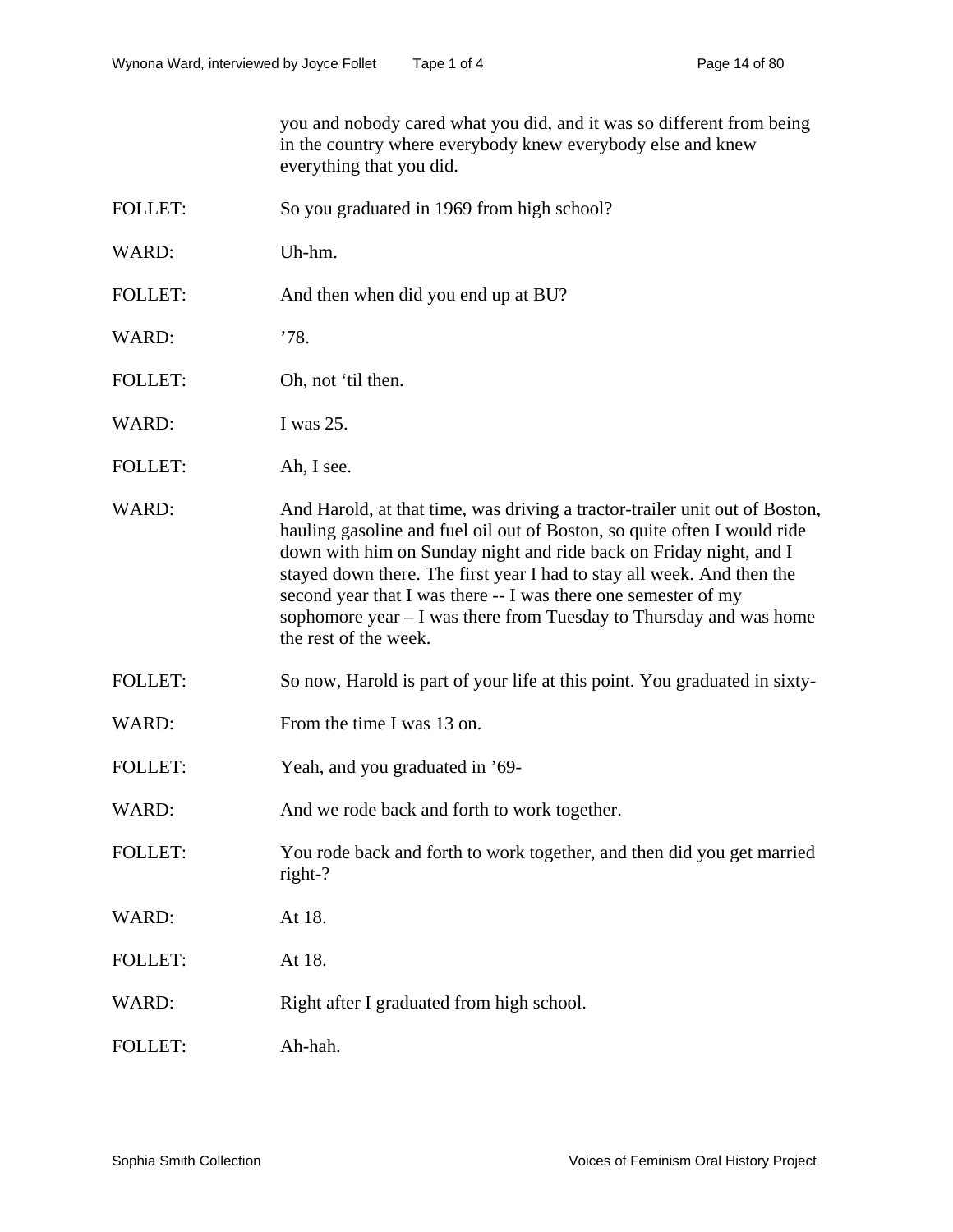| WARD:          | At that point in time, his mother and father had to sign for him to get<br>married, because he was a boy. So you think about discrimination. Back<br>then, girls in Vermont, young women at 18, could get married without<br>parental signature. Boys could not.                                                                                                                                                                                                                                                                                                                                                                                                                                                                                                                                                                                                                                                                                                                                                                                                                                                                                                                                                                                                                                                                                                           |
|----------------|----------------------------------------------------------------------------------------------------------------------------------------------------------------------------------------------------------------------------------------------------------------------------------------------------------------------------------------------------------------------------------------------------------------------------------------------------------------------------------------------------------------------------------------------------------------------------------------------------------------------------------------------------------------------------------------------------------------------------------------------------------------------------------------------------------------------------------------------------------------------------------------------------------------------------------------------------------------------------------------------------------------------------------------------------------------------------------------------------------------------------------------------------------------------------------------------------------------------------------------------------------------------------------------------------------------------------------------------------------------------------|
| <b>FOLLET:</b> | He was $18, \text{too}$ ?                                                                                                                                                                                                                                                                                                                                                                                                                                                                                                                                                                                                                                                                                                                                                                                                                                                                                                                                                                                                                                                                                                                                                                                                                                                                                                                                                  |
| WARD:          | He was 18. We were both 18, the same age. So his parents signed for<br>him so that we could get married.                                                                                                                                                                                                                                                                                                                                                                                                                                                                                                                                                                                                                                                                                                                                                                                                                                                                                                                                                                                                                                                                                                                                                                                                                                                                   |
| <b>FOLLET:</b> | Would he have had to be what $-21$ ?                                                                                                                                                                                                                                                                                                                                                                                                                                                                                                                                                                                                                                                                                                                                                                                                                                                                                                                                                                                                                                                                                                                                                                                                                                                                                                                                       |
| WARD:          | 21.                                                                                                                                                                                                                                                                                                                                                                                                                                                                                                                                                                                                                                                                                                                                                                                                                                                                                                                                                                                                                                                                                                                                                                                                                                                                                                                                                                        |
| <b>FOLLET:</b> | No kidding.                                                                                                                                                                                                                                                                                                                                                                                                                                                                                                                                                                                                                                                                                                                                                                                                                                                                                                                                                                                                                                                                                                                                                                                                                                                                                                                                                                |
| WARD:          | Uh-hm.                                                                                                                                                                                                                                                                                                                                                                                                                                                                                                                                                                                                                                                                                                                                                                                                                                                                                                                                                                                                                                                                                                                                                                                                                                                                                                                                                                     |
| <b>FOLLET:</b> | Now, you had these desires to move on and see the world –                                                                                                                                                                                                                                                                                                                                                                                                                                                                                                                                                                                                                                                                                                                                                                                                                                                                                                                                                                                                                                                                                                                                                                                                                                                                                                                  |
| WARD:          | I think that the main thing was to get away from the abuse and I didn't<br>even see it then $-$ just to get away from that home life, to get out of it $-$<br>and now I realize it was to get away from the abuse. You know, I<br>wanted just a regular family life. See, I lived here with Harold's family<br>from the time of April when I graduated in high school until we were<br>married, and two days after we were married, Harold and I were gone,<br>his father died. And so we were called home and lived with his mother<br>after that here. And talk about feminism. She didn't even know how to<br>do the checkbook. She didn't know how to do anything – the bills or<br>pay bills or anything like that. Harold's father had always done that. She<br>had worked very, very little, had really been taken care of and such. So I<br>took over the finances and Harold and I really ran the family life, the<br>family home here, and lived with her and his two younger brothers for<br>about two years. Then we bought the house and she bought a mobile<br>home and had it on property here, and her and the boys lived in the<br>mobile home for a number of years. Then she moved around a couple of<br>times and has lived in Fairlee, Vermont ever since, in an apartment. And<br>she really likes it out there. More town, people around and so on. |
| <b>FOLLET:</b> | I see. What do you remember about your expectations for marriage at<br>that point?                                                                                                                                                                                                                                                                                                                                                                                                                                                                                                                                                                                                                                                                                                                                                                                                                                                                                                                                                                                                                                                                                                                                                                                                                                                                                         |
| WARD:          | Get married, work, and have a baby. That was it. Have a house. That<br>type of thing. But Harold didn't want children, and I didn't want them<br>right away, and then one thing led to another to another and we ended<br>up not ever having children. Because we went on the road and after I                                                                                                                                                                                                                                                                                                                                                                                                                                                                                                                                                                                                                                                                                                                                                                                                                                                                                                                                                                                                                                                                             |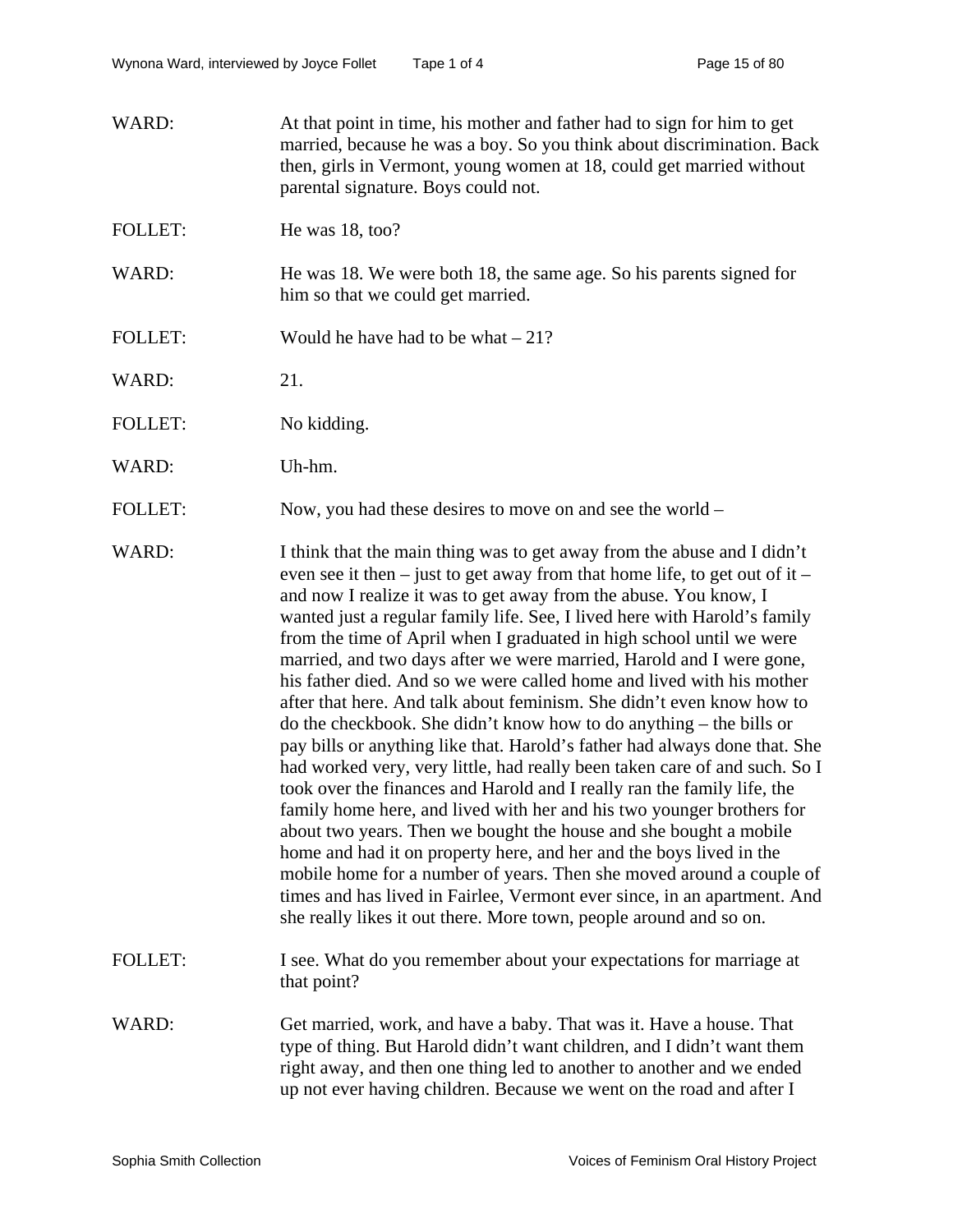went back to BU for that year and a half, the money, I just didn't have any more money, I couldn't borrow anymore. And he wanted someone to go on the road with him, to drive, because he was going to have to team drive. And our marriage was real shaky at that time – we'd been married about seven years, then, I think, and it wasn't going well, and so on. So I said, Well, I'll go with you then. And so I went with him on the road and learned to drive tractor-trailer then. And we did that for 15 years. And you don't have babies driving a truck. And by the time that got done and I didn't want to be on the road anymore, it was a decision then, either you have a child or you don't. He still didn't want children and so I said, Well then, what I'm going to do is go to law school at this point. Because I was over 40 then and I said, you know, it's too late to start having kids now.

- FOLLET: You mentioned in one of the letters that I read that  $-$  I think you used the words "a rocky marriage" and you've just mentioned it. Can you talk more about that?
- WARD: I think we had different expectations. You know, when I was 13 and Harold wanted to be with me -- because that's how it started out -- I was, like, wow, this nice-looking boy from up on the hill -- they were much better off than what we were -- wants to be with me from the wrong side of the tracks. And so we were together all the time in high school. We didn't date anybody else. We didn't see anybody else or anything like that. And then we got married and I worked in Hanover with Hanover people. Now I look back at it and think they're no better than what I am, but back then I saw them as being much better than I was. They were educated, they had beautiful homes, college careers, you know, all of that, and here I am. And people down there talk down about Vermont hillbillies, about real Vermonters. They criticize them, which was no different than the same struggle I had had all my life of trying to be – trying not to be poor, trying to be just accepted among society. And so I went into the Hanover as, you know, 18 and 20 years old, still struggling to come out of that same past as being from the wrong side of the tracks. And Harold, even then he was really rebellious and, they're no better than I am and I'm just as good as they are and if I wanted to have –. Of course we're talking about the late '60s. The 60s and the hippie revolution and all of that really didn't come into Vermont until the late '60s and the early '70s, which is the period of time that I'm talking about, because we were married in '69 and so, Harold had long hair, he wanted to grow a beard, and he came and went as he wanted to and if you don't like it, that's tough. Tat's the attitude he had, where I was – we need to get a home and we need to be associated with Dartmouth people and be just so.

So we clashed, our social interests clashed. I wanted to go to a play, he wanted to go to a movie or to a beer party. You know, those types of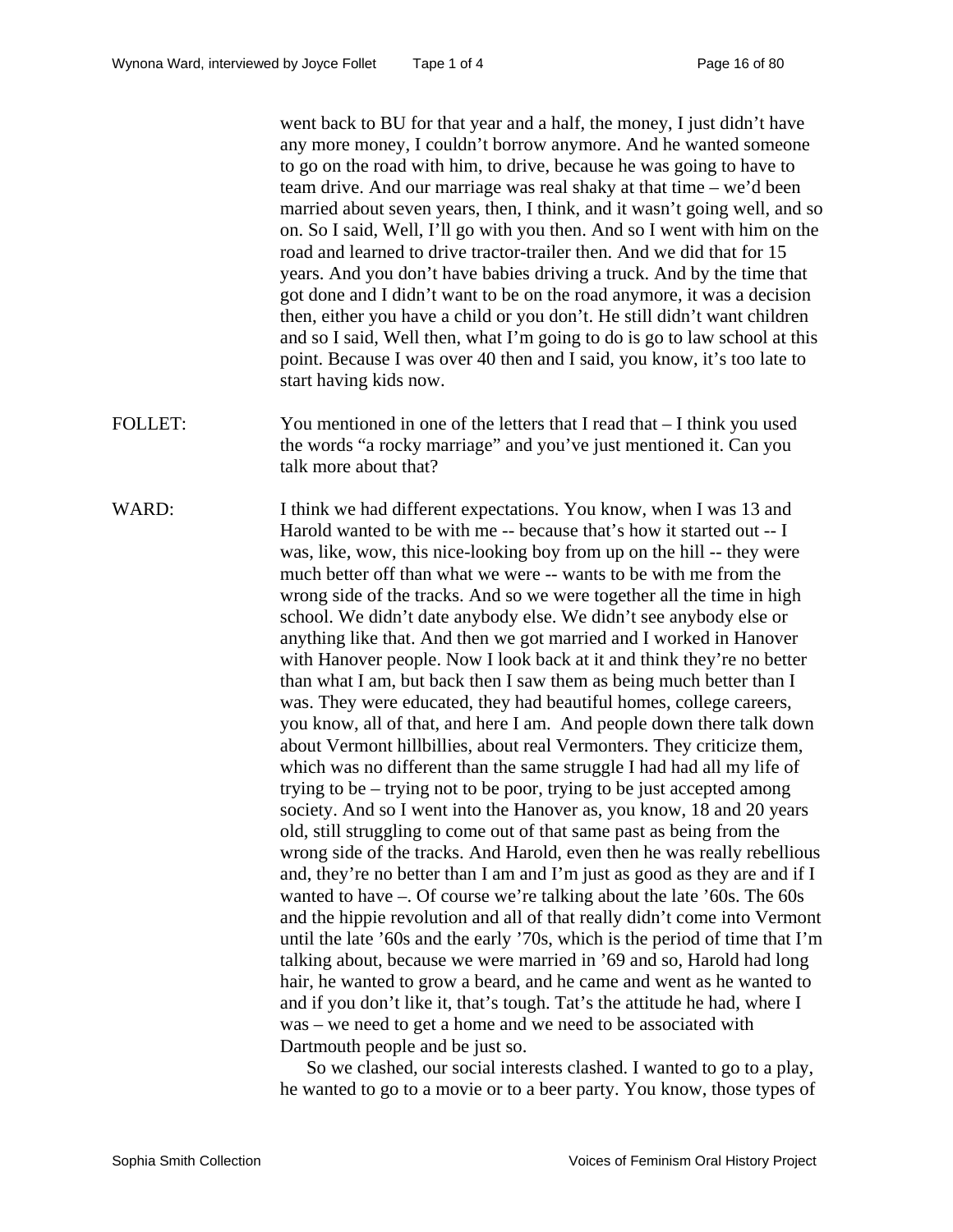things. When you're in a marriage like that, that's hard. And I wanted to get an education and he didn't. So it was hard for us to work around all that and yet and at the same time be struggling trying to pay for your first home. We had the house and we lived here for just, I think it was four months, and he was in the Army Reserve and he got called for his basic training. And so it meant for the first time in my life, I was living in a house by myself, with three dogs and a cat and a car that was a '56 car at the time, and I used to have to push it out of the driveway every morning to get it to start, because it wouldn't start, and coast it down the road to get it to start to go to work every day. And at that point in time, in the Army, he was earning \$70 a month and I was earning \$70 a week, but we could hardly make it. We had like a \$70 a month mortgage payment, but it was really hard to make that then, and insurances and all that. I was very young and so that was a hard time for us, too.

So all of those things were going on, and then I went to school and we were just, like, you know, this isn't working. And he had some flings and I had some flings and then we said, No, this is not what we want, so let's put this back together. And so being on the road in a little truck, you either put it together or you don't. (laughs) And it worked out well.

| <b>FOLLET:</b> | It did? |
|----------------|---------|
|----------------|---------|

| WARD: | Yeah. It was hard learning to drive. He's not a teacher. He still isn't. But |
|-------|------------------------------------------------------------------------------|
|       | I learned eventually and I really liked it when we started going cross       |
|       | country. Then we got to see all of the country. I had never been out of      |
|       | the $-$ I'd been to New York City, and I had been to Maine, and most of      |
|       | New England, and that was it.                                                |

- FOLLET: Before I hear more about that, let me make sure I have this right. It was about the late '70s by then and you had been at BU for, was it two years?
- WARD:  $\frac{78. \text{ I went a year and a half. My freshman year and half of my}}{28. \text{ I went a year and a half.}}$ sophomore year. I started in '78, went all of '79, I think it was, if I recall right. But it might have been '77 to '78 and all of '78.

FOLLET: OK.

- WARD: It was either in there.
- FOLLET: You mentioned that the money ran out for going to school and the decision about keeping the marriage together or not keeping the marriage together –
- WARD: Right, uh-hm.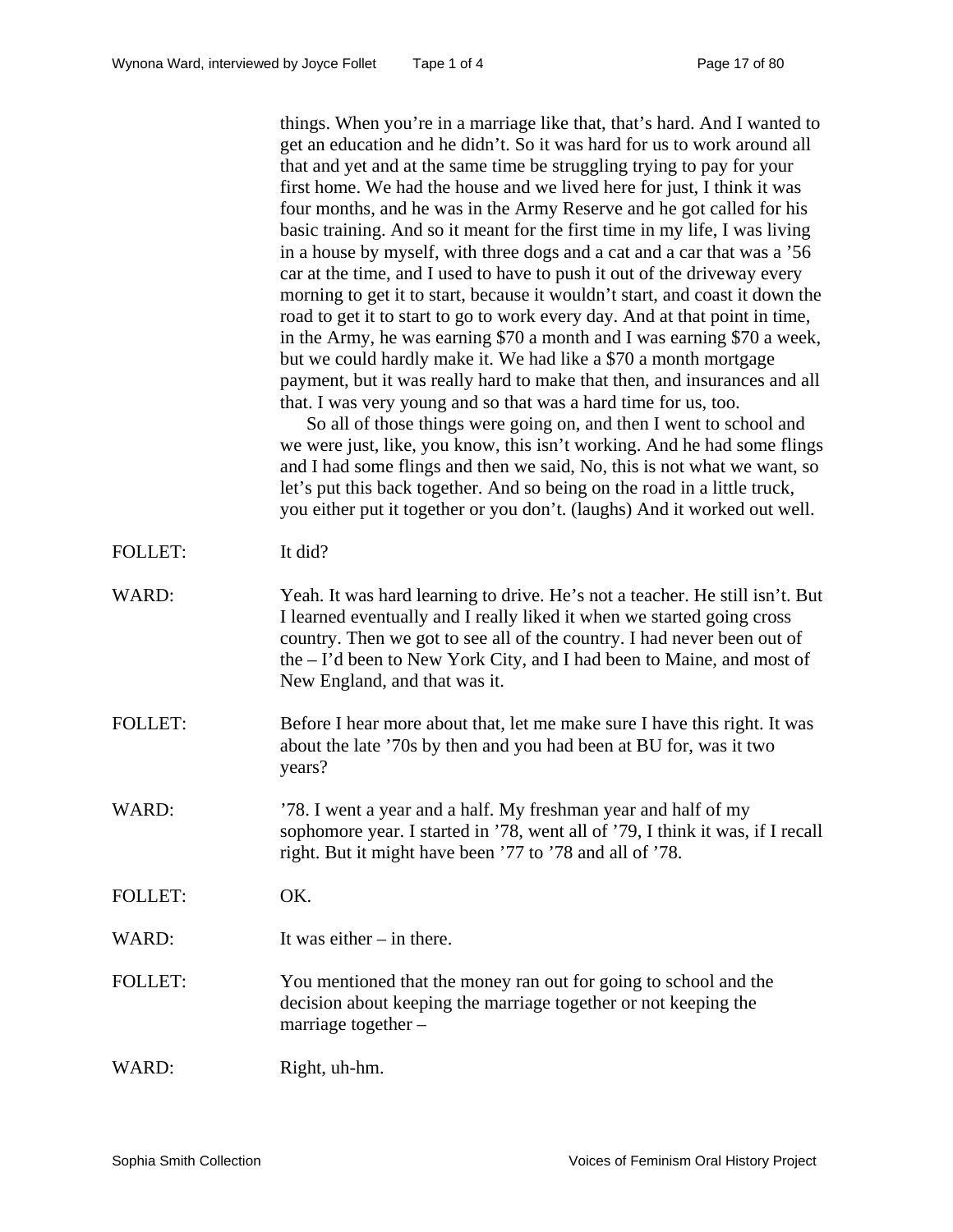FOLLET: And do they add up to the decision to go on the road together?

## WARD: Yes, uh-hm.

- FOLLET: That's how you ended up.
- WARD: At BU, I was 25 and I wanted to learn, and so I went there and there were these professors and they were, like, And you will do this and you will do that and I won't take any excuse for that, and I'm thinking to myself, What's wrong with these professors? and then I realized that what they were doing, they were talking to high school students that were there really just to have a good time. I went to the School of Public Communications. I had it in my mind I was either going to be a journalist or I was going to go into public relations for a company or something like that. It was the time of Watergate and some of those things and so it sounded glamorous to be going to work for a company. By the time I left, if I had continued, I'd have probably gone into the business school. I realized that journalism wasn't going to be for me.
- FOLLET: Oh, really?
- WARD: Yeah, I think I would have gone into the business school, but then I left and went on the road. Even then I was considering law school back then.
- FOLLET: You were?
- WARD: Uh-hm. I thought, you know, I really would like to go to law school. I think it would be fun to go to law school. Then again along for the business angle of it and so on.
- FOLLET: What about it appealed to you at that point?
- WARD: Getting things down and getting them right. It wasn't family law or anything like that, it was just the idea of being a lawyer, I think, and being respected. That type of thing. And organizing things and seeing that they were done and done properly, and so on. That all kind of appealed to me at that time.
- FOLLET: Interesting, interesting. But you went behind the wheels of an 18wheeler instead.
- WARD: Yes, and it was fun seeing the country. In 1980 we bought our own truck, and we went just to Chicago. We'd never went west of the Mississippi. It was just mostly Chicago-east, back and forth, and we hauled refrigerated foods and it was called "less than truck load," which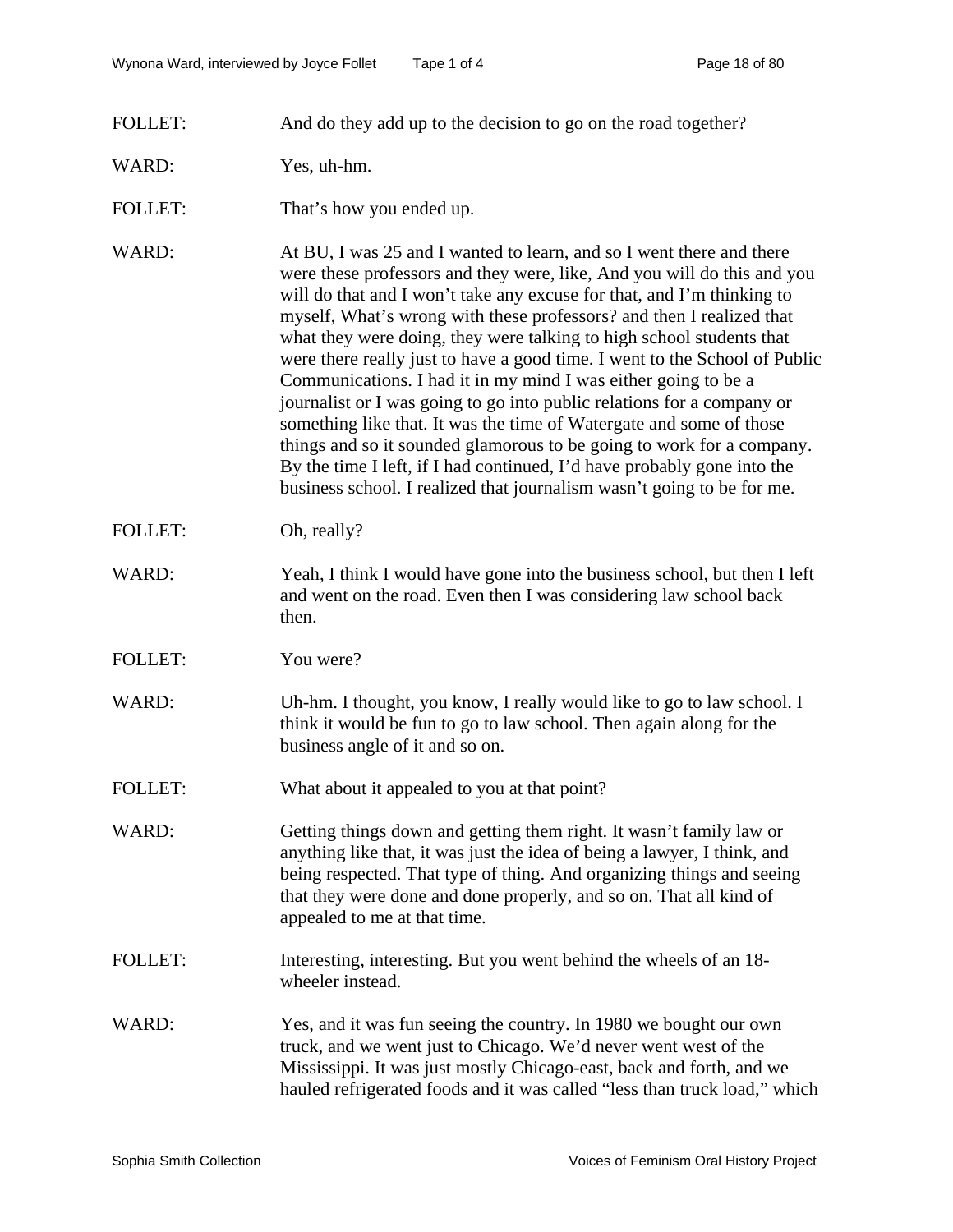means you left Chicago with maybe 30 stops on to bring into the New England area. That was mainly what we did. And then into New York City and so on, and it was hard work, hard, hard work, but we made good money.

- FOLLET: Was it unusual to be a female driver?
- WARD: Yes, uh-hm.
- FOLLET: What was that like?
- WARD: I knew with this company in Chicago that we went to work for, there was one other woman that drove, and around here there was one other woman that drove in the New England area, and that was it. And so, I hid behind Harold, you know, I didn't drive by myself. It was easier being out there with him to kind of protect me – do you know what I mean? You weren't by yourself. And so other men didn't try to come on to you or anything like that, because they understood that you were married. It was difficult when you wanted to take a shower and they didn't have any women's showers, and so we would have to make sure we stopped at a truck stop that had either individual showers or had a women's shower and that type of thing. Some of the truck stops weren't set up to have services for women. And when you stopped at a truck stop, you never looked anybody in the eye. Harold would say to me, Well, it's obvious that guy was on something. I said, Well, how do you know? And he's say, Well, didn't you look at his eyes? And I said, No, I never look at anybody's eyes. You know, you just don't do it when you're a woman.
- FOLLET: Why?
- WARD: Because then they would think that you were trying to come on to them or something, so you – you just don't look at them. That's just accepted in the truck stop world. It's a different world. It really is.
- FOLLET: I read one of the letters you wrote at that time I think you wrote it to your brother -- and you were talking about the "lot lizards."
- WARD: The lot lizards, yep. "Coin-operated beavers" and "lot lizards." A lot of prostitutes. It was really sad. You know, a lot of young girls. Really sad. Out there, pimping. Men pimp them in the truck stops. I remember one time when we were cross country and we pulled into a rest area out on the Arkansas-Texas border, and this big car pulls in and four or five of these girls get out, young girls [discussion about camera flashing] So these four or five young girls get out. And that's when we had Toby our cat with us and he was looking out the window and they were coming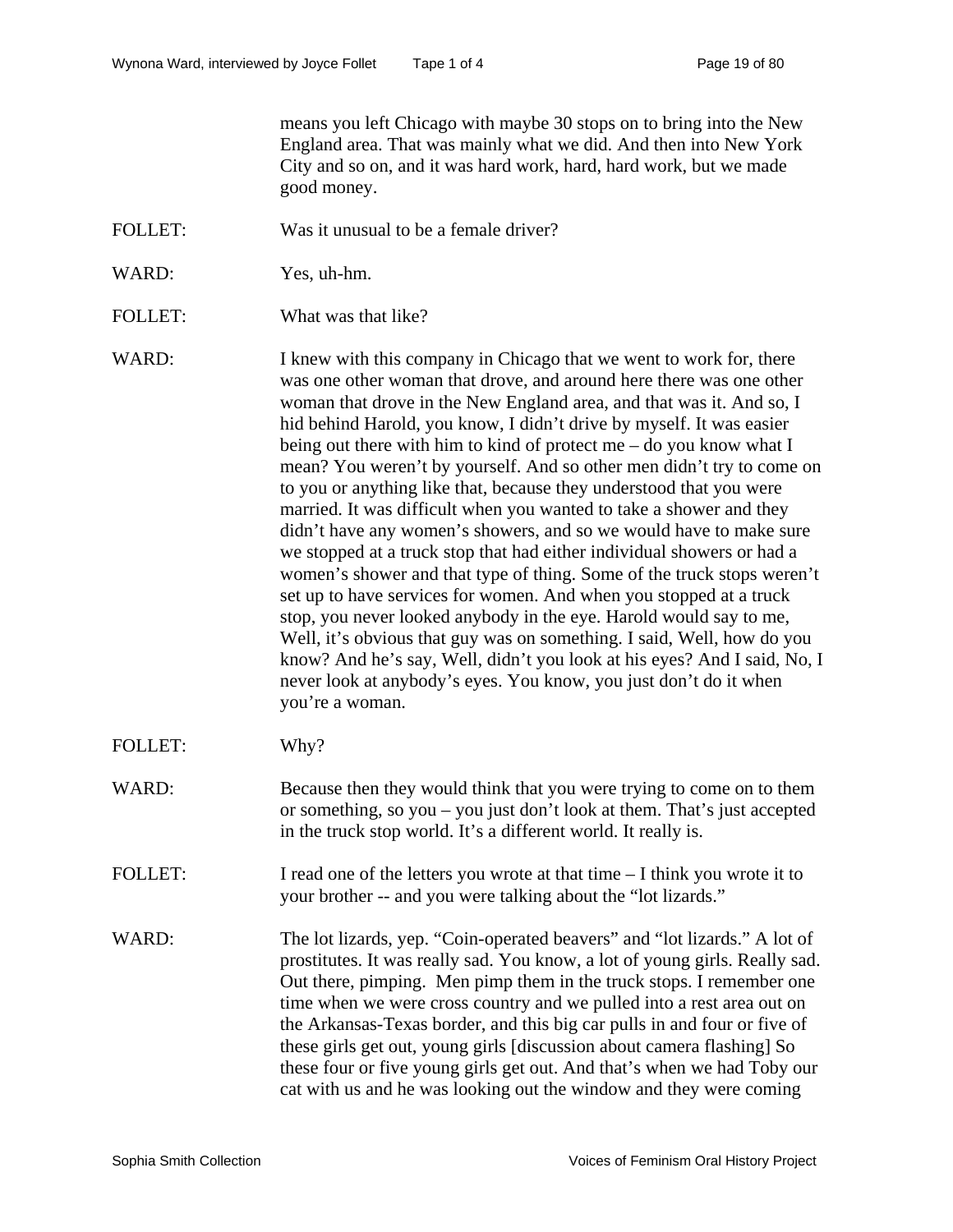up to the truck, oh, nice kitty, nice kitty. One had a huge shiner. And then they'd go up to these trucks and ask if they want a date and they were there to perform oral sex or whatever they wanted, and get paid for it. It was so sad. It was amazing, here they are, just little girls that were fascinated with a cat and then they were there to be prostitutes.

FOLLET: Wow.

WARD: Yeah, it was something to see that.

FOLLET: Any particular reactions to you that you remember as a woman truck driver? Any that were funny or otherwise?

WARD: Oh, there was one time when we were first hauling frozen and we always set it up so that I would go in on the dock. Because we hauled less than truck load, a common thing to happen was you back the trailer up to the dock and if you've got something valuable on there, they'll steal it from you. And so we'd always have it that I would go in or I would be in the trailer when Harold backed up to the dock so that that wouldn't happen. And this guy wouldn't let me on the dock, that I was a woman. It was a freezer out in a Chicago and he wouldn't let me in. He wouldn't let me in because I was a woman. He wouldn't let me on the dock. We have men in here. We can't allow women in here. (laughs) And so I was angry, and so was Harold. And people wouldn't believe that you were a truck driver. And you'd hear them talking on the radio. I seldom talked on the radio. I would listen sometimes, but I didn't talk unless we were running with other couples. And then by the time we got our Diamond Reo trucks, one was in '85 and one was in '89, there were a lot more women out there by then. Across the country there were more women. And more women that were running with their husbands. And this last company we were on with, it was called Trailer Transit, there were a lot of men and women couples on for that company. They were team drivers and so we would run the same types of routes and the same types of loads that they did, so then I got to know a lot of people. That was the last, I think, five years of us running. And with that company we ran all over the country, north to south, east to west, and talked a lot on the radio, and that last couple of years was when I was getting my degree from Vermont College of Norwich University.

FOLLET: Now, were you and Harold self-employed

WARD: Yes.

FOLLET: -or was there any opportunity for wage discrimination between the two of you?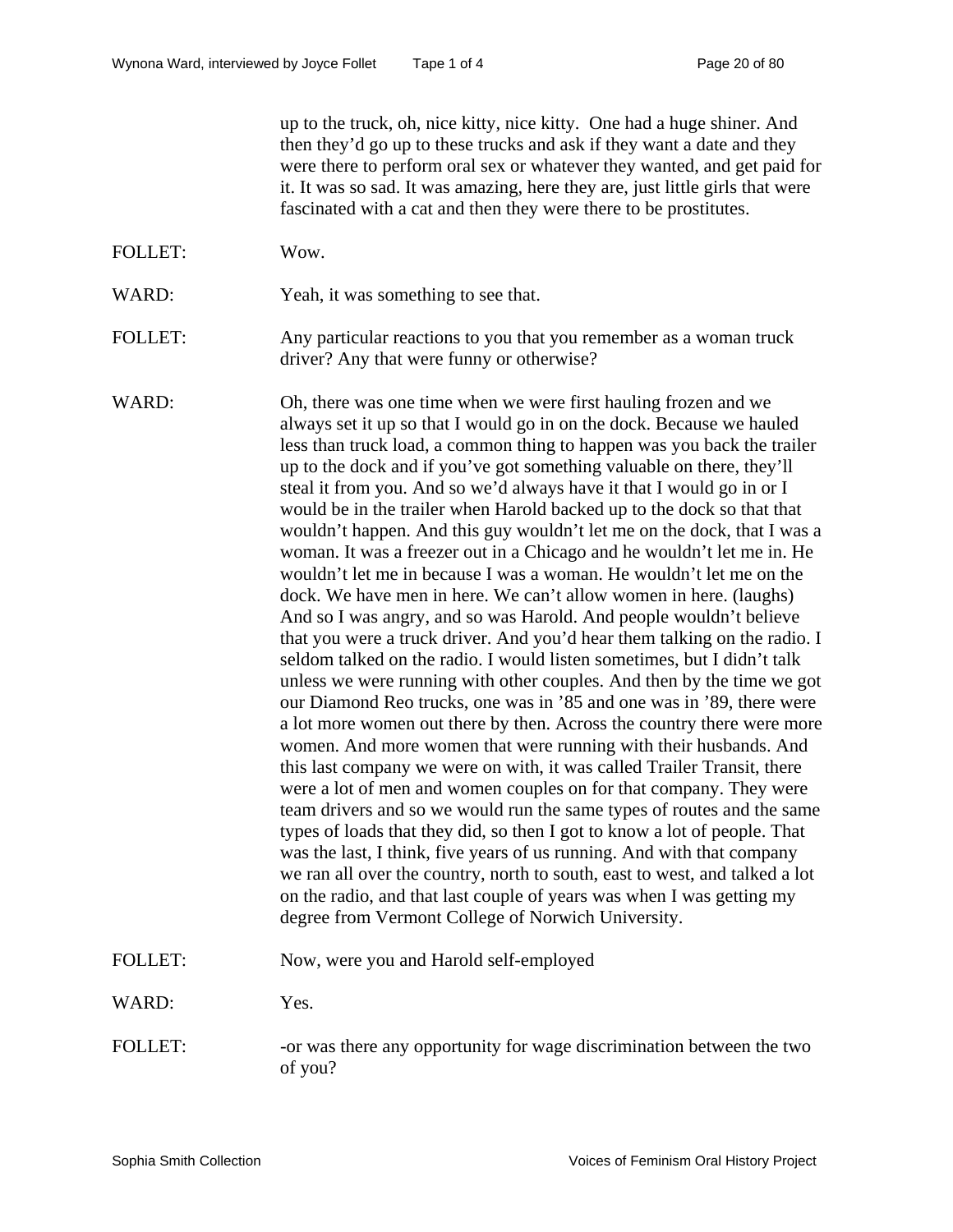WARD: We were self-employed. We were contractors. We would contract to these different companies and they would find loads for us and we would haul them, and then we would get so much of a percentage of what the load paid. So we were self-employed. No, there was no wage discrimination then.

END TAPE 1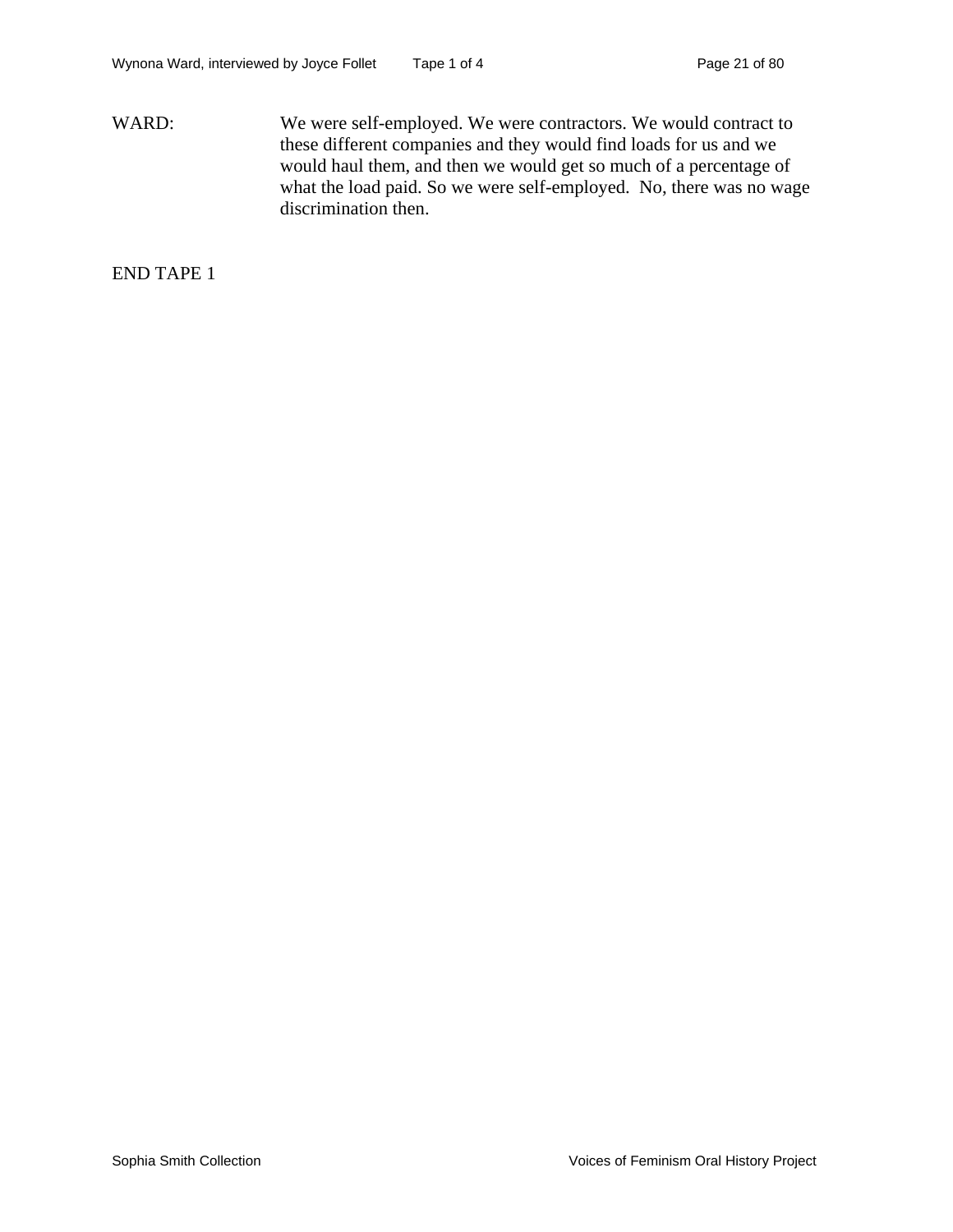TAPE 2

- FOLLET: OK. We are back. We're running. OK. So you were saying that this arrangement of going on the road with Harold worked out well. I'm just thinking that you mentioned that it was the years of Watergate and things like that, and I'm thinking about the bigger political scene at that time and that the late '70s and early '80s were the years when the women's movement was becoming very big and very visible. And I wondered if you were attuned to that?
- WARD: I think when I was at BU it was going on there then, and as part of the courses that I had there and the students that I were with and so on, that I became attuned to it then. And I think before that even, in Hanover, I was exposed to people there. My first job was at the Superintendent of Schools and I was mainly working with older women that were already settled, had families, were from the area, so they – they weren't into that so much. It was still family – the whole thing about families and so on. And then, when I left there and went to work for – it's called DTSS, which was Dartmouth Time Sharing Systems – and that was a company that was like a subsidiary of Dartmouth College and they sold the software for Honeywell Computers and there was a whole software system that we sold. And it was then that I began to get exposed, because I was working with some husbands of what I would have said then would have been feminist women and modern women, and began to get exposed then to what was going on. And then when I went to BU, you read about and you were involved with it there at the college. Not as much as what probably students were then because, you know, I was still an older student, but I made friends with some older students that were there and began to see that kind of thing.

And then when I was on the road, one of the things that we always did was I was always (hiccups) buying newspapers and magazines, constantly buying them. (Hiccups) Wherever we were on Sunday, whether it was Philadelphia or Chicago or San Francisco or New York, I'd buy the big Sunday paper, and you began to read about things and see a lot of stuff that was going on with the women's movement and feminism and so on.

- FOLLET: What do you remember about your reactions?
- WARD: Um. [long pause]. Reactions to what? I guess I would say.
- FOLLET: To any of the news that women were speaking up about their inequality?

# WARD: See, I think here at that time. Stop and think about it, um, women [pause]. Before I went to BU, you really didn't hear about it. You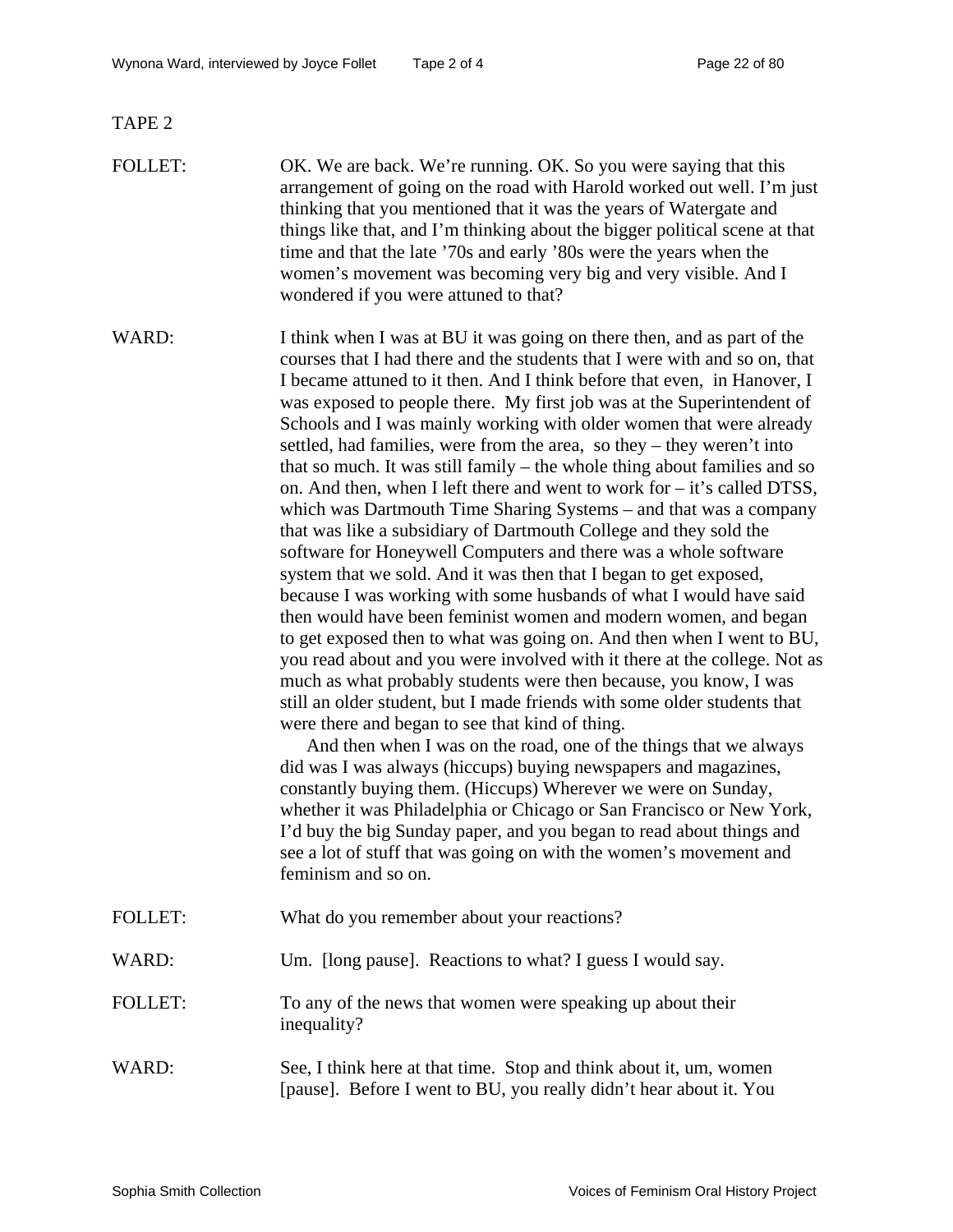didn't really -- somewhat when I worked out of Hanover, but not that much. You just didn't hear about it, and I didn't think about it. I had a good job, what I considered was a good job. I didn't have a college education at that point in time. I was making better money than Harold was. And I saw myself as an equal to him, or even better in that I had a better education and I was making more money. And so I didn't see myself as being unequal and I think I accepted it that – and realized that it was a male world, because all the men, all the salesmen and so on that I worked with were salesmen. And then the women were secretaries, and you just accepted it, that that's the way it was. Unless you had an education. The boss I had, his wife had a BA and she went to Tuck School to get her master's degree. And I thought, that's really good that she can do that, you know, and she'll earn more money than he does, and began seeing it a little then.

But still, I was exposed a little bit more to it when I was at BU, and did I hear about the glass ceiling then? No. Um, I don't think I started reading and thinking about those kinds of things until I was reading about it in the newspapers and reading about it in magazines and reading about it on my own and reading about NOW, with the formation of NOW. And realize that when I was 18, the birth control pill was out and so I started taking the birth control pill when I was 18. I wasn't among those that it wasn't available for. And so I just accepted it, at 18, you know, I can choose to do this if I want to. And I went on the birth control pill so I didn't have to have babies, and I could work. And I feel that that was – it was almost like I took it for granted, not realizing that ten years before that, women didn't have that. You know, just accepted it as part of life. And I think that some ways, that's the way young girls are now. They accept what there is and don't realize that 25 years ago or 20 years ago, that wasn't how it was.

And so, I didn't – you know, I can't remember – I'm trying to think of before I went to BU. See, I didn't see that so much because, like I said, I earned more money than Harold did. I had a better job than he did. Both my sisters worked. They had kids but they worked, they weren't at home. It was expected that women around here would work. My mother worked. You didn't think about whether you were earning more or less, really. And when it comes right down to it now, both my sisters earn as much as what their husbands do. So it didn't effect us so much, I don't think, here as what it might have in other areas. But I could go on and on about the way it is now.

FOLLET: Ah-hah. OK. We'll get to that, we'll get to that for sure.

WARD: OK.

FOLLET: So, at the time, it sounds as if it didn't strike you as something that was personally important.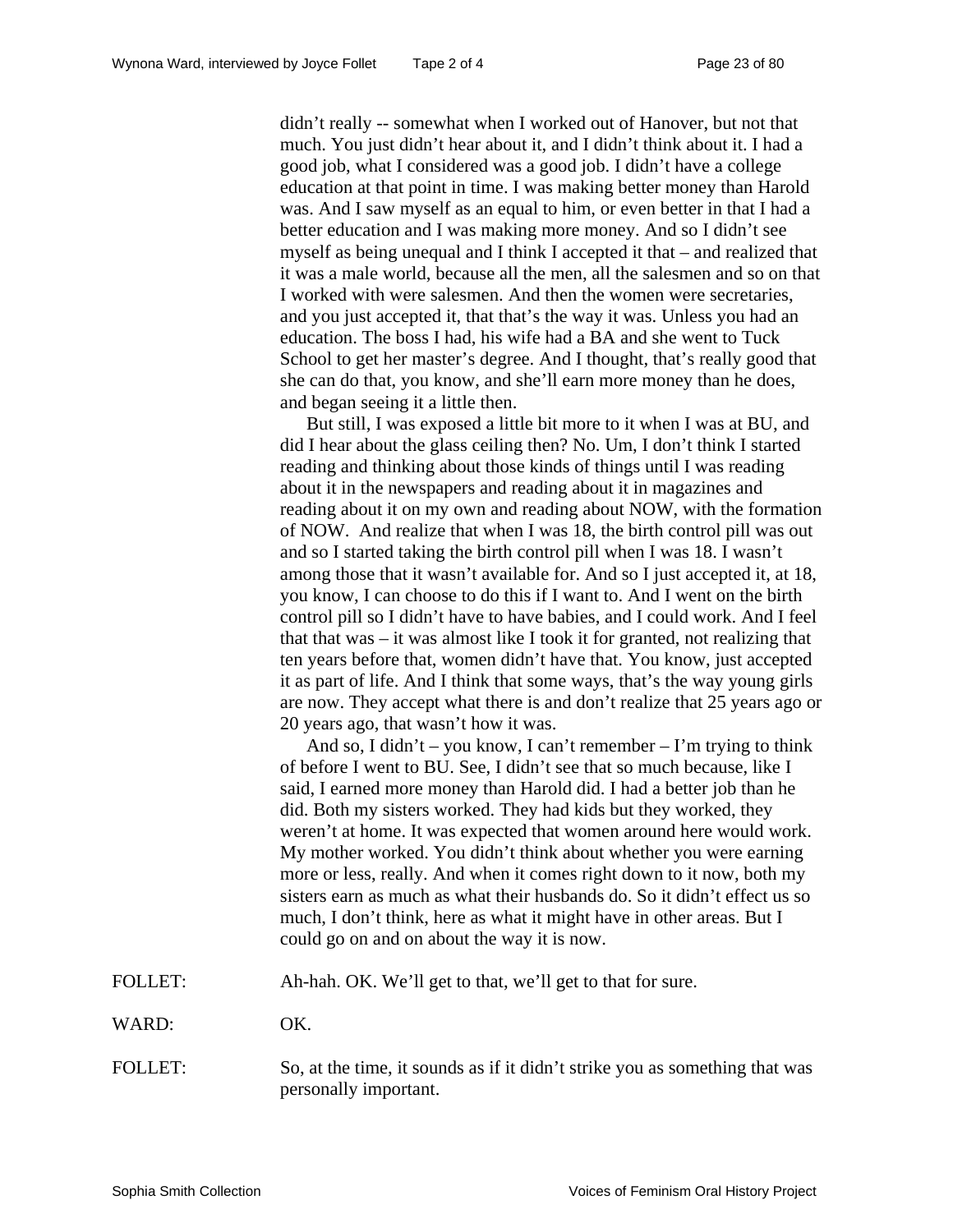| WARD: | No. |
|-------|-----|
|-------|-----|

FOLLET: Did you have any reactions about, oh, wondering what in the world they were all complaining about, then?

WARD: I remember the bra burnings. You know  $-I'm$  just thinking about this because I do remember them. And in the papers and I thought, well, if she doesn't want to wear it, she doesn't have to, you know. It's just the  $way - the way I felt.$ 

> I think one of the things that was different for me than what it might be for other women that were growing up in this area is, remember I said to you I was a tomboy, with my brother? And then I was Harold's girlfriend, and Harold and I hung around with a good friend of his. It was like it was the three of us during our teenage years, and so I did men things. I did boy things. We would go looking for cars. We would go racing around on the roads. We would do all of those things and I was right there doing them, these boy things. I wasn't hanging out with the girls or putting on lots of makeup or doing stuff like that. I was doing boy things. I mean, I would help Harold change the tires or work on the car or things like that. I wasn't seeing and I didn't  $-$  I didn't think too much about it. It's just the way I was.

> And a lot of my friends by that time, if they didn't – if they weren't pregnant and married before they got their high school education, they were shortly after that, and I wasn't. I was working. And so it was different for me than I think it was for some women that had babies and stayed home and watched soap operas. I never did that. I was always out there in the working field. Which is quite a bit different than – if you think about it, the way some of my friends were, and I hadn't really thought that about that before, because they were usually – they got married and had kids. And so, for at least a while, they were at home when the kids were younger, and then after that, probably went to work.

But it wasn't – with Harold and I, it wasn't – you know, he hangs out with the boys and goes to bars or does – goes on hunting trips or fishing trips or something like that. Or I went to the movies with the girls or we played cards. We didn't do that stuff. We were always together.

FOLLET: Yes, I see. I see. OK. So, beginning in 1980, I guess, you started the trucking.

# WARD: Right. One year we were both employees of a local oil company here, and we transported propane and fuel oil and gasolene and we actually drove their truck, and then Harold wanted his own truck and we both wanted to get out and do cross-country work and so on and so we bought our own truck. And we did that for three or four years and then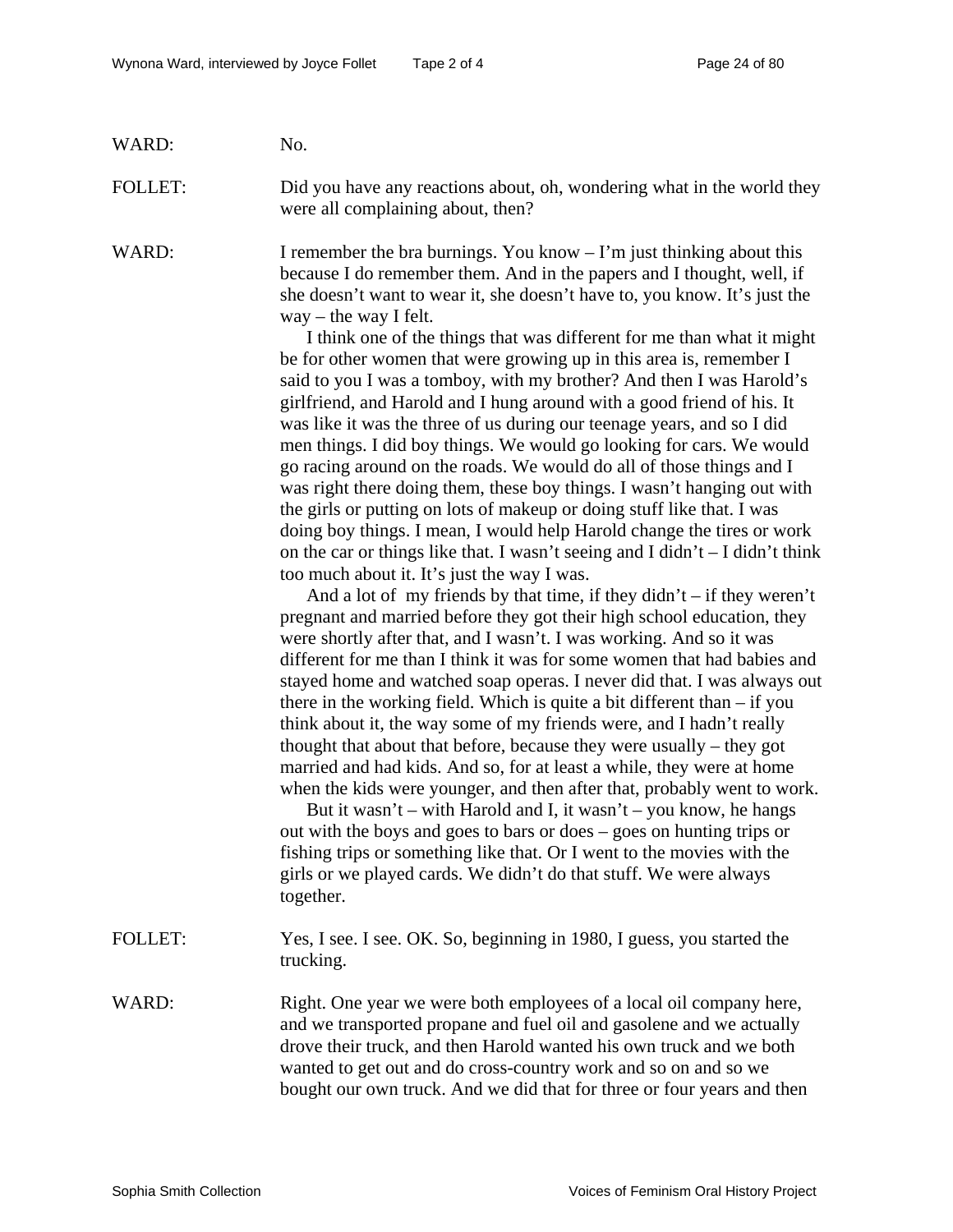we came back and we were local and went back to work, actually, for that first company. We were the first owner-operators for that company, the same company. And then eventually we went back on the road for a couple of other companies and ended up with Trailer Transit, which was a company that we have the tractor but they provided the trailer, or they provided loads for us and we hauled loads like Disney on Ice and Cirque du Soleil and different theater shows. New equipment. It was really fun because we got to see some of these shows and we got to see all the country and meet a lot of people, and it was my last two years for getting my BA was when I was on the road.

We learned a lot about business then. We learned what it was like to be out in the big world. We learned that you don't trust people, that you can be taken for a ride, that things can be stolen from you. We learned the good and the bad, like I talked about the prostitutes. We pulled into Detroit to deliver one time and these people came up to us and did we want to buy a TV or radio or gun or on and on and on and we just said, No, no, no, no, and then we find out that a guy had give these people like \$300 – an elderly, well, not elderly, but an older gentleman -they'd faked him out and he'd given them \$300 for a TV. They went away and came back and said that wasn't enough so he gave them some more. Well, there was no way they were going to get him a TV. You know, it was just  $-$  it was just the way people were, you couldn't trust anybody when you were out there in that type of world. And so we learned that there was a really different world out there than what Vermont was. But at the same time, we made friends with a lot of people, a lot of the couples that were trucking. We would go to their homes or they would come here, and we met a lot of nice people, and really enjoyed it.

- FOLLET: Uh-hm. Nice. As I read through your papers and what you've written, the year 1989 jumps out as a year that was a turning point, when you became aware of your childhood in a way that you hadn't before. What was it about that moment, about the early months of 1989? What had led up that?
- WARD: I look back at different things that were going on in my life up to that point in time, and in '89 was when Harold and I had bought the second truck. We were really settled in the business, we were doing fairly well. Things were going well. Our own personal relationship, I felt, was going really well. We were more mature than what we'd ever been and comfortable with one another. In other words, I felt safe, you know, I felt safe. And so, at one point in time we had hired somebody to drive with us, to drive for us, and he couldn't drive for some reason, he was sick or something. So we were each operating a truck, and we had done that some, because we had three trucks at the time, so we took on a lot. We had a little trucking business of our own. And so, there were times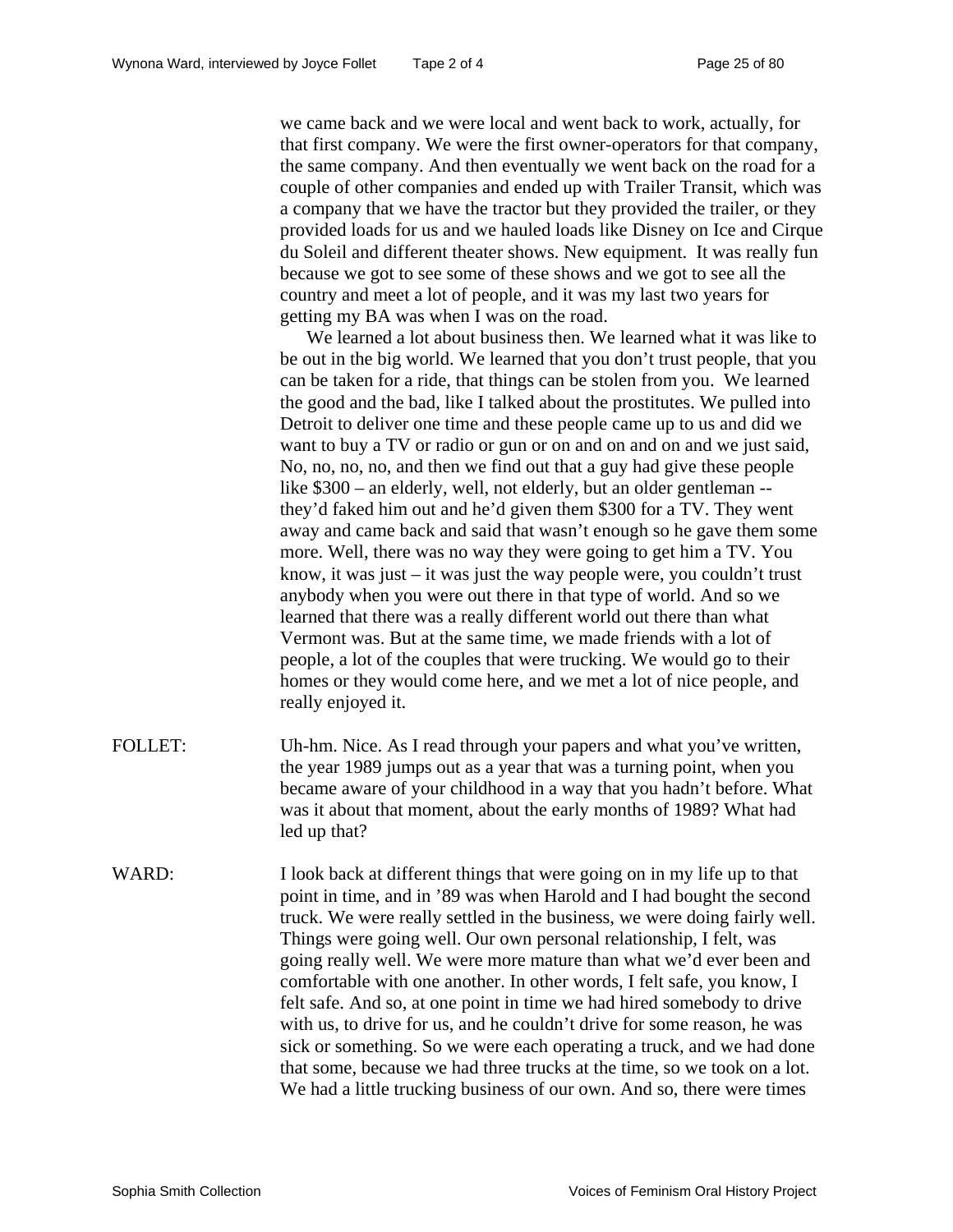when I would operate the truck by myself, and it allowed me to think, I think. You know, you're by yourself then and so on. And of course in '89, that was two years, I think, after my niece had revealed that my father had sexually abused her. And at that point in time, I still wouldn't admit even to myself that we had – that I had been abused. I just said, it didn't happen in my family. Yeah, it happened to other people, but it didn't happen to me. It might have even happened to my older sister or whatever. It happened to some of the others, but I'm sure it didn't happen to me.

And I just – it was one of those things where if you don't allow yourself to think about it, you just say, I'm not going to think about it. I'm not going to think about, that it goes back further enough in your brain so that you don't think about it and you just – it's like it's a cutoff there. And I say a cutoff, it was almost like there was a curtain drawn there, and you don't draw that curtain back. Because if you do, God forbid. And that's what it was like.

And then, it was almost like when I started to look at what was behind that curtain, there was just like a flood of stuff that came out. And that was all the stuff that I had just stored back there, and had chosen not to talk about it or not even think about for years, since I had left home as a child, really since the time I had been 13 or so. I just, you just don't think about it. It was very easy to do all those years, I think, because there was so much else going on. Harold and I were married and we had his family to think about because his father died. And then my family expected me to solve all of their problems. Whenever anything went wrong, they came to Wynona to solve the problems, and the same with Harold's family. They came to him. So it was just – you know, it was – there was so much other going on. Then we had the trucks and we were on road and I ran the business, essentially. And I ran the business side of it and Harold did the mechanical side and ran that part of it. And then we shared the driving. So our lives were really, really hectic and busy.

And at that point in time, I think I felt safe enough and secure enough, and was with Harold enough at that point in time so that I could be comfortable and talk about it, and really re-live some of the stuff that went on. And it was a hard time. But it brought Harold and I really close.

FOLLET: It did?

WARD: Oh, yeah. Because he was there. He was like my everyday shrink, someone that could – was further enough away from it so it was like he could be almost an objective person about it. Not really, because in some ways, but in other ways he could be. In other ways, he could confirm things for me, too, because he'd known me since I was 13.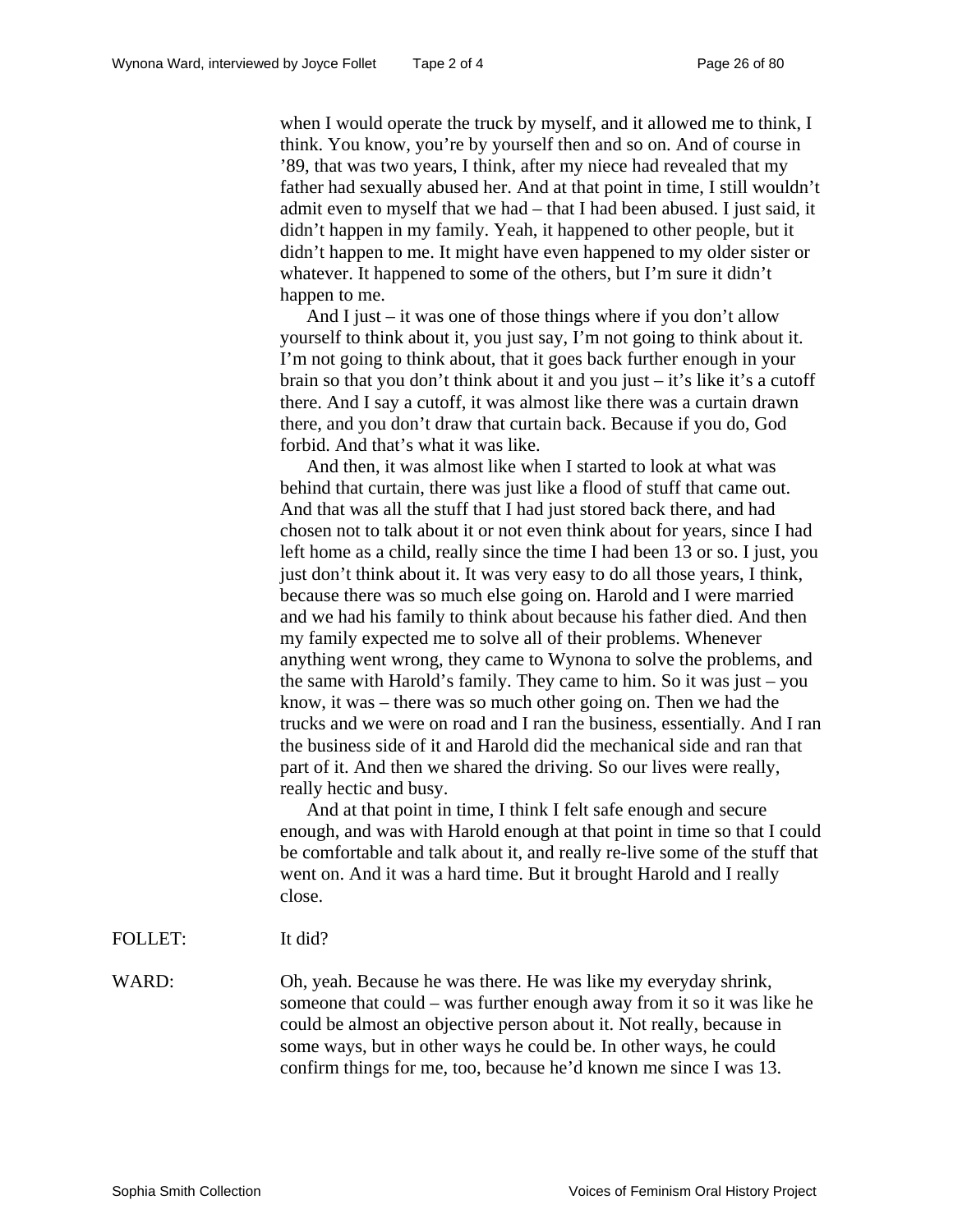#### FOLLET: Right.

WARD: I remember when I went to the doctor about whether I had a learning disability or not and I came home and said she wanted me to think about back when I was kid, you know, where there some things I was behind in developing. And I said, You've known me since I was 13. What do you think? And he has this dry sense of humor, so he said, Well, you've always been a klutz. (laugh). And it's true. And it's more than likely because of the learning disability that I have, which was caused from domestic violence. My balance isn't good. It's never been good. And I have a hard time with that. And so it's things like that that he has seen and realized about me, that others wouldn't have known, because he's known me for so long.

> But at that time, yeah, that's when I really started thinking about it and studying about it and reading about it and realizing that this is what happened in our family. And of course, when my niece revealed that she'd been abused by my father and we went through that whole ordeal, then it was like my sisters and I were really close for a while, a period there, and then we just all pulled apart and went our own separate ways because it was so hard to deal with, so hard to deal with. And they had their families and I was on the road and all of that, and it was very, very difficult to deal with. And they didn't want to deal with it. Nobody wanted to deal with it anymore. Just the same thing as always had happened in the past -- put in on the back burner, it'll go away and it won't happen again.

> But I didn't let that happen. Instead, I delved into it, and I really wanted to find out what it was all about, and so I did a lot of research on my own. And this was before I was at Vermont College. Whether it was in a bookstore, because when we were hauling different loads, we were in the cities and so on and I could go to a bookstore or wherever and research a lot like that, or could buy books from on the road, and had time to read on the road, where they didn't and they didn't want to deal with it, and so I could pick up these books and read different books about it. I read Judith Lewis Herman's book *Father-Daughter Incest*. I read Carol Gilligan. I read her book and different books like that I was reading. That's when, I think, how I got my first look at feminism and women and that type of thing was through those books, through Carol Gilligan and Judith Lewis Herman, really. And they were on my own, when I was on the road at that point in time. And I wasn't doing it for school, I was just doing it for myself. The *Courage to Heal* book, I read that then. Other books about child abuse, and feminist books then, too -- Gloria Steinem and some of those things. I was picking them up and reading them on my own.

FOLLET: You were.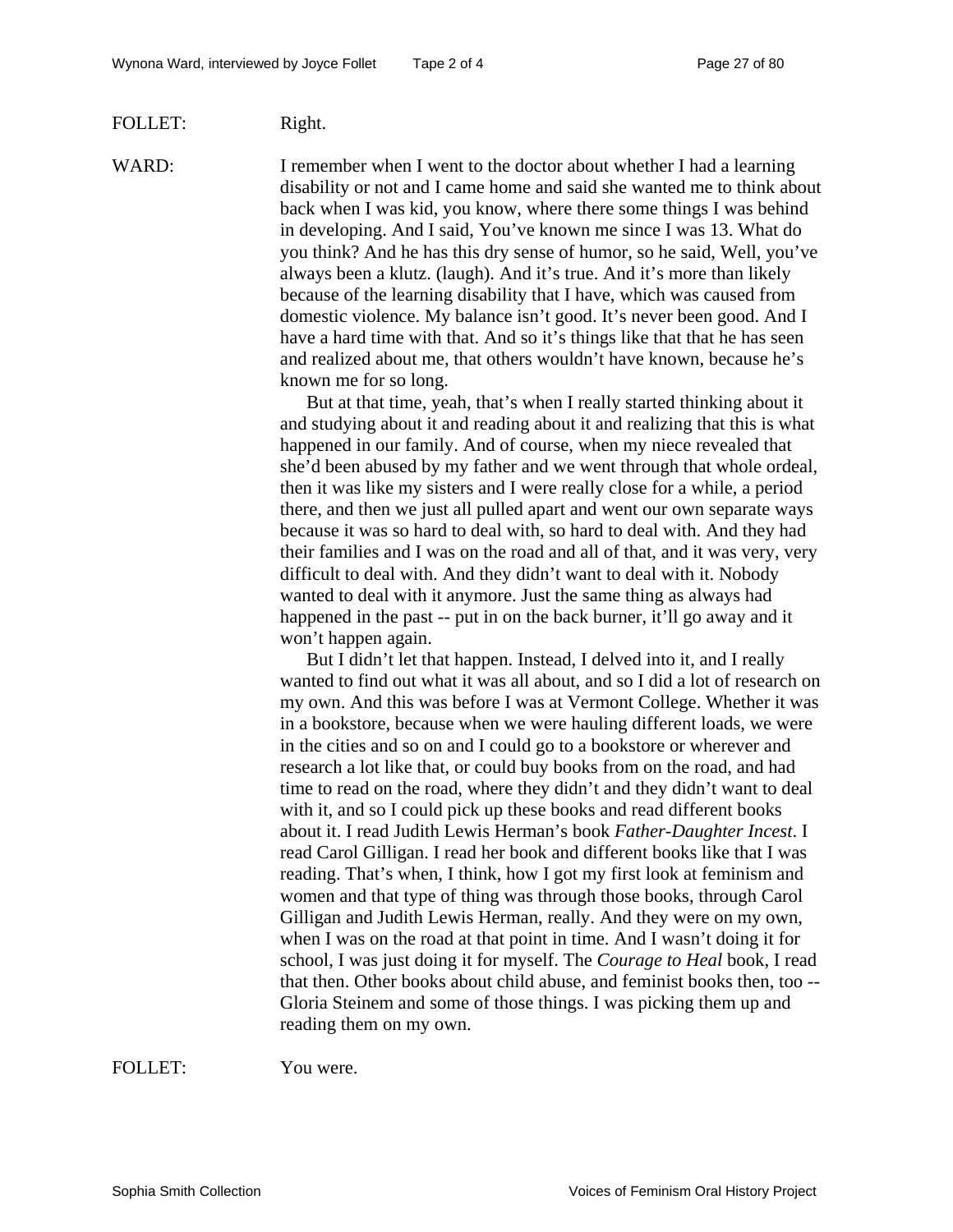- WARD: Yeah, while we were on the road.
- FOLLET: Do you remember any ah-hah moments of particular books or particular ideas that really hit home?
- WARD: Well, of course, Judith Lewis Herman's book *Father-Daughter Incest* was oh, my God, this is our family. You know, I really think I was at Vermont College before I really started talking about a lot of it.
- FOLLET: Hm. You talked to Howard, I mean Harold. Sorry. You talked to Harold and you did reading on your own. Did you seek any assistance or-
- WARD: When things got difficult and I was going through some of the childhood stuff, I saw a psychiatrist for about eight months or so, whenever I could. It was kind of once a week but not really. And just around the psychological stuff of what's going on and how do I handle this and I don't want to see my mother and father anymore and confronting them about what went on and so on, and saw him for about that length of time. And the rest of it was really on my own. I had a friend in California who had – she had gotten a lot into feminism and that type of thing and so different articles and so on she would refer to me and I would read them, and really started researching on my own on it.
- FOLLET: At that point, as you started to come to grips with this and tried to make sense of it, do you remember, at that point, what explanation held together for you? Did you have an explanation for what causes this or who's to blame, or -?
- WARD: I think before I went to Vermont College, it was, like, I came from a really messed up family. Really messed up family. And the psychiatrist that I saw, Andy, he was, like, you know, you need to realize that you're not the only family that this has happened to. And I remember one time, sitting and saying to him, You know, I know these things that I'm telling you are probably hard for you to understand, but you need to realize that when I was growing up in this small town, that Vermont was at least twenty years behind the rest of the country. And he looked at me and said, No, you're not right. Forty years, he said, forty years behind the rest of the country. And that's why, when I'm saying to you, I mean, when it was hippies and drugs and all of that in other parts of the country during that '60s and stuff, it did not hit Vermont, not this area that we were in. It just did not hit here.

You know, at that point in time, when I was growing up and I was a teenager and we were in high school, there weren't drugs. You either went out and parked and had sex with your boyfriend, or you were part of the alcohol group. You went out and had beer parties. There wasn't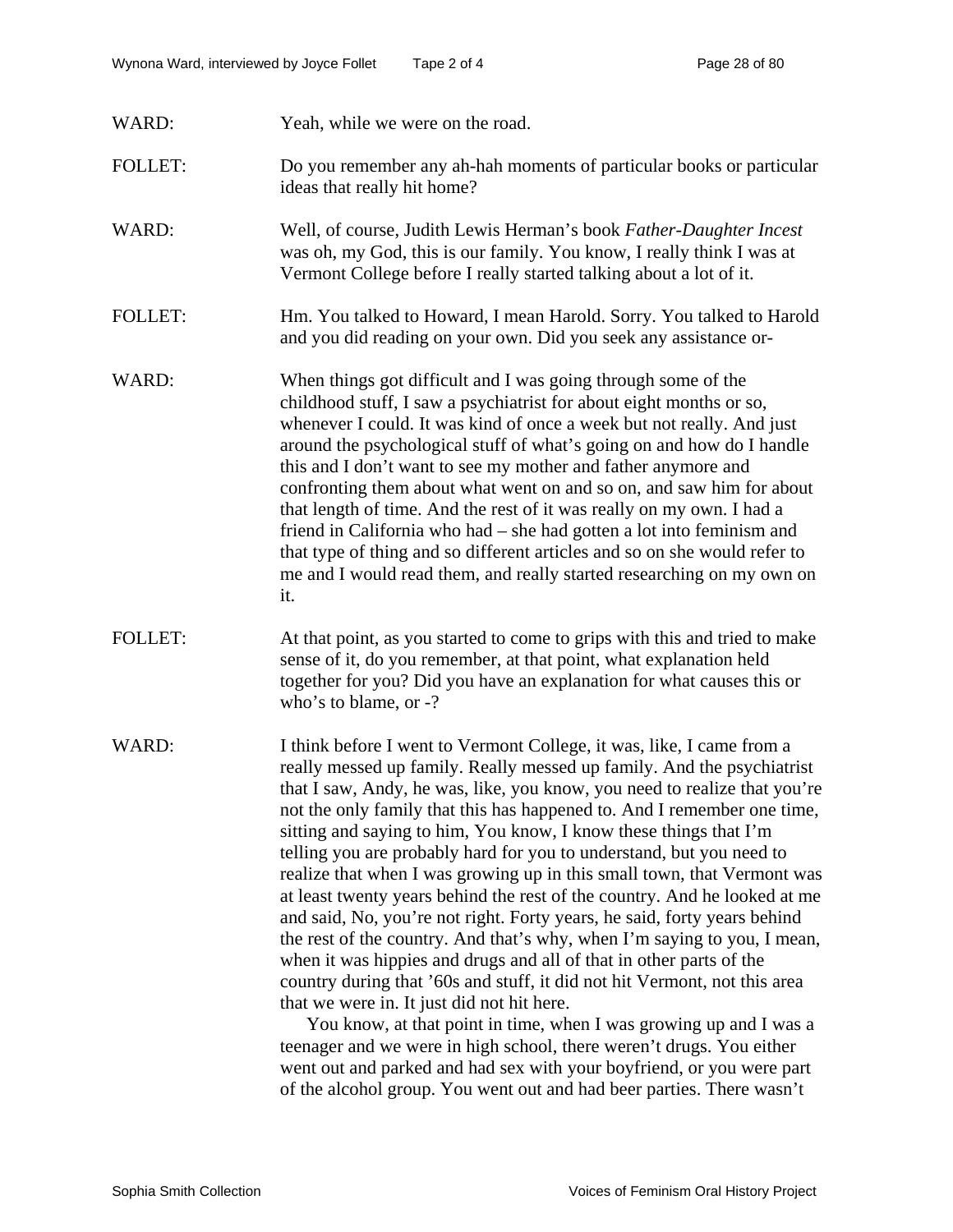marijuana and drugs and that kind of stuff here. When I was in high school, girls couldn't wear pants to school. They had to wear skirts. And boys couldn't wear jeans. They had to wear slacks. So by the time it really hit here, Harold and I were married and were in our twenties. And then he was in the army and then I went to college and then we went out on the road. And so we were not part of that scene. We were never part of that, although Harold did want long hair. But the reason he wanted long hair and he was rebellious, he was like the '50s rebellious, you know, the James Dean roll-up-your-tee-shirt-and-stick-your-cigarettesin-underneath -- that kind of rebellious. He wasn't the '60s rebellious teenager, or the '70s. It was really back to the '50s, for that went with the rest of the country. Vermont was behind, and it still is in these little towns and hollers, I call them.

- FOLLET: Hollers.
- WARD: Yeah, like they have in Kentucky and Virginia.
- FOLLET: So how did this realization affect the way you thought of yourself at that point? How did it change the way you thought of yourself? In say, 1989 or '90?
- WARD: I think I thought, no wonder I'm so screwed up. (long hearty laugh). Really, I think I did. I thought, God, no wonder. No wonder this and no wonder that, after what I grew up in, you know. And you began to filter that through. This is an example. I remember Harold, all the time we were working I worked in Hanover and he worked in White River, and he would come over, and I would walk down from Hanover and sit on the New Hampshire side of the Ledyard Bridge at the Connecticut River and he would have to come over and pick me up because I wouldn't walk across that bridge. I was deathly scared of walking across bridges with water underneath them. It was all right if they didn't have water underneath it. And I never knew why, never could figure out why, and one time, I remember I came in and he had dropped me off in Vermont. And Harold said, Well, how are you going to get across? I said, Oh, I can do it now. Because I had remembered a time when my father tried to drown me when I was like a year and a half or so old. He was giving me a bath and he was fondling me and I was protesting it and so, he'd stick me under the water, stick my head under the water, and I almost – I couldn't breathe. And once I remembered that and dealt with that happening and dealt with that fear, I can walk across bridges with water under them all the time now. And I said that to Andy. I said, You know, I wanted to just stand there, walk back and forth, back and forth across that bridge. And he says, Well, that probably would've been all right. They'd have just brought you here anyways. (laugh) And that's the different things that you learn that have stuck with you from what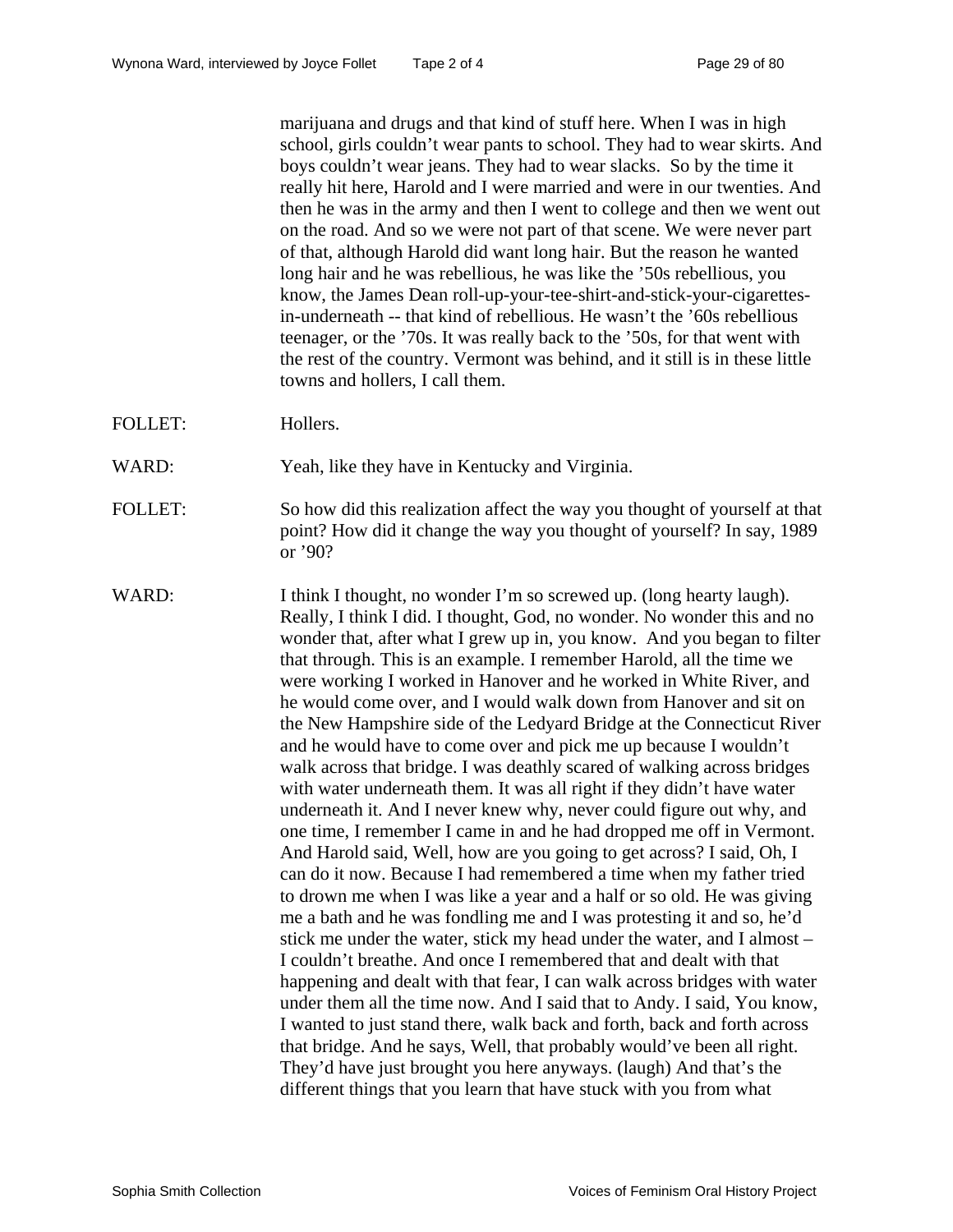happened to you when you were a child, have come up and you deal with them, and then those fears go away.

I could never figure out why I didn't want to stay home alone, and there were times when I would not. I would have someone come stay with me or I'd go stay with someone, and it was all because of the fear of what went on in the nighttime, which is when my father usually abused us. And now, you work through that and I can stay in fine by myself. FOLLET: Uh, huh. WARD: You know, you just work through those things. What it did at that time was [phone rings, voice in background], it allowed me to have respect for myself, to have empathy that I didn't have before, so that was good.

## FOLLET: Yeah. Um, -

WARD: It was about that time, too, that we left from New England and started going cross-country on the trucks and it was after we had dealt with my father. No, let me think. No, that was '93. Oh, and see, we were on the road again, and that was when my niece revealed that she had been abused by my brother. And so during those years I had been doing all this research and so on and learning about child abuse and learning about families, incestuous families and so on (phone rings in background) and so again, the family all turned to me. But I had a good idea of what to do about it then. Much more than what they did, and I knew what needed to happen to help her, and what the rest of the family needed to do. Psychologically I knew. I knew about that. I knew about it being passed down through the generations and who abused who and those different kinds of things. I didn't know the law. I didn't know the law. I knew a lot of the psychological stuff I had learned on my own. I had learned about myself and about other people that went through it and so on.

- FOLLET: On your own and in college, right?
- WARD: Uh-hm.
- FOLLET: Now, how did you –
- WARD: I didn't start college until '93.
- FOLLET: Oh, I thought it was '91.

WARD: No. '93.

FOLLET: Oh, '93. Because you had the prior college – you graduated in '95, right?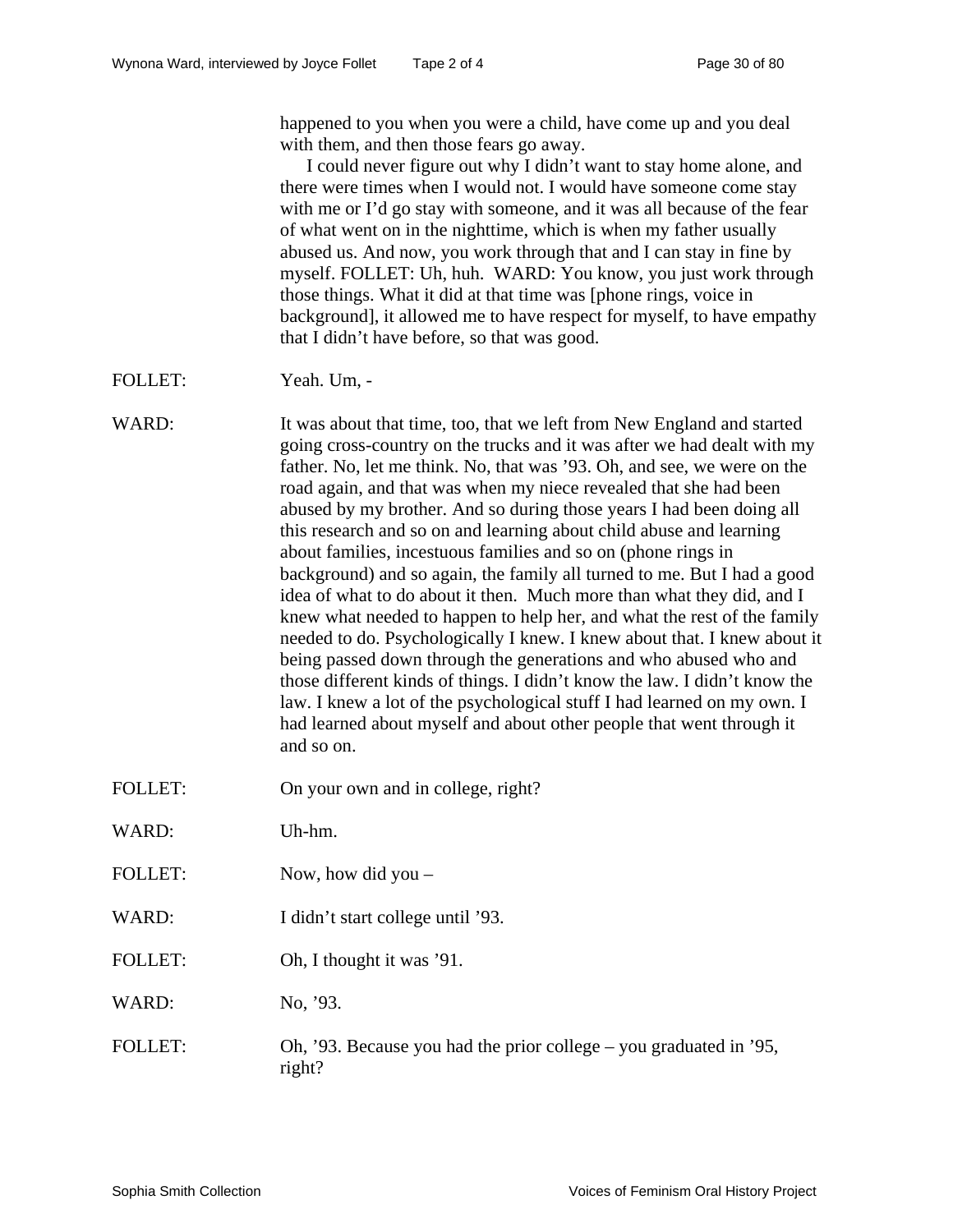| WARD:          | Yes, because I had two years – I transferred in all my credits from<br>Boston University. I had the course at Dartmouth. I had some CCV stuff<br>- Community College of Vermont. And they let me transfer in some<br>seminars and different things that I had done, and so I transferred in two<br>years' worth. Two years minus four credits. And so then what I did is I<br>took 15 credits a semester. The last semester, I think I took 20 credits at<br>Vermont College to be able to have my full four year credits, 100. I<br>ended up with like 124 credits.                                                                                                                  |
|----------------|---------------------------------------------------------------------------------------------------------------------------------------------------------------------------------------------------------------------------------------------------------------------------------------------------------------------------------------------------------------------------------------------------------------------------------------------------------------------------------------------------------------------------------------------------------------------------------------------------------------------------------------------------------------------------------------|
| <b>FOLLET:</b> | I see. Now, what made you go back to college?                                                                                                                                                                                                                                                                                                                                                                                                                                                                                                                                                                                                                                         |
| WARD:          | Harold had a heart attack in 1990, or '91, one or the other, and I realized<br>at that point in time that the work that we were doing right then really<br>depended upon him. I could not do that work. I didn't $-$ I probably<br>could've but I didn't want to. I didn't want to drive a truck, because I<br>couldn't do the mechanical part of it that well. I could help him and so<br>on but I couldn't have done it on my own. And so, I wanted to $-I$ knew<br>that I had to prepare myself to take care of myself and that I might have<br>to take care of him someday. And also the trial had gone on, my<br>brother's trial had gone on. That was before I went to college. |
| <b>FOLLET:</b> | I see that now, yeah.                                                                                                                                                                                                                                                                                                                                                                                                                                                                                                                                                                                                                                                                 |
| WARD:          | That happened in '91 (background noise) and so I saw that I wanted to<br>help children. By that time I had been through my own stuff, I had been<br>through my brother's case. I had tried to help my niece and so on, and<br>done all of that, and realized -- and then Harold had had his heart attack<br>-- and realized that I had to do something then, to change, for myself<br>and for what I was doing. And I was tired of being on the road, too, by<br>then. Although it was ideal for getting my BA, and the good thing about<br>it was Harold could drive and he took over more of the driving because<br>I had to spend more time on my studies and so on.               |
| <b>FOLLET:</b> | So your brother's case preceded going-                                                                                                                                                                                                                                                                                                                                                                                                                                                                                                                                                                                                                                                |
| WARD:          | Yes.                                                                                                                                                                                                                                                                                                                                                                                                                                                                                                                                                                                                                                                                                  |
| <b>FOLLET:</b> | -going back.                                                                                                                                                                                                                                                                                                                                                                                                                                                                                                                                                                                                                                                                          |
| WARD:          | And see, what I did is I became like a volunteer victim advocate for the<br>family. They couldn't understand. They were close to it but they didn't                                                                                                                                                                                                                                                                                                                                                                                                                                                                                                                                   |

have the education to be able to call the state's attorney and say, What's happening now? And he would explain to them what was going to happen and they couldn't – they couldn't understand it. So I would call him and he would tell me what was going to happen and we're going to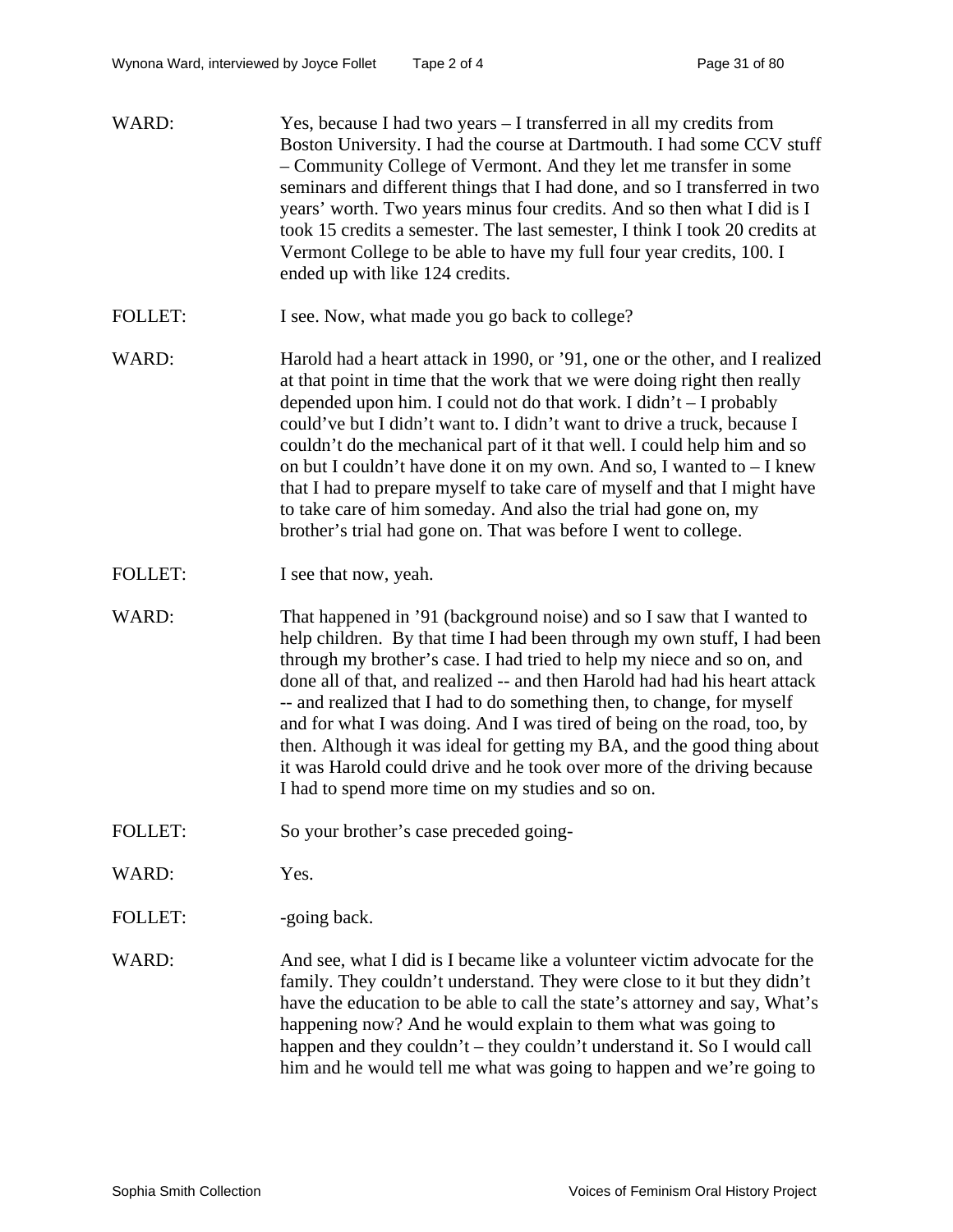have a deposition now and, well, you know, tell my sister there was going to be a deposition, she didn't have any idea what that word meant.

- FOLLET: And you knew because you had been reading?
- WARD: Reading and I had had a year and a half of college and I had been working with Hanover people. And we had been out on the road, we had been exposed to people. We had been exposed to people in a variety of walks of life. We weren't just hillbillies back here in the hills that watched soap operas or watched sit-coms at night. You know? And that's what people do.
- FOLLET: So when your niece came forward in '91 with this accusation about your brother, you talked about the conspiracy of silence that you had grown up with. You talked about her first report in '86 of abuse from your father. What was different about '91 that -?

WARD: By that time I had read about it and I knew what it was about, and when this happened, I said, This has to stop. I said this to myself. I said this to my niece, to my sisters, to Harold, to my sister's husbands, to anybody that I could talk to. This has to stop. It cannot keep going on. It happened to me, it happened to you, it happened to you, it happened to you. This has to stop now. [speaks with emphasis, points finger] And that's what propelled me into helping that case. The only way this is going to stop, I had researched that. I looked up a lot of stuff. How do I get help for Richie, my brother? He has to stop this. He has to get help. You know, I didn't see him as being a culprit or being a criminal. I know he was, there's no question he was, and there's no question my father was, but I saw it as a sickness. And everybody in the family did. And so I said, The only way he's going to get help, from what I've read -- I had read Salter, Anna Salter's book *Treating Child Sex Offenders and Victims* -- and the only way he's going to get help is to go to prison. That's where he's going to get help, and he's going to get in-house treatment that way. Otherwise, he's never going to get help. So I said, We have to put him in jail. And my sister wanted him punished, because he had abused her and then he had abused her daughter, and, you know, she really – she wanted him to get help but at the same time, this is wrong, he needs to be punished.

> So that really propelled me after that to want to do something else. And we had this friend. Her daughter had been sexually abused. She had gone through SRS [Social Rehabilitative Services] and gotten a divorce, and she'd been sexually abused by her father and so through a mutual friend, we were talking, and she said she was working – and she had gotten her BA and she said, You know, there's this is Vermont College. You can go there weekends if you want, but I think they've got something where you don't have to go but a couple of times a year, and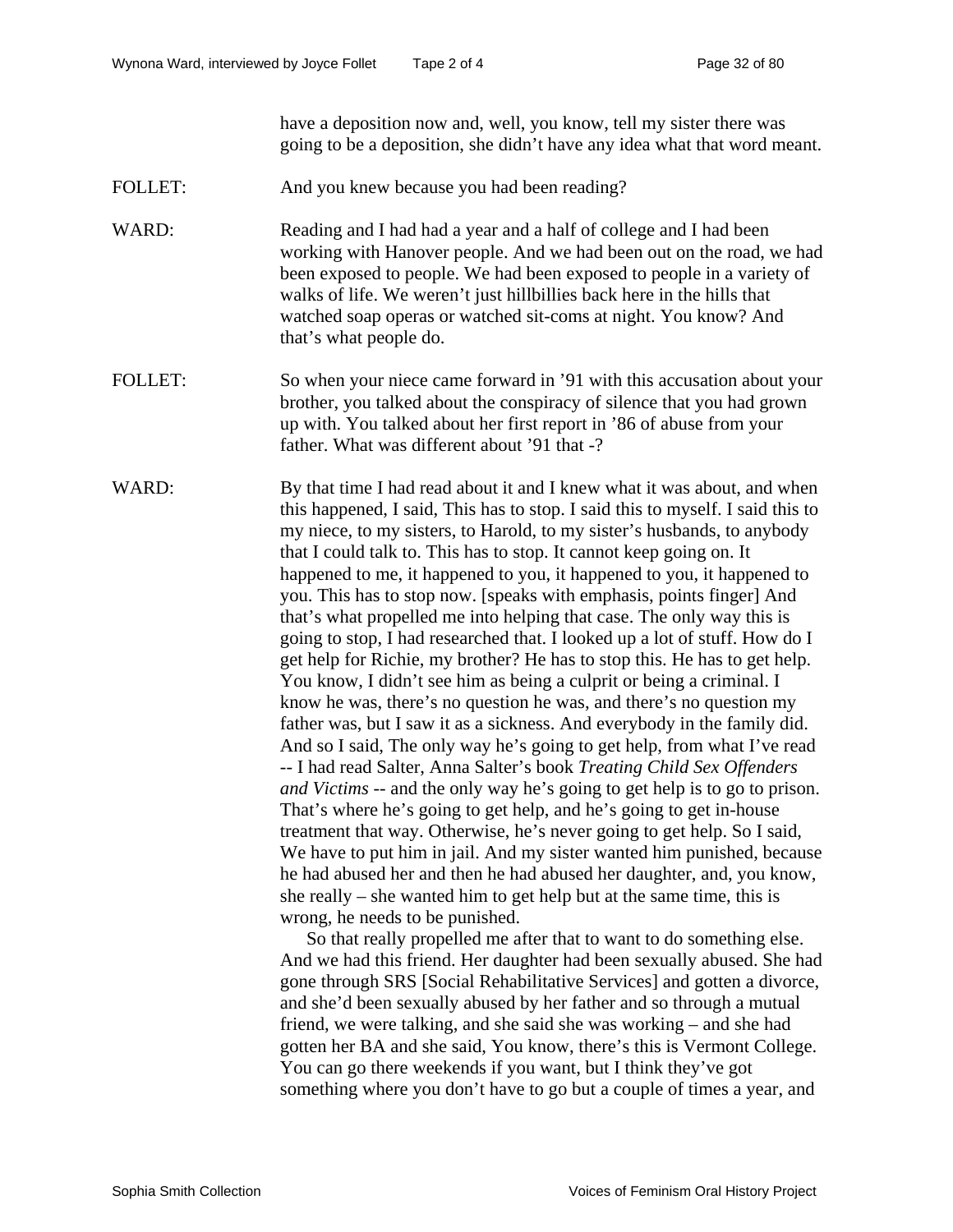you could finish then. So I said, Oh, all right. So I called and got information on it. She wrote me a recommendation. Another friend wrote me a recommendation, and I got in.

And that's when – when I went to Vermont College, I think that's when I really got exposed to feminism as such. I got exposed to more of Judith Lewis Herman, to more of Carol Gilligan. I did child development and started with some of the women's, the way women look at -- Mary Belensky*, Women's Ways of Knowin*g. All of those books like that were written. Alice Eichholz, who was my professor and was about my age, a little bit younger, had me read all these books, (Harold's voice in background) and that's, I think, when my eyes opened up as to how unequal things are between men and women and how unequal they've been. That's when it really opened my eyes to that. And, I realized when my niece's case was going on, that if we hadn't had a woman judge, and specifically the woman judge that we had, it might not have turned out the way it did.

- FOLLET: Really?
- WARD: Yes, she was very sympathetic to my niece. She followed the law but she was very sympathetic. I did a paper in school after that  $-I$  don't know if you've read that one or not, the one on child witnesses in the courtroom?
- FOLLET: Yes.
- WARD: Yeah.
- FOLLET: I did.

WARD: A lot of that was based on that case, and she was very good with my niece about letting her have someone sit close to her and things like that. Had that been a male judge, it might not have happened. That's how I feel. So that's what propelled me to go on, I think, to college, was that case. And at that point in time, I was thinking more of possibly going afterwards for a master's degree in counseling and doing child counseling, child psychology and so on. But then decided somewhere in there that I felt I could be of more help in the courtroom than I could be as a child psychologist, as a lawyer representing women and children.

So I went to law school with the idea that I was going to hang all sex – child sex offenders. But then I realized it was too close. It was really too close to go into just that. And if you were going to do that, that's going to be criminal law and you're not going to  $-$  do you want me to close that door?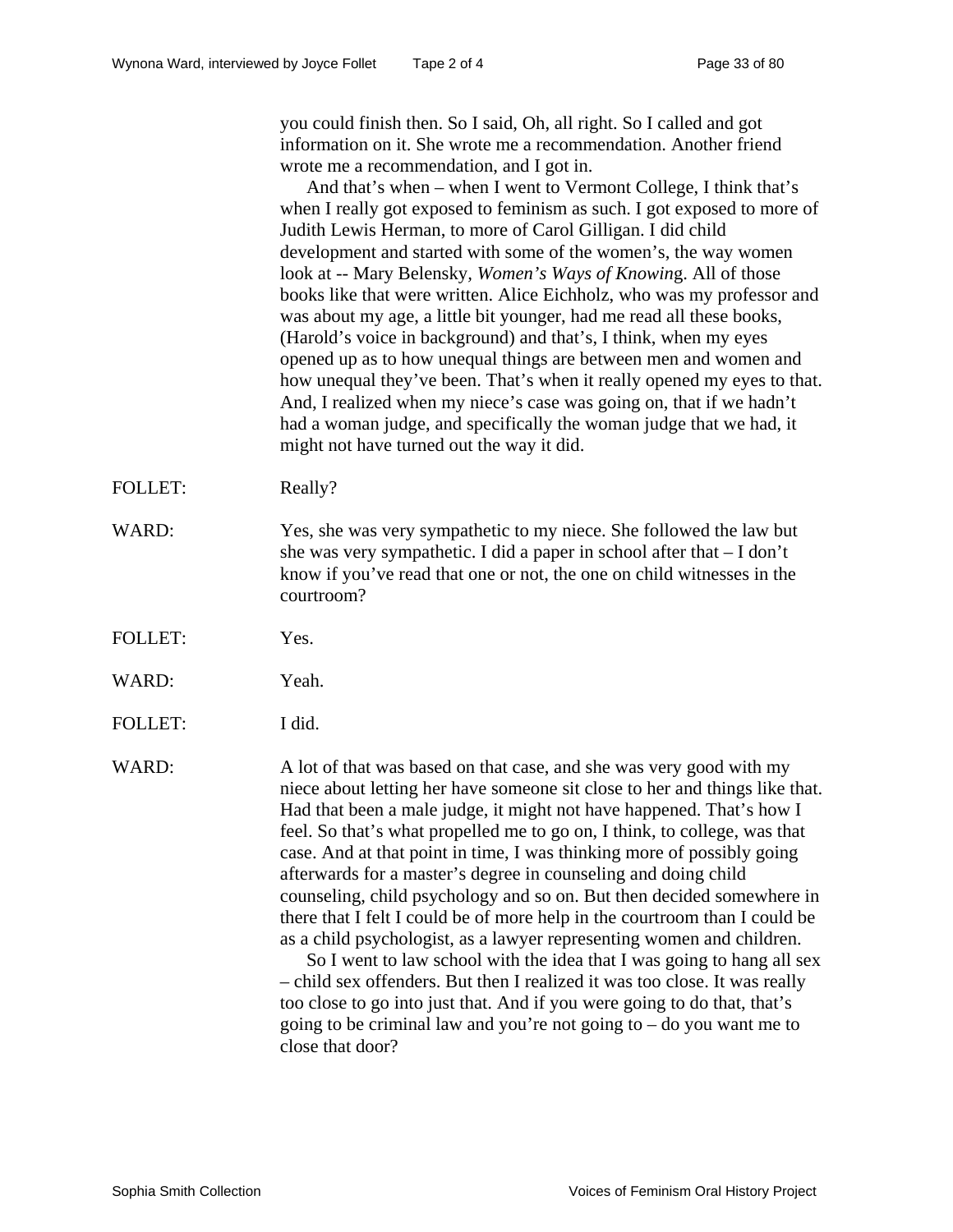- FOLLET: Actually, it probably would make sense. Here, I can there. OK. We are –
- WARD: So I think, when I went to Vermont College, a lot of it was to define myself but also I wanted to know more. I wanted an education. And I was really glad. I sucked it up, because you had to read twenty books a semester and write papers on them and write a paper at the end and present in class and so on. And I would read 30-35 books and write tenpage papers on them and that wasn't necessary. I didn't have to do that. But I really enjoyed doing it. I really did.
- FOLLET: You can tell it shows in the papers. They're wonderful to read.
- WARD: I really enjoyed it, too. It was a perfect way for me to go to school, rather than going somewhere and reading a textbook and, you know, spouting out what they wanted on a test. It was really wonderful to go to Vermont College. I really liked it. And I could concentrate. By then they said, All right, you've got enough. You've got enough math, we don't have to worry about that. You've got almost enough science. From the courses that I had taken at BU -- I had taken economics and I had taken some language and so on, and so I could take pretty much what I wanted to do. To get a little bit more science in – it was fascinating. She had me start out with evolution and DNA and then work up to child development. And then the next semester I did adult development. And so it was really good. It was cool. And my first semester, I did a lot of research – it was kind of like a social studies semester. I did religious cults, everything, from Mormons to Oneidas to the Amanas to Satanism and Moonies and all of that. It was really fun to do that kind of stuff. And then I did some on my own family and learned Bowen's Family Systems theory.
- FOLLET: Yes, you've mentioned that. Did your understanding of how families work change as a result of what you were learning in your formal studies?
- WARD: It really did, because the stuff I was learning on my own, a lot of that some of it came from Freud, and Bowen is not Freud. It's the whole family, and so I began to understand that it wasn't just victimperpetrator, that the whole family in some ways were involved. And what I mean by that is that one person in the family moves and it causes everybody else to move. It's like a mobile. You move one part of it and all the rest of it moves.

And that was part of the reason why when my family – it was at that time when my family still was turned against me -- my mother, my father, my brother, my oldest sister, and how wrong I was and that the reason that Richard was in jail was because I had put him there and it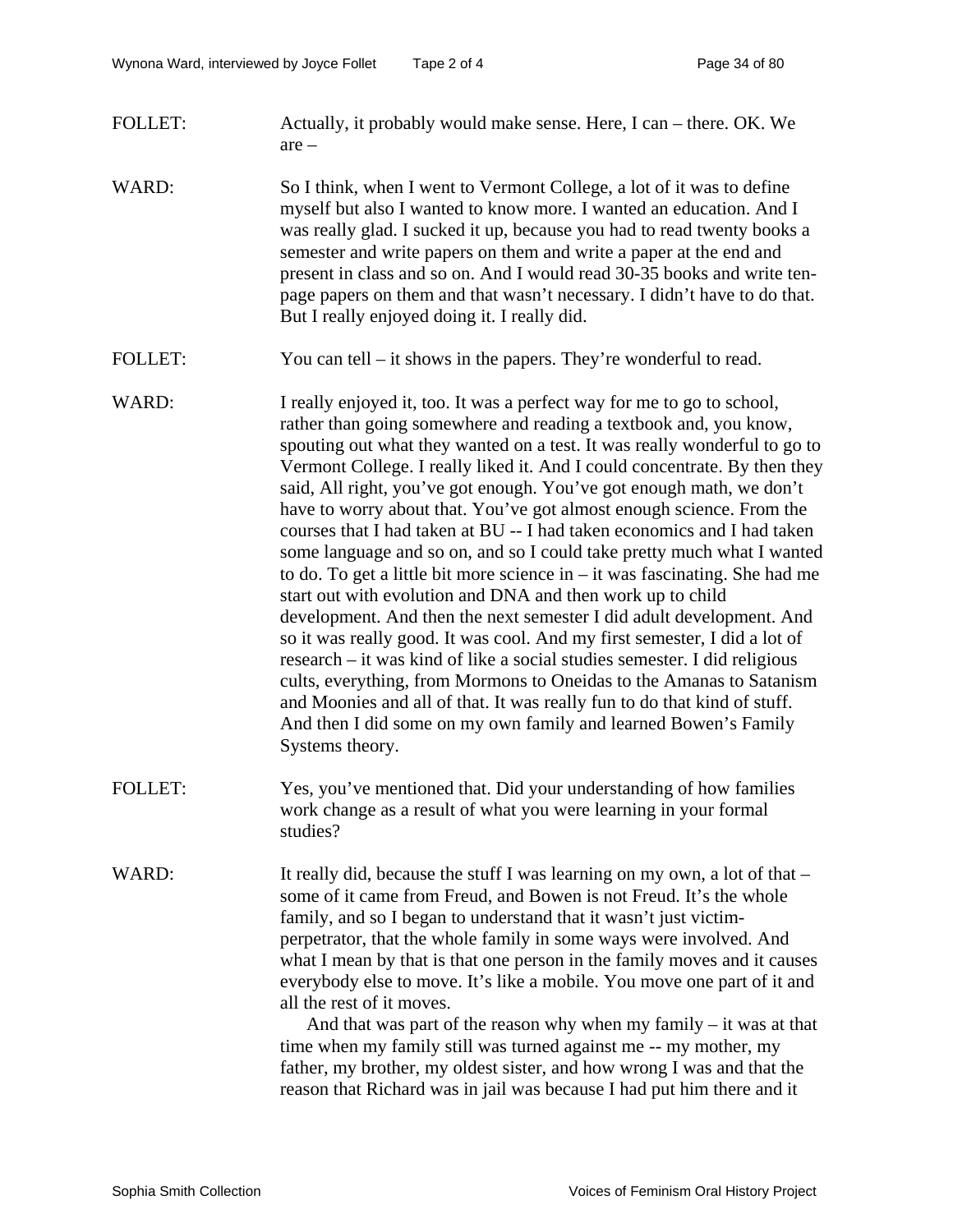was a conspiracy because I was mad at my mother and father for what they had done and that I was a liar and I was crazy and I was nuts and I was making up all of this and nobody wanted to believe or accept or admit what I said was true. Um, and those members of the family and a lot of the extended family members, too, that were still all bound in this horror of child abuse and spouse abuse.

One of the things I learned from Bowen is if I can just stay my own, eventually others in the family will change, and that did happen. It happened – I mean, my younger sisters and so on, they believed what I said and added to it, what had happened to them. And eventually, my brother came around and said, yes, there were other cousins and nieces and nephews that said, yes, we've been abused, too, and eventually my older sister admitted it and my mother has and my brother did before he died. Now there are more people in the family that admit it and say, yes, this happened, than the other that say, no. I really have just one uncle left that still denies.

- FOLLET: That's quite a-
- WARD: Yeah.
- FOLLET: That's quite a change.

WARD: Well, that's a change but it's a change over twenty years, you know, it doesn't happen overnight. But Bowen taught me that. You know, I really learned that from him. Bradshaw is kind of like a pop psychologist and really does follow family systems theory and so on. And I've watched a lot of his lectures that he had on PBS. That was very helpful. John Bradshaw.

> But it was a time when I really  $-$  I was ready to learn and ready to take all of that in and learn from it. And the good thing about it was - because I was doing it on the road, a lot of it -- Harold was there, and so he learned a lot of it. He learned a lot of Carol Gilligan, of *Trauma and Recovery* from Judith Lewis Herman. He- he learned a lot of the Bowen Family Systems Theory. All of that, he learned.

- FOLLET: Because you would be talking about it?
- WARD: Oh, yeah, uh-huh.

FOLLET: -as he drove?

WARD: I'd read papers to him and say, What do you think? and he would make comments and that kind of stuff. (phone ringing) You can just let that ring. So we were close with that. And then when I decided to come in to go to law school, he decided to stay on the road, and he stayed on the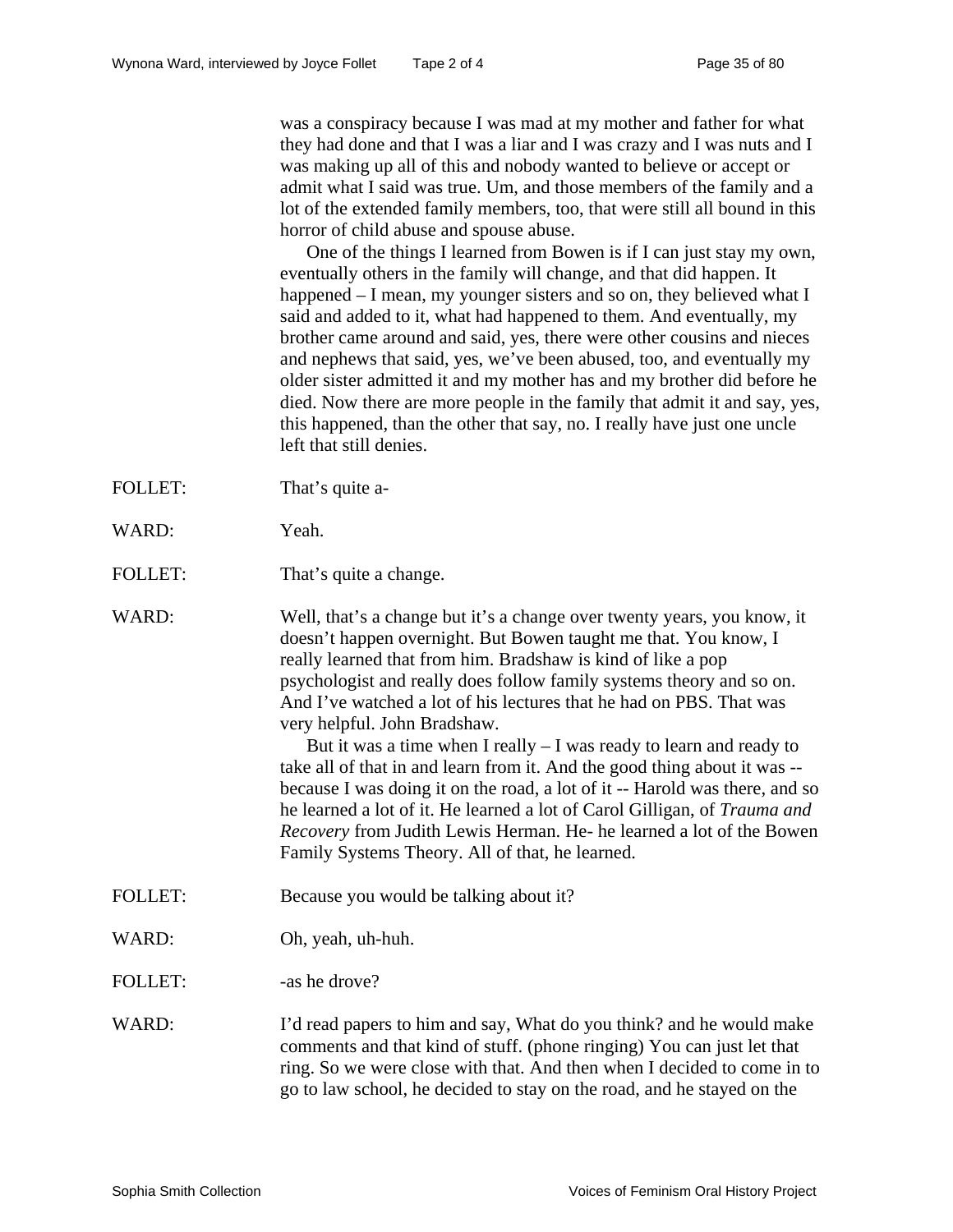road just one year after I came in to law school, because I think he was tired of it but I don't think he liked being out there alone, either. And so, then he came in. He still drove truck for local people, and then he drove bus for a while and so on.

- FOLLET: Now, when you were in law school -- I think it was when you were in law school and not at Vermont College, that you also started involving yourself in the practical process of legal proceedings in abuse cases -
- WARD: Some before and some –
- FOLLET: (two voices) and some during, and I'm wondering what did you see in the real world that may have differed from what you were learning in the classroom as far as handling these kinds of cases?

WARD: Law school, your first year, sometimes I would think, what am I here for? You're learning torts and contracts and property and you know, common law. Common law, I liked. At least, it was like a history course. I really liked that. But the others, what am I learning contracts for? And civil procedure, and I don't want to learn all this stuff. There were women out there getting beat up and children getting abused every day and what am I doing here? But I learned to hand it back out, give 'em what they wanted to get the grades, because I knew that was important, and by the second semester of the second year, I was doing practical stuff. I was doing skills courses. I um, worked as a – yeah, second semester, first? Yeah, second year – I did a clerkship and worked with a family court judge. And so it was really good. I was learning and doing practical things. And the summer of my first year, I received a New Hampshire-Vermont Schweitzer Fellowship and did research for Safeline, which is the local victim advocacy group, and went to court right down here in Orange County, and read all the affidavits for 1995.

> You want ah-ha moments? Well, that's the one ah-ha moment that I could tell you. I had been reading these for – I don't know, I had been there for three or four days, and, you know, I've been beaten, he hit me, he did this, he did that, he did the other, and I just got up and started pacing back and forth and said, I can't believe this. This is the same shit that went on when I was growing up. This is the same stuff that happened to my mother. This is the same stuff. And here it is 1995 and it is still going on, and it's going on right here where I grew up. And I was just, like, I was like, Holy Moly. You know, it just amazed me. And then, of course, I sat down and I began rationalizing it. Well, at least they can come in here and talk about it now. They couldn't do that then. And at least there's help out there now and there's Safeline and there's these other places. But then I began observing in court and seeing what was going on and I said, you know, it's got to stop.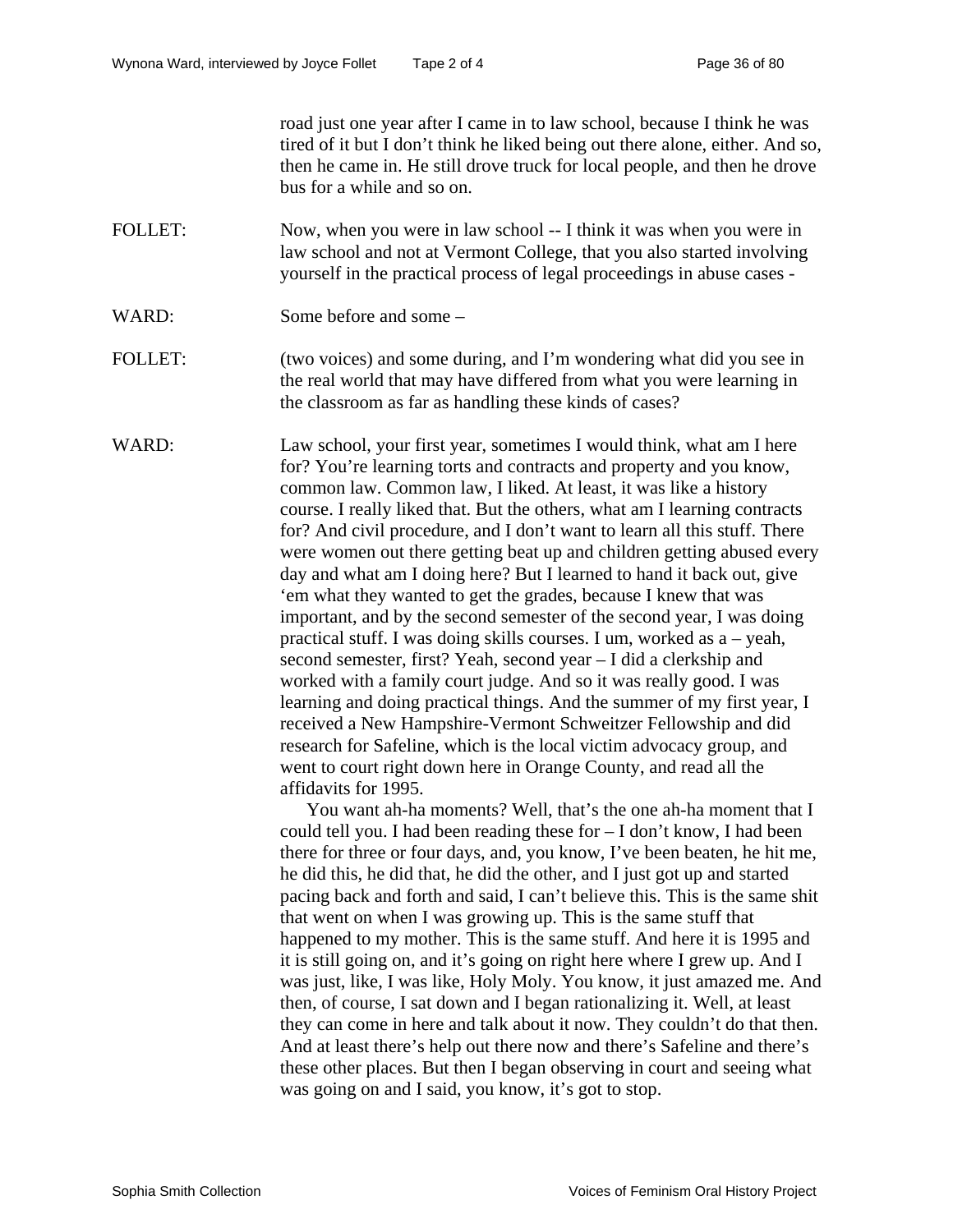That was when I realized that it was going to be family law for me, not criminal law. Because in criminal law, to prosecute, you work and you work and you work and you work and you work to build up this case against somebody and then you go into court. But you don't get really to see the victim hardly at all. You're the state. You're there and yeah, you hope the victim will testify or whatever, whether it was a child or a woman or whatever. But you don't have that closeness, where in family law, you're there every day. You're there, you're working with the victim, or at least, that's what I do. And so, and you're much closer. It's much more hands-on than it is with criminal law, where criminal law is more the play that works out in the courtroom, you know, that type of thing. And so, family law was where I wanted to go.

- FOLLET: What did you see at that time about what was adequate or inadequate about what these women who were reporting could do? How were they being treated? How were they being served or ill-served by the legal procedures that you were observing?
- WARD: They could get a temporary and if they could get back into the court, they could ask for a final order. Temporary is for ten days, and that you can get *ex parte*, and you can ask for the person to be removed from the home. You can ask that they not contact you in any way -- all the things that a relief-from-abuse will give you or a restraining order will give you. But you have to get back in court to finalize it and if you don't have a car, if you don't have any transportation, then how do you get back into court? That's what I saw a lot of.

And then, when I observed in court, because that was part of my project, I saw they would come back into court, they didn't have any money, they couldn't hire an attorney, the state doesn't appoint you an attorney. He's working, he's got a job, he goes out and hires an attorney. So here she is, sitting in the courtroom three feet from the person who beat her up a few days ago and she has to talk and present her case in court against an experienced attorney that he has hired. And she doesn't know what – and the attorney talks with the judge and they talk all this legalese and evidence and hearsay and *pro se*, and you know, all of this kind of stuff that she has no idea of what they're talking about. And yeah, she's got a victim advocate person that can sit beside her but they can't say anything. And so how are they supposed to get a final order? And then the defendant more than likely is saying how sorry he is and that he will never happen again and so on. So what does she do? She goes back to him.

You know, and so that's what I saw. This woman needs a lawyer. And that's where my idea came up for Have Justice. And she needs a lawyer that can speak for her in the courtroom but also someone that understands what she's been through and someone that can go to her home, and provide her with transportation, because she didn't have any.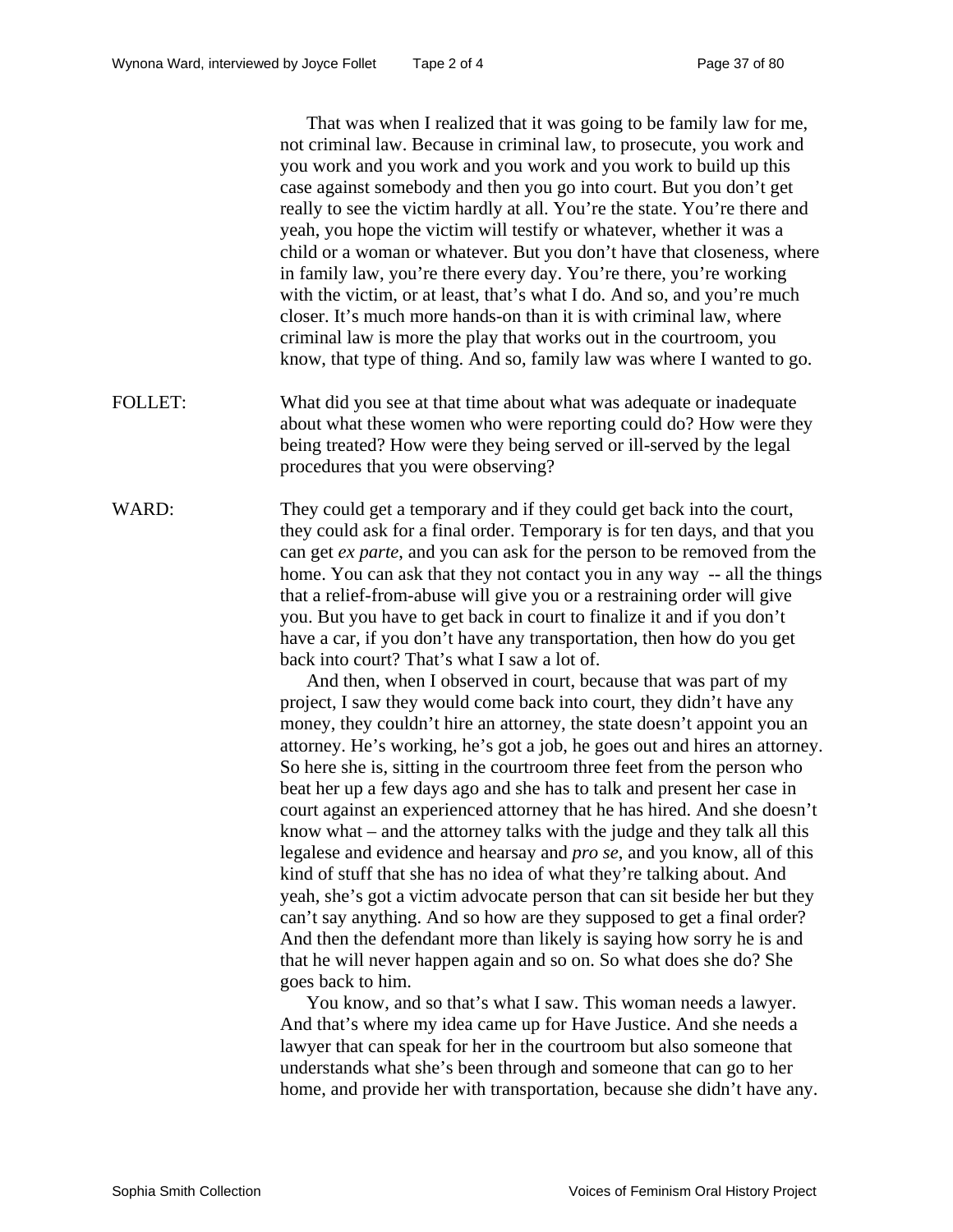And then it was after that when I really started working at the clinic, the South Royalton Legal Clinic, when I realized that these women need a lot more than just in-home consultations and transportation. They need this whole social service kind of one-stop shopping wrap-around services to be able to get free and independent. So that's how I came up with that.

But that was the ah-ha moment, when I sat there and read this stuff and said, this is what I've already written. That was after I had written "The Stew" and you go down there and you could read it. And I still have the statistics that I put together of how many women in 1995, and children, were beaten and hit and slapped and punched and – there was one case where they blew up a mobile home. He tried to blow it up, set dynamite under it. Another one where he kept running into a house with his four-wheel drive and guns and wrenches and crowbars and shovels and threatening pets and, you know, the whole gamut of all the stuff that went on in my own house, and said, Here it is, forty years later, still going on. And I said, you know, why? And I said, here it is. I mean, at least people are realizing it's not OK now. I guess people are realizing it's not OK, but here it is. And that's where, when I talk to you about how it was when I grew up, that I just wanted to grow up, get away from home, and my duty was to get married and have babies? Well, that's what many, many young girls in this area are still brought up to believe, that that is their goal in life. Grow up, get married, and have babies. Not everyone, not all of them, but many times it's still happening. And if that isn't happening, at least they're being told that that's what their worth is. So it's not everywhere, and it's beginning to change.

I had an instance this fall when I was so happy. I went to Thetford Academy and spoke for the women's literature group and showed them the documentary that was done for Lifetime television ["Women Changing the World," 2003] and talked to them about domestic violence and what I do and what Have Justice Will Travel is and so on. And had a really nice question and answer time and so on and said how special it was for me to be there because I graduated from Thetford and really glad that they wanted to talk and hear about these things. And they're reading Carol Gilligan, you know? It's wonderful. They're reading it and these different women's literature books that we never would have read back then. They weren't even written back then.

so then they had me come back. I went back in November, mid-November. They did this whole campaign in October, domestic violence awareness month. They put posters up all over the school that said, like, every 15 minutes a woman is beaten in this country and one out of four girls will be abused by the time they're 18. All over the school [camera begins to flash] we're flashing. And that sounds kind of funny – no, the girls didn't flash (laugh). And they did a real big campaign. They wrote a grant for \$500 to Have Justice, plus there was three boys in the group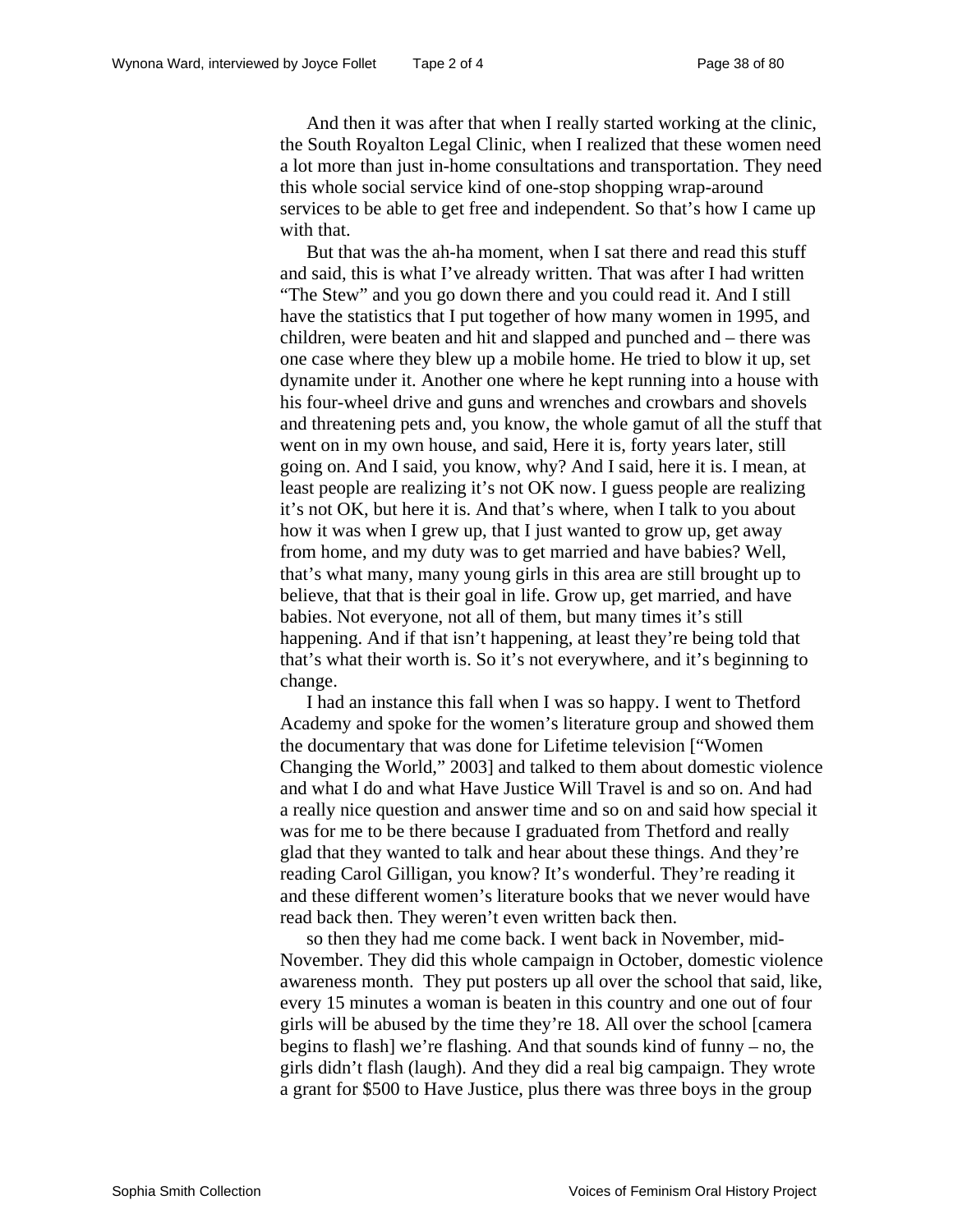and one of the boys drew this picture of a truck on it and I have journals that I can give my clients now, they made those up, and they adopted a family for Christmas, one of my client's families for Christmas. It's just – like, wow.

- FOLLET: The students did?
- WARD: Yeah. All of these students did and it was, like, WOW. That's one of the good things about helping, because I reached out to them and then they've reached out to all these other people and these students, they did a seminar for seventh graders about violence. It's been really cool.
- FOLLET: Isn't that wonderful.
- WARD: Yeah. And this is just a happy story I have. A lot of the victim advocacy groups and so on are reaching out into these schools now, because there is where they need to learn and those girls, some of them were there, and I talked to them about equality. In Vermont, women are lucky. They earn close to 80 cents on the dollar that men earn, and when I said to them this is what it is, they immediately, because they're young and enthusiastic, think, that's not right. I'm just as good as a man. And I would have never thought that when I was their age. It would have just been accepted that that's the way the world is.
- FOLLET: What do you attribute the change to?
- WARD: All of the work that women have done since the 1960s, the feminist movement. All of the work that they have done. All the education, all of that work that has been done, that is constantly done over and over and over and over again. And it's working. You've just got to keep doing it.
- FOLLET: That's good news, isn't it?
- WARD: Yeah, it really is. And it's good news, too, I think that men are beginning to see it, too. Men like Harold, that see women as being just as good and able to do as much as men. His older brother – it's like day and night. He's still, you know, from the older generation and Take-Back-Vermont generation and all of that and so very, very conservative and much, much different than what we are.
- FOLLET: He didn't ride in the truck with you for several years. (laugh) He didn't have the benefit of that education.
- WARD: No, that's right. And it really is. I think it'll make a big difference when girls get an education. I think we need to think about that like in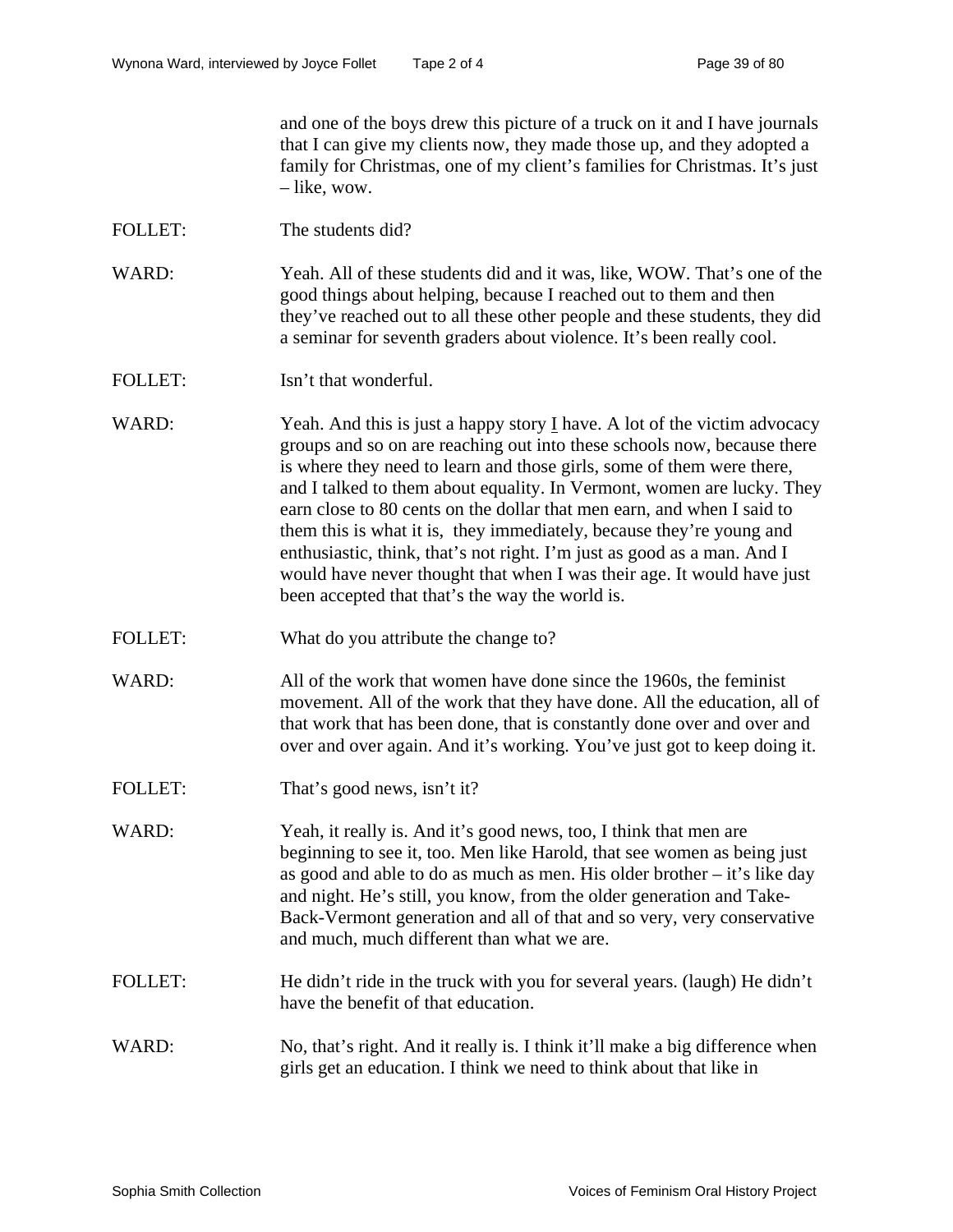Afghanistan and Iraq and all over the world. What a difference an education will make for young women. And that we have to keep it up.

FOLLET: That's for sure.

WARD: And I think, you know, that's what I thought about my own family, too. I'm not going to see the domestic violence or the child abuse stop in the world, but it's stopped so that my great nieces and nephews now won't [01:02:44: END TAPE 2].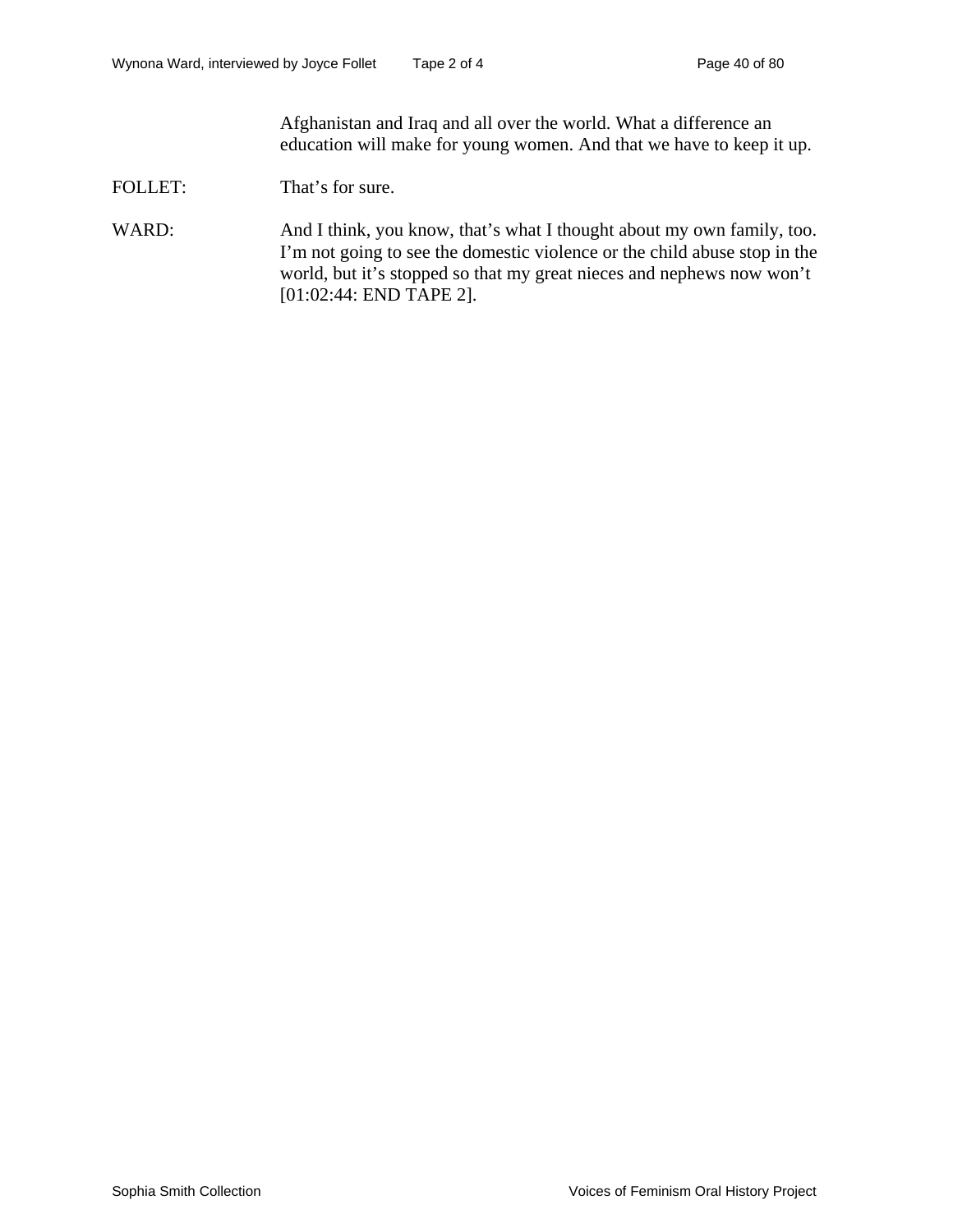TAPE 3

| <b>FOLLET:</b> | Here we are on day 2 of our interview and I was thinking that we would<br>focus primarily on Have Justice Will Travel -- hw you got from what we<br>covered yesterday to Have Justice Will Travel, and what you do and<br>how it works and why it's different and how it connects to other<br>approaches, and then some wrap-up questions.                                                 |
|----------------|--------------------------------------------------------------------------------------------------------------------------------------------------------------------------------------------------------------------------------------------------------------------------------------------------------------------------------------------------------------------------------------------|
| WARD:          | OK.                                                                                                                                                                                                                                                                                                                                                                                        |
| <b>FOLLET:</b> | But as I said, um, there are a couple of factual things from yesterday<br>that I just wanted to clarify, make sure I have them right. When you<br>were talking about the, um, biracial heritage in your family, you<br>mentioned your father's side and the Abenakis and then you said some<br>others came from the other side, a grandmother who came from Quebec<br>City? Is that right? |
| WARD:          | Yes.                                                                                                                                                                                                                                                                                                                                                                                       |
| <b>FOLLET:</b> | Now was that a grandmother on the other side or-?                                                                                                                                                                                                                                                                                                                                          |
| WARD:          | No, that was actually my father's mother.                                                                                                                                                                                                                                                                                                                                                  |
| <b>FOLLET:</b> | Oh, your father's mother. OK.                                                                                                                                                                                                                                                                                                                                                              |
| WARD:          | And as far as I know, she was French and Indian also, but I don't know<br>what came from her, you know, what kind of tribe or anything, that her<br>heritage would've been from. But she was definitely French.                                                                                                                                                                            |
| <b>FOLLET:</b> | Great. OK.                                                                                                                                                                                                                                                                                                                                                                                 |
| WARD:          | Canadian French.                                                                                                                                                                                                                                                                                                                                                                           |
| <b>FOLLET:</b> | OK, great. I just wanted to make sure I had her pegged right in the<br>family tree. And then when you were talking about your parents'<br>marriage and that your mother was already pregnant, I believe I heard<br>you say that it was the paternal grandparents who set them up with a<br>home?                                                                                           |
| WARD:          | No, maternal.                                                                                                                                                                                                                                                                                                                                                                              |
| <b>FOLLET:</b> | Maternal. OK. Maternal.                                                                                                                                                                                                                                                                                                                                                                    |
| WARD:          | It was my mother's parents that did.                                                                                                                                                                                                                                                                                                                                                       |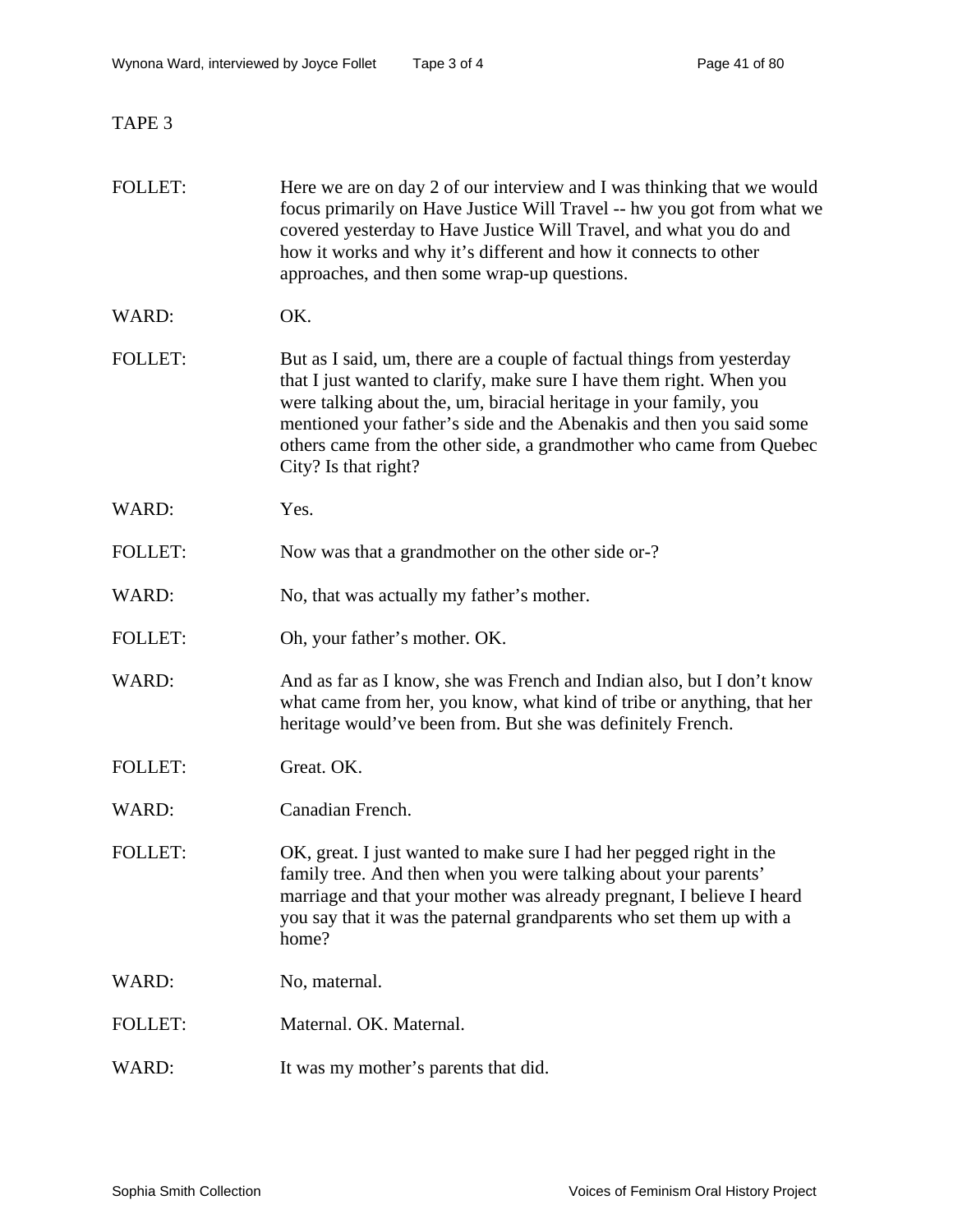FOLLET: OK. Then the second piece of that that I wasn't sure about. You gave that as an explanation of why your father wouldn't have been especially fond of that child, and you said – WARD: Right. Stepfather. FOLLET: Yeah, but he didn't know that your mother was pregnant when they married? WARD: That's my understanding. FOLLET: Might he have assumed that this was his child, then? WARD: Well, you know, they were married in June and my sister was born early November, so you just kind of put the math – FOLLET: The math, OK, do the math. I see. All right. WARD: And what the little town gossip was, was that it couldn't have been his child because he was in the Army. FOLLET: At the time? WARD: Yes. FOLLET: OK, so that's two good reasons. I see. And then, the reason that he didn't warm to your brother – something about your father had grown up in a family of boys and I didn't understand-WARD: You know, this is just my own putting the family dynamics together, but um, not only that, but it's just that what was expected out of a boy child then rather than a girl child was really different. Some of that is even still there today, you know, what we expect out of our sons and what we expect out of our daughters. And it's a really different dynamic, and

back then, I think it was even more. My brother was expected to carry on with the family traditions. And it's kind of a crass way of saying it, but I say that, you know, if you have a doctor in the family, then the son becomes a doctor, or a lawyer, the son becomes a lawyer. I always say, in my brother's circumstance, he was expected to become a child abuser. Just the same, you know, that was in the rest of the family. And one of the things that I talked about with the professor at Vermont College was the fact that there were many years when my brother was the only male child of those six boys for many, many years. And so he was expected to not only to carry the family tradition of the male for my father, but for all those uncles also. And so what kind of pressure that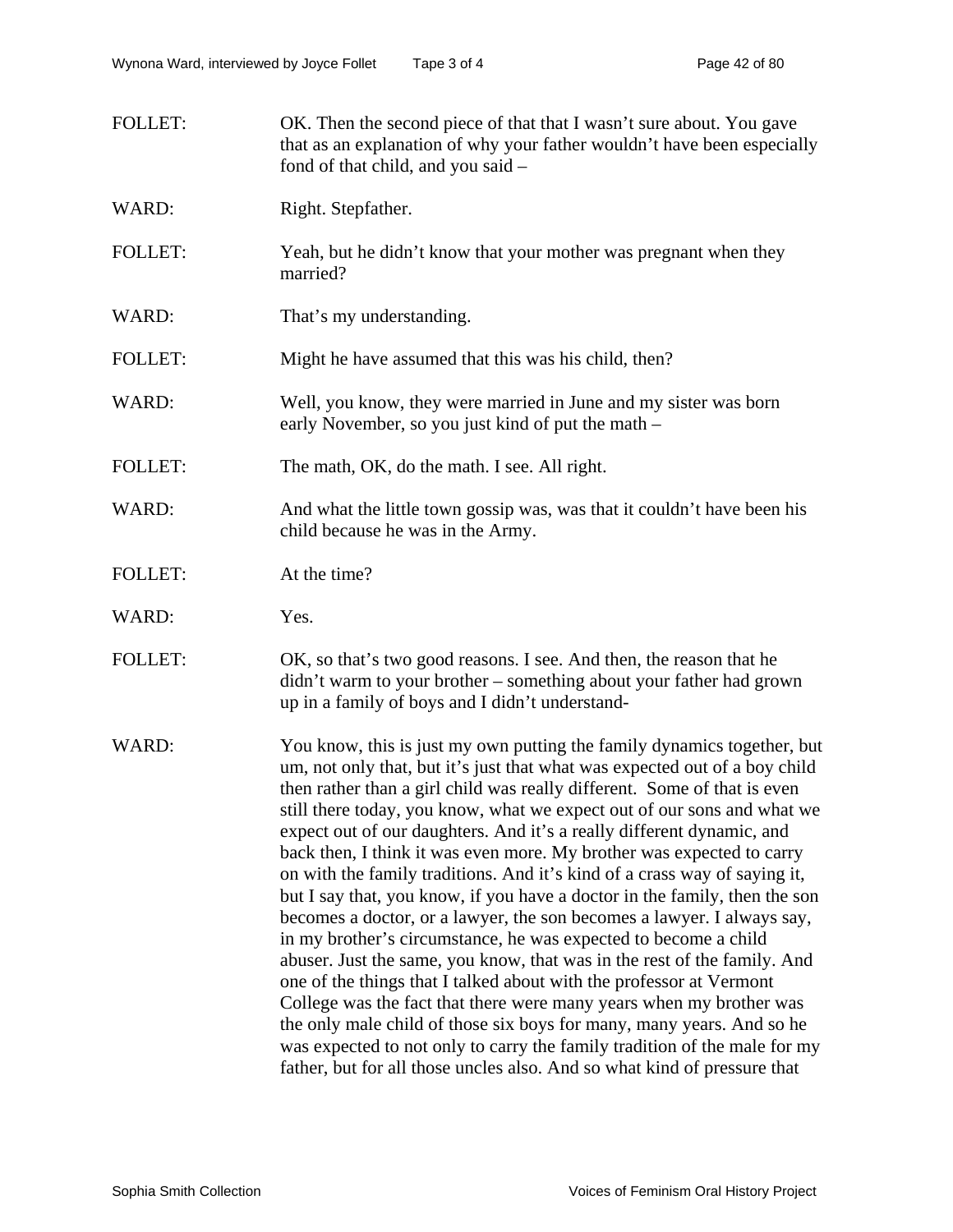was on him. And all those uncles were spouse abusers and most of them were child abusers also.

## FOLLET: Ah-ha.

WARD: So I mean, there was a lot of pressure put on him as a child for many years to have that, the male tradition of that family, be carried on. And some of the things that I studied at Vermont College, you go back into studying primates and how it happens there and the whole evolution idea of it and so on and what is expected for families to carry on and to survive. And all of that comes into it still. And I'm certainly not an expert on that, you know, I just touched on reading that kind of thing. One of the books that I remember reading – it's called *When Elephants Weep,* and it's about evolution and what is expected and how your species survives, and what's expected out of the young to have that species survive. So it can all be kind of wrapped up into that, and there was a lot of pressure on him.

- FOLLET: I remember hearing or reading in something that you wrote, that you said as a girl, you were, um, how did you put it? I actually have it here. you said "we were raised in a family where women were taught to be victims."
- WARD: That's right, we were, and he was taught to be a perpetrator, my brother was. And we were taught that our worth was to grow up and get married and have babies and be servants to our husbands, which is exactly the role that my mother played, and that was what was expected of us. And that was what was expected of most young women in the area where I grew up. And in some families it's still expected. And I think what amazes me now, even, like recently, I spoke to a group here in town called Vershire and spoke about Have Justice and what I'm doing and so on, and friends -- or schoolmates, I guess I would say, that I had back then when I was growing up -- were in attendance and I realized how avidly they listened to see how I had gotten out and the fact that they're not out yet. And it made me realize that it's still there in a lot of our families.
- FOLLET: How did you get out?
- WARD: I think the way I got out was, it wasn't any ah-ha moment, it was the idea that Harold wanted to be with me and I wanted to be with him, and that was my way out. My sister got out that way. Both my sisters did. All of them did. You found someone and got married.

# FOLLET: But you didn't find someone who perpetuated the kind of family abuse, so you didn't just make a lateral move. You made a leap. How would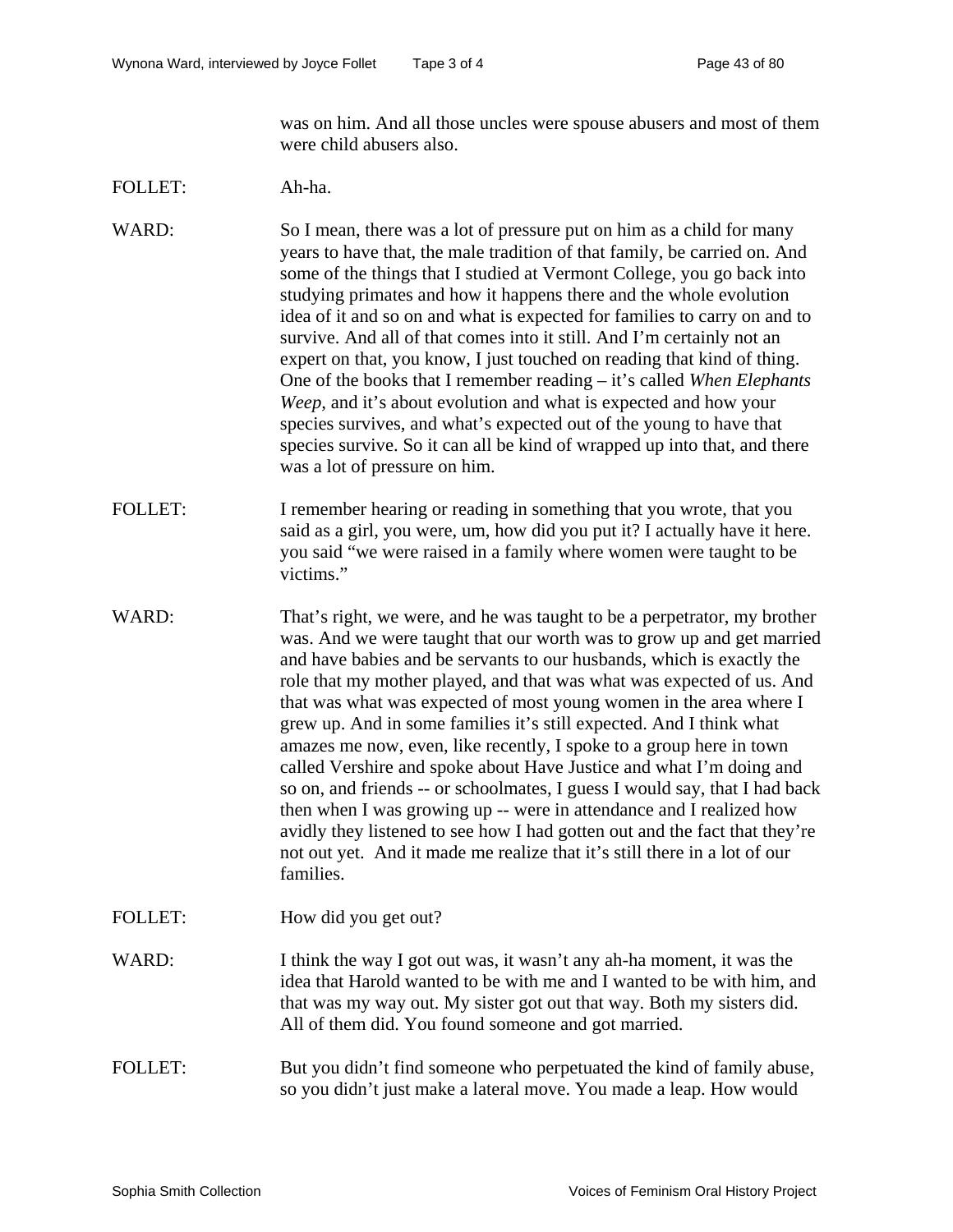you explain that? At one point you say that you draw a sharp distinction between your mother -- who was abused for over fifty years, became an abuser herself, um, defended her son as an abuser -- between her and her generation and you and your sisters, who have not been abused spouses. That's a huge leap.

- WARD: Well, see, my older sister Pauline, I think I don't know if her husband physically abused her but there was a lot of mental abuse that went back and forth between them, and she is of the older generation and denied for years that our father had abused her, until very recently. And she's eight years older than I am and just in the last three or four years has said that yes, that happened. And my younger sisters, they didn't marry abusers. They were stronger. They had their families but they're really the strong ones, the leaders in their families, both of them are. The common phrase would be, They wear the pants in the family.
- FOLLET: Oh.
- WARD: Yeah.
- FOLLET: Uh-huh, uh-huh.
- WARD: And with Harold and I, I feel it's more of an equal, you know, we're pretty equal with what we do. And I think we let that happen with one another. There's certain things that he does well that I don't, and vice versa, and so we let that happen. And we don't feel that one of us has to be ahead of the other one. But when we were younger -- and I talked to you about the rocky marriage -- that was happening then. It was almost like a competition between him and I as to who was going to have the say as to what happened. And over the years we've learned to compromise and to work together efficiently, you know. And there's still some points that we will never agree on. But that's OK. We've agreed to disagree.
- FOLLET: Uh-huh. But you seem to be the one who has gone beyond surviving that situation to become a public spokesperson.
- WARD: Yes, a public spokesperson. My sisters speak openly, my younger sisters, about what happened to them and how wrong it was and how traumatic it was. And they talk amongst their friends or with me or other professionals or whatever. But they're not a public spokesman for it like I am. But they support me. They've heard me speak and listened and have participated in some of the efforts that I have made, whether it's interviewing with reporters or, you know, just giving information and so on. And so they've been helpful. But their lives focus around their children's lives. Where I've been more of a spokesman for it and said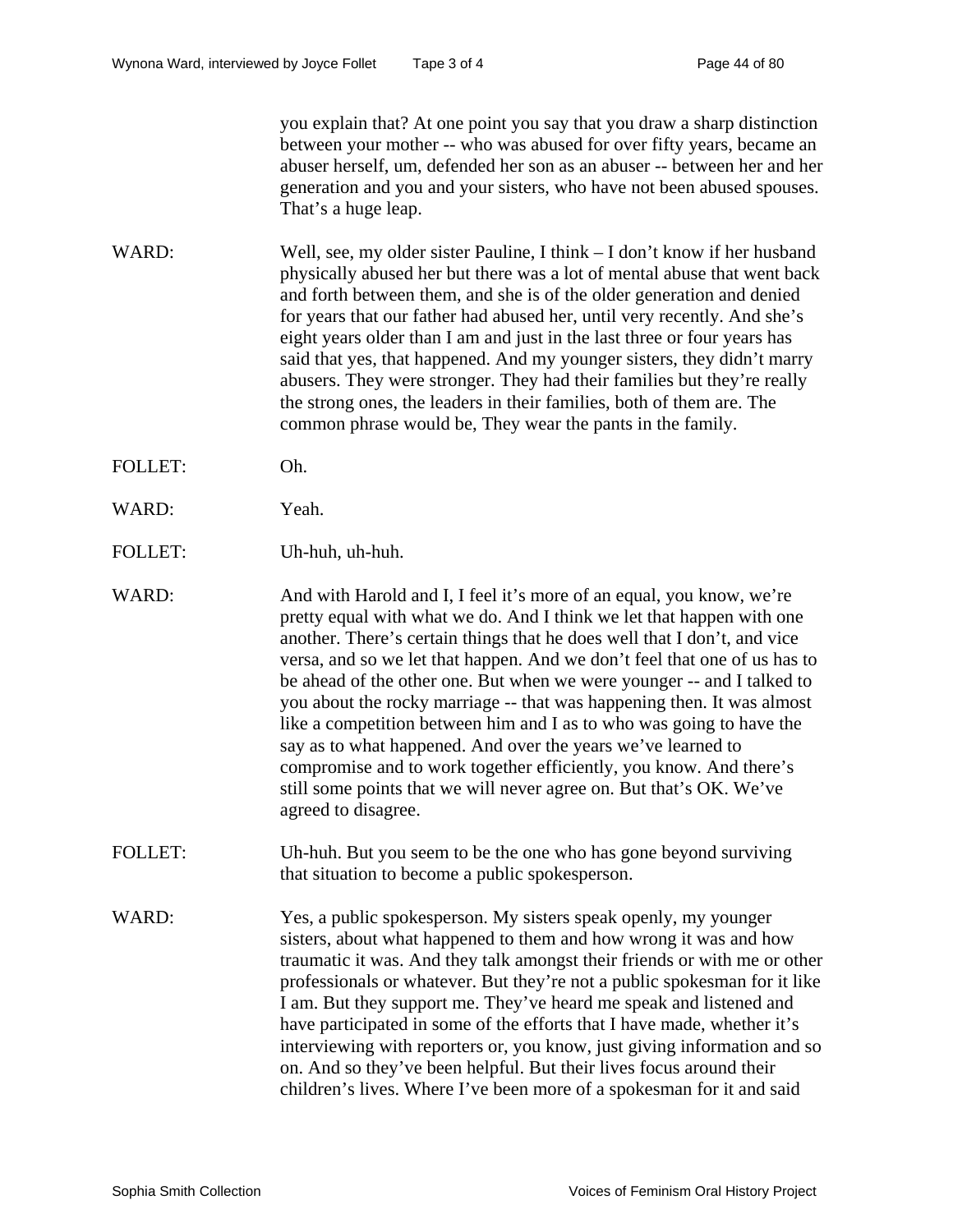that this is wrong and it needs to change and this is how we can change it. And I think that's because – I don't know if it's because they have children and that has to be their everyday focus.

But, in the same instance, I'll tell you that one of my nieces -- she will be here tomorrow, she's meeting a client here, a mutual client, and asking that I represent the children in the case where there has been child sexual abuse. And so that niece is out there working. She works in a child psychology type position, a case manager position for one of the local mental health centers in the area, so she is actively out there and she has three children, but she's actively out there in this area.

I have another niece who, in New Jersey, works with the elderly now in nursing homes and so on and does a lot to make sure that the elderly aren't abused. Now that's a niece that my nephew married. It's not a direct blood relation, but – so there are people in my family that go into the social service area and I think a lot of that is because they see the need and realize – as the generations come down, even though that generation was not abused, they're still affected by it. You know, just like you talk about the Holocaust. One of my best friends, she's a doctor in Ann Arbor – her mother was a victim of the Holocaust. So she wasn't, but it affects her still. It affects the generations after that. And so I think that's something that even though my great-nieces and nephews will not be abused, that they will still be affected by what happened in their families.

FOLLET: Uh-hm. It's nice to know that they're doing that kind of work.

WARD: Yes.

FOLLET: As you go about this work as a public spokesperson, you do speak so openly about the nitty gritty details of your childhood experience. What's it like to have that, such traumatic and personal and intimate experiences, be the core of your professional work and your public work?

WARD: I think it's because I want people to realize. I recently said, and this is an example, to an opposing client who has finally admitted that he abused his wife and is going into a batterer's intervention program, and we were dealing with supervised visitation for this child, and I said to him, When you get into your batterer's group, you talk with your facilitator. I will be happy to come. Because he was trying to say that the child was only 2 when the battering went on and she didn't really see any of it. So I said, I remember back, vividly, when I was 2 years old and there was abuse going on in my family. And when you get into your group, you ask your facilitator if I can come and talk to you in your group so that you will know what it feels like to be a child and have your parents abusing one another, I said, or to have your father beating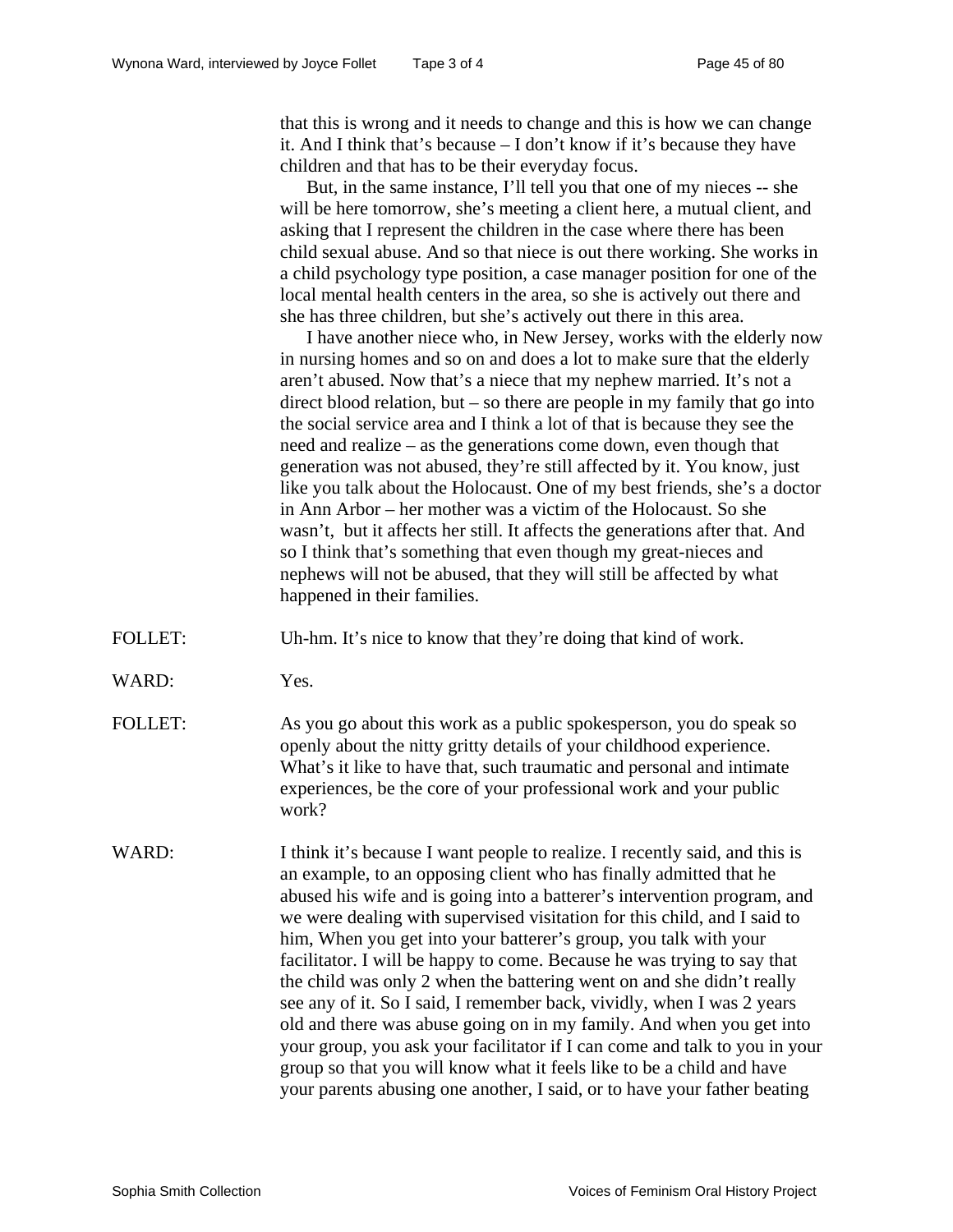your mother. I said, I will be happy to come and talk to you about that and read to you some of my writings about what that experience is like. I said, Then you will know what it's like to be a child and know what it feels like to be abused and how traumatic and how frightening it is. Because I think that is the way, if I can reach people with that message, that they will realize that it has to stop, that it can't continue on, because if it does, then that's what we're doing to our future generations that we expect to take care of us and expect to take care of the world. So I think it's very important.

I often say we will not stop street violence and we will not stop school violence until we stop violence in the home. Because as I said to you yesterday, even though things go on at school that you know are not acceptable at school and they're acceptable at home, deep down inside you learn that it's acceptable anywhere, and you can bring it from the home into the school and onto the streets and so if you can stop it in the home, I think that's the key to where it all starts.

And, you know, if - the whole idea that women need to be equal with men and can be equal with men. One of the things that has always turned me against the Bible and against religion is that my father would quote from the Bible while he was, you know, the next minute abusing my mother or abusing one of his daughters, as if he were supported by the Bible for doing this, and would turn it all around. So for a long time I was against the teachings of the Bible, but now, I can look at it more objectively and realize that yes, it's very patriarchal, especially the Old Testament, which is what he would quote from, but now I can look at it and realize that that was the way he interpreted it.

- FOLLET: Did he quote actual passage to justify actual abuse?
- WARD: He would well, you read the Bible. Nowhere in the Bible does it prohibit father-daughter incest. It prohibits everything else – brothersister, um, mother-son, and everything, but father-daughter incest is not prohibited.
- FOLLET: Was he challenged on it in a way that made him-
- WARD: No one challenged him.
- FOLLET: -need to justify it?
- WARD: No one challenged him. Because if you did, you just got beat up. My mother - I remember there was one instance when my mother tried to protect my older sister and I think I've written about that. That was the *Mama Sang a Song*.

| <b>FOLLET:</b> | Yes. |
|----------------|------|
|----------------|------|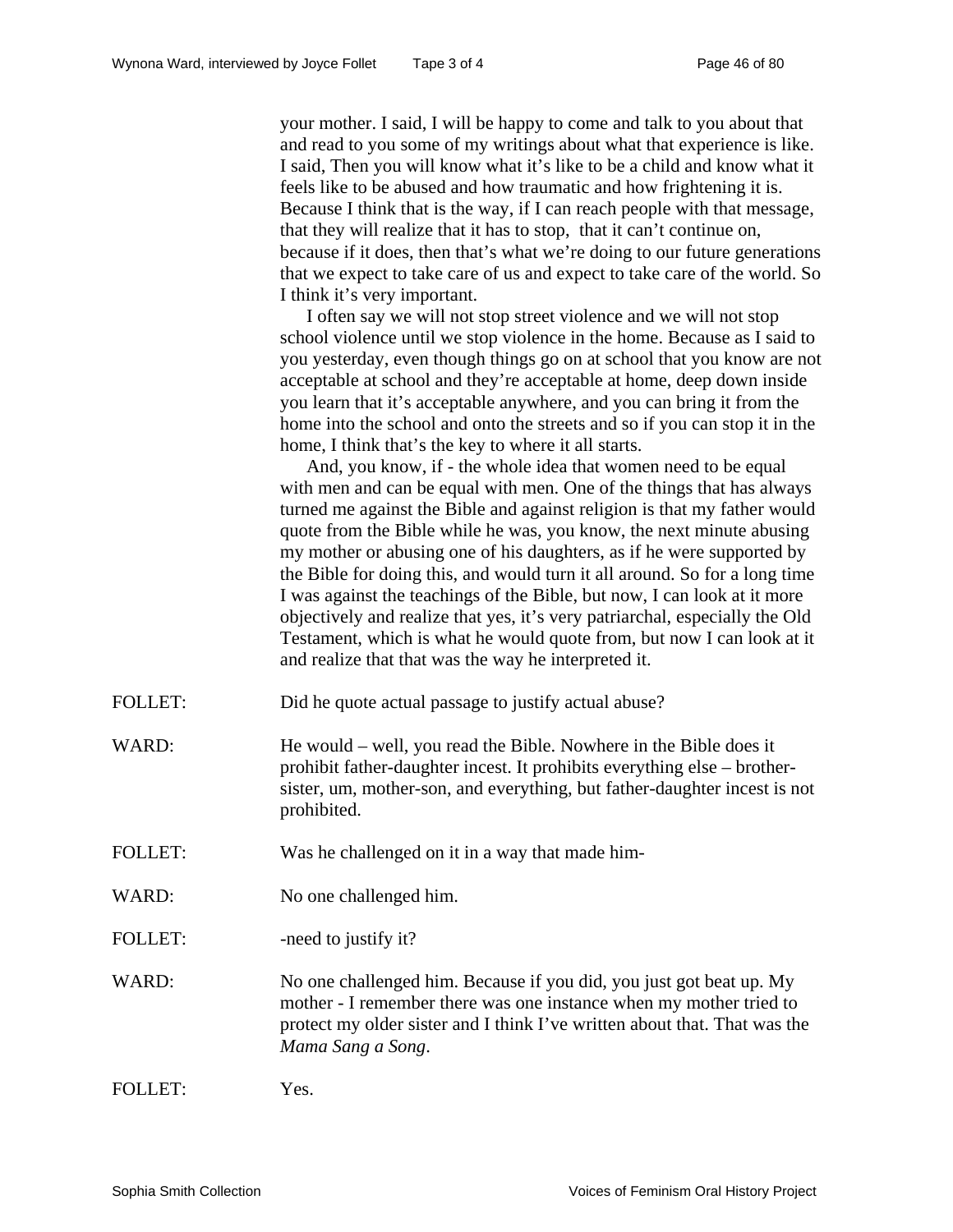- WARD: And when she tried to protect her, she was beaten to within an inch of her life. And that only happens so many times and you have no way out, then you don't do it anymore. Because, yes, it may be hurting your child but you're alive and the child's alive. It's like being a hostage.
- FOLLET: And even though she had some income of her own, she didn't see that as a way to leave and support herself?
- WARD: You know, one time and this is after I was married, and I think this was the time that it was reported -- my niece reported that my father had abused her -- and when they arrested my father, we brought my mother here to my house, and the family met here, which was a common thing that went on during the cases. There were family meetings here, because this was the one place that was away from the homestead. Everybody else lived right down there around my parents. So we said, We've got a safe house you can go to -- it was in Bradford – and he won't know you're there, and you know, you can come and go as you want. Either that or, if you want, we can ask that he leave the house and that you be able to live in the house. And she said, Well, he wouldn't have any place to go. He doesn't have any friends. She just stated that. And I said, Yeah, that may be true, but you could go to the safe house. [mother replied] Well, it won't do me any good. He'll just come there and get me and drag me home by the hair on my head. So I wonder in my own mind -- I didn't think of it then, but I wonder in my own mind if that hadn't happened to her at some point, that she had run away and that he just came and made her go home. I don't know that. I haven't talked with her, but I wonder.
- FOLLET: Right, right.
- WARD: My mother one of the other things that she has said since my father died, You know, you couldn't have asked for a nicer man the last two years that he lived. He didn't have any legs. He had diabetes and they had removed both legs, and so he depended upon her. And so, yeah, he was nice to her then. And that's what she said. And then there was another time – it's so funny, because she just takes so much of this that that's the way my life was. You know, she doesn't realize that it didn't have to be that way. She still doesn't realize that, and she never will realize that, but what we need to remember about women her age is - she's 70, going to be 77 this year -- that she was born only six years after women got the vote.

FOLLET: 1926?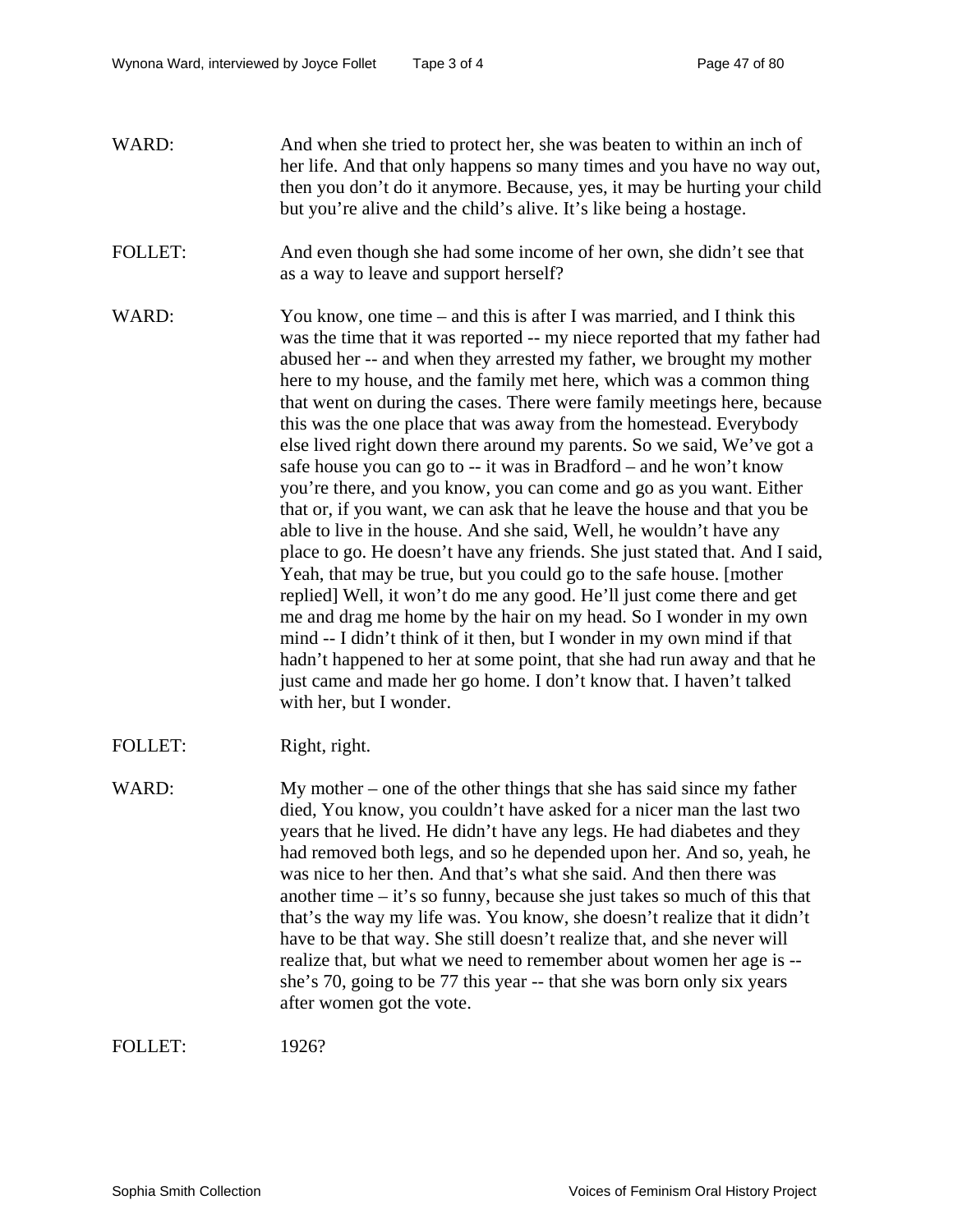| WARD:          | Well, 1927, she was born '27. And so, her mother was - I doubt her<br>mother ever voted, ever in her whole life. My mother has some,<br>sometimes she has, but I doubt my grandmother ever voted. So they<br>were brought up that that's life and that's $-$ you live it that way. You<br>made your bed, you sleep in it, you know. And so when she turned for<br>them to help, there wasn't any help. So you do what you can to survive.<br>Just like Judith Lewis Herman talks about being in prison, or being in an<br>internment camp in the war. You do what you have to to survive, and<br>that's what my mother did. She did what she had to to survive.<br>After he died, she gave me a ride one day, my car was broke down,<br>and I said to her, Well, after you drop me off, what're you going to do?<br>Well, I think I might go down the line -- down the line here means to go<br>to White River or Lebanon -- and I think I might go shopping or do this.<br>And I said, Well, I can remember when you used to go down the line<br>shopping, that you would always say, I've got to get home. I've got to<br>get home. She says, You know, I thought that recently. I was off<br>shopping and I thought, I've got to get home. Paul is going to be really<br>mad and he's going to yell at me and be angry and be violent. And then<br>I realized, Oh, I don't have to do that anymore. He's dead. And it was<br>like – it took her a while, even after he died, to come out of that, that<br>I've got to get home. |
|----------------|------------------------------------------------------------------------------------------------------------------------------------------------------------------------------------------------------------------------------------------------------------------------------------------------------------------------------------------------------------------------------------------------------------------------------------------------------------------------------------------------------------------------------------------------------------------------------------------------------------------------------------------------------------------------------------------------------------------------------------------------------------------------------------------------------------------------------------------------------------------------------------------------------------------------------------------------------------------------------------------------------------------------------------------------------------------------------------------------------------------------------------------------------------------------------------------------------------------------------------------------------------------------------------------------------------------------------------------------------------------------------------------------------------------------------------------------------------------------------------------------------------------------------------|
| <b>FOLLET:</b> | That's such a huge change, in between her generation and --                                                                                                                                                                                                                                                                                                                                                                                                                                                                                                                                                                                                                                                                                                                                                                                                                                                                                                                                                                                                                                                                                                                                                                                                                                                                                                                                                                                                                                                                        |
| WARD:          | Yes.                                                                                                                                                                                                                                                                                                                                                                                                                                                                                                                                                                                                                                                                                                                                                                                                                                                                                                                                                                                                                                                                                                                                                                                                                                                                                                                                                                                                                                                                                                                               |
| <b>FOLLET:</b> | -- yours, as you say, she didn't know that it could be different, and here<br>you have assumed it could be different and are making it different for<br>others.                                                                                                                                                                                                                                                                                                                                                                                                                                                                                                                                                                                                                                                                                                                                                                                                                                                                                                                                                                                                                                                                                                                                                                                                                                                                                                                                                                    |
| WARD:          | Right.                                                                                                                                                                                                                                                                                                                                                                                                                                                                                                                                                                                                                                                                                                                                                                                                                                                                                                                                                                                                                                                                                                                                                                                                                                                                                                                                                                                                                                                                                                                             |
| <b>FOLLET:</b> | Yesterday, when I asked what you ascribed that sea-change to, you<br>mentioned the importance of the women's movement.                                                                                                                                                                                                                                                                                                                                                                                                                                                                                                                                                                                                                                                                                                                                                                                                                                                                                                                                                                                                                                                                                                                                                                                                                                                                                                                                                                                                             |
| WARD:          | Yes.                                                                                                                                                                                                                                                                                                                                                                                                                                                                                                                                                                                                                                                                                                                                                                                                                                                                                                                                                                                                                                                                                                                                                                                                                                                                                                                                                                                                                                                                                                                               |
| <b>FOLLET:</b> | And you said that by the time you were - probably when, I guess, you<br>were at Vermont College, that that's when you really learned how<br>unequal women were, and I'm wondering how those ideas about women<br>and whether what you were reading or the women's movement have<br>affected your – personally, your ability to move from being a victim to a<br>survivor to an advocate?                                                                                                                                                                                                                                                                                                                                                                                                                                                                                                                                                                                                                                                                                                                                                                                                                                                                                                                                                                                                                                                                                                                                           |
| WARD:          | I think one of the things that it taught me then -- and it's kind of what<br>my whole being is about -- is to help those that are downtrodden, or                                                                                                                                                                                                                                                                                                                                                                                                                                                                                                                                                                                                                                                                                                                                                                                                                                                                                                                                                                                                                                                                                                                                                                                                                                                                                                                                                                                  |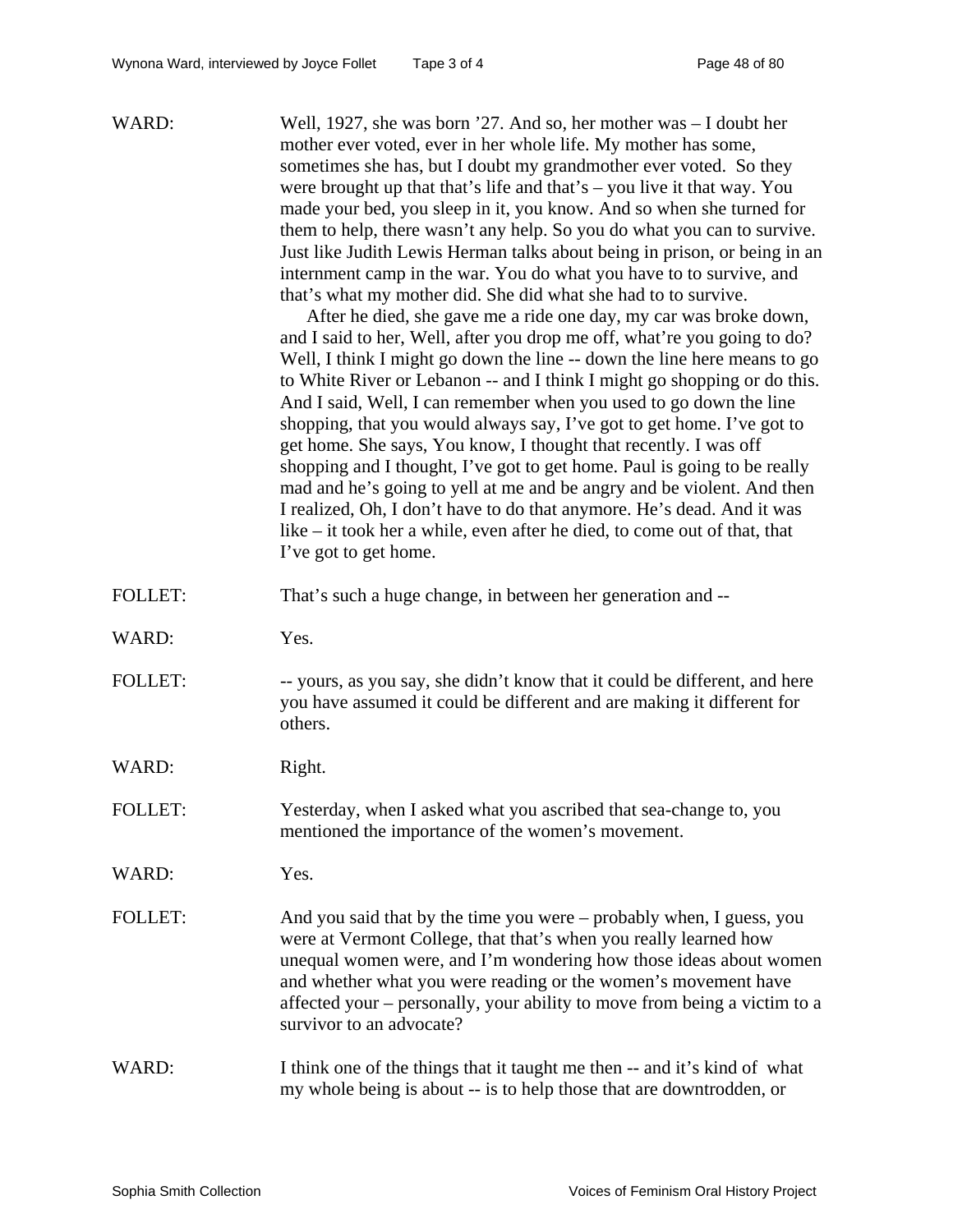those that are victims. And if you look at it, women have been that way for centuries -- you know, more than decades, centuries. One of the first lectures that I gave back in 2000, I think, in the summer, was for women who were part of the Getting Ready to Work Program in Vermont, and women that were getting education or getting skills and working with PATH [Prevention, Assistance, Treatment and Health] and different departments, and the Agency of Human Services in Vermont, and I spoke with them and to show them how far women had come. I went back through a history, did some research on the internet of when women could vote, when women could own land, you know, when women worked in the factories and worked out and when they didn't.

And I went over with them, because this was on, I think, a labor web site, about the differences in pay for men and women and what that money amounted to over a lifetime if you had just a high school education or if you had a college education or a PhD and so on. They did this on the web site and so I brought it down to them and showed them that how many hours of daycare that that money that they did not get paid, simply because they were women and they were not men, and how many years of college education it could pay for, how many years – how many vacations, I think it was, and then what it came down to, which really made them all realize, was how many meals of macaroni and cheese that could pay for over a lifetime. And they were just flabbergasted. I said, This is because you are a woman. It has nothing to do with your education, your experience, or anything else. It's just because you're a woman. And they were livid about it, absolutely livid. Because of the fact that they were women and this is what was happening to them and what would happen to their children.

And so they were – well, what can we do about this? And so that was when I started introducing a little bit of the legislative procedures and how you change the laws and how you can change the law to improve women and children's lives and family lives and so on, and tried to get them interested in the idea of politics, which was really foreign to them, and the idea of voting. Which again, we do that in the Women in Transition group too. We even go as far as registering people to vote, so that they will vote. And there's been several of the women that never voted before that have now gone and voted and I think it's – they need to realize how important this can be, and that that's part of their survivorship.

And that's how I see it -- if you get involved, you can change things. And it may be just one little thing at a time. But this is what I often say about my work. It's one woman who wants to help another who wants to help another who wants to help another. And that flows, it's like a domino effect. And that's why I try to reach out to more than just clients, legally. I mean, I want others to do that, but I know that it's important for me to be out there doing the Women in Transition group,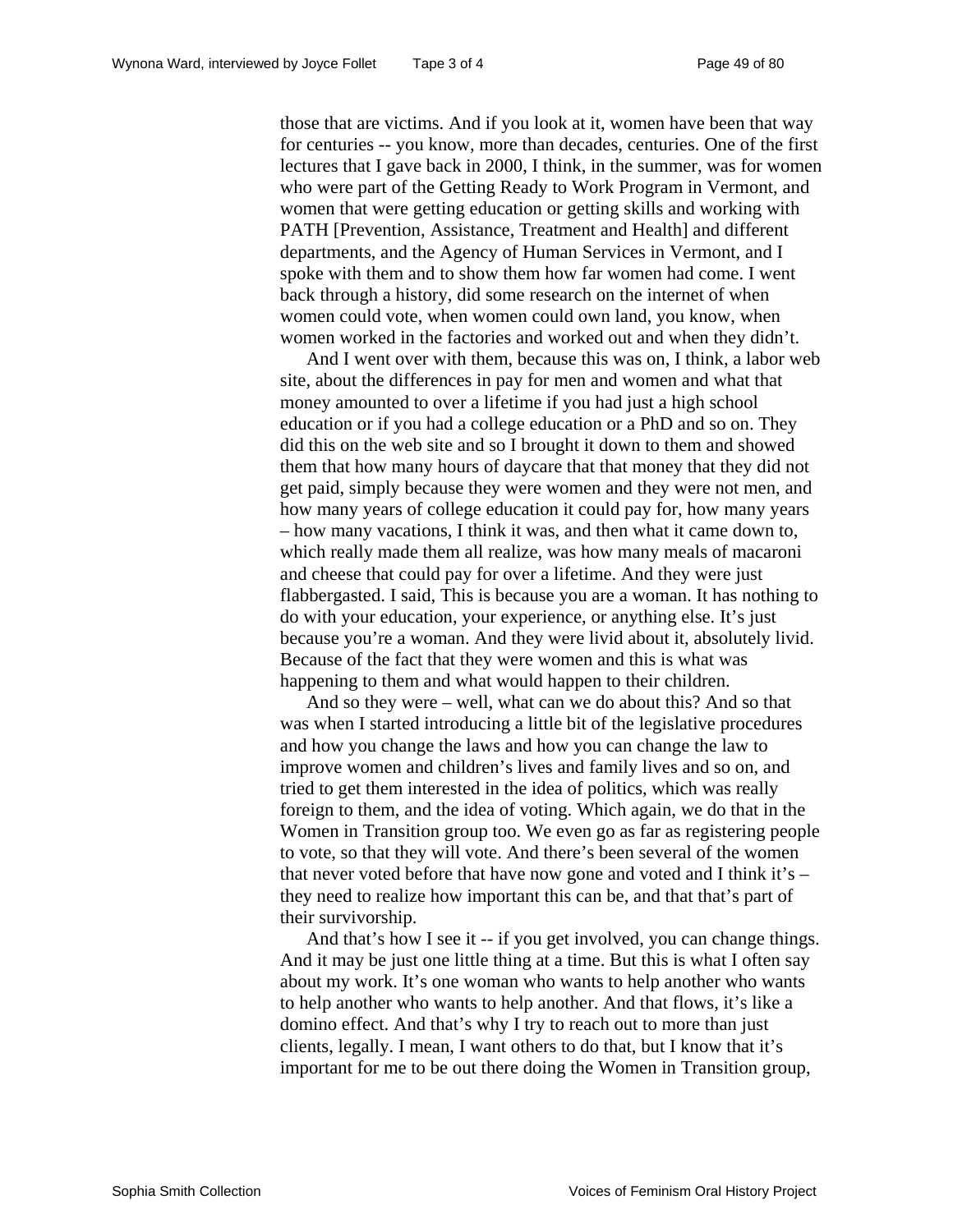where we learn a lot of these things, and also, um, speaking to crowds so that you can reach more than just the one person that you're helping.

- FOLLET: You mentioned yesterday that it was when you were, I believe, sitting in the – oh, you were reading the affidavits, and seeing that the abuse, even then in the early 1990s, was still going on, and that's when you resolved that helping women get out of those situations was going to be your professional work. And that that's when you began to think about organizing Have Justice --
- WARD: Right.
- FOLLET: -- Will Travel. Um, so let's let's talk about how this commitment to helping women and ending abuse affects your work and influences Have Justice Will Travel. I have this chart here that came from your papers. You'll recognize this, I'm sure, this comparison of services offered by Have Justice as compared to victim advocacy organizations or private attorneys. And the list of services provided by Have Justice is single spaced, the full page, and the other lists are pretty spotty.
- WARD: I think that's because the others don't see the need to have what I call wraparound services. The whole. You have to look at a person as a whole. I call – that's why I call Have Justice a holistic multi-service approach. Because if you look at all her needs, then you realize that you can provide one or a few of those needs, but that's not going to get her to independence and on her own and supporting herself and supporting her children. And not just financially, but socially and psychologically, emotionally. She needs a lot more than just getting a relief-from-abuse order or getting a divorce. You know, she may need job skills, she may need education to be supportive of herself and her children. She may need a home, a housing, you know, she may need food stamps. She may need a car.

Transportation is a major problem in rural areas. It's really a catch-22. Because, if you're going to work in a rural area at a job that pays enough to support yourself and your children, then you've got to have an automobile. But you've got to work to be able to afford an automobile. And so it's a vicious cycle that's very difficult to get out of. And I think that that's one of the things that I've realized – and that comes from just common sense, but it also comes from growing up in it and knowing the many things that my mother did and was able to provide for us once she had a job and had an automobile so that she could get back and forth to work and could access the help that we needed.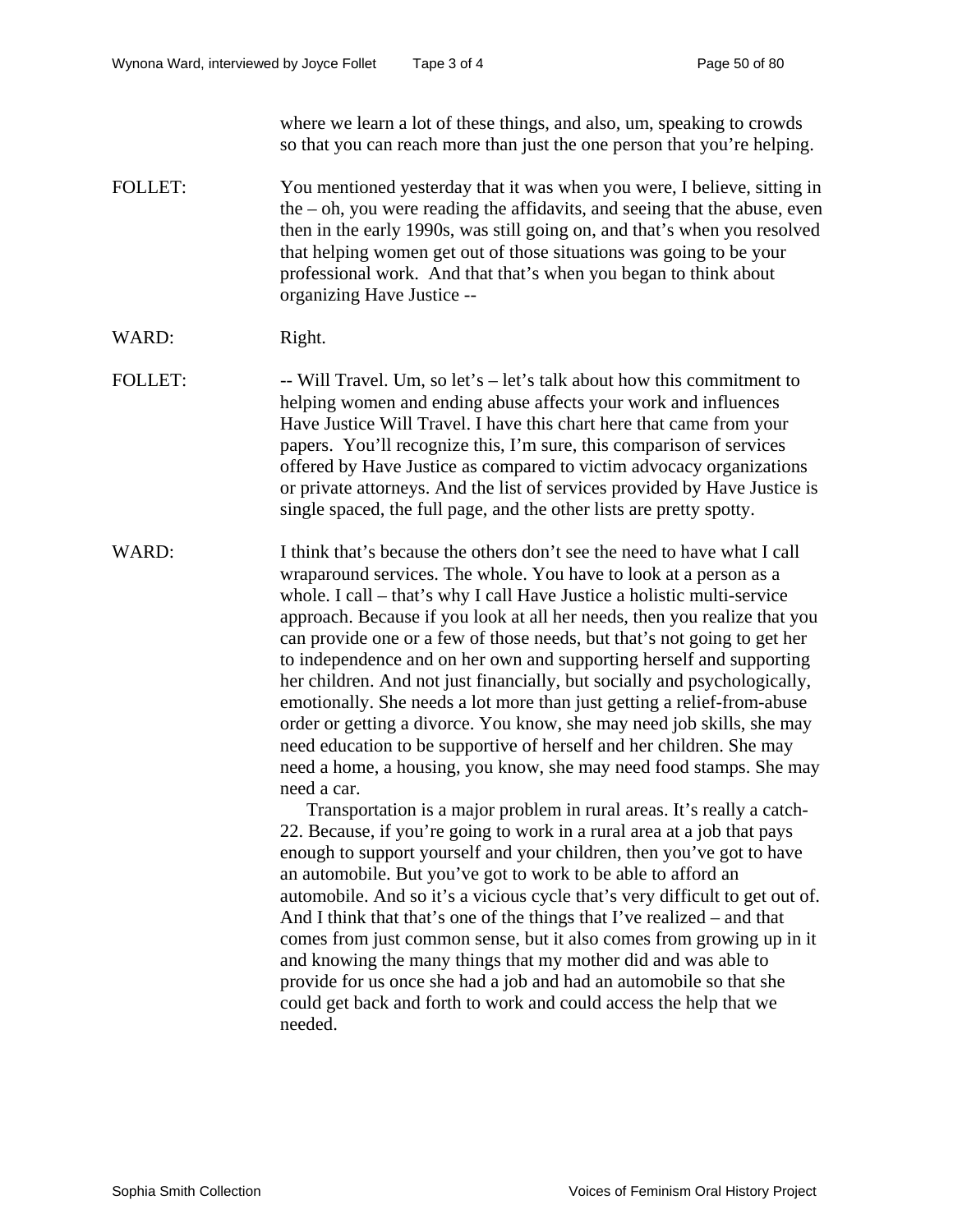FOLLET: Why is it, do you think, that, say – well, let's take the legal system first. What was it about the assumptions of the legal system that didn't extend to that kind of vision?

WARD: I guess that one of the things that you would say -- the legal system isn't there to be a social service. And I've often heard family court judges say that. You know, we're not here to be a social service. We're here for legal efforts, your legal concerns, which may be a divorce or parentchild contact, or parental rights and responsibility, custody, visitation, child support. They're there for those things and that's it. That's what their job is. That's how they see their job.

> And then, if you go to Path, which is Vermont's social welfare organization, if you do that, then their job is to see that they have money for food stamps, or they have food stamps, they have money for rent, for the basic necessities of life. Of course, when you go to welfare, I think what some people don't realize is they have a formula so that they figure out what your full needs are and they multiply that by 51 percent and that's what you get. And so they try to help out that way.

> But they don't help emotionally, they're not counselors, you know, psychological counselors, and so then if the woman needs psychological counseling, then she needs to go to a mental health agency somewhere to get that. They're not there to help your children with homework and all the things that are necessary to get them a good education.

All of this support that a woman needs is – she has to go from one place to another to another to another to another, and when you don't have an automobile to do that or if you don't have a telephone or the finances, then it's really difficult to do that.

So if they come to me, I try to provide them with as much as I can, although I'm not a counselor, but I try to hook them up with and point them in the right direction to get the counseling that they need. We do provide some counseling in the Women in Transition group, the support group. It's more like an education and mentoring group, it's not run by a psychologist or a counselor. We have people come in that speak with them about the various issues that they want to cover and it's always domestic violence and child abuse. They want to cover that, and I do most of the education on that. But then we might have someone come in and talk about healthy relationships. We have someone come in and talk about writing a resume, getting an education, parenting skills. We've also had a woman from Path come in and talk about what services they provide for women and how they can help through what's in Vermont - it's call the Reach Up Program, which gets women in education, helps pay their tuition and things like that. And we have some representatives come in about voting, and also we've had a branch manager come in from a bank about how to manage a checkbook and talk about finances and budgeting and things like that.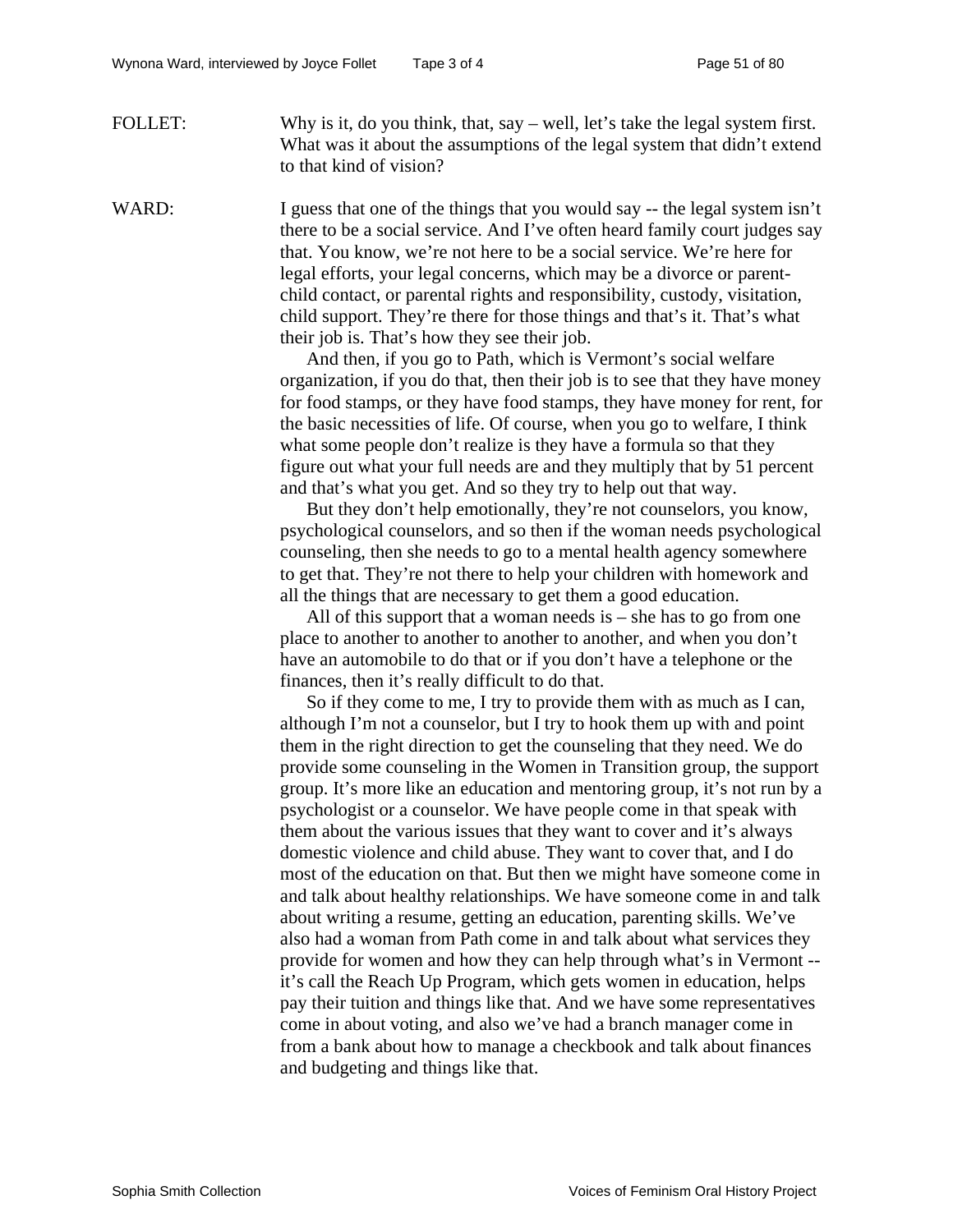So it's the everyday thing that they may need in their life and they get to hear about it. That's usually the first part of the evening, and then the second part of the evening we'll be talking about how they handle that in their life, that issue, whatever it is. [cats are becoming active] So, I think we'd better send them out.

- FOLLET: Yeah, I think we maybe. I'm sorry. Our little four-legged friends.
- WARD: Which one is it?
- FOLLET: I'm afraid it's scratching. We'd better... [cats are removed]
- FOLLET: OK, we're back. You know, as I hear you describe all the work that you're doing and comparing it to the legal system and to the victim advocacy groups, it seems to me, and let me run this by you that your approach has women at the center and you are assuming that the status of women is central, a central part of family violence. Is that fair?
- WARD: Yeah, definitely. Because I think that when women become involved in violence, it's because they've been brought up to accept it and accept that that's the way life is, and even though they may not have expected it in their life, that it wasn't going to happen, or really hadn't thought about it, when it does happen, they're either shocked by it and close in, almost become introverted and not want to talk about it, or they accept it and still don't want to talk about it. And I think until they can come out of that and realize that it's not OK, that it will continue.

And what I see is that in the past, I feel a lot of our efforts in this country have really been centered on getting the woman out of and away from the violence, breaking off that connection. And I think that is necessary to happen. But then our efforts have not continued into what happens after that. You know, you've got the woman out, which I think is the way it had to start. Thank goodness for all the victim advocacy groups in this country, that really are grassroots organizations that realized that someone down the street was being up and needed a place to go and live, and that that was how a lot of our victim advocacy groups started in this country. And it was those groups that began to say it's not OK and you don't have to live this way, you can get out. And I think those groups started with the women's movement in this country. It was those groups that started in the '60s and said, we can't allow this to continue happening. What we need to realize, if you go back into the history of this country, is that in the 1800s and the early 1900s, it was OK to beat your wife in public, and it was accepted. And then when they said, OK, this is no longer acceptable, then it went behind closed doors. And the legal system at that point said a man's home is his castle, we don't interfere there.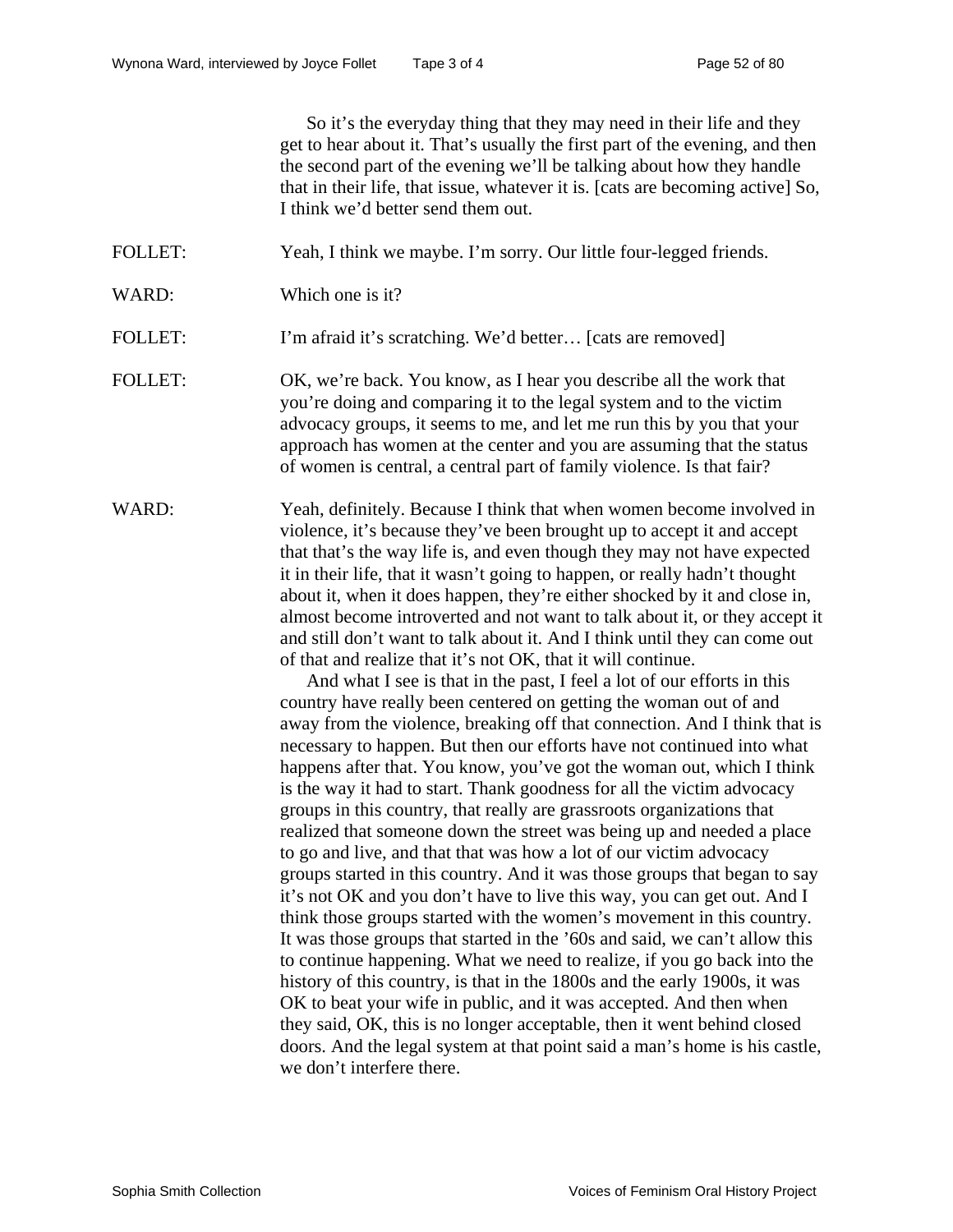And that was the times that my mother grew up in and lived in. When we were growing up in the '50s, that's just how it was, and there wasn't a victim advocacy group. The only time anybody on the outside interfered was if, you know, someone was murdered or killed or that type of thing. But now people, I feel, feel more inclined and feel it's their responsibility to interfere and to help, although many still don't. And I think that's where we need to do more work, especially in rural areas, that it's not acceptable. I feel that child sexual abuse is just now where spouse abuse was probably twenty years ago. It's just we're really beginning to say it's not OK and we have to do something about it.

So I think that because of the women's movement that started those groups, we wouldn't – I wouldn't be able to do the work that I do today without that first happening. That had to happen so there would be shelters for women to go to, there would be the ability in the legal system to get a relief-from-abuse order, to get a restraining order. My mother couldn't do that, you know, there was no – she couldn't have that. When my mother went to a doctor for help, he treated whatever her bruises were or whatever her ailments were but didn't ask where they came from. And the church encouraged people to stay married. You know, marriage is for better or worse, until death do you part.

And so it's those things that my mother grew up with that we've had to change, and we've had to come to a realization that they were incorrect and that they were not acceptable. It's those things that I now, with Have Justice Will Travel, can build on, and I can say that yes, it's right, the woman can get a relief-from-abuse order, but in addition to that, once she's out, she needs a lot of follow-up services.

I feel, really, in the 1980s and maybe the 1970s, that those in the psychological field realized that women who were chronically abused suffer the same kind of trauma that a woman does when her spouse dies. And it's very similar, the amount of trauma and what you go through, but if your spouse dies, what does society do? We send you cards, we send you money, we make sure that you have food. Someone stays with the spouse to make sure that she's making the funeral arrangements and making sure that she's making decisions that are acceptable because we don't want her making decisions in times of trauma that can affect her for the rest of her life, and so on. So we're there, completely supporting, for weeks and months afterwards. But if a woman is beaten and she – what does she do? She has to ask strangers for help, and she has to get all her help from strangers. And a lot of the family and friends don't want to be involved because they may know both people or it's just something that you don't get involved in. Or you'll have those who say, stay together for the children. Or the church won't accept a divorce. Those types of things.

And so, that is, I think, the difference in how we treat these things, and what I feel that a woman needs when she first leaves, because nine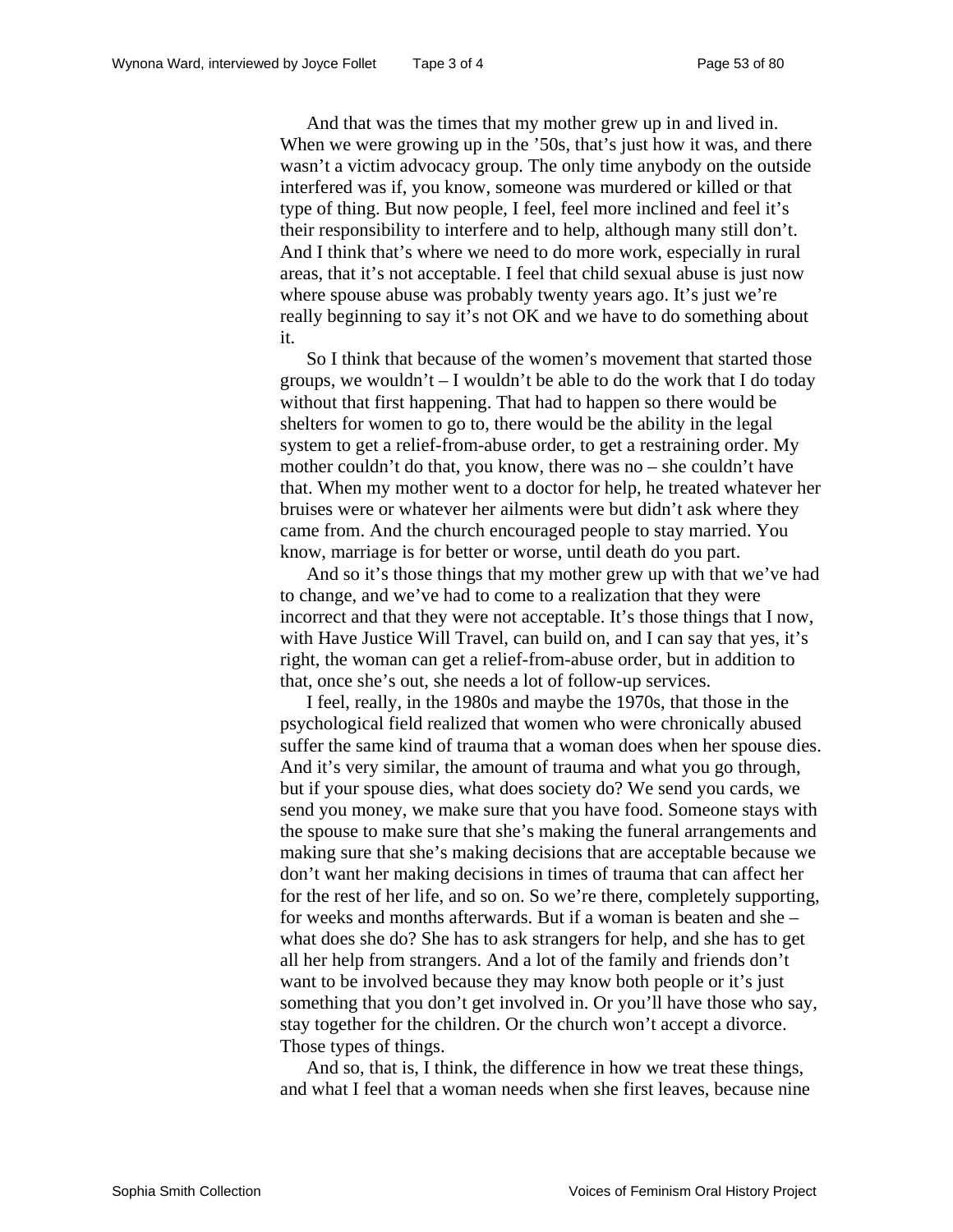times out of ten, when a woman leaves, it's going to be after a violent incident, because she realizes she can't stand it anymore, she can't take it anymore, and neither can the children. So she will leave. And at that point in time, someone can be there, even if it's for a few weeks or maybe it's a few months, to take her hand and guide her. Not to enable her and not to have her depend on you, but just to give her guidance as to, well, you know, you're living in the home but remember he used to pay for the fuel and now you've go to pay for it, so let's go get you some fuel assistance. Or the car is going to need to be serviced every once in a while. He used to do that, but you're going to need to take it to a garage now because if you don't, it's going to break down and that's a really important aspect of your everyday life. And you know, it's cheaper for you to buy groceries if you make a trip down to West Lebanon to one of the bigger stores than to buy from the little market down the street, although it may be closer. Your kids have to get off to school each day and you're the one that's got to do that, and, you know, just those everyday decisions. And if you want to go to work, then where are we going to find a daycare provider for the children.

All of those things that we help that woman with when her spouse dies but yet, when this woman is all of a sudden on her own and having three children or four children or whatever to support and guide through life, we don't give those services too. And that's where I think it's important. Some women's groups will say, no, you can't do that. You're enabling her. She's got to empower herself. But I feel that there is a fine line there. You know, if you can do that just for a few weeks or a few months depending on where she is in her life and in her healing, that really can make a big difference of whether she goes back to that abuser or not, or goes on to another abuser. Because if she feels that, I can't get the food or my car I can't fix, or I don't have the money, and the kids – I don't have any food to put on the table for them or I can't buy them clothes or whatever, then she's going to go back to where that source is, and it's a source of survival. So if you can put that there for them and help them along that way a little bit, then they don't go back. I mean, that's what you constantly hear, or why she doesn't leave.

- FOLLET: You work with a um, women who you refer to as the "real Vermonters," and you describe them as low-income. In fact, Have Justice serves a low-income population. How does that connect up with your work? How does that --
- WARD: One thing I want to make clear is that it's not only low-income women that are abused. Abuse knows no class lines, and I think that that's important to realize. But I think there are pros and cons when you talk about both sides of that, and what I mean by that is if you are a woman and you have a credit card and you have money and you have your own car, it may seem easier to be able to get away or to go hide the abuse, go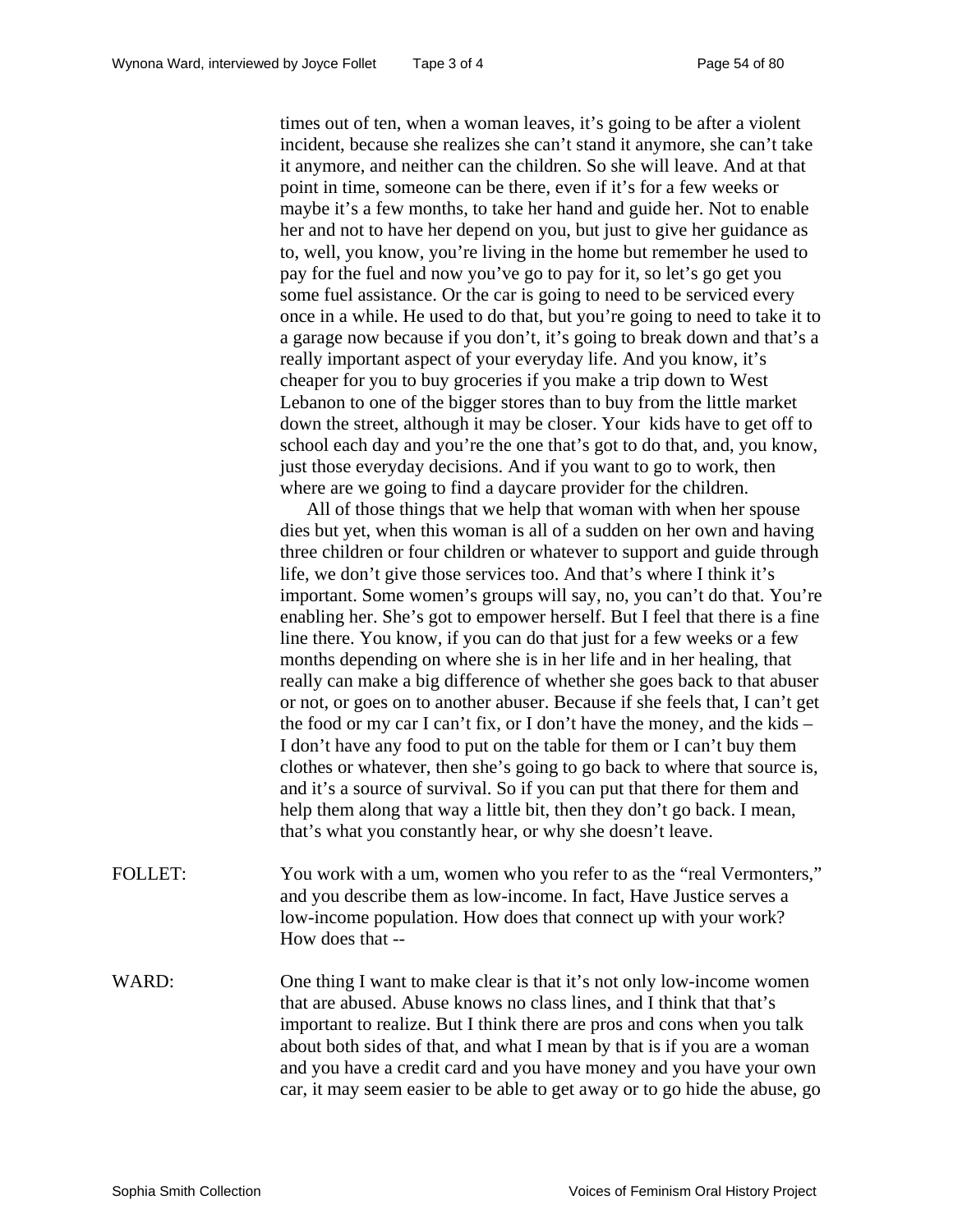stay in a motel or fly to a vacation spot or something like that. But at the same time, if you're middle- or high-income, you're giving up a lot more – if you don't have the skills to support yourself in the same kind of lifestyle that you've been accustomed to, and your children have been accustomed to, then it can be just as hard to give it up, give that up, that provider that is providing for you and your children. So those decisions are really difficult to make. But when it comes down to the nitty gritty of I've-got-a-black-eye-and-how-do-I-hide-it, if you've got money, you can hide it easier. You can go away, you can go on a vacation, you can buy makeup. You know, it's just those little things like that, that it's easier to hide it and you can go talk to a psychologist because you can afford to hire one. You don't have to go to one that's free.

And so I think it becomes more evident in our society that lowincome women are abused, but that's because they have to reach out for help from free services. If a woman came to me that was a doctor's wife – and I've had this happen where a woman -- the total marital assets were over a million dollars, but she walked out with her kids and the clothes on her back, and I helped her get the relief-from-abuse order and get her back in the home and get her some access to some of that money for her and the children. And then I said, You know what? Come to the Women in Transition group, you know, join that, and so on. But why don't you hire your own attorney because, you know, you can afford it, and my services and my time really needs to go to those who can't. And so she did. And still – she's doing well. And she went back to work and she has a PhD and is doing well.

Not that I wouldn't help someone like that, but I think that the sadness about women that haven't worked, that don't have the skills to work, is that they can't afford that makeup. They can't afford that car. They can't afford to put food on the table for their children. And so it makes them even more of a hostage to the abuse in many ways than what it does women that have money and can, at least have that to get away. And I understand that, because that's what I grew up with.

- FOLLET: Now you provide free services to these women, which means that you are dependent on finding funding.
- WARD: That's right.
- FOLLET: They're not paying customers.

WARD: That's right.

FOLLET: So how does that influence what you can do? Do funders have certain assumptions, certain limitations on what you can and cannot do?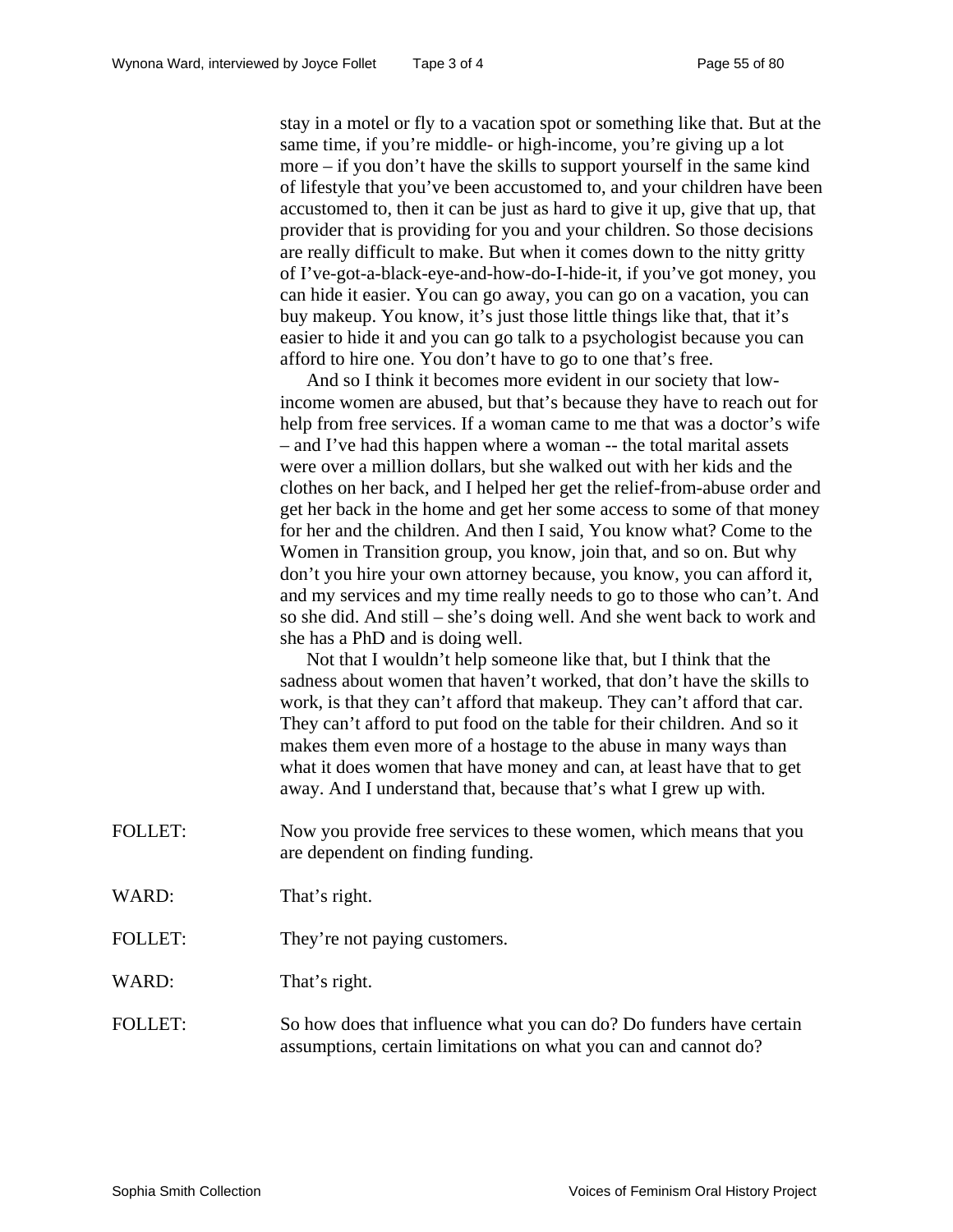WARD: In some ways I've been fortunate with funding. My first funding started through the National Association for Public Interest Law, which is a group of law student groups throughout the country that actually pay chapter dues and so on to this organization, the umbrella organization in Washington, D.C. It's now called Equal Justice Works. They funded me for a full year at thirty-seven-five [\$37,500], which paid my school loans and, you know, paid my own expenses and that's what was initially there to begin Have Justice Will Travel. And then the second year they funded half and I had to raise the other half, and I raised that through the Vermont Women's Fund and through private donations. Then after that I was able to get an Ashoka Followship. Ashoka Innovators for the Public is an organization in D.C. that helps social entrepreneurs with new ideas try to change whole areas, whether it's law or society. They call it social change. Since that time I have able to apply for grants from the government and from private foundations, and we have a database started so that we can actually send out a yearly -- and we're going to try to move that up to twice a year -- funding letter that goes out asking for donations. So that's essentially what it is. And the good thing about that is that I've been able to expand services. I have an office in Bennington and Brattleboro now that's staffed with an attorney and a half-time legal assistant for each one of them, and then I have an attorney here in this office, a full-time attorney and myself, and then I have two part-time attorneys which are volunteers. And I have had a lot of volunteer students, volunteers from the community, and both undergrad and law students that have come in and helped. The sad thing that I see about it now -- and I think I mentioned this yesterday -- I sometimes see myself as my mother sitting at the kitchen table, wondering where a penny went in her checkbook, because I'm constantly having to find funds. And I call it my patchwork quilt, the funding, because I find it here and there and put it together and it takes too much of my time. And my board -- because we are a nonprofit organization, I have a board of directors and they have insisted in the last year that I take fewer and fewer cases because of this other need that I personally have of having to write grants and fund and expand and reach out so that others will replicate the Have Justice Will Travel model. FOLLET: You mean that you personally take fewer cases? WARD: Cases, that's right. FOLLET: You individually. The organization is --WARD: Yes - Is taking more and more-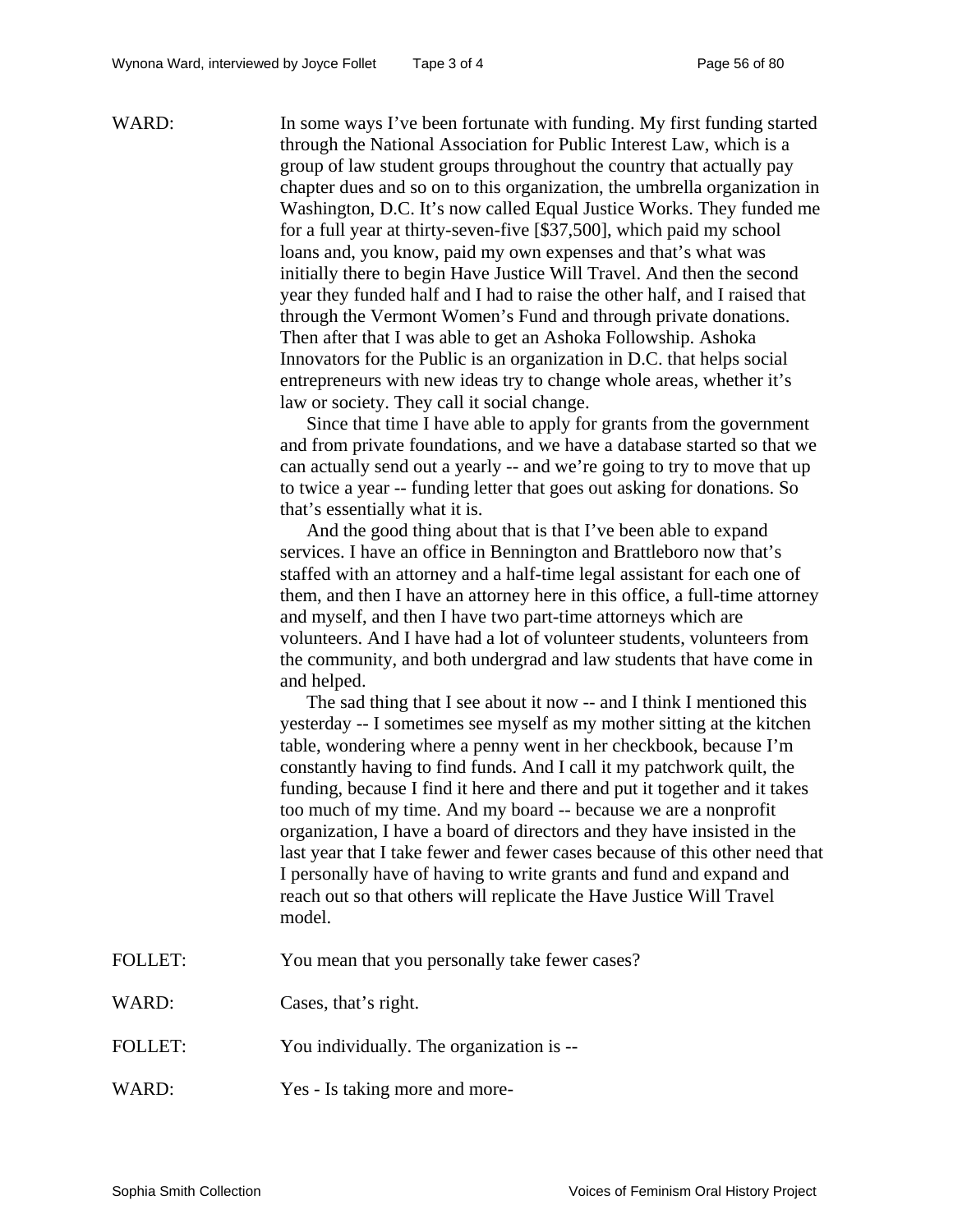## FOLLET: -- but you would - I see.

WARD: But I'm taking fewer. And so, it's been a real hard time for me personally to think, I didn't come into this to write grants. And, I like the speaking part, I really enjoy that. I like reaching out to others, especially when it's younger people, when it's college or law students or social workers or, you know, whoever it is that is out there helping these people. I like doing that. I don't care for the fundraising. I don't care for the grantwriting, really. And to me, it's not what I'm here for, but I think it's that transition time that I'm in right now, and that what I have to do is look at the fact that if I can do this for the next few years, that there will come a time when I can come back to doing cases and doing more cases and have others who can to do the grantwriting and the fundraising and so on. And so it's those growing pains that are really affecting me right now, personally, and so it makes it hard for myself.

> But it's a joy to see others work. When Jessica McManus who's the attorney in Bennington started and she went to her first court case, I was, like, yes, she's doing it. (laugh) And it was such fun to see that, and Mary has her first case on Tues- Wednesday in Benning- in Brattleboro. And to see that happening, it's, like, yeah, they're doing it. But I have to get my satisfaction out of that rather than, um, seeing and feeling it myself, you know. It just felt really good to see them doing and to see Kate [Kathryn Kennedy, HJWT attorney] on her first case in Washington and see the help that she's given those women. It's been wonderful. And so, I'm transitioning that. It seems I'm transitioning all the time to something different. I'm at the point where we're growing enough so that I'm thinking about for me to be doing these things, I can't be right in the center of things anymore, even in the office, because then I'm not getting my work done. I'm there to help everybody else, which is common in a legal aid type organization. So I'm having to change those things, too. And I'm going to need to have space of my own where I can write grants and can focus on the administration and those types of things. And manage my time more like a manager than like an attorney. So, it's – it's – that's happening, and it's taken me a while to accept that.

FOLLET: So organizationally your role is shifting. I wonder in terms of the  $-I$ guess, the goals of your organization, if you see them shifting. I know yesterday, you said that when you started your legal path, you said your goal was to become a lawyer and hang every child sexual abuser, sexual offender. How would you describe your goal now?

# WARD: Now it's different, definitely different, because I think I'm – and I think even the goals of the domestic violence movement itself has changed, and the abuse field has changed, because everyone is beginning to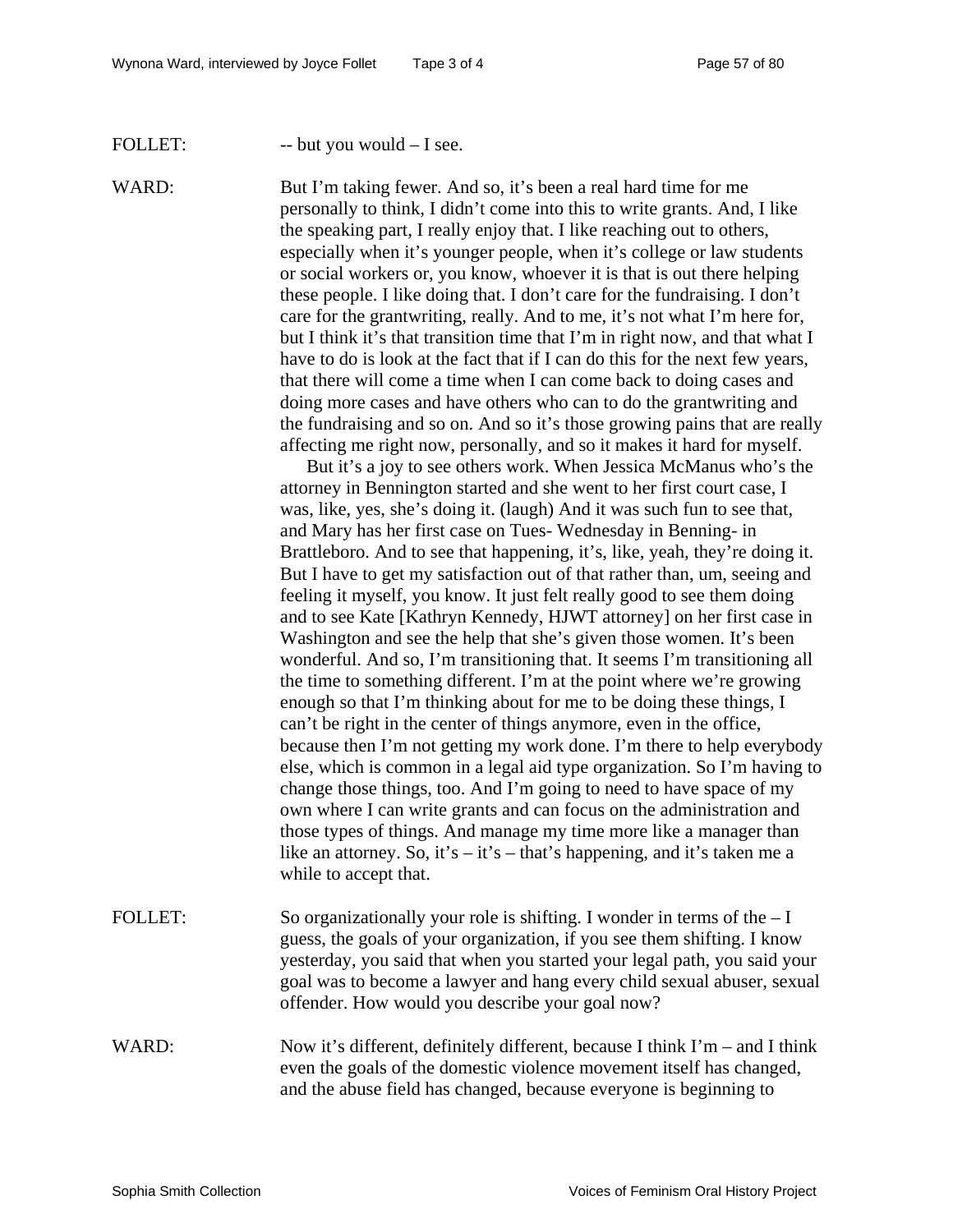realize that it can't be just a win-lose and it can't be just a him-her battle. That in addition to helping victims and helping them get out and become independent and become survivors and become advocates, that you've got to change the batterer. Because if you don't change the batterer, he's just going to go on and batter somebody else, which happens time and time again. And although I'm not doing that myself as far as Have Justice is not involved with providing treatment for batterers, that kind of treatment is out there and we support men into doing that.

But we also realize that they need help, but part of that help is them being accountable for what they've done. And what I mean by that - admitting what they have done, suffering the consequences of it, and realizing that jail time may be necessary. That's part of our system, and part of our system of jail time can be rehabilitative, and that's where a lot of our rehabilitative programs start. Batterers Intervention Program that we have in Vermont. The Intensive Domestic Aassault Program in Vermont. Those are all run through the Department of Corrections. Those types of programs, men have got to go to those to change. And one of the parts of the program that they have for the Batterers Intervention Program, it's called Cognitive Self Change, and it's looking – it's having men look at – we're flashing [camera flashes] - having men look at the fact that they need to change their beliefs and their behavior, and that they need to understand that and where they – how they think of women and how they treat women and the affect that that has on not only women but on their children.

- FOLLET: I was talking just the other day with a woman whose name is Fran Henry, you may know her-
- WARD: Boy, that name sounds familiar.
- FOLLET: She's based in western Mass. and she runs an organization called Stop It Now!
- WARD: Oh, yes, Stop It Now! OK.
- FOLLET: She's going to be interviewed for this project, too.
- WARD: And Stop It Now! is in Vermont, too.

FOLLET: Yes, that's right. And she was telling me a story, that she came up to Vermont in the early '90s, maybe '92, '93, to a conference. It was for survivors of sexual abuse, the conference was, and there were 400 people there. And she offered a workshop on dealing with offenders. Not a single person came. A couple of years later, she was invited to give the keynote in Vermont to a conference sponsored by coalitions of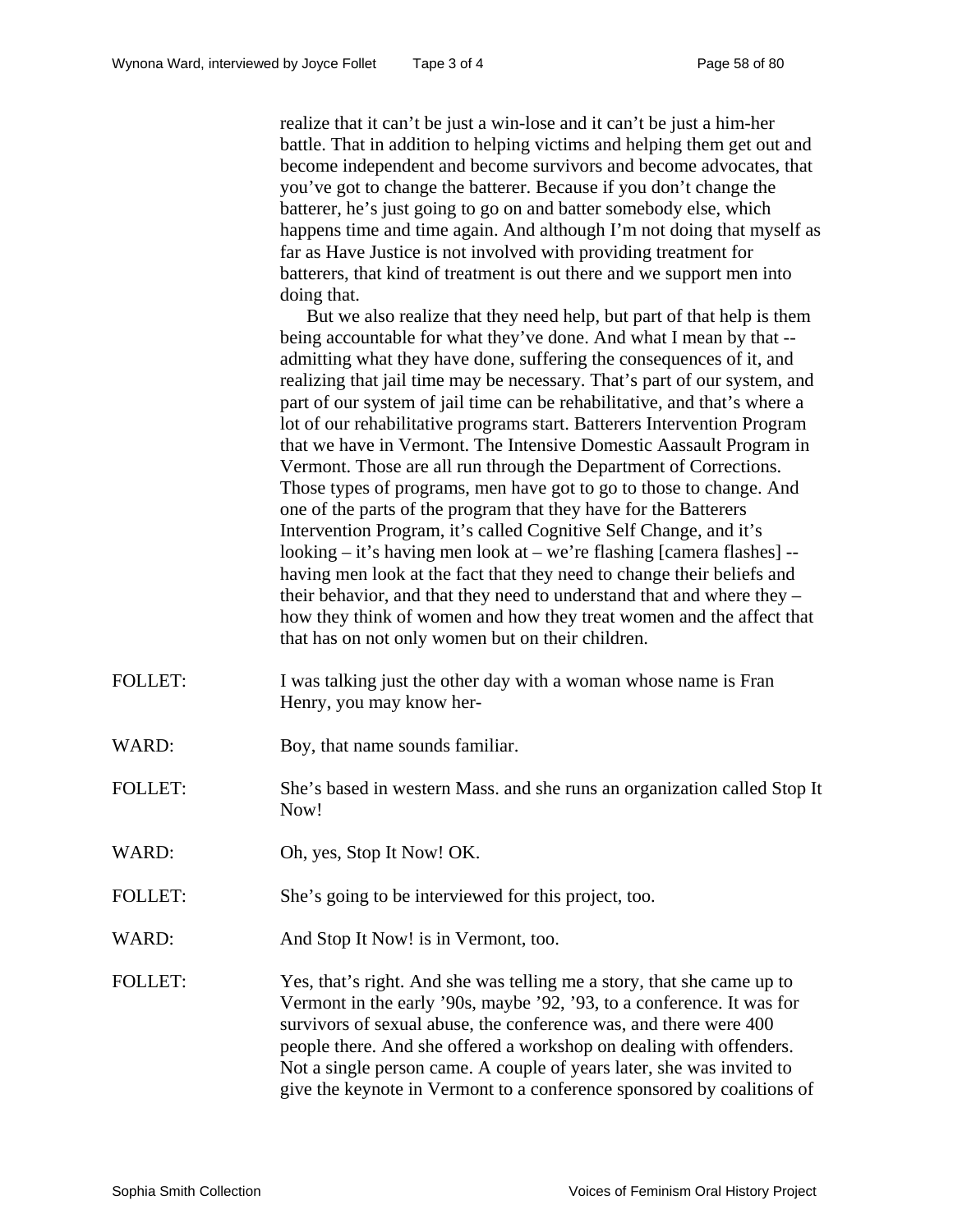rape crisis centers and services and victim advocacy groups, invited to give the keynote on her work in working with offenders. And because it was the keynote, of course, people did attend. But she said she was met with a kind of stunned silence, almost bordering on hostility. And she knew that Vermont, at the same time, had one – nationally, one of the most recognized programs for treating, providing treatment to offenders as, I guess, part of the criminal – WARD: It's the Department of Corrections. FOLLET: -- system, so very advanced in that respect, and yet the women who were survivors and organizations like rape crisis centers who were dealing with this issue were really not ready to touch working with offenders. WARD: Right. FOLLET: In her mind, people were still too, um, just not ready to go there and stuck in a we-need-to-punish kind of mode. WARD: And I think--FOLLET: Does that-? You know I think maybe we should leave it at the question and then put your answer on the next tape because we're winding down here. OK. END TAPE 3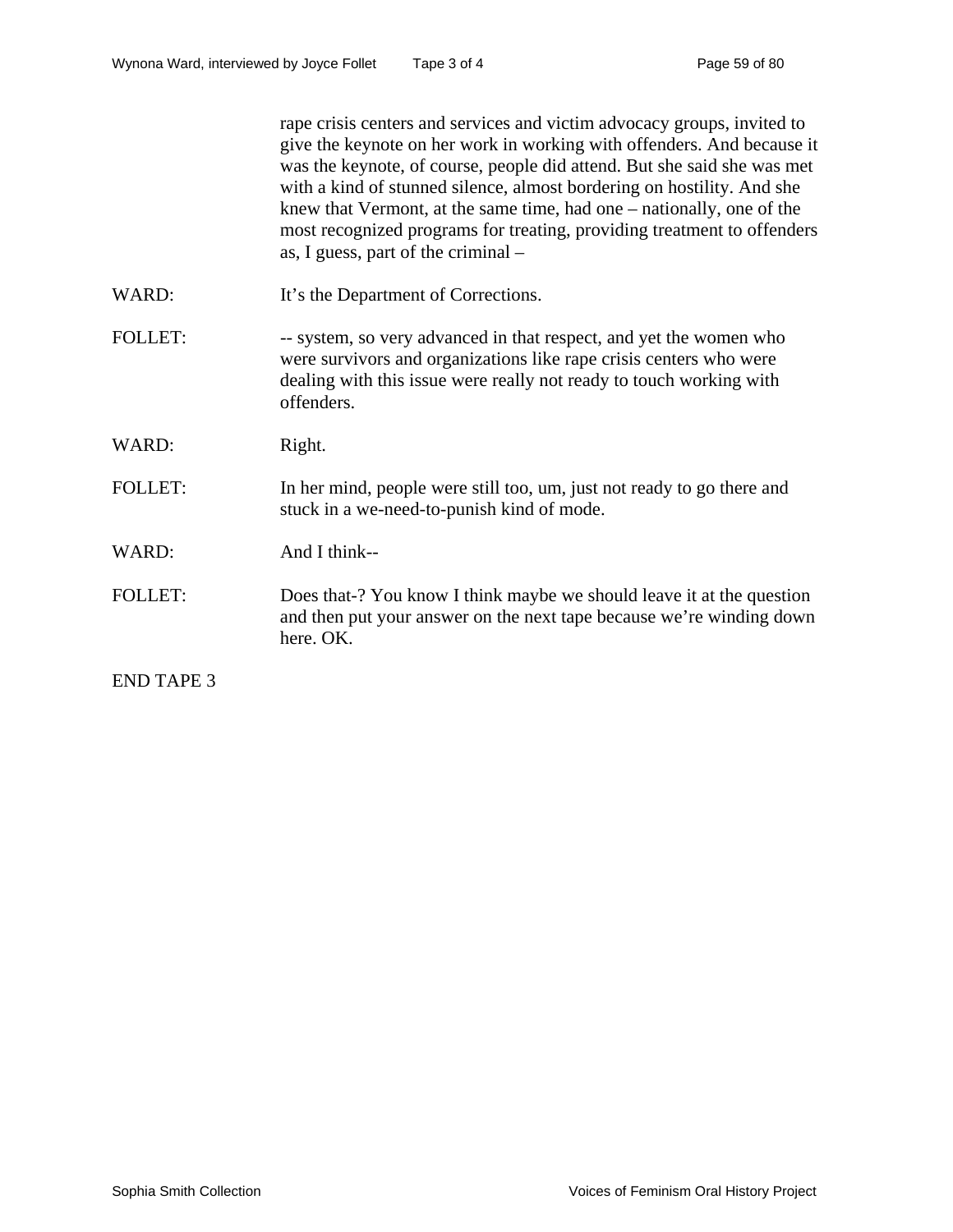TAPE 4

TAPE 4

FOLLET: OK. Let me take up my position here in the chair. Here we go. OK. I think I was describing Fran Henry's description of her encounter with the different systems in Vermont dealing with family violence in the early to mid-'90s and asking you if that rang true for you.

WARD: And it did. I remember when Stop It Now! first came to Vermont, it was not respected because they felt that, oh, here we have someone on the abuser's side, the batterer's side, and the whole idea of the domestic violence movement then was you get the victims out, including the mothers and the children, and you send the perpetrators to jail. And that's the solution. And when someone had a solution besides that, then it was wrong. But I think what a lot of that stemmed from was the fact that at that time it was still very common in the legal system and in society to blame the victim, and that it was the victim's fault.

And so many times, even today, when I speak, a hand will raise and they'll say, Well, why doesn't she leave? or, Why does she go back? or, Why does she stay? SO I will logically go through all of the – there is an actual chart that I have with a circle, like the power-and-control wheel, but it's why she stays, and around it will be the psychological reasons, the children, the economic reasons that we've already talked about it, the legal reasons – he gets a pat on the hand and that's it and don't do that again, and the family reasons and the religious reasons and all of that, the logical reasons, and then I will say, and I'll flash on the screen with my Power Point and I'll say, But isn't the real question why does he beat her? Because when you're asking why does he beat her, you're asking for the batterer to take accountability for what he does, instead of putting the onus on her, that it's her responsibility to leave, it's her responsibility to get out, it's her responsibility to stop the violence.

And so because that went on for so many years, and still goes on, I think, like in rape cases, where they blame the victim, they put the victim on the stand and abuse her all over again, which can happen in domestic violence cases, too, domestic assault cases. And because of that, there was that staunch feminist movement that said, What the solution to this problem is, is get them out and put the abuser in jail. But I think at the same time, as that was a solution at the time. That was one of the solutions at the time. But as society has looked at the whole problem and realized that, yes, that's part of the solution, but if you look at it from a family systems theory point of view, or from just a logical point of view, you take them away from that but then he's going to seek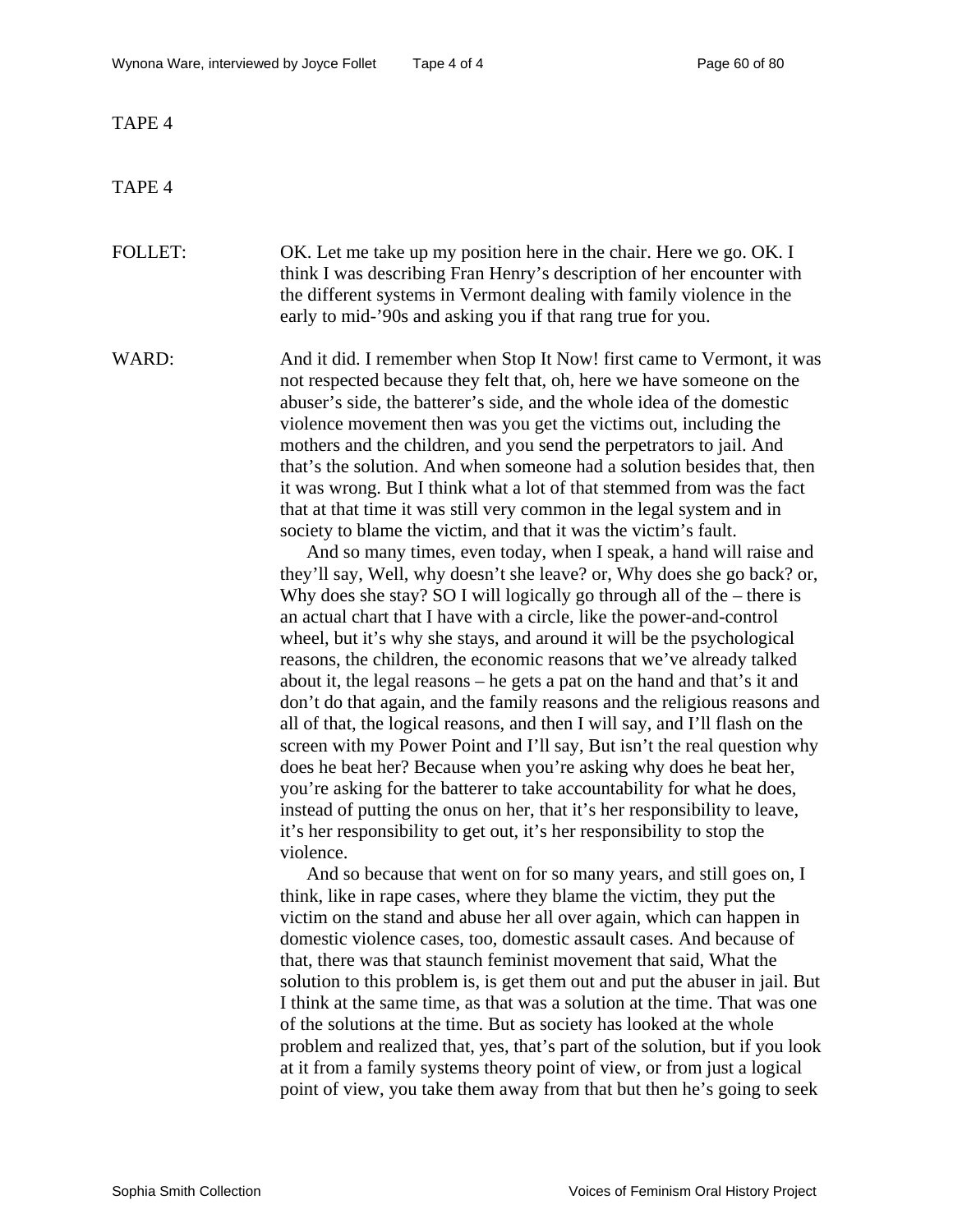out others to do the same because you haven't done anything to change him.

And so, I think the pendulum has swung now and that a lot of the domestic violence movement as such is to help the batterer, to get him treatment and so on.

Where I see the errors that we're making in that -- For instance, in Vermont, the that's run through Corrections, for three months, I think it is when they're first in that program, they have no contact whatsoever with the family, with the spouse or the children. None whatsoever. So during that three months, if the couple have come back together, and that sometimes happens, she's sitting there pining away because she can't see him, and is she learning anything about how to become independent or anything? No, that does nothing for her, absolutely nothing. There's no counseling offered, there's no group – women's group offered. There's nothing offered for the children about why daddy's away for three months and we can't see him. There's nothing offered at all. And so, again, what's going on right now is that we're helping the batterer, which is really important, but gee, what about this woman that's left behind and these children that are left behind?

And so he goes in and he learns all this stuff about cognitive selfchange and how to treat the woman and all that and he comes back home and she's like, what is this? This is not something I know. You know, why isn't there a program for everybody? And I think that is an important mistake that we're making right now in the movement, that you've got to get something there for the woman while this IDAP [Intensive Domestic Assault Program] is going on, because if you do that, you're coming at it from all sides.

I feel that so many times in this country, that's the way we do things. We start out with a grassroots movement that is helping the victims and helping them get out and so on and we're all concentrating on that, and then now, we've swung to  $-OK$ , we've got to help the batterer, so we're going to help him, and meanwhile we're getting them out but that's where it stopped.

Where we need to come in – and that's what I try to do with Have Justice – is to help the women after the separation. And if that woman decides to go back with a batterer, then I'm still there to help her. It's no judgment made at all as to – when she does that. It's OK, let's get a safety plan, let's see what you can do, let's make it safe for you and the family, and you know, I think it's really important that we realize that we need to help everybody. And, Have Justice's mission is not to help the batterer, it's to help the woman, but that doesn't say that we don't see the necessity to help the whole family.

Another social agency that we participate in is supervised visitation programs. They're set up so that the mother, the victim, can take the children, drop them off for court-ordered supervised visits with the batterer and then come back and pick them up after the visit has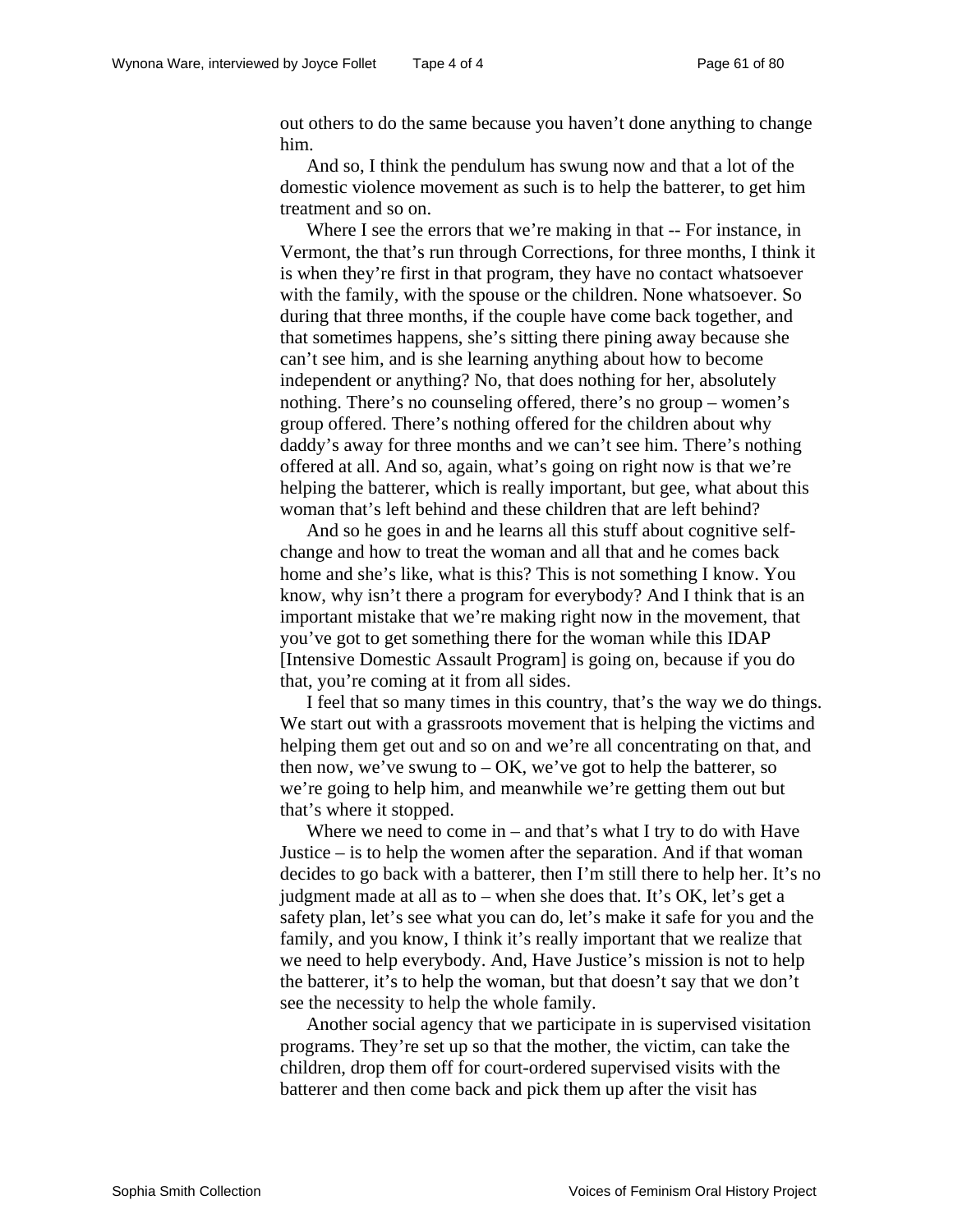occurred. It's monitored visits, and there's no contact between the batterer, the mother and the father, so there's no chance of further abuse, and the children are not seeing any conflict or abuse or being a part of that, and yet they have a relationship with their father.

And now some of the victim advocacy groups feel that a man batters his wife, children see it, or just because he batters his wife, that means he can't be a good father, so therefore he doesn't get to see his children. And that's how they feel. But I can sit back and remember that when it was going on in my household, I didn't want my father to be taken away. I wanted to see him. I wanted him to love me. I just wanted the abuse to stop. It was scary. It was traumatic. I wanted it to stop, but I certainly didn't want you to take my daddy away. And so that's how kids are. So you need that program, too, and there's a lot of those in Vermont now, there's ten different programs around the state now, and it's very important to have those, again, so that the woman is not continually abused while trying to exchange the children, and the children, you know, putting them first, get to see their father and have a relationship with him, too. And it's a good, safe relationship. It's not one where he's out abusing them or not properly caring for them. So I think that's a real important part of the Have Justice Will Travel model and of the domestic violence movement.

The other thing that we're trying to do here -- and it's been a very slow process and I'm trying to really start instituting it now -- is to replicate the Have Justice Will Travel model in other areas of the country and of the state. I call it – what I'm doing in Vermont -- the expansion of Have Justice in Vermont, but it's really replication. It's replicating what I've done here in central Vermont for my clients by having other attorneys do it in other parts of the state on their own in their own offices and so on and do the same thing that I do, but I really would like to be able to expand it outside of Vermont and in other rural areas in the country so that this model could be there and, you know, it wouldn't have to be rural Vermont, it could be rural Montana or rural Nevada or rural Texas.

- FOLLET: You're involved, I know, in some national organizations, The National Coalition Against Domestic Violence and others, so obviously you see a place for Have Justice and the model you have here elsewhere. How does it – what you're doing, how does it compare to what's going on in the bigger picture?
- WARD: I think the bigger picture is very similar to what it is here in Vermont. I know through colleges -- well, through law schools and so on -- they have their domestic violence programs and clinics where they actually represent women who are victims of domestic violence. They have victim advocacy groups which provide very important services that we can't provide, and by that I mean a 24-hour hot line. We do answer the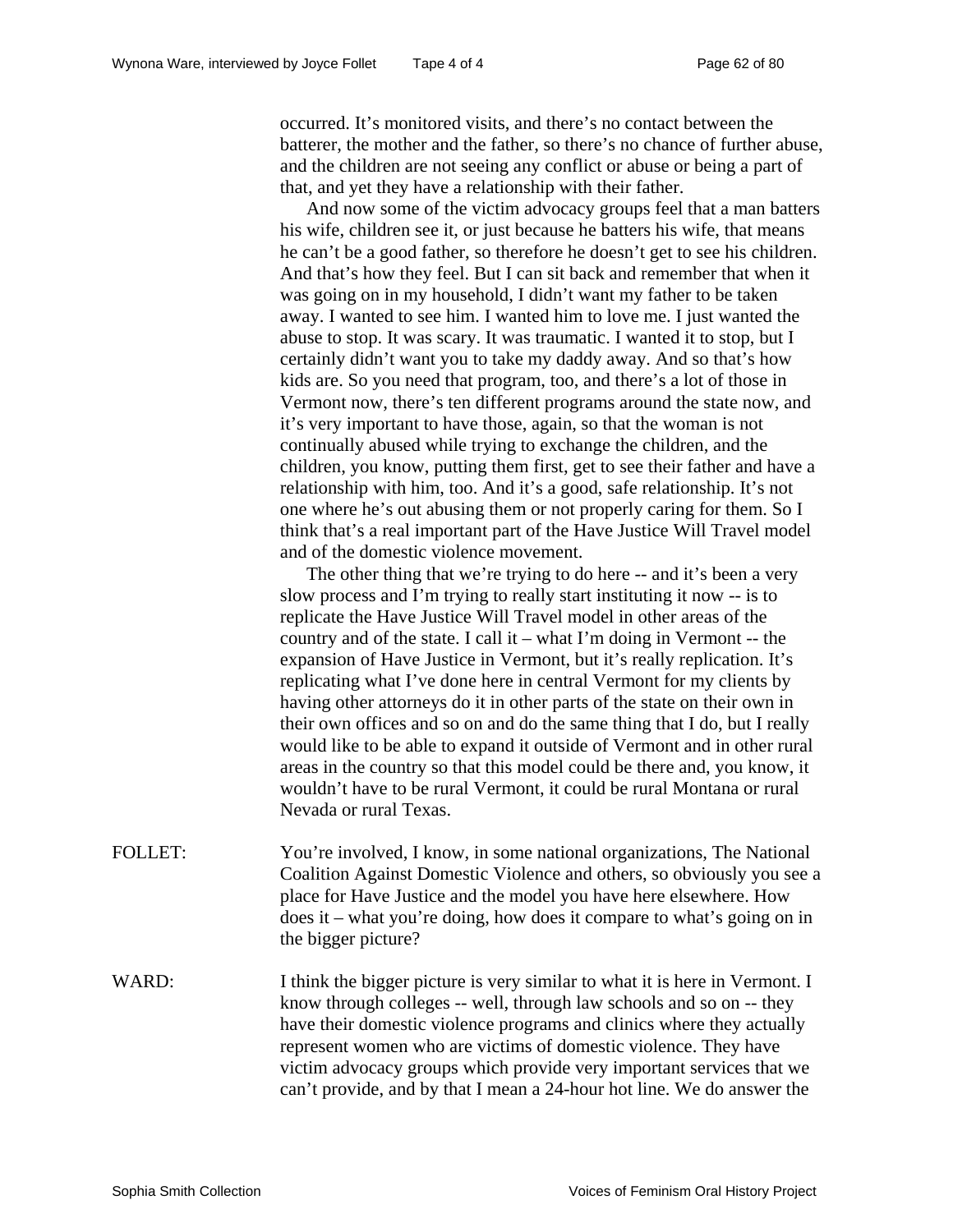phone here 24 hours, but we don't really get calls in the middle of the night. Sometimes we do, maybe once or twice a month, but really the hot lines that, run by the victim advocacy organizations that can help a woman who's in crisis right then and needs to get out, you know, they will meet her and help her at a police station, get a relief-from-abuse order and so on, and also they will come to court with her -- if we're not available, they will do that. They can also provide shelters there, the ones that organize the shelters and provide those.

Those advocacy groups are throughout the country, everywhere. And, you know, it's  $-$  it's amazing what they have done in every state, absolutely amazing, that what started out as a grassroots movement is part of the fabric of society now, and I often think that if only my mother had had that. It's a part of society now and I think it's so important that we realize that, and it's almost like we take that for granted now, that it's there. And we need to realize that they struggle every day to fund and finance what they do, but they do get funding from the state and federal governments and so on, but it becomes so overwhelming sometimes for those groups, because they don't have the funding that they need. I think we all suffer the need for more funding. But I think that is throughout the country.

What I would like to see is more Have Justice expansion so that there could be these services in rural parts of the country for in-home consultations. Because advocacy groups do not do in-home consultations because of the safety involved. And frankly, we don't do it unless it's safe. We take precautions, and if it's not safe to go to a person's home, then we ask if they'll meet us at the court house or at a restaurant or at a library, or in some public place where it's safe.

- FOLLET: How do you determine if it's going to be safe?
- WARD: We work with the victim advocacy groups who quite often know the families in the area. If they're not sure, then we talk with law enforcement, your local sheriff or your local constable -- is it safe to go to this person's home? And if it's not safe, then we don't do it.
- FOLLET: How does a case come to you?
- WARD: Most of the cases in the beginning were through the victim advocacy groups. They referred direct to us. But now, with the publicity that we've done and by getting out there in the courts and in the legal systems, people know of us and they refer. We get referrals from courts, we get referrals by word of moth, by law enforcement, from doctors and nurses, where we've spoken or where our fliers are, from counselors, lots of times from counselors, from guidance counselors in schools for children. We do not have a lack of clients. We turn people away all the time. Hundreds of people a year we turn away. And when I say turn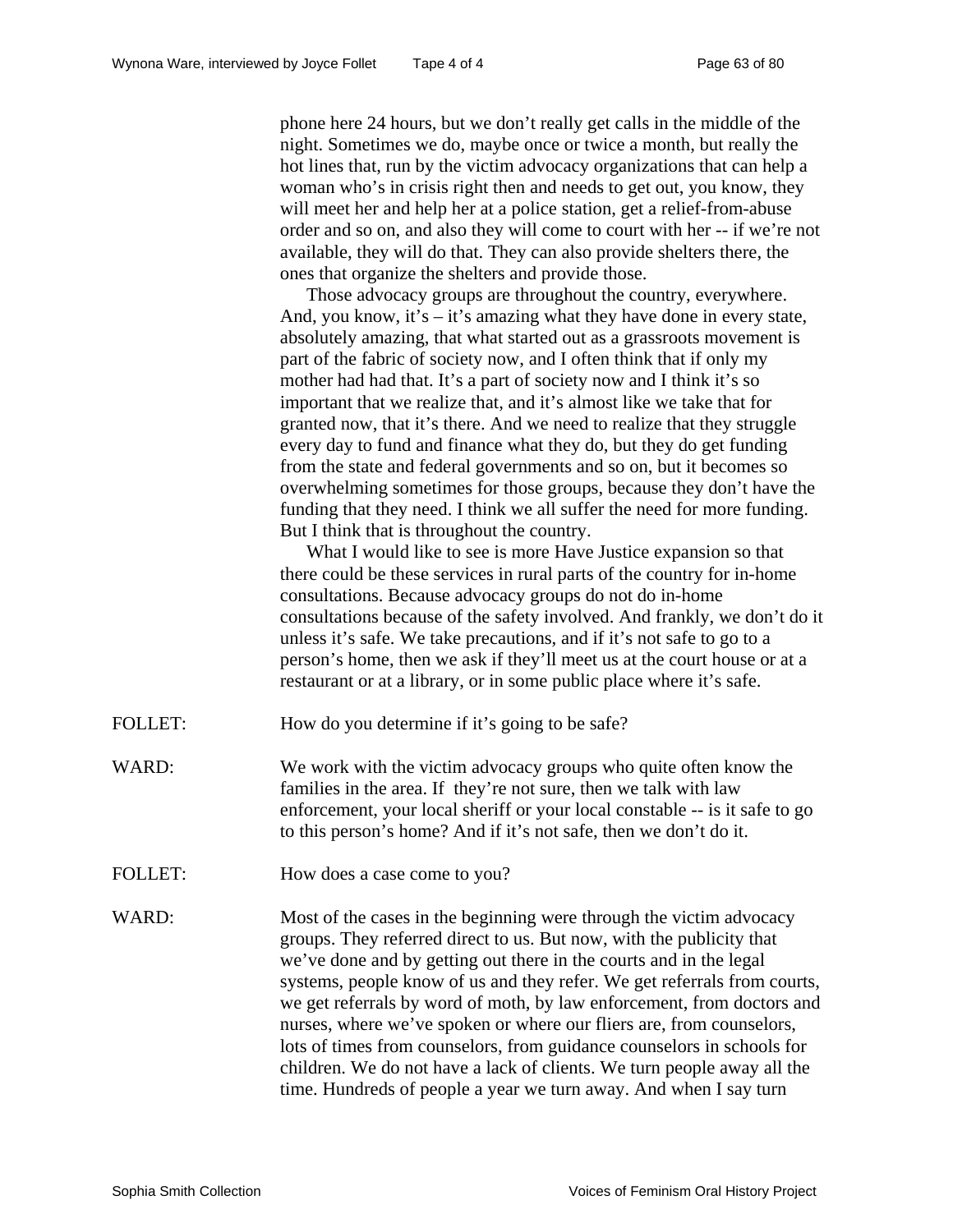away, we offer them phone advice or refer them to other legal agencies or other social service agencies, but, I mean, the number of clients you can serve  $-$  it's very time-intensive, very, time-intensive, especially when the woman first gets out, as I said, you know, as you hold her hand and guide her along. It's tremendously time-intensive for the first few weeks, few months, and then after that, you can kind of let go a little at a time and they'll be more on their own.

So I think that this model could work anywhere in any rural area. You've got to have a dedicated attorney. You've got to have transportation. You need to be able to be set up to go to people's homes with an office, which we have. All of our vehicles are equipped with computers and printers, laptop computers and printers, and also with phones, cellular phones, and with AC-DC converters because we have had some clients that don't even have electricity. That's not a lot, but a few. You need to have those things to be able to serve these people - really integral parts of the Have Justice Will Travel model -- but that's not saying that you couldn't use parts of it, such as the South Royalton Legal Clinic, which is the teaching and practicing clinic at Vermont Law School. When I was there, where I really received my mentorship about the legal field and about domestic violence, I provided services for their clients but they would Have Justice, Will Travel services -- I would go to their homes and pick them up and take them to court and do interviews and so on with them at their homes and so on. So a clinic could do that part of it, you know.

I think what I'm hoping to do is, that if someone wants to say, this is Have Justice Will Travel in Montana, then they're going to have to have certain aspects and receive guidance from here, because I don't want the Have Justice Will Travel name used and abused. We provide quality services here and I want to keep that quality up. But if someone – I'm sure there are other people that probably do parts of this, parts of it, but not as a whole model as such.

| <b>FOLLET:</b> | Yeah, right. You know, I was driving up yesterday and listening to the     |
|----------------|----------------------------------------------------------------------------|
|                | news, and one of the items on the news was the announcement that           |
|                | President Bush is proposing to take $-$ I forget the figure $-1.5 - it$ 's |
|                | probably more than 1.5 million, it's probably more than that $-$           |
|                | 1.5 billion – I don't know, but take funds from the welfare program and    |
|                | apply them instead to a program that promotes marriage. And I wonder       |
|                | what you think of that.                                                    |
|                |                                                                            |

### WARD: Promotes marriage?

### FOLLET: Yes.

## WARD: There's one reason why I can think in Vermont that I would promote someone -- if you're going to live with someone and have children -- to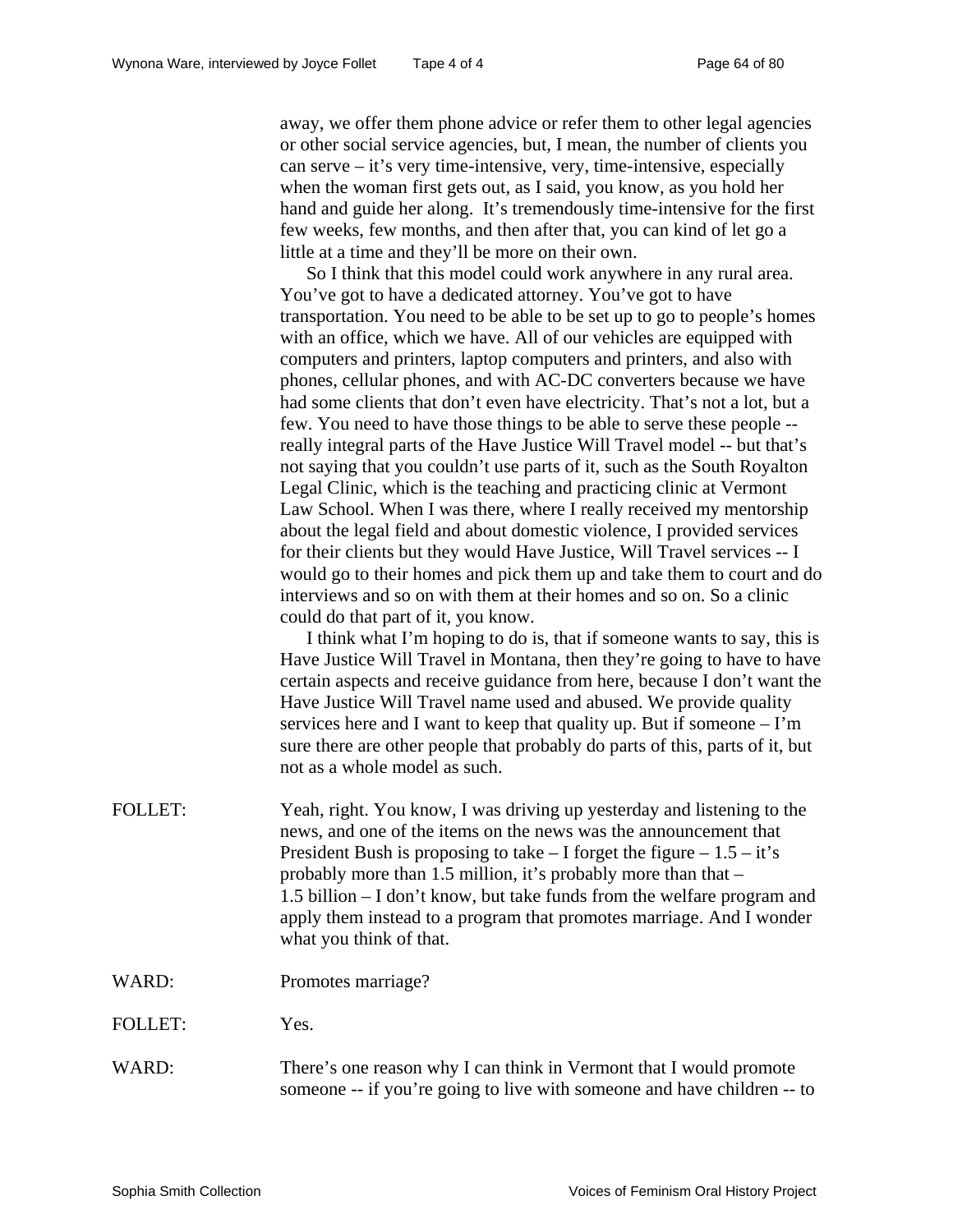get married. It's because if you live with a man and have children with a man, Vermont Family Court will take jurisdiction over the relationship and over the custody and the visitation and the child support for the child. But say you are living with that man and you have a house, and you bought a house together, and the deed is in both your names, or you have an automobile and so on, Vermont Family Court does not take jurisdiction of any real or personal property unless you are married. So, what would have to happen for you to get your part of that would be you have to then hire an attorney that would take you to what's called Superior Court, and sue. You'd have to make a suit, file a suit to get any portion of that property back.

- FOLLET: If you were to separate.
- WARD: If you were to separate, yes.
- FOLLET: And either party would have to do that, the male or the –
- WARD: Yes, uh-hm.
- FOLLET: -- the male or the female.

WARD: More than likely, you know, I would say it's seven chances out of ten, the property's going to be in his name. So your chance of getting any of that is, like, nil. So my idea would be not promote marriage but to promote that Vermont Family Court has jurisdiction over the property when a relationship, when they've been together for so long. Just the same as they do with divorce. That would be my way to solve it. I don't know what his promote marriage is about. Is it to promote marriage so that they are not paying so much welfare to single moms? Is that what it's about? I don't know.

> You know, I remember when my sister, my younger sister, she's three years younger than I, she was 16 and she was pregnant, and her husband still wanted to go to school -- or yeah, it was her boyfriend. They got married, my parents gave them a place to live, the house next door, and I went to welfare with her because they didn't have any income. He was in school and they didn't have money to live on. And the man said to her and said to me, Well, you shouldn't have gotten married. You didn't have to do that. We'll help you. You shouldn't have married him. You didn't have to do that." And we just sat there and Gloria looked at him and said, Well, we wanted to get married. We were gonna get married anyway. But of course, she's 16, you know. They're still married, and they have two wonderful children and grandchildren and so on. But that was what she was told. And I'm assuming that women are still told that -- you don't have to get married. And it's true. I can't see promoting marriage. I think you need to promote families.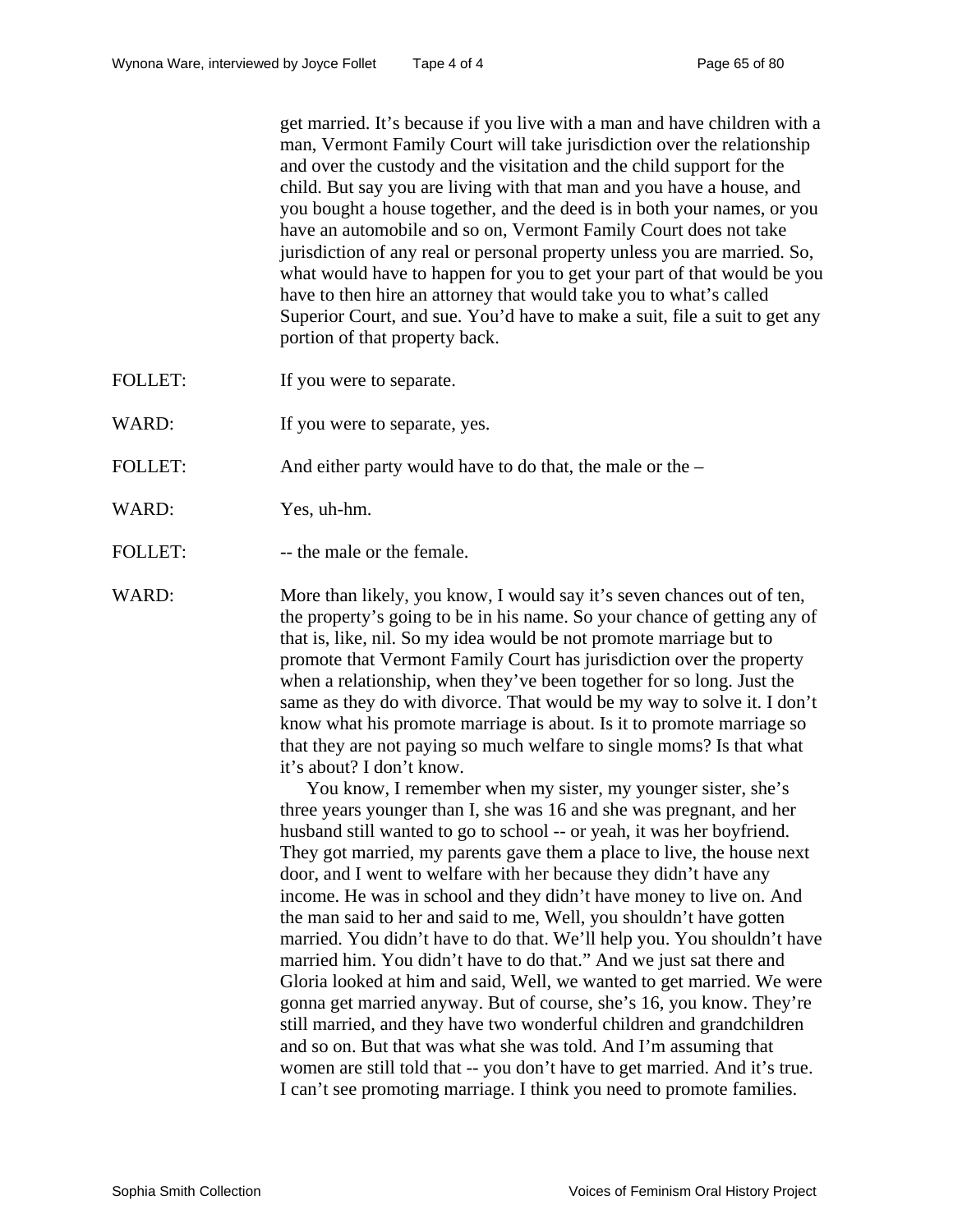|                | But families don't have to be married, and marriage doesn't have to be a<br>man and a woman. There's all kinds of families in this world. I consider<br>my cats my children and my great-nieces and nephews and, you know,<br>all children. And I know families that are two men or two women that<br>have children, and they're just wonderful. I think that you need to look<br>at families beyond something of the patriarchal idea of what marriage<br>and family is.                                                                                                                                                                                                                                                                                                                                                                                                                                                                                                                                                                                                                                                                           |
|----------------|-----------------------------------------------------------------------------------------------------------------------------------------------------------------------------------------------------------------------------------------------------------------------------------------------------------------------------------------------------------------------------------------------------------------------------------------------------------------------------------------------------------------------------------------------------------------------------------------------------------------------------------------------------------------------------------------------------------------------------------------------------------------------------------------------------------------------------------------------------------------------------------------------------------------------------------------------------------------------------------------------------------------------------------------------------------------------------------------------------------------------------------------------------|
| <b>FOLLET:</b> | Between us, you and I, we live in two states, Vermont and<br>Massachusetts, that have recently wrestled with this issue, Vermont with<br>the civil unions and now the question of legalizing same-sex marriage is<br>going on Massachusetts. What would you say about civil unions as a<br>solution to the issue in Vermont versus the possibility of same-sex<br>marriage as a legal option in $-$ (two voices)                                                                                                                                                                                                                                                                                                                                                                                                                                                                                                                                                                                                                                                                                                                                    |
| WARD:          | I don't know why they just didn't go with same-sex marriage in<br>Vermont. I think it was because there was such a protest, that you<br>couldn't have that. I was glad that at least they came to the halfway<br>point or whatever for civil unions. A civil union is treated just like a<br>marriage in Vermont. Go to the law -- it's the same thing. You have a<br>dissolution, which means a divorce, and you have all of that. And it's<br>the same rules. Everything is the same as if it was marriage. It's just<br>called civil unions. So it was a solution, I think, to $-$ and I'm really glad<br>Vermont took the step because I think if they hadn't of, that maybe<br>Massachusetts wouldn't have same-sex marriage. In Vermont it was<br>such an issue that divided everybody. Divided families, divided people.<br>Harold has two younger brothers who are both gay, and his older<br>brother is staunch conservative. They live across the highway from us.                                                                                                                                                                        |
| <b>FOLLET:</b> | Is this one of the two brothers?                                                                                                                                                                                                                                                                                                                                                                                                                                                                                                                                                                                                                                                                                                                                                                                                                                                                                                                                                                                                                                                                                                                    |
| WARD:          | Uh-hm. The oldest one. And we're like day and night. When the<br>election year will come next year, they'll have all the Republicans signs<br>out on their lawn. And it's not just politics, you know, it's everything<br>we believe in, morals and everything. And in my family, the same. My<br>uncles $-$ it's OK to be a child abuser but the idea of being queer, as it<br>was said back then, was just a total sin and as bad as being a Native<br>American. They were all lumped together, very, very bad. But his<br>brother died, his brother that was five years younger than him, in a car<br>accident, a single car accident on an icy night. We knew that he was gay<br>and a lot of people did. It was open, they were both openly gay and he-<br>my nephew, Harold's nephew who is the son of his older brother -- said,<br>Well, we don't need to mention that at the funeral services, and things<br>like that and I was, like, you know, you need to realize that although<br>Joey didn't make a big deal out of himself being gay in front of you and<br>your parents -- because he knew that you didn't approve of it – that in |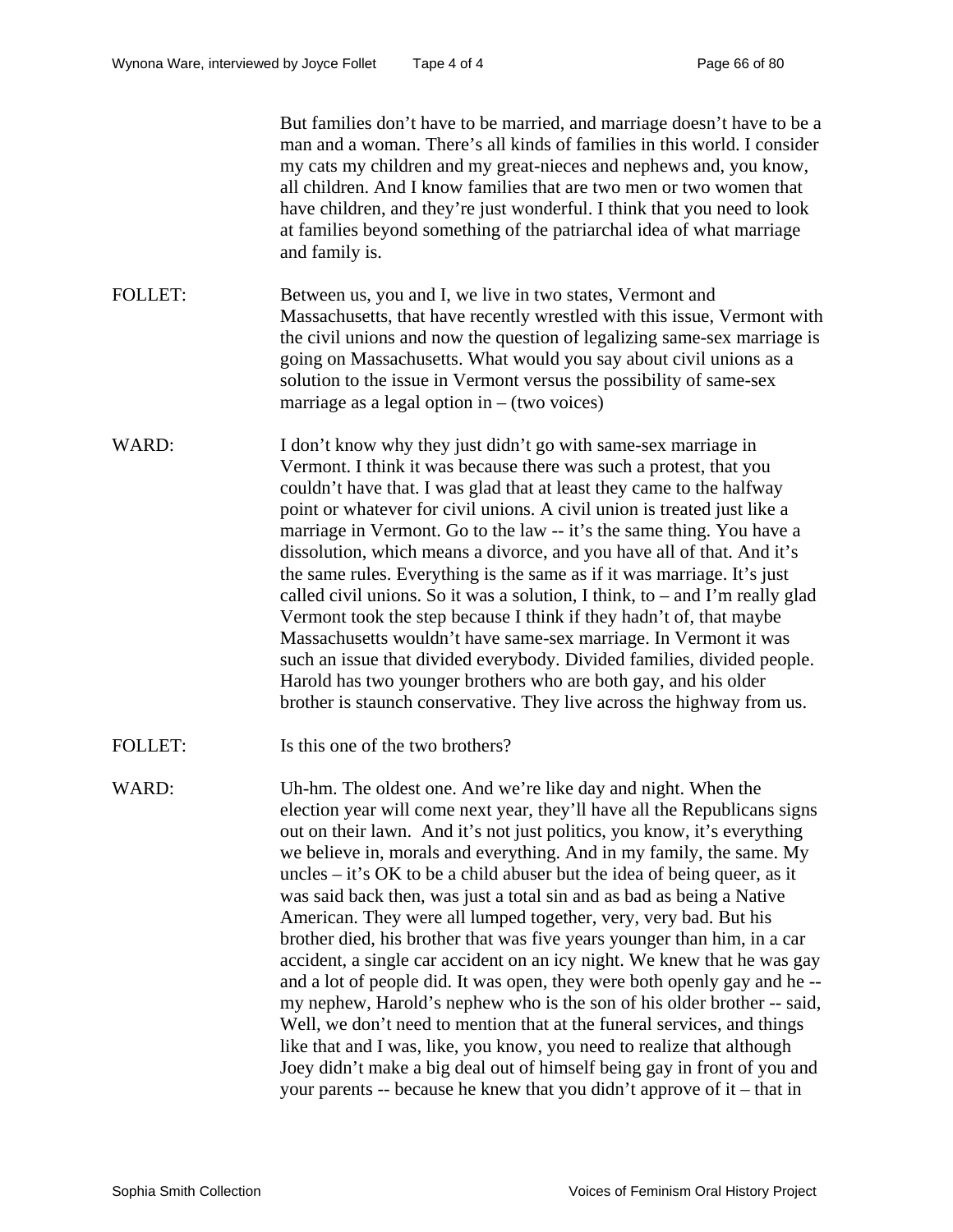front of the rest of us and out in society, he was openly gay, and you need to know that there are going to be a lot of gay people there at that funeral. I tried to be nice and diplomatic about it, but then I was angry about it, too, and I went out and bought red ribbons and just about everybody at the funeral wore red ribbons. I did the eulogy and actually mentioned it as part of his life.

I just think the difference between families like that really came to a crux, came to that-that place, that-that clash in the middle the road, really split families apart and so on. And so I think maybe at that time Vermont needed civil unions versus gay marriage, but that maybe at some point it will be called marriage, same-sex marriage, in Vermont.

We put up Democratic signs. It's a wonderful place here on top of the hill.

FOLLET: Oh, I bet.

WARD: So many people go by that – and Orange County is a very conservative county, Republican county, but the Democrats that are here are becoming more vocal and so I had Marion Milne sign on my lawn. And people were stealing people's signs and there was a Take Back Vermont and Remember in November [protesting Vermont legislature's approval of civil unions for gay couples] and all of this stuff was going on all over the state. So I had the one sign on my lawn for Marion Milne. She was a Republican but she voted for civil unions and so then, she was thrown out of the Republican party, you might as well say, so she ran independent, and so I had her sign on our lawn. And they had all kinds of Republican signs over there -- Bush and, oh, everybody over there, and one for this local representative, who was a woman, but she was local and Republican. The morning of the voting – voting day, my sign comes up missing, and in its place is the Republican sign, and lo and behold, of course, that person's sign is missing from across the road. So we know that they had done it. Steve and Harold were always doing these kind of things with each other, you know, going back and forth, picking on each other and it's just part of their makeup.

FOLLET: So, it's a good natured-

WARD: It's good-natured, for the most part. And so I said to Harold, Burn it. [laugh] So he took some lighter fluid out and put it all over the sign and set it on fire. People were going by. But it was all done good naturedly. If they need something, we're there to help them.. If we need something, you know, we're there to help them. It's just – that's the way it is. We go back and forth. But I think there were families where it was much more serious, where it really got nasty, and so I think that the civil unions was a good compromise, and a step that was that little baby step that the whole country needed and now Mass [Massachusetts] has taken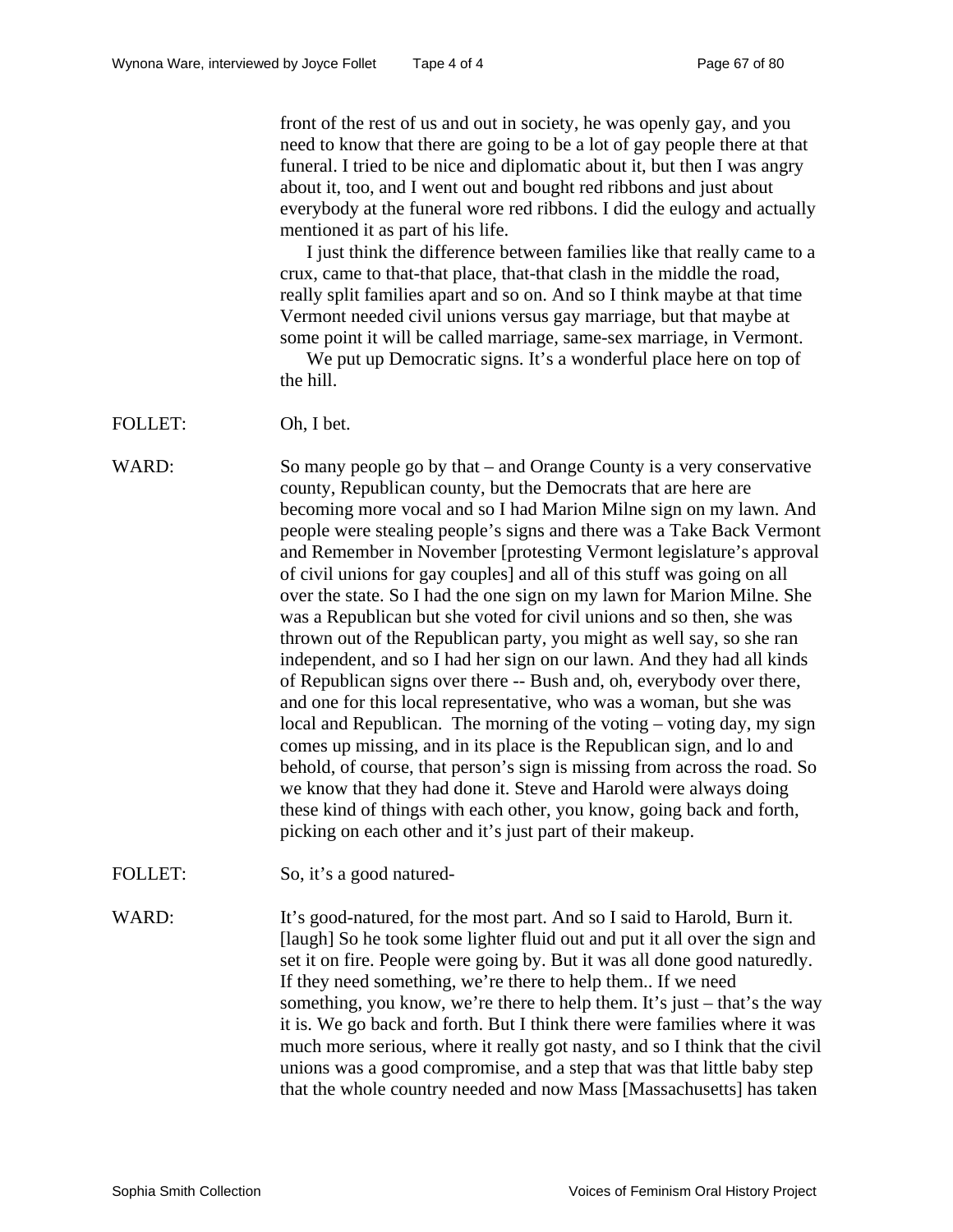this step. And I think the thing that I think about in some ways about that is, Vermont was the first state that when they had their constitution, that prohibited slavery. But remember that Vermont – the story that I told you about the Ethan Allen Boys and Vermont – and Governor [Howard] Dean who's now running for President – did not support the recognition of the Abenakis as a tribe, because he's against gambling and he felt that they would build gambling casinos and so on.

So, you know you have all your views and so on, but the important thing, and the thing that I would like to see change in Vermont and in rural Vermont and in the poorer communities is the idea that a girl's purpose in life is to grow up, get married, and have babies, and that women are seen as second-class citizens. That is changing a little at a time but it is still there. It is still there that the woman is expected to be super-mom now, and you know, go to work and raise your children and do all the transportation of the children and still earn a lot of money and let's face it, you can't have a home today unless you've got two people working, I think that those pressures are still there on women in this area and on young girls. It's changing, there's no question that it's changing, but it's still there.

- FOLLET: You mentioned speaking to young girls and you mentioned that yesterday, too, about speaking to young people at Thetford Academy and elsewhere, and I wonder what, how sexuality figures as a piece of the message. It seems to me I saw that Kate, for example, gives talks to high school students about sexuality and the potential for abuse, and I wonder what you tell young people about being – being sexually active. Personally or as an organization, do you have a position on that?
- WARD: Nno, we don't have a position, as such, that's stated on that. That's not something that I speak about. When I go out, I'm usually speaking about domestic violence and dating violence, and that type of idea, but not specifically about sexuality. I think that -- this is my personal feeling and I think that we need to realize that teenagers will be teenagers and especially in rural Vermont, where there is not a lot to do, that when you put teenagers together, male and female, that it's going to happen, and that what you really need to be able to do is talk with them about safe sex, and about that type of thing, whether it's condoms or abstination, if you want to do that, whatever. But really, the safe sex has to be the most important thing to happen.

 When I talked with my sisters and we talked to their children about it and so on, that's the thing that we empathized. You know, if you choose to do this, you need to do it safely, and you need to think about who you are doing it with and talk about it openly. I think that's one of the most important things -- it's not something that's hidden from people -- and my mother never talked with me about it, you know -- that you talk with your children openly about it, and that it be a part of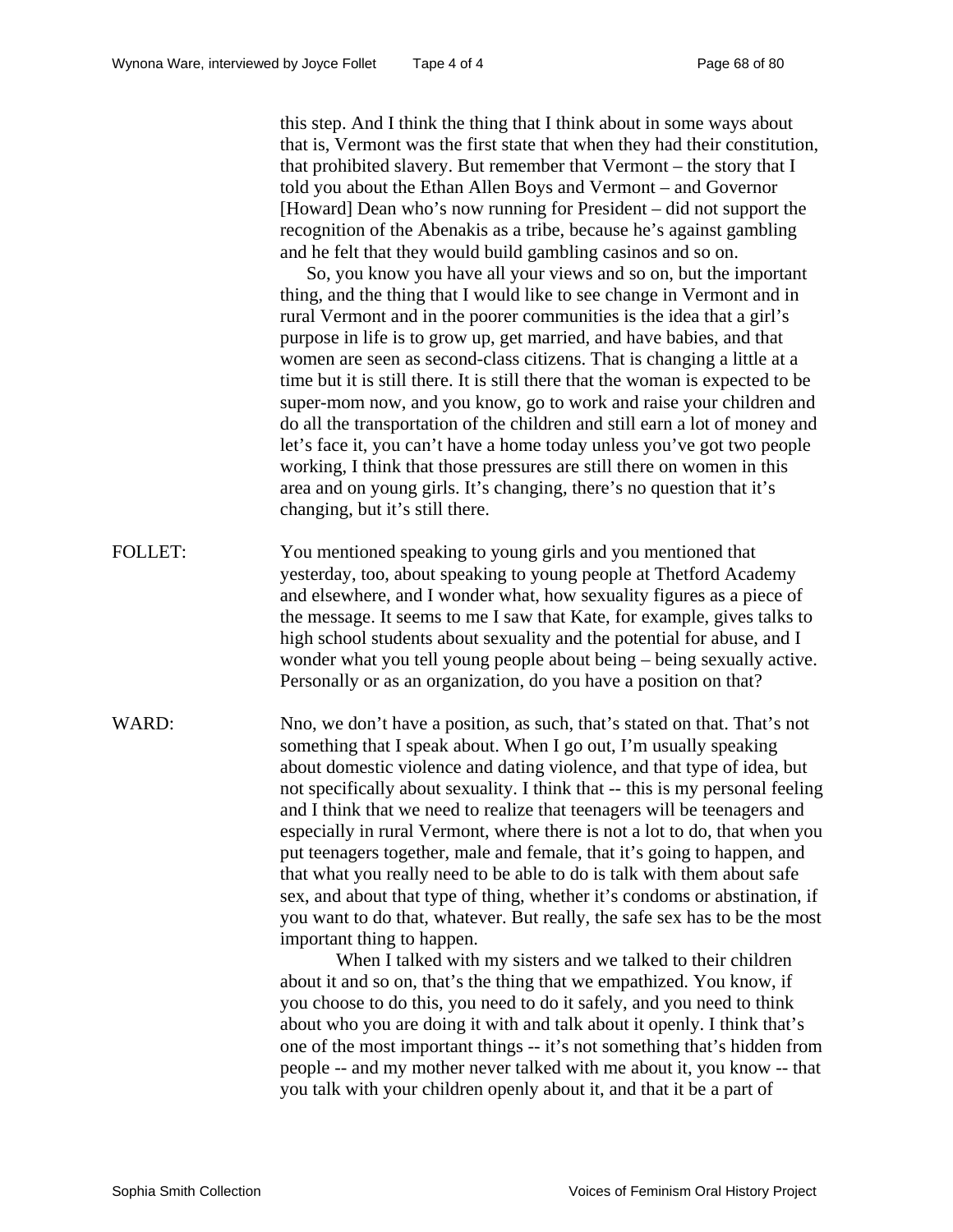family conversations, that it's not something to hide and it's not something dirty, that it's a natural human instinct and desire and so on and that you talk about it openly. I think that's the most important thing.

FOLLET: I wonder about the question of pornography, too. When we were off tape, changing tapes, you mentioned that it was, as you called them "staunch feminists" who started the movement against domestic violence and child sexual abuse. The debate about the role of pornography in all this, was all part of the feminist discussions, too, and I wondered if – do you have a feeling about how that figures in into the dynamics of abuse?

WARD: When I was – summer between my second and third year in law school, I worked at the attorney general's office and worked in their child protection agency team there. W had a conference and it was on internet child pornography and how they were prosecuting that. I think that was in 1997, the summer of '97, how we were beginning to be able to prosecute child porn and so on. And I think that it's really important that we realize that that's out there and that it can affect our children, and that it can be devastating for them, especially when you hear of - whether it's older men or older women who will get on the internet with these young people and pretend that they're a young person and come meet me and then you hear of children being killed or raped or the circumstance that happens from that type of connection to pornography.

In the same voice, -- and this stems from my law school education, I think, too -- in one of my last cases, it was brought up because he had porn in his house and he was an abuser, and we mentioned it, and that he was showing it to his 6-year-old son as if this was an accepted way of life, and we brought it up as a fact that it was not an acceptable parenting skill, that that showed that he did not have any parenting skills. So I've used it that way as such, but I also realize that the Constitution gives adults the right to observe and look at porn as part of the Constitution. Do you see what I mean? And so you get that battle going back and forth. Personally, I feel that if women are looked at as sexual, their bodies are just looked at as sexual bodies, then you're not thinking about their mind, you're not thinking about their worth, you're not thinking about what they can give to society or a relationship, or, you know, that type of thing. So I think we could do without it without any problem. I wouldn't hesitate at all to use it in my cases if this was – and I have already done it, that this shows an inappropriate parenting skill, if that's what was happening, if they were being shown to children. And I think as far as bringing children into that, and that type of thing, it's terrible and it needs to be stopped, just the same as child abuse needs to be stopped. Child porn is part of child abuse.

FOLLET: But you wouldn't go so far as to promote banning it?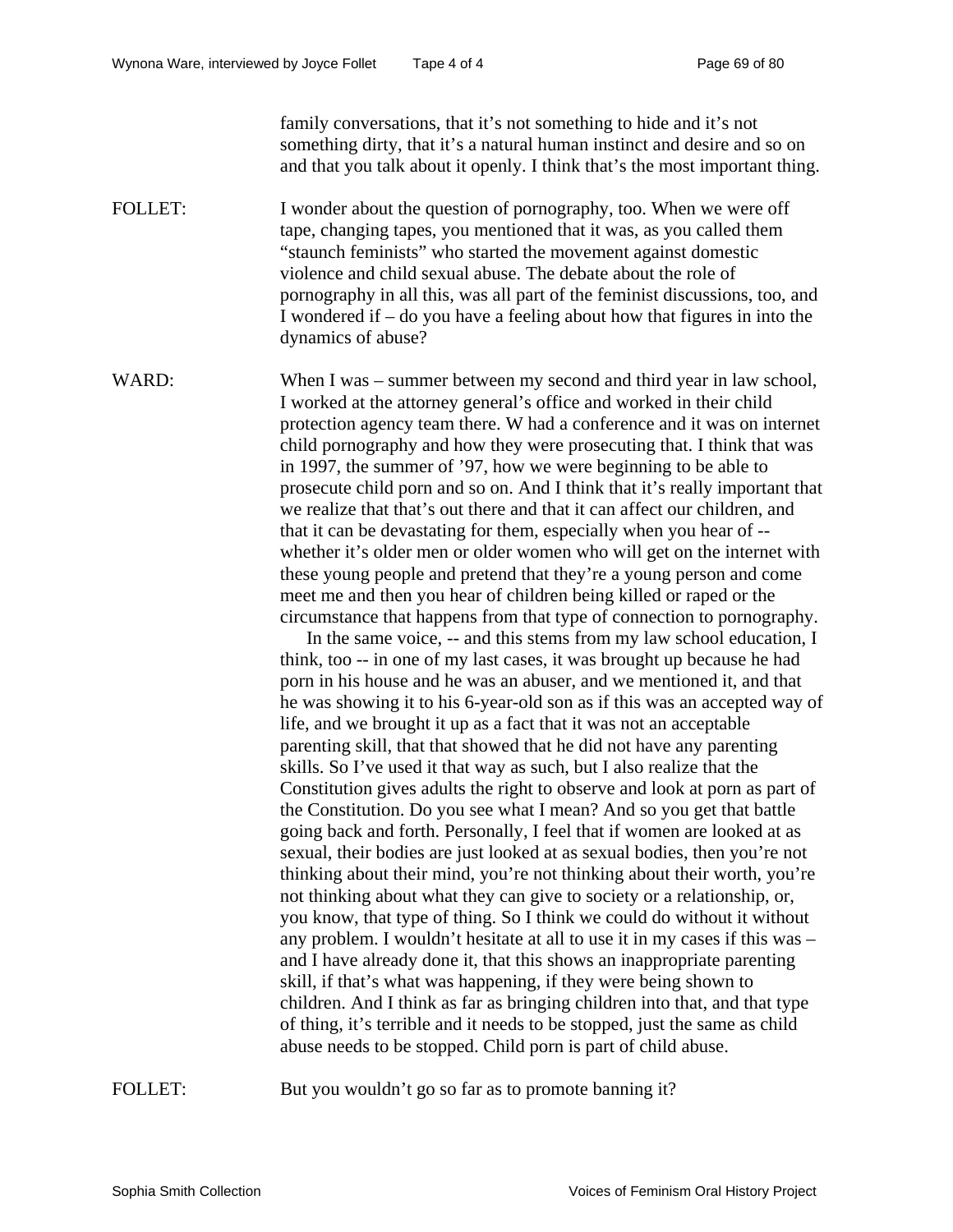| WARD:          | Um, yeah, I'd probably sign on it to ban it. But the other thing is then -<br>you see, I can remember my law school arguments about, Then, OK,<br>what are we going to ban after that? Are we going to ban, um, that we<br>can't look at erotica or, you know, some Monet's paintings and things<br>like that. Just how far are you going to $-$ we called it the slippery slope<br>in law school. How far are you going to go? And so I think there's<br>always that argument. But if it's degrading, and that's the way it is, then<br>it's wrong, you know? And I don't care if it's pornography of a man or<br>pornography of a woman. You know? You shouldn't degrade people.<br>Whether it's <i>Penthouse</i> or <i>Playboy</i> or any of those magazines, then<br>what do we need that for? We don't. Why not promote being loving and<br>gentle and not violent with one another? Because let's face it, what<br>those articles and those magazine and so on lead to, or videos, or<br>whatever, porn videos, they lead to violence. And that's not what a<br>loving relationship is about. It's not about violence. Whether it's<br>physical or sexual or emotional, it's not about violence. |
|----------------|--------------------------------------------------------------------------------------------------------------------------------------------------------------------------------------------------------------------------------------------------------------------------------------------------------------------------------------------------------------------------------------------------------------------------------------------------------------------------------------------------------------------------------------------------------------------------------------------------------------------------------------------------------------------------------------------------------------------------------------------------------------------------------------------------------------------------------------------------------------------------------------------------------------------------------------------------------------------------------------------------------------------------------------------------------------------------------------------------------------------------------------------------------------------------------------------------------|
| <b>FOLLET:</b> | You seemed to have retained a great deal of faith in the legal system as<br>a vehicle for change. You also acknowledged the role of social<br>movements, the women's movement, in laying the groundwork for your<br>work. Where do you see, where would you like to see the future going<br>as far as directions for ending family violence and child sexual assault?<br>Where would you --                                                                                                                                                                                                                                                                                                                                                                                                                                                                                                                                                                                                                                                                                                                                                                                                            |
| WARD:          | I see it as a movement as a whole, that we have to really work at from<br>all ends. What I mean by that is we need to start with our babies that are<br>born, that men and women are equal, and that one is as equal to the<br>other and as good as the other and maybe one woman may have certain<br>characteristics that another doesn't have or that a man or a boy doesn't<br>have. And so you need to start when they're born.<br>I was really proud of Kate. She refused to have an ultrasound that<br>said whether she was having a boy or girl because she didn't want all<br>pink or she didn't want all blue. And so I went out and bought her red.<br>[laugh].                                                                                                                                                                                                                                                                                                                                                                                                                                                                                                                              |
| <b>FOLLET:</b> | Your favorite color.                                                                                                                                                                                                                                                                                                                                                                                                                                                                                                                                                                                                                                                                                                                                                                                                                                                                                                                                                                                                                                                                                                                                                                                   |
| WARD:          | Right. And she got lots of greens and yellows and different stuff like<br>that, and some pink and blue and so on. I think that's where we need to<br>start, even before they're born. And then you grow and you bring that<br>into the schools and into the homes, that violence is not OK and that<br>little girls can play with trucks and little boys can play with dolls. You<br>start that we're equal, and along with that, that violence is not OK, that<br>violence hurts people, that hands are not for hitting, that we don't spank<br>our children, and we don't solve violence with violence, and that we                                                                                                                                                                                                                                                                                                                                                                                                                                                                                                                                                                                  |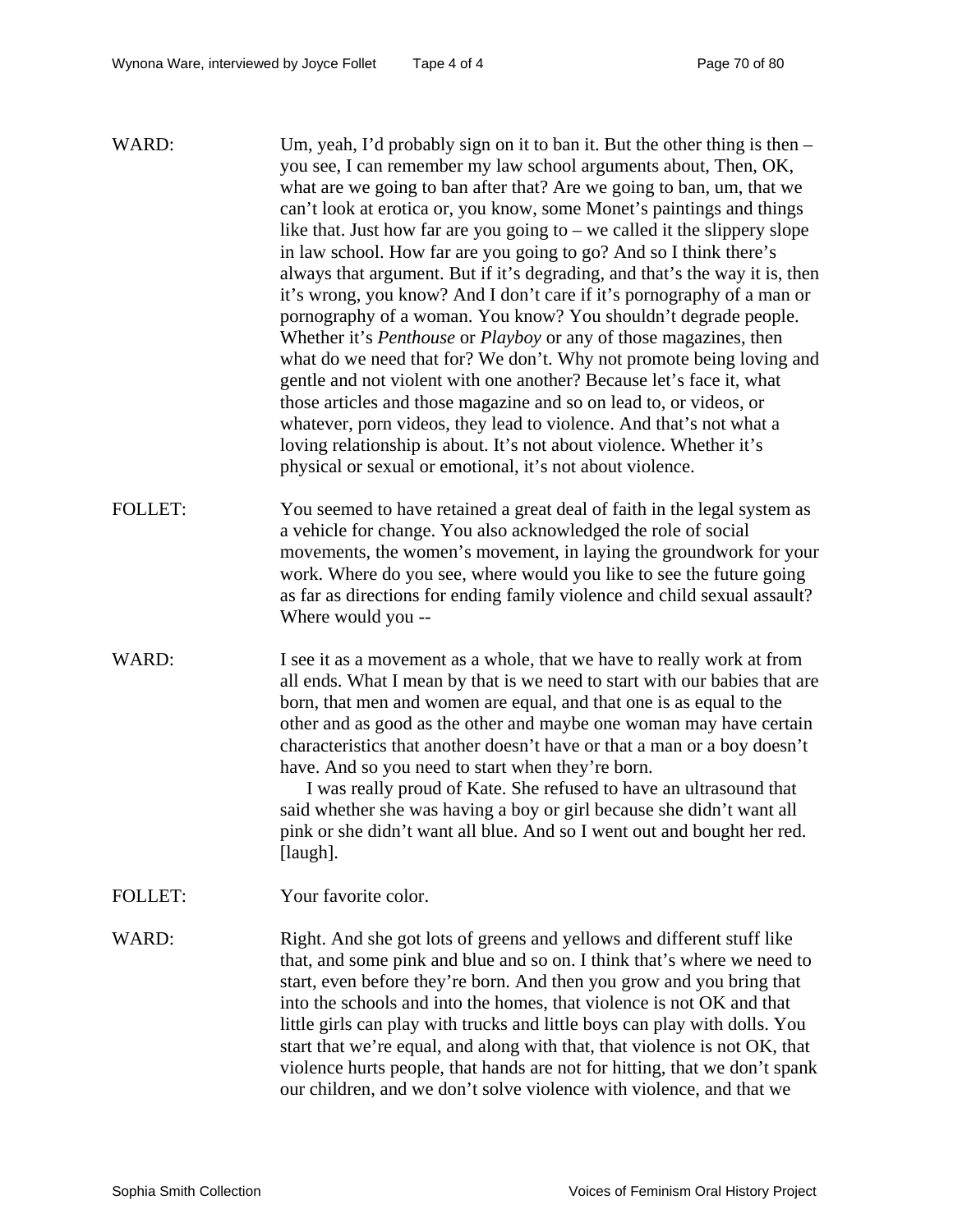work on that all the way up through. The sad part is now, we can't just cut it off and say, OK, this is where we're going to start and this is going to be it and, you know, throw the rest of the world away. So you've got to start at the bottom level now, with the children that are born now.

But meanwhile, you've got teenagers and adults and elderly people, and if you're looking at just the family sphere as such, that you've got to be able to work with it. Safeline goes into schools. We go into schools. You talk about campus dating and campus violence and so on, and dating violence, and then you work with the people that I'm working with now, which is really a crisis in some ways. We're working on the crisis situations. But meanwhile, we're trying to do some of the preventative, too. And if you can work with that altogether, then some day, maybe the whole circle will be covered.

But then, if you're going to look at it beyond that, beyond the family circle and beyond the family unit, then you've got to look to society and society needs to know that violence is not acceptable, that you don't shoot your neighbor because they're doing something that you don't like. And then you get to countries and states and so on, and you need to learn that violence is not OK, that compromise is OK.

I often think, and if you look at it, that if women ran the world, how different it would be. Because I feel in many ways there's less competition, although there are women that are just as competitive, you know, they're on the rugby teams, and that's great, wonderful. But I really do feel that if women ran the world, there wouldn't be so much competitiveness and I'm-better-than-you and the power struggles that we have now, that if it could be just different, that it would solve a lot of our problems. It would be neat just to see that for like a month.

- FOLLET: Give it a try?
- WARD: Yeah. And see what happens.
- FOLLET: I wonder if it'll happen.
- WARD: I don't know.

FOLLET: f you don't mind, I would just as soon stretch for a minute and then kind of collect our thoughts and make sure that we – I can think of a couple of final questions I want to ask and I want to be sure with you that we've covered – we'll never do justice to Have Justice --

WARD: But I think we've gotten the most of it out.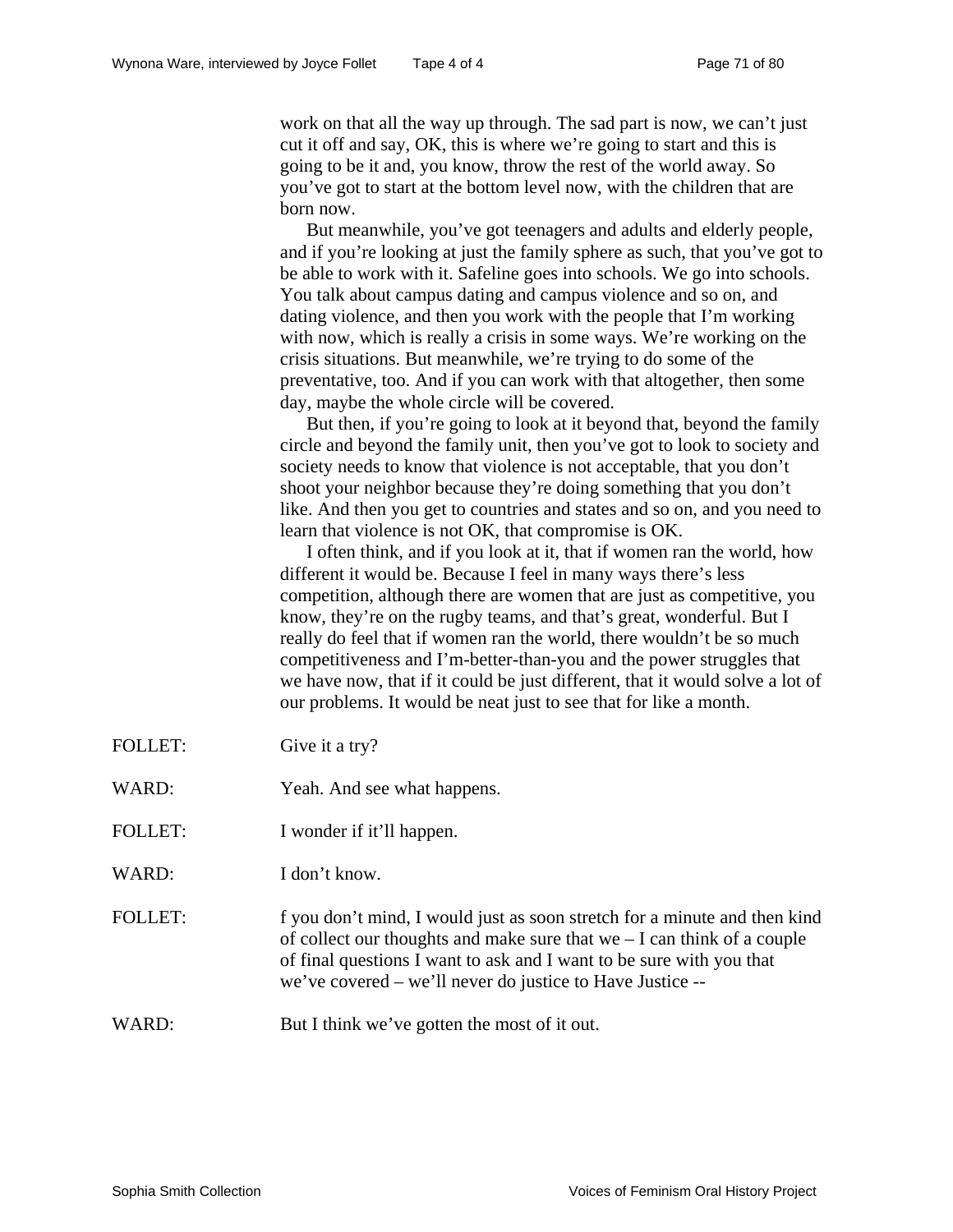| <b>FOLLET:</b> | There's consolation in knowing that [WARD: the writings] the records  |
|----------------|-----------------------------------------------------------------------|
|                | will ultimately be saved and come to the Sophia Smith Collection so   |
|                | that the $-$ but if you don't mind, if we can break for just a minute |

## [BREAK]

- FOLLET: OK. We're back on the air. OK. It's amazing what you have accomplished and what you're doing. I'm  $-$  I'm just so struck by the fact that you have – you're tackling a problem that runs so deep and has such deep historical roots and so pervades our society. Where – what's your greatest source of strength as you go about this work?
- WARD: I just think that it needs to be done. I think I think the greatest source of strength is when I see families that are together, that are happy, that children aren't having to see violence, that women aren't having to suffer it anymore, that that's where the strength comes from. And I think that when – when I need – Oh, I'm not hooked up. [refers to microphone]
- FOLLET: Whoops. Sorry. OK.
- WARD: It probably would've picked it up anyways, but –
- FOLLET: Yeah.
- WARD: OK. But I think the greatest source of strength that I see and that I feel as I do my work, is to see families together. And by families, I mean women and their children that aren't being abused anymore and that are happy and that can enjoy life and children can be children. And when I need rejuvenation, a lot of what I try to do is, I do some *guardian ad litum* work, which means I get to spend time with children. Or I might just go spend some time with my client's children. We even – we've been a baby-sitter once in a while for a mother has to work and doesn't have someone for that child that day, and they'll come and spend the day, you know, here in the office, and Kate's going to be bringing her baby, I think, to work with her and when she comes back to work. That's the inspiration that you have, is that you see these happy children, and you know they're going to grow up and contribute to society and contribute to life, so that they're not damaged. I think the fewer damaged children we have, the better.
- FOLLET: What's the biggest obstacle? The biggest hurdle?
- WARD: Money, money. There's no question, it's money. It's almost like I've always wanted to not have that be the obstacle or the hurdle, or whatever, but it's the fact of life. It's money, that's my biggest burden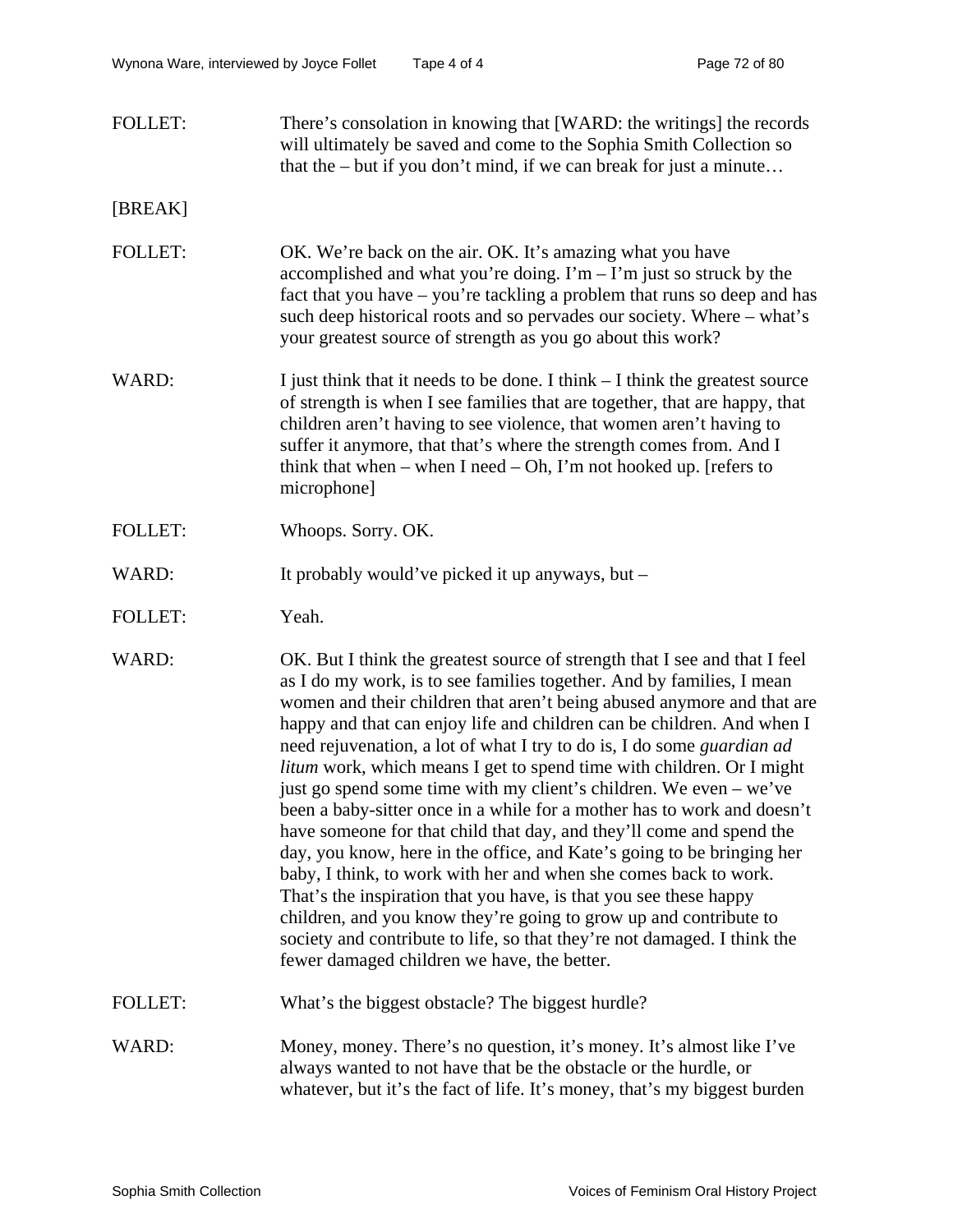that I worry about. I can't tell you what a relief it is when I've gotten a grant and I say, There. That's going to get me another few months or another six months or another year, in southern Vermont, another two years. When I get it, it's just such a relief to be able to have the money to provide those services. And it's sad that that's the way it is, but, you know, I can't hire an attorney and ask that attorney to work for nothing. They've got to pay their own bills, they've got to support their own families and so on. And so, to do that, then I have to come up with the funding. That's the biggest hurdle, I feel.

FOLLET: If we think of money as part of a budget and a budget as really a set of political priorities -- money is going to certain things, but it's clearly not going to yours, to your operation in sufficient amounts -- then we're talking about a system of values. And what is it about the work that you do that isn't sufficiently valued?

WARD: I think what isn't sufficiently valued is the whole idea that violence is OK. That-that idea, you know, that that isn't valued. That there is violence out there and there is only so much we can do. That there aren't people that believe we can stop violence. Because let's think about it. I mean, since man has been on earth, there's always been violence, and before that, there's always been violence. So how do we stop that? Well, we're getting there. A lot of society realizes that it's not OK and it's no longer acceptable. And if we can keep working on that and putting our efforts into it, I think that we – and I think we need to be clever, more and more clever about how we're spending our money on the values that we have. How we spend our money and that we get bang for our buck, as they say, that, you know, that our money is spent efficiently. Such as the federal budget that I've just gotten the grant from for southern Vermont. [FOLLET: Right.] They wanted to specifically have that one of the major goals was the mentoring. And I think that's because they see the mentoring project, the Women in Transition group, as being a way that women will become more selfsufficient. So if they're more self-sufficient and able to support themselves and get out of the violence and don't need the support from the government, then they're getting their money's worth, as such. So I think that that's an important thing that we need to look at for our foundations that we request money from and from the governments that we request money from, that we're spending our money efficiently and we're getting the results that are necessary. Otherwise, you're throwing your money off to a losing cause.

> And I think we need to emphasize how we are succeeding and how it's more than one woman at a time, one family at a time. If you can reach out there, you need to realize that maybe your numbers that you're reaching aren't as high as what you would see right there that day, but what you're going to find is that because you've reached out, the part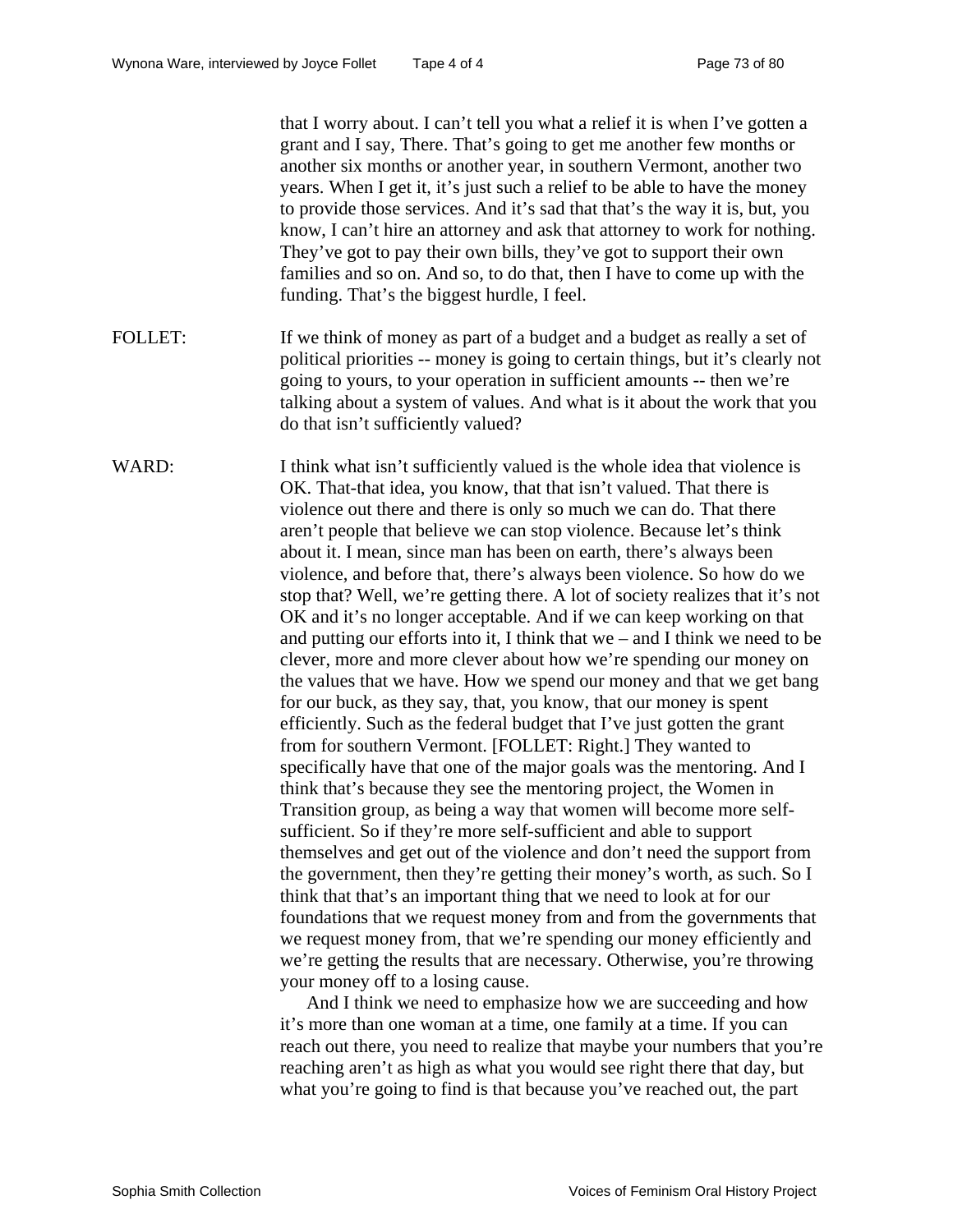that you reach out to is going to pay off down the road. We're educating our children. We're providing for our future, is what's happening. I often say that the world's most greatest asset, the most precious asset, is our children. We really have to work for them and be able to provide them a home that's violence-free.

- FOLLET: You mentioned to me recently that you're planning to write a book.
- WARD: Eventually, yes.
- FOLLET: Do you have a title for it yet?
- WARD: No, it's a project I tell people that I'll do when I'm old and decrepit and can't do anything else.
- FOLLET: So you don't –

WARD: No. You know, in the back of my mind, it's there – which is the way I do a lot of things -- you think and think and think and then you sit down and you write it. I would like to write a book someday about the devastation that violence can, you know, really affect a family and how it can be very devastating and the difficulty in getting away from it and the need that is there to help people and how we can solve the problem. I think it's -- it can be important – and I would love to do it. But, right now, I thought, well, gee, I should go out and get a grant so that I can take a year off and write a book. But, I don't want to do that right now. I would want – if I was to go out and get a grant, it would be to further expand Have Justice, to help more people. And so I'll do that later.

- FOLLET: So if you're going to do that when you're old and decrepit, there's a long time between now and then. You're young, you're in your early fifties.
- WARD: Well, I guess so. And that's the way to think about it. My grandfather died at an early age – I think he was 43, my paternal grandfather did. My paternal grandmother lived into her seventies, as did my grandparents. My mother – if it wasn't for medical technology, would have been dead long ago. She has diabetes and she has some other problems, other physical problems, but she's going to be 77 and so I hope I live to be 80. I don't know if I have aspirations of living beyond that. So I have a lot to do in the next thirty years. And that's where sometimes I look back and I regret, and I think, if only I hadn't had to go through all of that and, you know, if I could've done this quicker or sooner, you know, if I was 35 now or 40, what a difference that would make. But then again, I have all those life experiences that make a big difference. So you have to look at it more positively.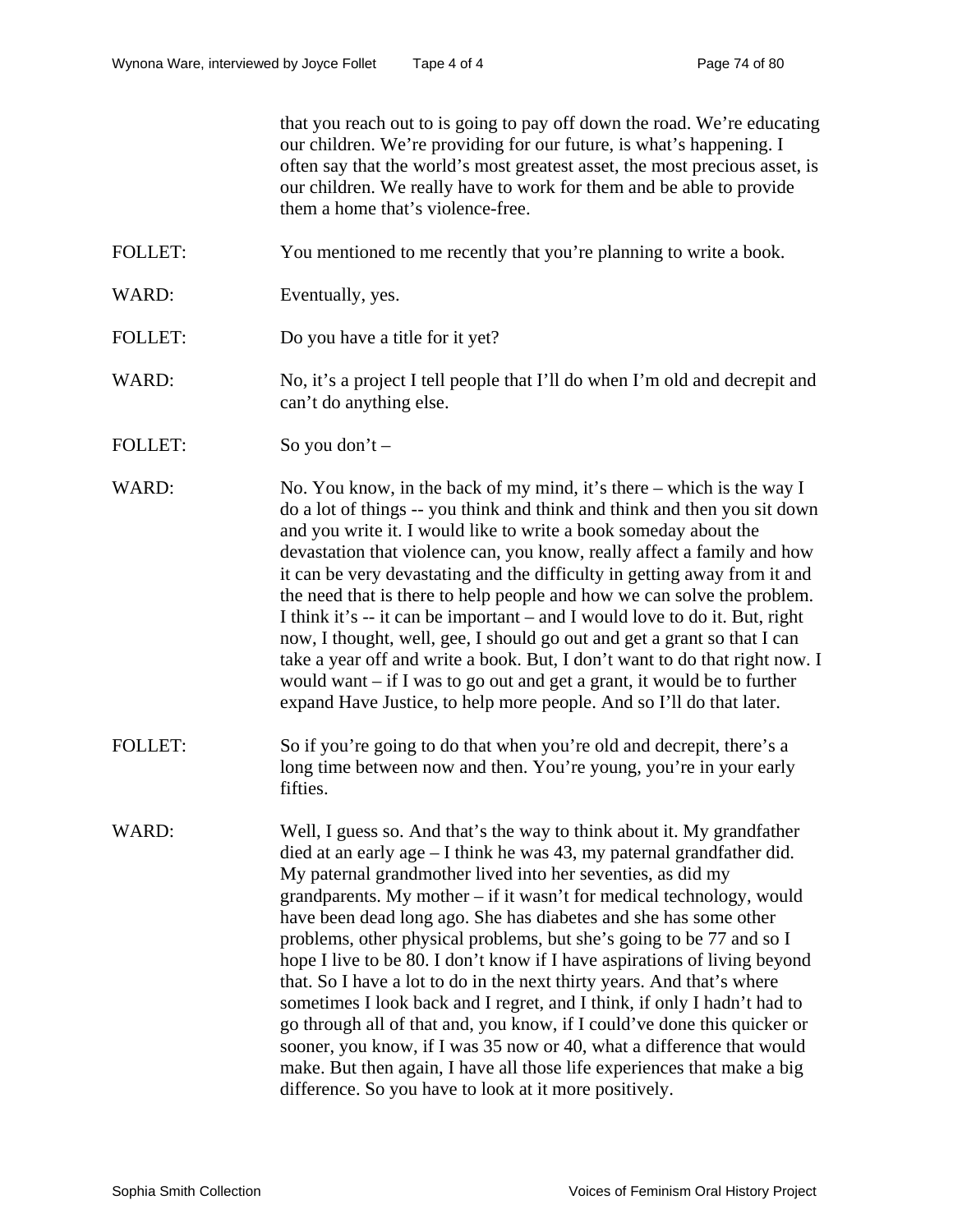|                | And I think the big thing we need to tell the world is that even<br>though people can be abused and are abused, that they grow beyond<br>that, that they don't necessarily grow up to be abusers, although that's<br>highly likely in many cases, and that women can get beyond that, and<br>that you don't have to dwell on it all your life, and that you can look<br>back on it and become more objective and apply what you learned there<br>to be $-$ going on to be an advocate for other people.                                                                                                                                                                                                                                                                                                                                                                                                  |
|----------------|----------------------------------------------------------------------------------------------------------------------------------------------------------------------------------------------------------------------------------------------------------------------------------------------------------------------------------------------------------------------------------------------------------------------------------------------------------------------------------------------------------------------------------------------------------------------------------------------------------------------------------------------------------------------------------------------------------------------------------------------------------------------------------------------------------------------------------------------------------------------------------------------------------|
| <b>FOLLET:</b> | Well, you're certainly living testimony to that. It's- it's very moving,<br>what you've-                                                                                                                                                                                                                                                                                                                                                                                                                                                                                                                                                                                                                                                                                                                                                                                                                 |
| WARD:          | Well, I really hope that people will take my life as an example, that they<br>can do it, you know, and when I sit and talk with clients, I say that -- I<br>know what you're going through. You know, my mother went through it<br>and I know how difficult it is for you. But you know, you've got this<br>and this and this going for you, and these are positive things and look at<br>how strong you've been through this. And you know, they don't stop to<br>realize. They don't give themselves credit. And if you can do that and<br>give them encouragement and show them how they have empowered<br>themselves and how they can continue to do it, then they will go on and<br>help others. So I think it's really important that we continue to do that.<br>Because eventually, it's like I said -- one woman helping another who<br>helps another. It'll be a good way to stop the violence. |
| <b>FOLLET:</b> | Well, your combination of hope and determination are very inspiring<br>and the world is better for it.                                                                                                                                                                                                                                                                                                                                                                                                                                                                                                                                                                                                                                                                                                                                                                                                   |
| WARD:          | Thank you.                                                                                                                                                                                                                                                                                                                                                                                                                                                                                                                                                                                                                                                                                                                                                                                                                                                                                               |
| <b>FOLLET:</b> | I- I thank you very much, very much. Is there any finishing touch that<br>you would like to add? Any topic that you can think of?                                                                                                                                                                                                                                                                                                                                                                                                                                                                                                                                                                                                                                                                                                                                                                        |
| WARD:          | I don't think so. I think we've covered just about everything. I'll<br>probably think of something tomorrow. [laugh]                                                                                                                                                                                                                                                                                                                                                                                                                                                                                                                                                                                                                                                                                                                                                                                     |
| <b>FOLLET:</b> | Yeah, won't we? Well, you know, you will get a chance to add-                                                                                                                                                                                                                                                                                                                                                                                                                                                                                                                                                                                                                                                                                                                                                                                                                                            |
| WARD:          | Yeah, well you know, that's good.                                                                                                                                                                                                                                                                                                                                                                                                                                                                                                                                                                                                                                                                                                                                                                                                                                                                        |
| <b>FOLLET:</b> | As the transcript comes back, you may see things where you want to<br>add a little P.S. to the bottom. And of course, we're in touch anyway --                                                                                                                                                                                                                                                                                                                                                                                                                                                                                                                                                                                                                                                                                                                                                           |
| WARD:          | Yes.                                                                                                                                                                                                                                                                                                                                                                                                                                                                                                                                                                                                                                                                                                                                                                                                                                                                                                     |
| <b>FOLLET:</b> | -- as we continue to work on saving the amazing documentation of your<br>work.                                                                                                                                                                                                                                                                                                                                                                                                                                                                                                                                                                                                                                                                                                                                                                                                                           |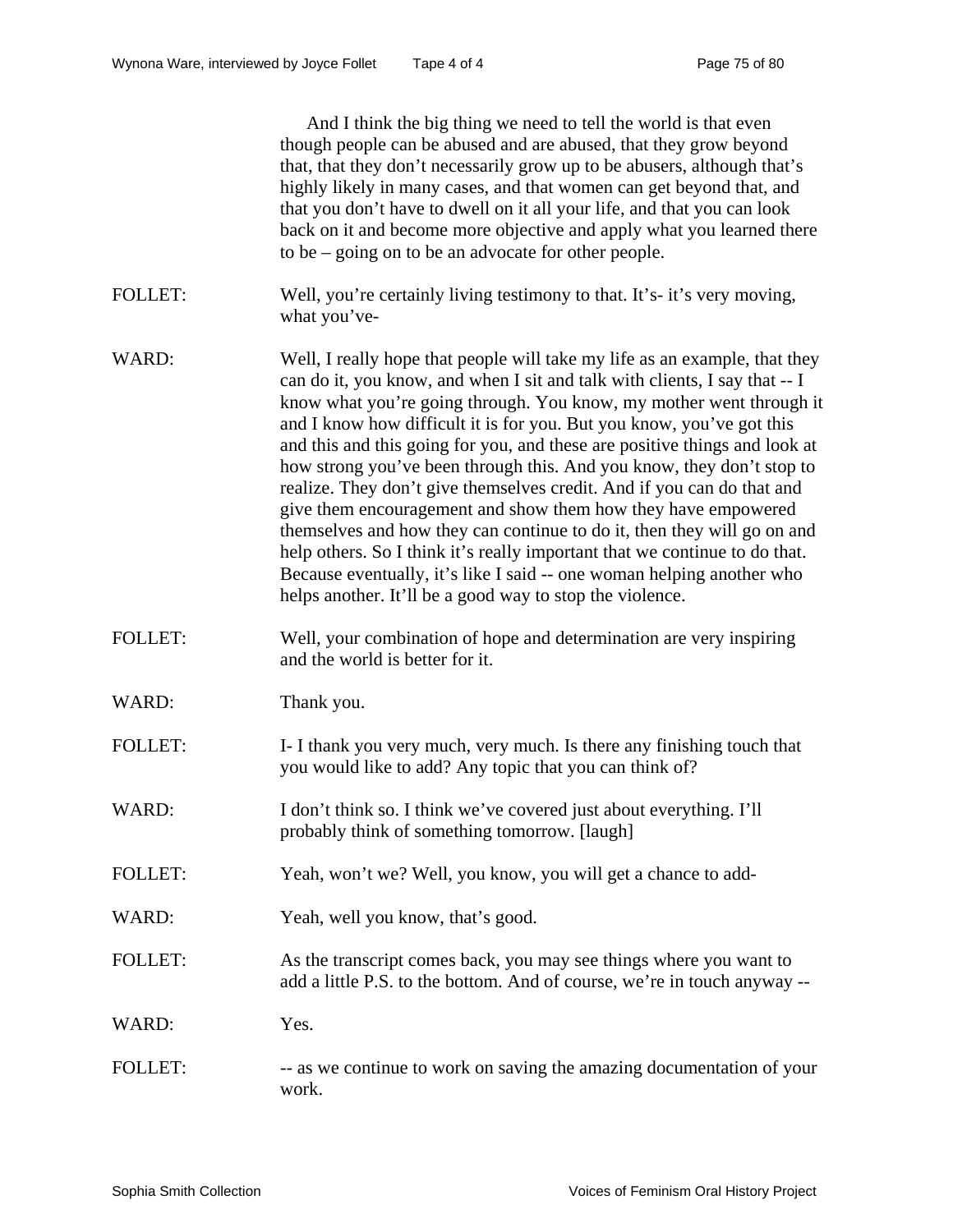| WARD:          | Sounds good. OK.                                                                                                                                                                                                                                                                                                                                                                                                                                                                                                                                                                                                                                                                                                                                                                                                                                                                                                                                                                                                                                                                                                       |
|----------------|------------------------------------------------------------------------------------------------------------------------------------------------------------------------------------------------------------------------------------------------------------------------------------------------------------------------------------------------------------------------------------------------------------------------------------------------------------------------------------------------------------------------------------------------------------------------------------------------------------------------------------------------------------------------------------------------------------------------------------------------------------------------------------------------------------------------------------------------------------------------------------------------------------------------------------------------------------------------------------------------------------------------------------------------------------------------------------------------------------------------|
| <b>FOLLET:</b> | The Sophia Smith Collection is very proud to do that, and we do it<br>because, by saving it, the record of this work will be $-$ it's one way of<br>spreading the work.                                                                                                                                                                                                                                                                                                                                                                                                                                                                                                                                                                                                                                                                                                                                                                                                                                                                                                                                                |
| WARD:          | If you wanted to look at it on a personal basis, Harold's aunt just died.<br>She was the $-$ well, back in May $-$ oh, second $-$ almost oldest in the<br>family – all her brothers are gone except for the youngest. So by virtue<br>of old-fashioned ideas and ways, the property was left to him. And he<br>doesn't want anything to do with it. So, so many things were just<br>thrown. He kept some photos and things like that. But, you know, we<br>went through a lot of it and we saved a lot of it, and I got to thinking<br>about that. I don't want that to happen with my stuff. We don't have<br>children. And it's not that so much that I want my work saved, it's the<br>photographs that I have of my family and the generations back of my<br>grandmother and of my great-grandmother, and things like that, that are<br>so precious, that I don't want that to happen. And so it makes me even<br>more want to be able to pass that on, like you said, to a place where it<br>can be preserved so that when we die and something happens, people<br>just don't come in and chuck it into the fire. |
| <b>FOLLET:</b> | Yeah. Well, it'll be preserved but it'll also be accessible, available. And<br>so will be the lessons that you've learned from your work, and the anti-<br>violence movement will be able to build on your work from here on<br>because the evidence will be there. So that's - that's very gratifying.<br>Thank you.                                                                                                                                                                                                                                                                                                                                                                                                                                                                                                                                                                                                                                                                                                                                                                                                  |
| WARD:          | OK.                                                                                                                                                                                                                                                                                                                                                                                                                                                                                                                                                                                                                                                                                                                                                                                                                                                                                                                                                                                                                                                                                                                    |
|                | [FOLLET invites Wynona's husband Harold to have a picture taken<br>with her. He agrees reluctantly but good-naturedly.]                                                                                                                                                                                                                                                                                                                                                                                                                                                                                                                                                                                                                                                                                                                                                                                                                                                                                                                                                                                                |
| WARD:          | Now you're on.                                                                                                                                                                                                                                                                                                                                                                                                                                                                                                                                                                                                                                                                                                                                                                                                                                                                                                                                                                                                                                                                                                         |
| <b>FOLLET:</b> | There we go.                                                                                                                                                                                                                                                                                                                                                                                                                                                                                                                                                                                                                                                                                                                                                                                                                                                                                                                                                                                                                                                                                                           |
| WARD:          | Light's on.                                                                                                                                                                                                                                                                                                                                                                                                                                                                                                                                                                                                                                                                                                                                                                                                                                                                                                                                                                                                                                                                                                            |
| <b>FOLLET:</b> | Yeah. The light's kind of glaring on your glasses. Yes. Oh, there. That's<br>a little better. OK. OK. Harold, any words to the wise?                                                                                                                                                                                                                                                                                                                                                                                                                                                                                                                                                                                                                                                                                                                                                                                                                                                                                                                                                                                   |
| HAROLD:        | No.                                                                                                                                                                                                                                                                                                                                                                                                                                                                                                                                                                                                                                                                                                                                                                                                                                                                                                                                                                                                                                                                                                                    |
| <b>FOLLET:</b> | No words to the wise? OK. Here we have Harold.                                                                                                                                                                                                                                                                                                                                                                                                                                                                                                                                                                                                                                                                                                                                                                                                                                                                                                                                                                                                                                                                         |